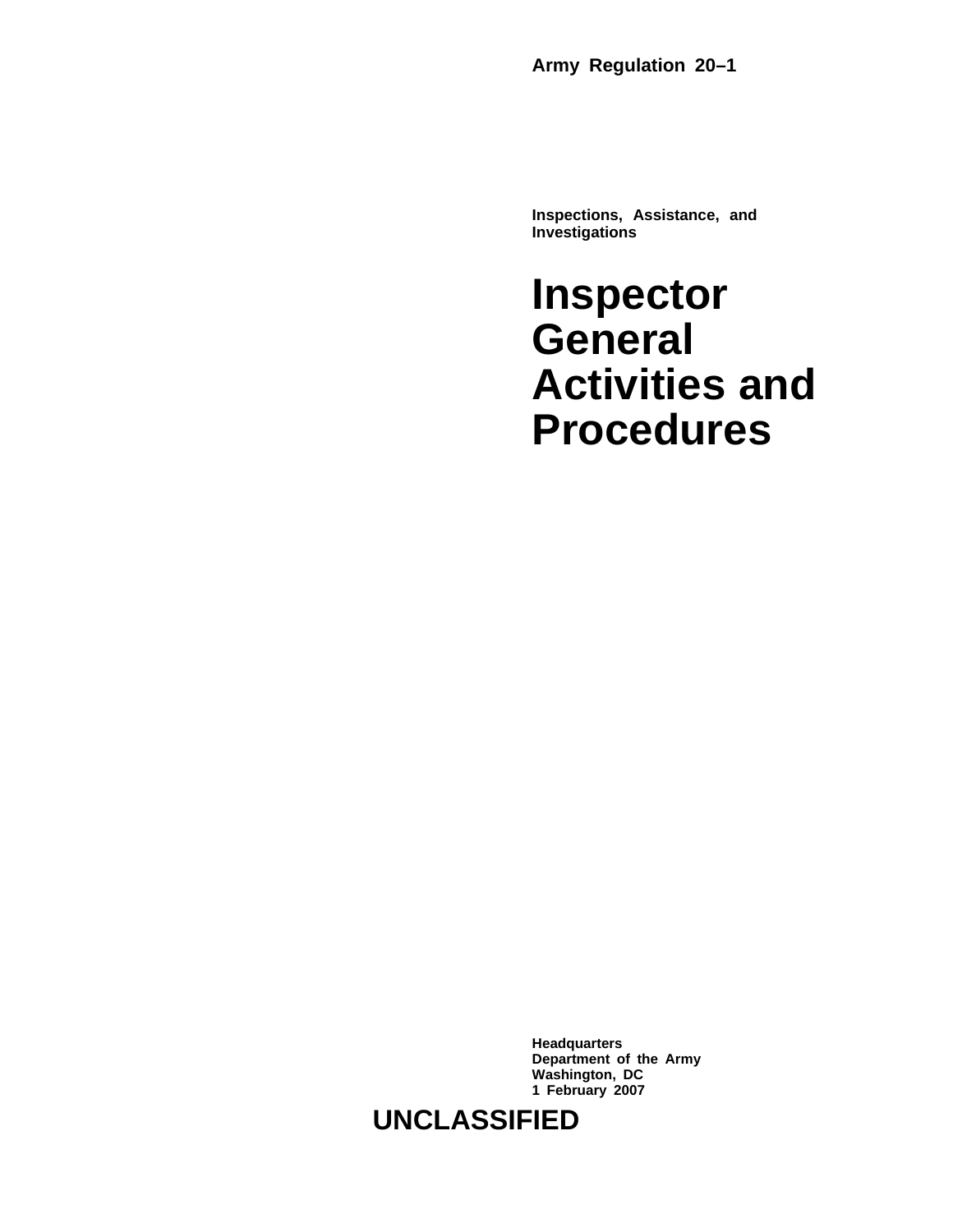# *SUMMARY of CHANGE*

AR 20–1 Inspector General Activities and Procedures

This administrative revision, dated 1 February 2007--

- o Changes the term major Army command to Army Command/Army Service Component Command/Direct Reporting Unit (throughout).
- o Makes administrative changes and terminology corrections (throughout).
- o Outlines, in detail, the procedures for processing local Inspector General packets (para B-3).

This administrative revision, dated 19 July 2006--

- o Changes the series title to Inspections, Assistance, and Investigations (cover page).
- o Makes administrative changes throughout.

This administrative revision, dated 17 July 2006--

- o Corrects reference to 7-3*b*(7) to read 7-2*b*(7)(a) (throughout).
- o Updates title page.

This major revision, dated 23 May 2006--

- o Clarifies The Inspector General's responsibilities for conducting inspections of chemical warfare material (CWM) responses and related support functions (para  $1-4a(10)(q)$ ).
- o Requires The Inspector General to conduct security and technology protection inspections at selected Army laboratories and testing facilities (para 1-  $4a(10)(i)$ ).
- o Requires The Inspector General to conduct information assurance inspections throughout the Army (para  $1-4a(10)(k)$ ).
- o Requires inspectors general to report all allegations against anyone assigned to a Special Access Program or sensitive activities to the Department of the Army Inspector General within 2 days (para 1-4b(5)(c)).
- o Provides guidance to inspectors general on reporting law of war violations  $(para 1-4b(5)(h))$ .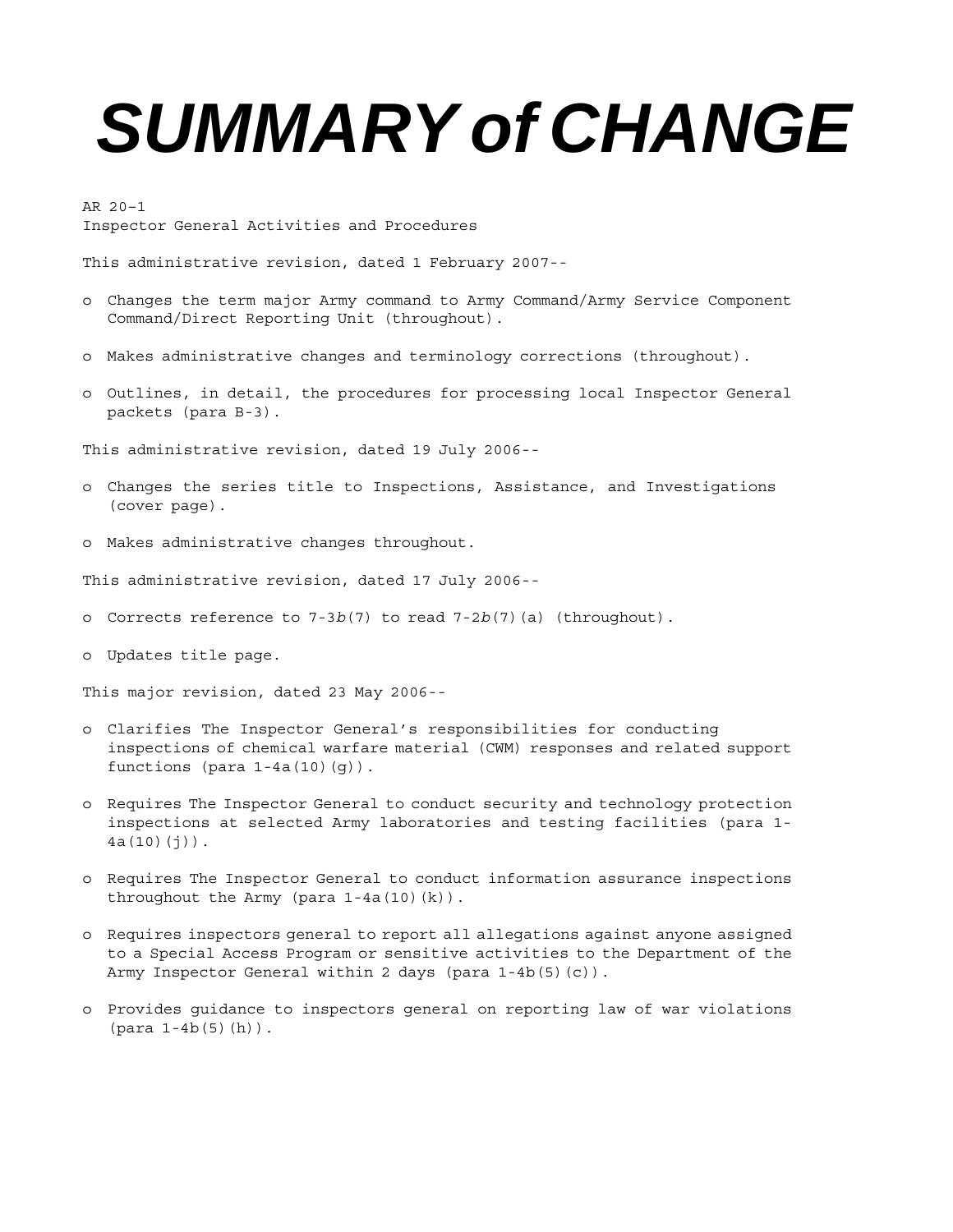- o Revises The Inspector General's requirements concerning management control (para 1-4b(7)).
- o Requires senior mission commanders to provide inspector general support for installation tenant organization and activities that fall under the Installation Management Agency (para 1-4c(3)).
- o Includes an expanded description of the inspector general concept and system (para 1-6).
- o Allows Air National Guard officers and noncommissioned officers trained at The Inspector General School and working in State IG offices to have access to the IGARS database (para 1-10f).
- o Revises and clarifies the inspector general tenet of confidentiality and includes a diagram outlining the multiple triangles of confidentiality that exist by function (para 1-12).
- o Allows selected civilians in the grade of general schedule 12 and above to be designated as detailed inspectors general (para 2-2c).
- o Designates commissioned warrant officers as detailed inspectors general (para 2-2c).
- o Allows assistant inspectors general to administer the inspector general oath to temporary assistant and acting inspectors general (para 2-5a).
- o Provides guidance on requests to use inspectors general for noninspector general duties (para 2-6d).
- o Prohibits commanders from initiating a flagging action on individuals under inspector general investigation (para 3-3e).
- o Revises the procedures for requests for inspector general records for official use within the Army (paras 3-6a and 3-6c).
- o Revises the procedures for requests for inspector general records for official use outside the Army (paras 3-7a through 3-7c).
- o Changes the time limit for an untimely inspector general action request from 10 years to 3 years (para 4-2d).
- o Provides guidance to inspectors general on how to handle abusers of the inspector general system (para 4-2h(5)).
- o Provides new guidance on how to formulate an allegation (para 4-4c(2)).
- o Allows higher echelon inspectors general to view only basic case data on the Inspector General Action Request System for lower echelon inspector general offices (para 4-11b).
- o Amends the requirement for inspectors general to attend sustainment (refresher) training from 5 years to 4 years (para 5-5b).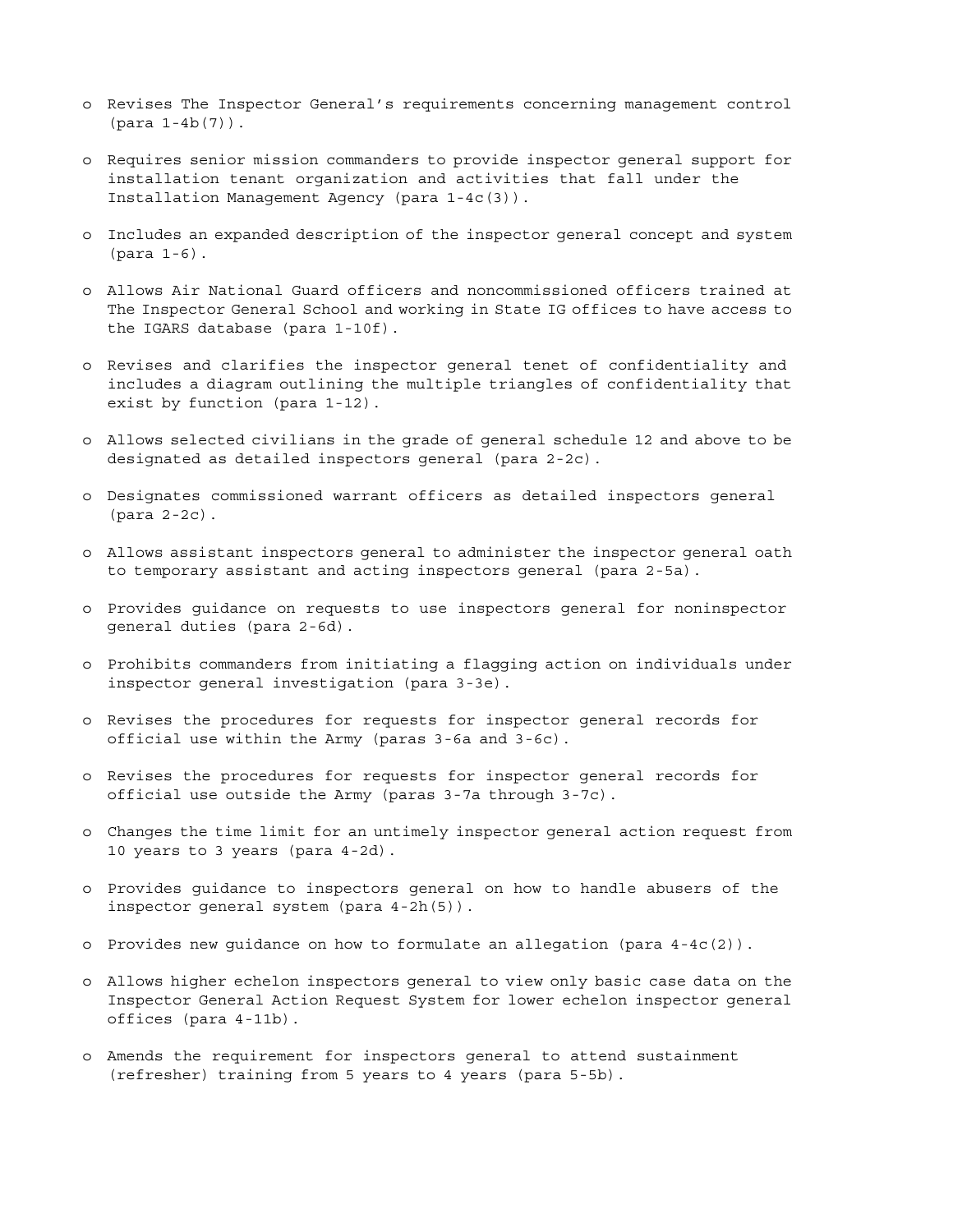- o Provides new guidance to inspectors general on command-climate sensing sessions (para 6-3n).
- o Includes policy on compressed inspector general inspections (para 6-6).
- o Includes expanded guidance and standards for the conduct of nuclear, chemical, and biological surety inspections (paras 6-7 through 6-15).
- o Adds the terms "founded" and "unfounded" when addressing inspector general issues (para 7-3b(7)).
- o Includes guidance on the use of command products in inspector general reports of investigation (para 8-8).
- o Adds a new chapter on the role of inspectors general in joint and military operations (chap 10).
- o Expands upon and clarifies the definition of adverse action (glossary, section II).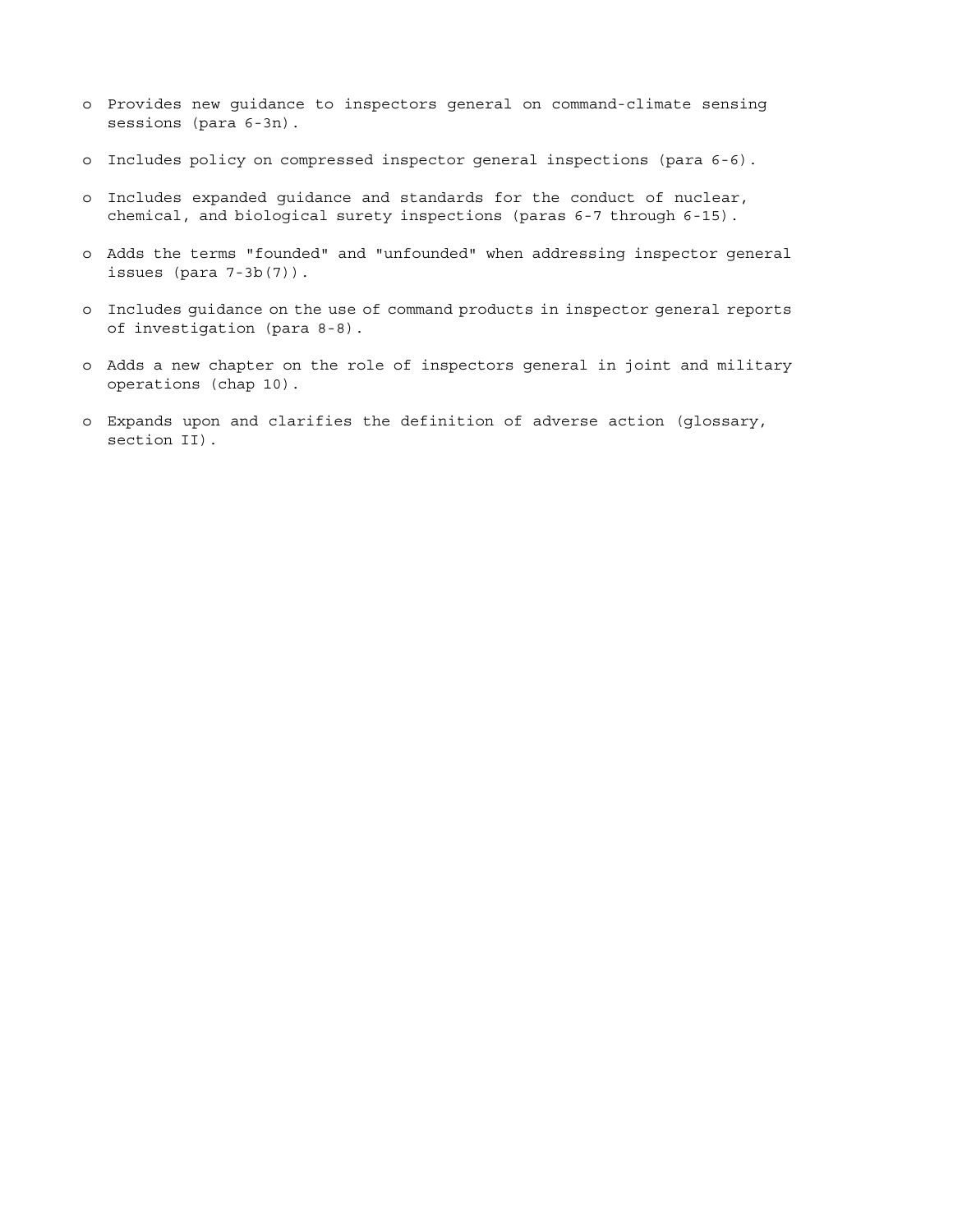**Headquarters Department of the Army Washington, DC 1 February 2007**

**Effective 1 March 2007**

# **Inspections, Assistance, and Investigations**

# **Inspector General Activities and Procedures**

By Order of the Secretary of the Army:

PETER J. SCHOOMAKER General, United States Army **Chief of Staff** 

Official:

JOYCE E. MORROW

Administrative Assistant to the Secretary of the Army

History. This publication is an administrative revision. The portions affected by this administrative revision are listed in the summary of change.

**Summary.** This regulation prescribes the responsibility and policy for the selection and duties of inspectors general throughout the Army. It describes inspector general functions, including teaching and training, inspections, assistance, and investigations. Although the fundamental inspector general role and functions have not changed, this revision incorporates numerous policy and mandated procedural

changes affecting inspector general activities. This regulation implements Department of Defense Directive 5505.6.

**Applicability.** This regulation applies to the Active Army, the Army National Guard/Army National Guard of the United States, and the U.S. Army Reserve, unless otherwise stated. It also applies to Department of the Army civilian employees and nonappropriated fund employees. During mobilization, the proponent may modify chapters and policies contained in this regulation.

**Proponent and exception authority.** The proponent of this regulation is The Inspector General. The proponent has the authority to approve exceptions or waivers to this regulation that are consistent with controlling law and regulations. The proponent may delegate this approval authority, in writing, to a division chief within the proponent agency or its direct reporting unit or field operating agency, in the grade of colonel or the civilian equivalent. Activities may request a waiver to this regulation by providing justification that includes a full analysis of the expected benefits and must include formal review by the activity's senior legal officer. All waiver requests will be endorsed by the commander or senior leader of the requesting activity and forwarded through their higher headquarters to the policy

proponent. Refer to AR 25–30 for specific guidance.

**Army management control process.** This regulation contains management control provisions and identifies key management controls that must be evaluated (see appendix D).

**Supplementation.** Supplementation of this regulation and establishment of command and local forms are prohibited without prior approval from The Inspector General (ATTN: SAIG–TR), 1700 Army Pentagon, Washington, DC 20310–1700.

**Suggested improvements.** Users may send comments and suggested improvements on DA Form 2028 (Recommended Changes to Publications and Blank Forms) directly to The U.S. Army Inspector General School (ATTN: SAIG–TR), 5500 21st Street, Suite 2305, Fort Belvoir, VA 22060–5935.

**Distribution.** This publication is available in electronic media only and is intended for command levels B, C, D, and E for the Active Army, the Army National Guard/Army National Guard of the United States, and the U.S. Army Reserve.

**Contents** (Listed by paragraph and page number)

**Chapter 1 The Inspector General System,** *page 1*

*Section I Introduction, page 1* Purpose • 1–1, *page 1* References • 1–2, *page 1* Explanation of abbreviations and terms • 1–3, *page 1* Responsibilities • 1–4, *page 1* Statutory authority • 1–5, *page 4*

AR 20-1 • 1 February 2007 **i** 

<sup>\*</sup>This regulation supersedes AR 20–1, dated 19 July 2006.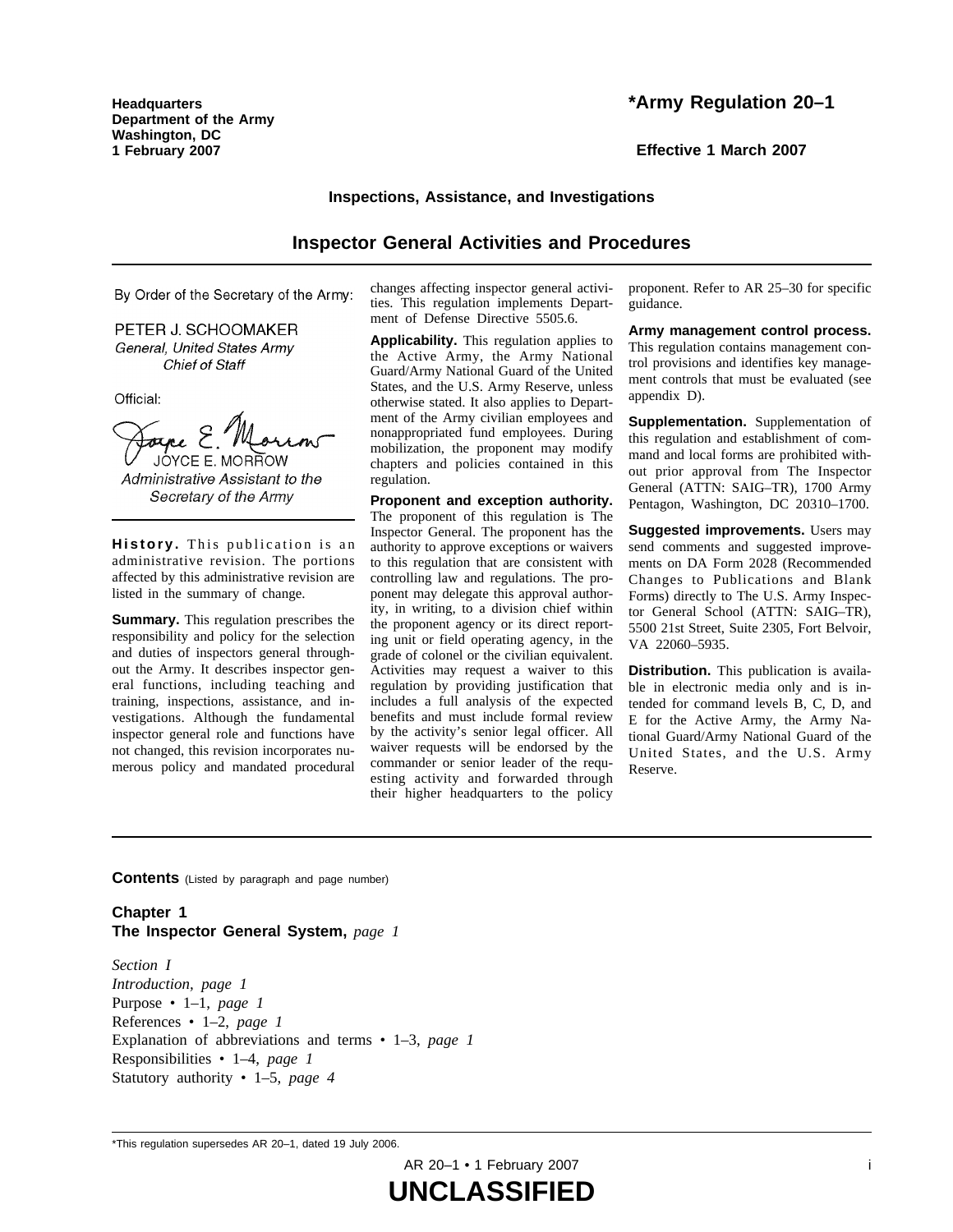*Section II Inspector General System, page 5* Inspector general concept and system • 1–6, *page 5* Command and State inspectors general • 1–7, *page 7*

*Section III*

*Organization and sphere of activity, page 7* The Inspector General • 1–8, *page 7* Inspector general activities • 1–9, *page 7* Inspector general guidelines for Army National Guard matters • 1–10, *page 8*

*Section IV Punitive Prohibitions, page 9* Prohibited activity • 1–11, *page 9* Confidentiality • 1–12, *page 10*

# **Chapter 2**

**Inspector General Personnel Procedures,** *page 12* Inspector general positions • 2–1, *page 12* Inspector general categories • 2–2, *page 12* Inspector general certification • 2–3, *page 15* Length of inspector general assignments • 2–4, *page 16* Inspector general oath • 2–5, *page 17* Inspector general duty restrictions • 2–6, *page 20* Retiree Mobilization Program • 2–7, *page 21* Cross-leveling of U.S. Army Reserve inspector general personnel during mobilization • 2–8, *page 21* Individual Mobilization Augmentee Program • 2–9, *page 21* Individual Ready Reserve Program • 2–10, *page 21* USAR 179-day tours of duty • 2–11, *page 21* Requesting an Army Reserve individual augmentee or replacement for deployed Army Reserve commands • 2–12, *page 21*

# **Chapter 3**

## **Inspector General Records,** *page 22*

Nature of inspector general records • 3–1, *page 22* Protection of inspector general records • 3–2, *page 22* Use of inspector general records for adverse actions • 3–3, *page 23* Request for inspector general records • 3–4, *page 23* Release authority for inspector general records • 3–5, *page 23* Official use of inspector general records within Department of the Army • 3–6, *page 24* Release of inspector general records outside Department of the Army • 3–7, *page 25* Amendment of inspector general records • 3–8, *page 28* Records maintenance period • 3–9, *page 28*

# **Chapter 4**

# **The Inspector General Action Process,** *page 28*

Receiving and resolving requests from complainants • 4–1, *page 28* Step 1: Receive an inspector general action request • 4–2, *page 28* Step 2: Conduct an inspector general preliminary analysis • 4–3, *page 34* Identifying issues and allegations and determining inspector general appropriateness • 4–4, *page 34* Opening the case • 4–5, *page 37* Acknowledge receipt and select a course of action • 4–6, *page 37* Step 3: Initiate referrals and make notifications • 4–7, *page 38* Step 4: Conduct inspector general factfinding • 4–8, *page 38* Step 5: Make notifications of results • 4–9, *page 39*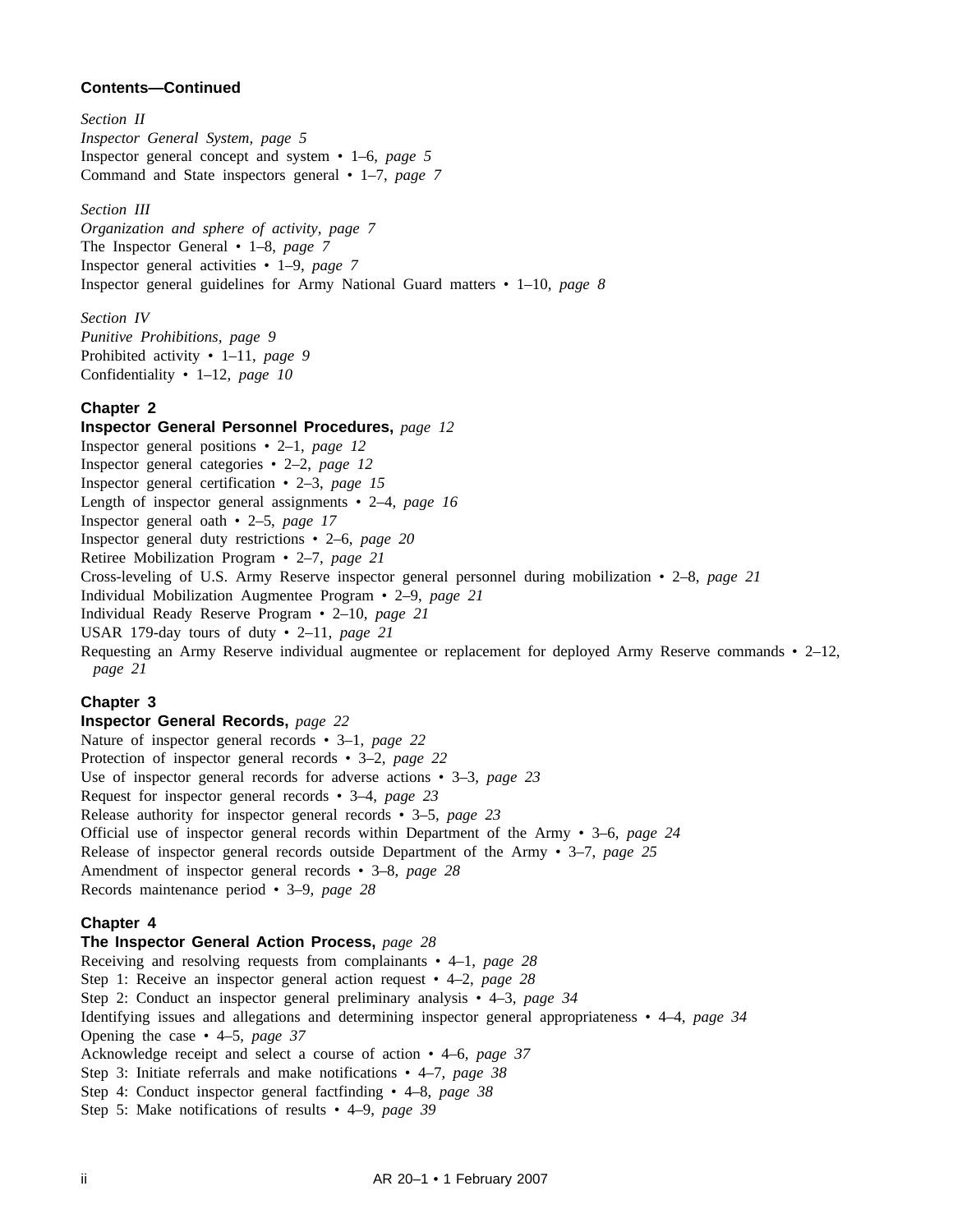Step 6: Conduct followup • 4–10, *page 39* Step 7: Close the inspector general action request • 4–11, *page 39*

# **Chapter 5**

## **The Inspector General Teaching and Training Function,** *page 40*

Inspector general training • 5–1, *page 40*

Teaching and training • 5–2, *page 40*

Training the Army at large • 5–3, *page 40*

The U.S. Army Inspector General School • 5–4, *page 40*

Other Inspector General School courses and training packages • 5–5, *page 41*

Training acting inspectors general, temporary assistant inspectors general, and administrative support staff • 5–6, *page 41*

Technical inspector qualifications training • 5–7, *page 42* Other inspector general training • 5–8, *page 42*

## **Chapter 6 The Inspector General Inspections Function,** *page 42*

## *Section I*

*Inspection Functions, page 42* Functional systems • 6–1, *page 42* The role of the inspector general in the Organizational Inspection Program • 6–2, *page 42* Inspector general inspection policy • 6–3, *page 44* Inspector general inspections process • 6–4, *page 46* Inspector general inspection reports • 6–5, *page 47* Compressed inspections • 6–6, *page 49*

# *Section II*

*Technical Inspections, page 49* Inspections guidance • 6–7, *page 49* Objectives and jurisdiction • 6–8, *page 53* Inspection and evaluation schedule • 6–9, *page 54* Contract oversight • 6–10, *page 54* Augmentees • 6–11, *page 54* Inspection ratings • 6–12, *page 54* Technical inspection reports • 6–13, *page 55* Reclamas • 6–14, *page 57* Special Inspections • 6–15, *page 58*

## *Section III*

*Intelligence Oversight Inspections, page 58* Inspections guidance • 6–16, *page 58* Intelligence oversight purpose and procedures • 6–17, *page 58* Inspection methodology • 6–18, *page 58* Special access programs, sensitive activities, and Army laboratories • 6–19, *page 59*

# **Chapter 7**

## **The Inspector General Assistance Function,** *page 59*

Assistance function • 7–1, *page 59* Conducting an assistance inquiry • 7–2, *page 60* Actions pertaining to certain types of inspector general action requests • 7–3, *page 62* Acting inspectors general • 7–4, *page 63* Assistance visits • 7–5, *page 63* Assistance policy for Army National Guard personnel • 7–6, *page 63*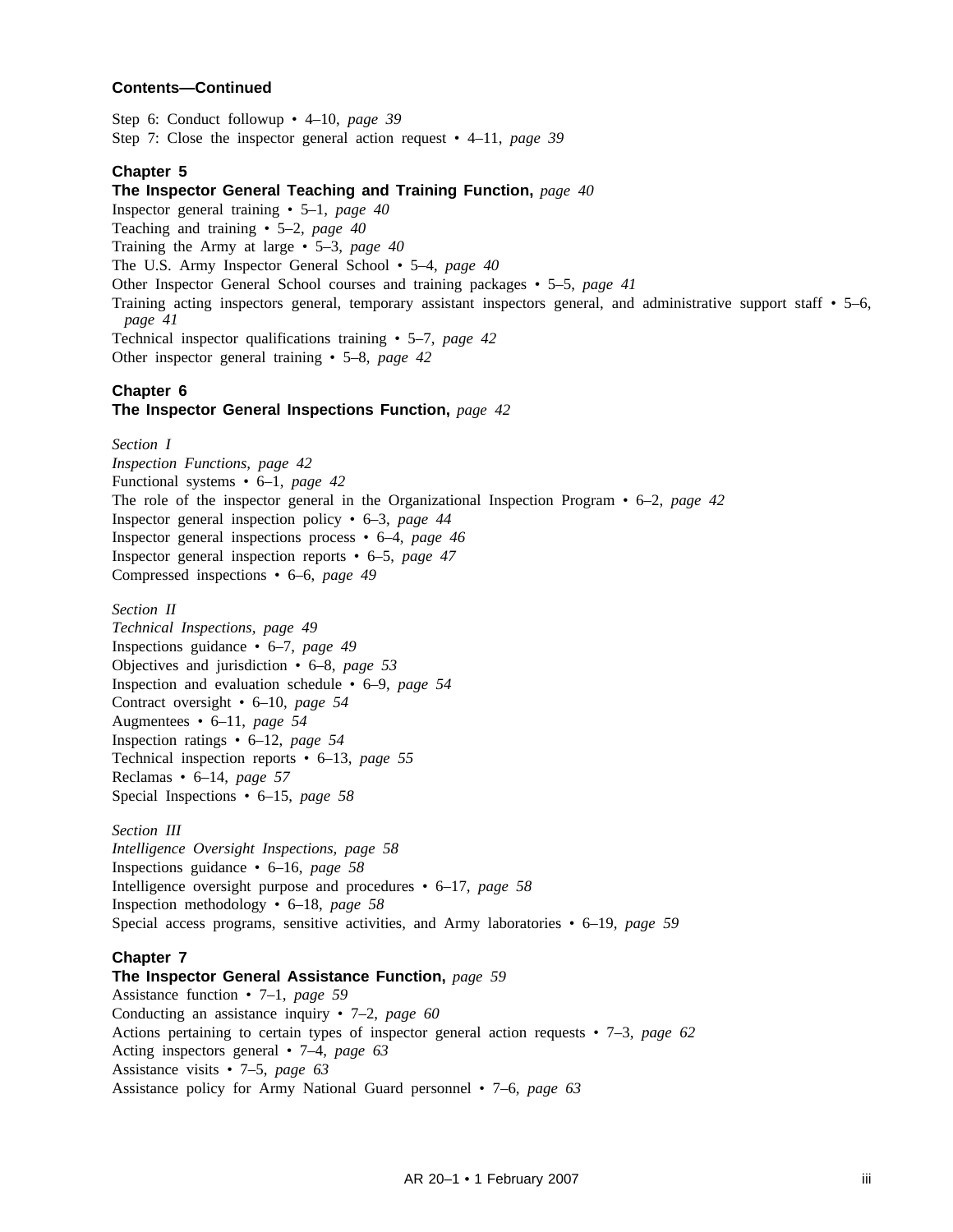# **Chapter 8**

**The Inspector General Investigations Function,** *page 64* Investigative factfinding processes • 8–1, *page 64* Duties of inspector general investigators • 8–2, *page 64* Jurisdiction • 8–3, *page 65* Conduct of inspector general investigations and investigative inquiries • 8–4, *page 67* Discussion of rights • 8–5, *page 69* Unfavorable information • 8–6, *page 69* Reports of Investigation and Investigative Inquiry • 8–7, *page 70* Use of command products in IG investigations and investigative inquiries • 8–8, *page 70* Recording investigations into the inspector general electronic database • 8–9, *page 71* Other special investigations • 8–10, *page 71* Coordination and cooperation • 8–11, *page 73*

# **Chapter 9**

# **The Role of Inspectors General in Full Spectrum Operations,** *page 74*

Inspector general role • 9–1, *page 74* Organization • 9–2, *page 75* Resources • 9–3, *page 76* Staff estimates • 9–4, *page 76* Functions • 9–5, *page 76* Exercises • 9–6, *page 78*

# **Chapter 10**

## **The Role of Inspectors General in Joint Operations,** *page 78*

Joint and expeditionary mindset • 10–1, *page 78* The role of the inspector general in joint military operations • 10–2, *page 78* The transition from the Army to the joint environment • 10–3, *page 78* Working with combatant command inspector general offices • 10–4, *page 79*

# **Chapter 11**

**Information Management,** *page 79* Inspector General Worldwide Network • 11–1, *page 79* Purpose • 11–2, *page 79* Inspector General Worldwide Network operations and responsibilities • 11–3, *page 80* Security • 11–4, *page 81* Enhancements • 11–5, *page 82*

# **Chapter 12**

# **Department of Defense Inspector General Semiannual Report to the Congress,** *page 82*

Semiannual report requirements • 12–1, *page 82* Semiannual report submission timelines • 12–2, *page 82*

# **Appendixes**

- **A.** References, *page 83*
- **B.** Nomination Procedures, *page 90*
- **C.** Procedures for Investigations of Allegations of Impropriety Against Senior Officials, *page 91*
- **D.** Army Management Control Evaluation Checklist, *page 92*

## **Table List**

Table 2–1: Categories of inspectors general, *page 12*

- Table 6–1: Technical inspections rating, *page 55*
- Table 6–2: Mission capability ratings, *page 56*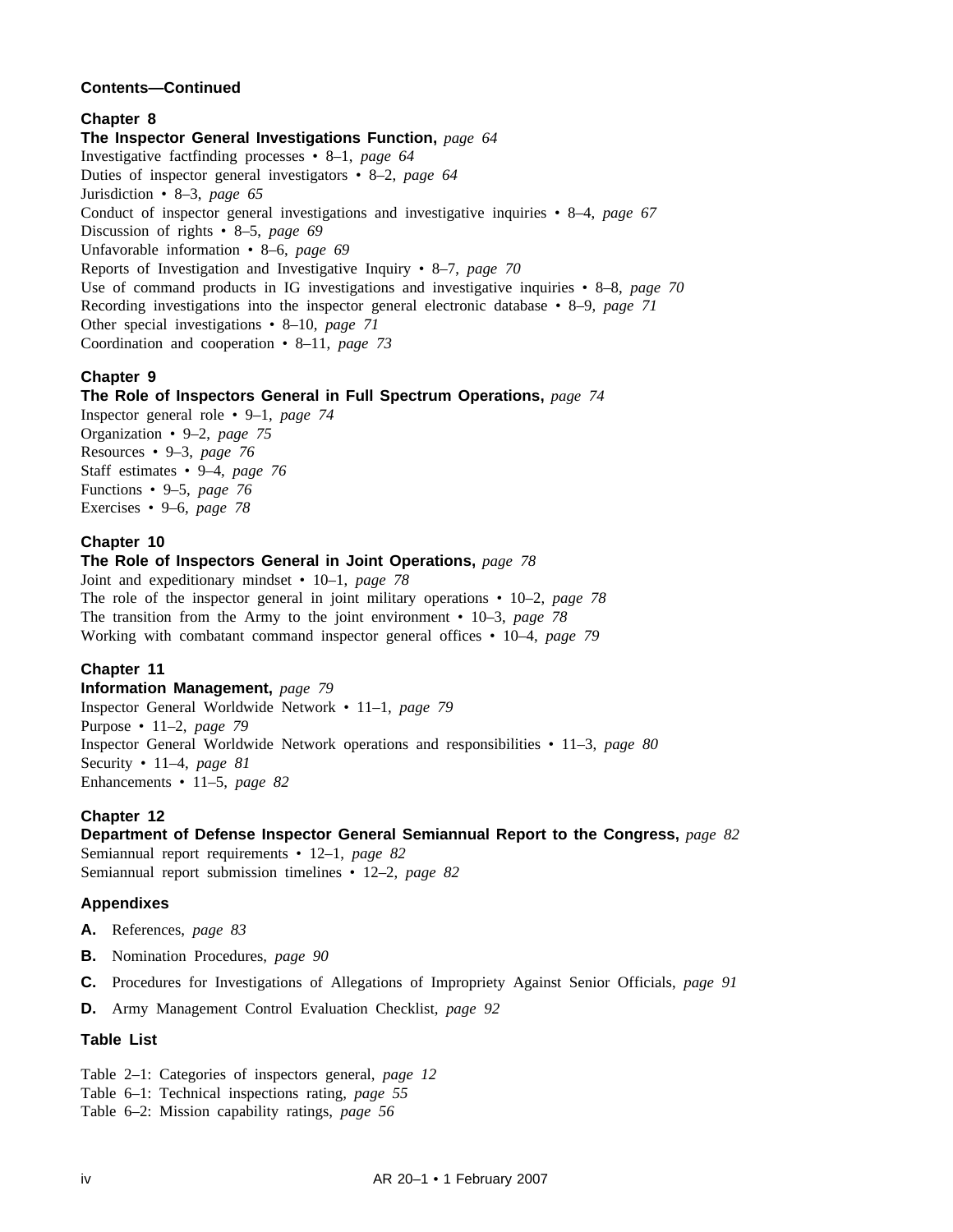Table 6–3: Technical inspection results processing matrix, *page 56*

# **Figure List**

Figure 1–1: Triangle of confidentiality, *page 6*

- Figure 2–1: Sample DA Form 5097, *page 18*
- Figure 2–2: Sample DA Form 5097–1, *page 19*
- Figure 2–3: Sample DA Form 5097–2, *page 20*
- Figure 4–1: Sample permanent notice memorandum of rights of soldiers to present complaints, *page 32*
- Figure 4–2: Sample permanent notice memorandum of rights of civilians to present complaints, *page 33*

Figure 6–1: The IG inspections process, *page 43*

- Figure 6–2: NSI Scope, *page 50*
- Figure 6–3: RFI Scope, *page 51*
- Figure 6–4: CSI Scope, *page 52*
- Figure 6–5: BSI Scope, *page 53*

# **Glossary**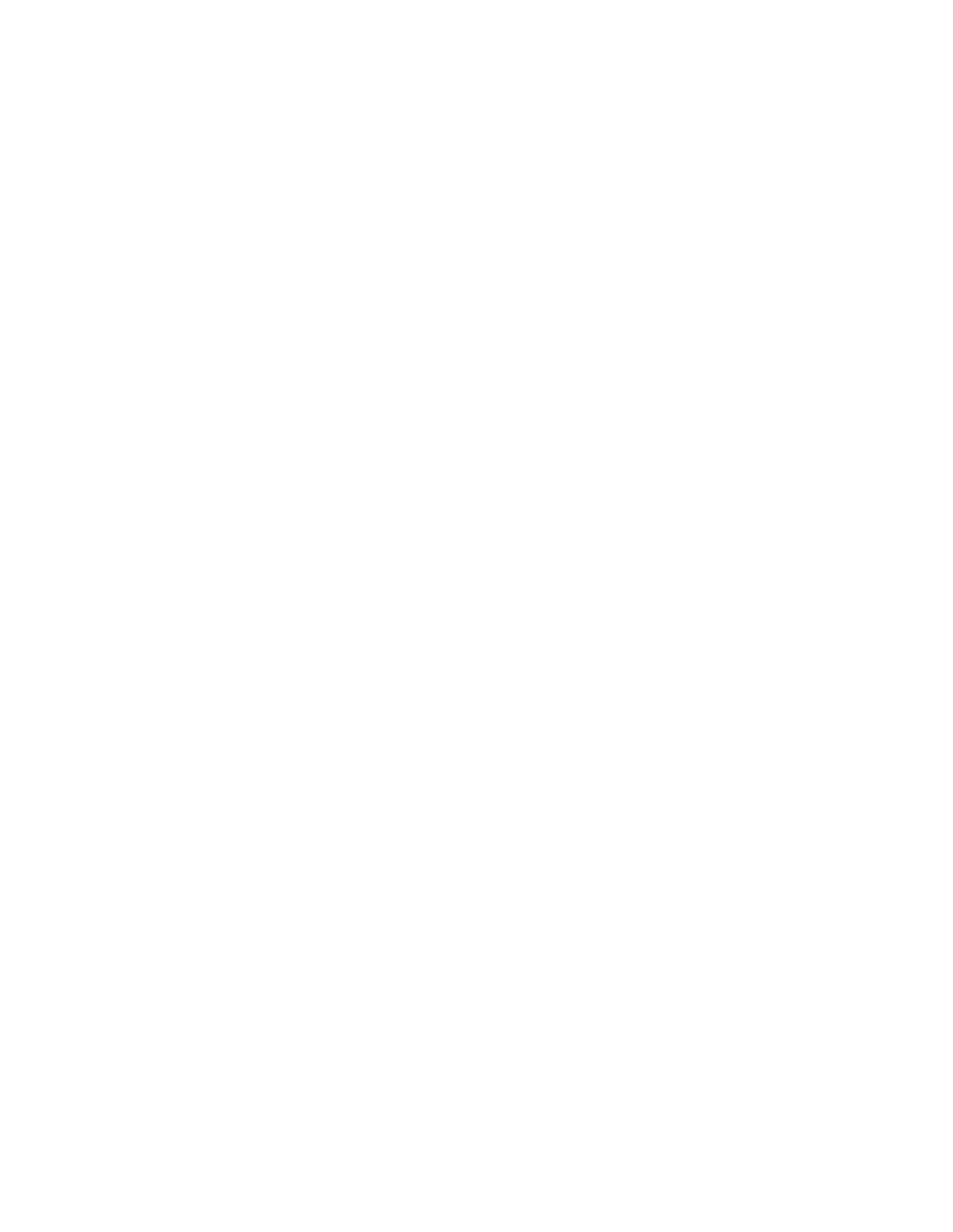# **Chapter 1 The Inspector General System**

**Section I Introduction**

## **1–1. Purpose**

This regulation—

*a.* Prescribes policy and mandated procedures concerning the mission and duties of The Inspector General (TIG) of the Army.

*b.* Prescribes duties, missions, standards, and requirements for inspectors general (IGs) throughout the Army.

*c.* Prescribes responsibilities for commanders; The Adjutant General (TAG) of each State; and heads of agencies, activities, centers, and installations for the support of IG activities.

## **1–2. References**

Required and related publications and prescribed and referenced forms are listed in appendix A.

## **1–3. Explanation of abbreviations and terms**

Abbreviations and special terms used in this regulation are explained in the glossary.

# **1–4. Responsibilities**

*a.* TIG will—

(1) Inquire into, and periodically report upon, the discipline, efficiency, economy, morale, training, and readiness of the Army to the Secretary of the Army (SA) and the Chief of Staff, Army (CSA).

(2) Perform other duties prescribed by the SA or the CSA.

(3) Periodically propose programs of inspections to the SA and will recommend additional inspections and investigations as may appear appropriate.

(4) Cooperate fully with the Department of Defense Inspector General (DODIG) in connection with the performance of any duty or function by the DODIG under the Inspector General Act of 1978 (section 3, title 5 Appendix, United States Code (5A USC 3)) regarding the Department of the Army (DA).

(5) Develop and publish policy and doctrine for the IG System.

*(a)* Publish IG policy and mandated procedures for DA-level IGs.

*(b)* Conduct long-range contingency, mobilization, and wartime planning for the Department of the Army Inspector General (DAIG) and the IG System.

*(c)* Publish inspection guidance for the DA nuclear, chemical, and biological surety programs and nuclear reactor facilities.

(6) Serve as the IG for Headquarters (HQ) DA and for any National Capital Region field operating agency when the field operating agency does not have a detailed IG.

(7) Select quality personnel to serve as IGs; approve or disapprove nominations of officers and noncommissioned officers (NCOs) to serve as IGs in specified IG categories (see chap 2); and approve or disapprove the removal or early release of officers and NCOs from IG duty except for those personnel relieved for cause. While TIG approval is not required for the suspension, removal, or reassignment for adverse reasons of a civilian IG, the command IG will notify TIG promptly of such actions taken against civilian IGs.

(8) Train detailed and assistant IGs and conduct—

*(a)* TIG course for selected personnel.

*(b)* Sustainment (refresher) training for IGs.

(9) Provide assistance to commanders, soldiers, family members, civilian employees, and retirees as follows:

*(a)* Provide a system for resolving problems of soldiers, family members, civilian employees, and retirees; protect confidentiality to the maximum extent possible; and guard against reprisal.

*(b)* Process Department of Defense (DOD) Hotline cases that relate to Army activities.

*(c)* Process DOD whistleblower reprisal cases that relate to Army activities.

*(d)* Process equal opportunity complaints, to include complaints of sexual harassment, as Inspector General Action Requests (IGARs). As an alternative to normal equal opportunity complaint channels, IGs and their subsequent inquiries will not be subject to the timelines or the procedures imposed by AR 600–20, chapters 6 and 7.

(10) Conduct inspections, to include—

*(a)* Providing the SA and CSA a continuing assessment of the command, operational, managerial, logistical, and administrative effectiveness of the Army.

*(b)* Serving as the functional proponent for IG activities and broad inspection policy.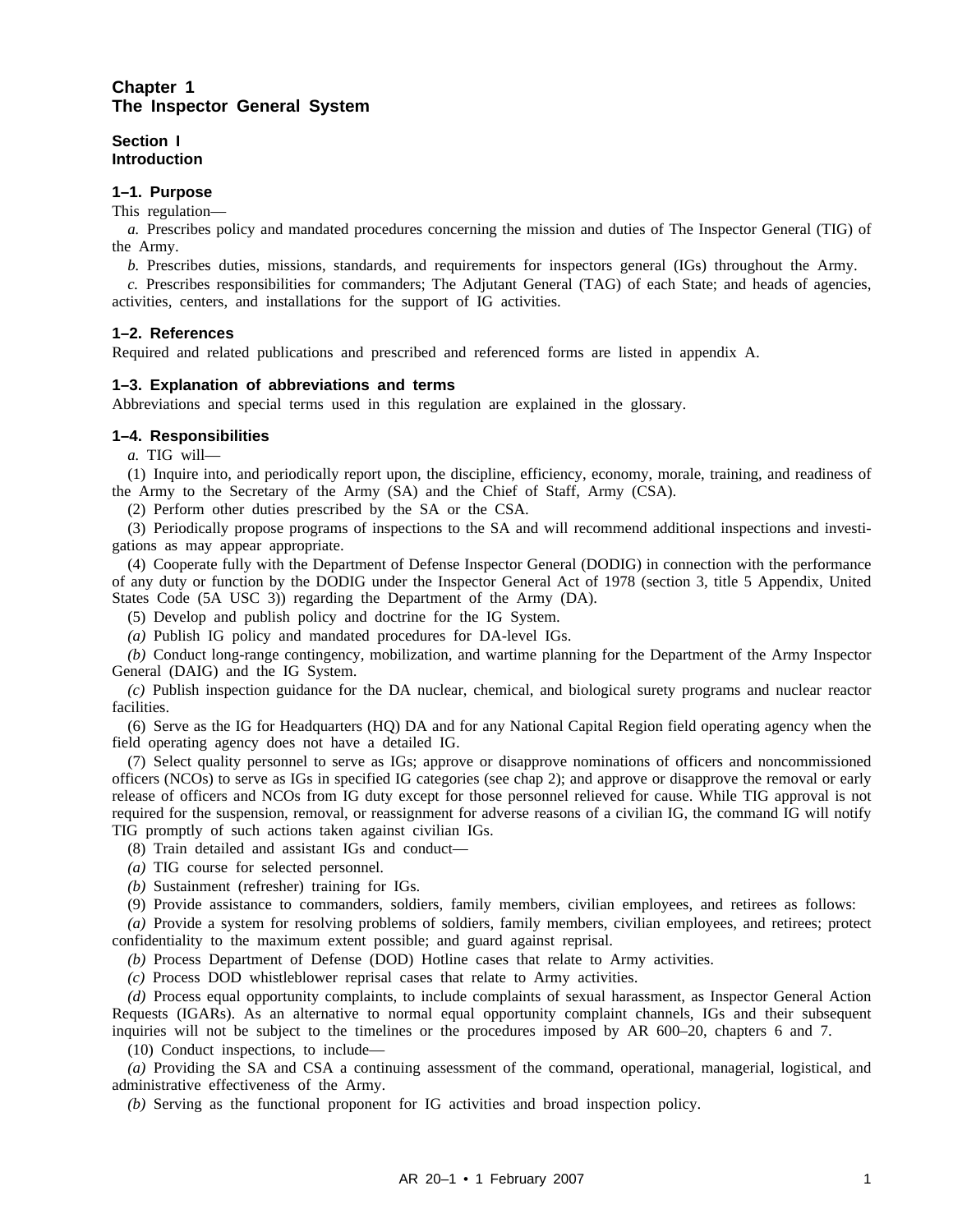*(c)* Conducting inspections as directed by the SA; Under Secretary of the Army; CSA; or Vice Chief of Staff, Army (VCSA). Direct inspections as determined necessary or as prescribed by law or regulation.

*(d)* Reporting inspection results to the directing authority complete with findings, applicable root causes, recommended solutions, and a recommended person or agency charged with implementing each solution.

*(e)* Conducting inspections of DA nuclear, chemical, and biological surety programs and nuclear reactor facilities. *(f)* Conducting nuclear, chemical, and biological management evaluations.

*(g)* Conducting inspections of chemical warfare material (CWM) responses and related support functions as directed by the SA, Under Secretary of the Army, or Deputy Assistant Secretary of the Army–Environment, Safety and Occupational Health).

*(h)* In accordance with AR 380–381, conducting inspections of Army Special Access Programs (SAPs) and sensitive activities.

*(i)* Reporting results from inspections of sensitive activities as directed by the SA and CSA.

*(j)* Conducting security and technology protection inspections at selected Army laboratories and research, development, and testing facilities.

*(k)* Conducting information assurance inspections throughout the Army.

(11) Conduct investigations and inquiries directed by the SA, Under Secretary of the Army, CSA, or VCSA and submit the relevant reports of investigation (ROI) and reports of investigative inquiry (ROII) to the respective directing authority.

(12) In accordance with AR 381–10, conduct intelligence oversight (IO) of intelligence activities conducted under the provisions of Executive Order (EO) 12333 and DOD 5240.1–R.

(13) Serve as the HQDA focal point to interact with the DODIG and other Government IGs, to include—

*(a)* Maintaining liaison with IGs, DOD; IGs from other military services; other statutory IGs; and other agencies concerning Army IG activities.

*(b)* Coordinating inspection and audit topics and schedules with the Government Accountability Office (GAO); the DODIG; and the U.S. Army Audit Agency to resolve potential schedule conflicts and, if unresolved, deciding, within the scope of the SA and CSA's guidance, whether to change or perform an inspection.

*(c)* Providing information on DODIG reports to HQDA and all Army IGs.

*(d)* Serving as the Army's point of contact for receipt and control of DODIG investigations. Direct the appropriate Army agency or command for preparation of responses to investigations.

*(e)* Preparing the DA Semiannual IG Act Report.

(14) Maintain and safeguard the integrity of the IG System, and monitor and report to the SA and CSA on the effectiveness of the Army IG System.

(15) Perform coordinating staff functions and administrative functions by—

*(a)* Serving on boards, committees, councils, and similar organizations as directed by the SA and CSA.

*(b)* Maintaining custody of DAIG records on behalf of the SA; serving as the access and amendment refusal authority for Privacy Act (PA) requests for all IG records; and serving as the initial denial authority for Freedom of Information Act (FOIA) requests for all IG records.

(16) Teach Army policy, procedures, systems, and processes to help inspected activities improve operations and efficiency and accomplish command objectives.

(17) Disseminate information, innovative ideas, and lessons learned as the result of inspections and changes in policy.

(18) Serve as the component-designated official under the provisions of DOD Directive (DODD) 5505.6.

(19) Execute management control responsibilities in accordance with AR 11–2.

(20) Serve as the personnel proponent responsible for IGs (military skill identifiers 5N and special qualification identifier (SQI) "B" and the civilian general schedule (GS) 1801 series: general inspection, investigation, and compliance).

(21) Serve as the functional proponent and manager for IG information systems.

*b.* Inspectors general will—

(1) Determine the state of the command's economy, efficiency, discipline, morale, mission performance, training, and readiness as directed by the commander, director with an assigned detailed IG, or State Adjutant General (AG).

*Note.* Note: Henceforth, the term commander refers to the commander, director, and State AG, unless otherwise specified.

(2) Monitor the effectiveness of IG functions (teaching and training, inspections, investigations, and assistance) within the command or State and inform the commander of this effectiveness and other matters concerning IG functions.

(3) Provide assistance on an area basis (or as directed by TIG) to commanders, soldiers, family members, civilian employees, retirees, and others who seek help with problems related to the U.S. Army (see paras 1–9*a,* 4–2*b,* and 7–1*d*) and provide input into the electronic Inspector General Action Request System (IGARS) database to support trends analysis.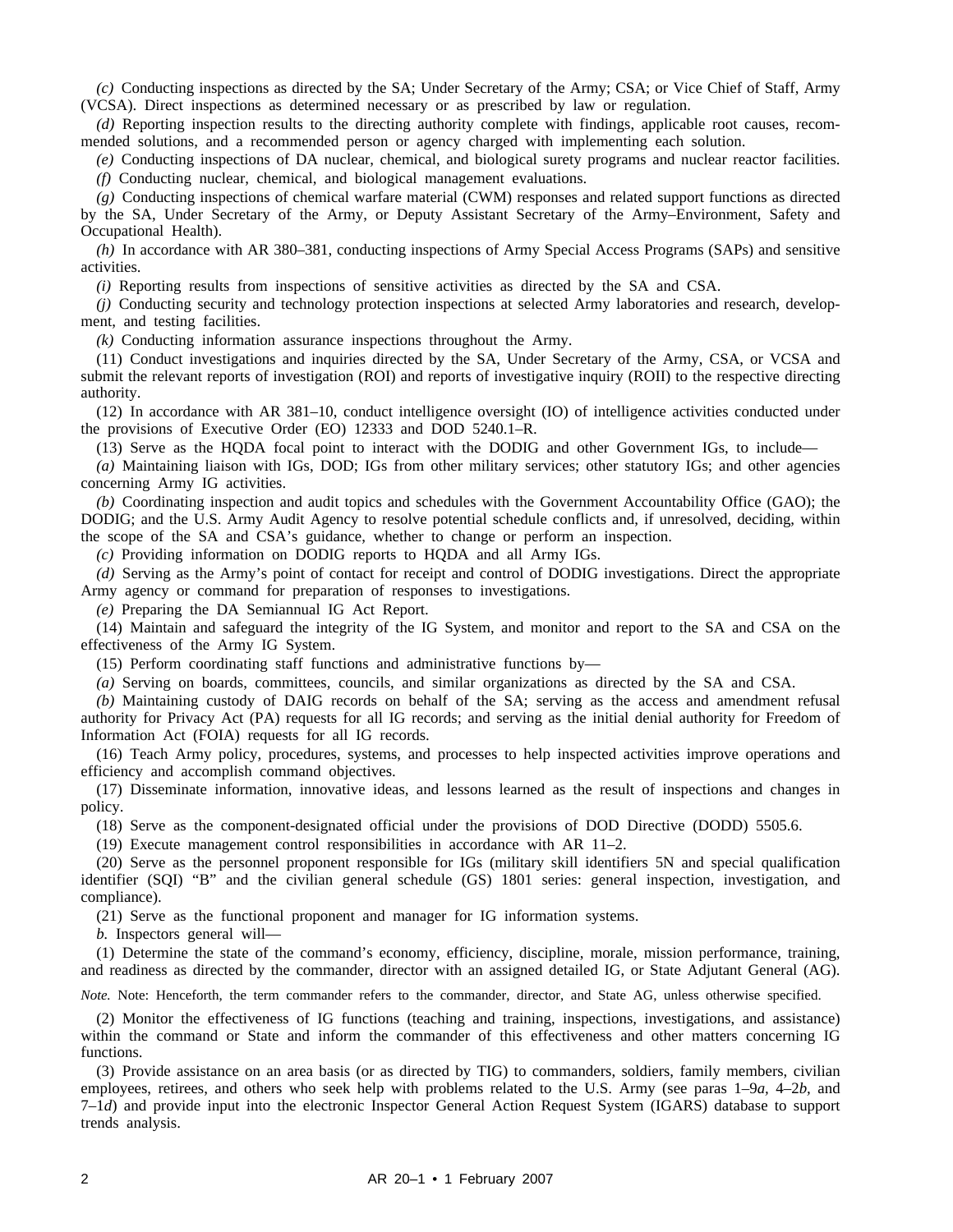(4) Conduct inspections as directed by the SA, CSA, the commander, or the TIG or as prescribed by law or regulation, to include—

*(a)* Reporting inspection results to the directing authority complete with findings, applicable root causes, recommended solutions, and a recommended person or agency charged with implementing each solution.

*(b)* Teaching policy, procedures, systems, and processes to help inspected activities improve operations and efficiency and accomplish command objectives.

*(c)* Providing an impartial status report to the directing authority on the operational and administrative effectiveness of the command.

*(d)* Disseminating information, innovative ideas, and lessons learned as the result of inspections and changes in policy.

(5) Conduct investigations, including—

*(a)* Conducting inquiries as directed by the commander or TIG or as prescribed by law or regulation and providing a report of such investigations and inquiries to the directing authority.

*(b)* Reporting to TIG (ATTN: SAIG–AC) any inspector general action request (IGAR) containing an allegation against a master sergeant (MSG), first sergeant (1SG), sergeant major (SGM), or command sergeant major (CSM) and any officer in the grade of major through colonel within 2 working days after receipt by confidential means (see para 8–3*g*)*.*

*(c)* Reporting to TIG (ATTN: SAIG–IO) any IGAR containing an allegation against any person assigned to a SAP or sensitive activity as defined in AR 380–381 within 2 working days by secure means.

*(d)* By confidential means, and within 2 working days, reporting allegations against all Army IGs (both uniformed and civilian) to the next-higher echelon IG for action (concurrent with a report to TIG (ATTN: SAIG–AC) and the Army Command (ACOM)/Army Service Component Command (ASCC)/Direct Reporting Unit (DRU) IG) (see para 8–3*h*).

*(e)* Reporting directly to TIG by confidential means, and within 2 working days after receipt from any source, any and all allegations of impropriety by general officers, promotable colonels, members of the senior executive service (SES), and other DA civilian employees of comparable grade or position. Special Government employees are not considered to be "DA civilian employees of comparable grade or position" under this regulation; complaints against Special Government employees are handled using normal IG procedures (see para 8–3*i*).

*(f)* By confidential means, and within 2 working days of a request from DAIG, forwarding or transmitting to TIG any on-hand IG record required to support time-sensitive personnel management decisions by the Army leadership.

*(g)* Reporting allegations of whistleblower or reprisal that meet the minimum requirements outlined in DODD 7050.6 to TIG (ATTN: SAIG–AC) within 2 working days by confidential means.

*(h)* Referring suspected law of war violations immediately to the chain of command for action. In addition, report suspected law of war violations immediately via confidential means to the next higher echelon IG for information (concurrent with a report to TIG (ATTN: SAIG–AC)). If the incident involves a senior official, reporting it to DAIG's Investigations Division (see para 9–5*e*).

(6) When directed by the commander or when required, conduct followup assessments of inspections to evaluate the adequacy and effectiveness of the corrective action taken.

(7) Review management control requirements and responsibilities, to include—

*(a)* Complying with the basic requirements of management control as outlined in AR 11–2 (see app D).

*(b)* Assisting the local office responsible for management control in ensuring that management control policies, standards, and requirements have been effectively implemented within the organization.

*(c)* Being aware of the management controls found in most Army regulations and to consider these controls when planning and executing IG inspections of systemic issues.

(8) In accordance with AR 381–10, provide IO of intelligence activities and components within their command per EO 12333 and DOD 5240.1–R. IGs will inspect intelligence activities as part of their Organizational Inspection Program (OIP) and report any questionable activities (in accordance with AR 381–10, Procedure 15) to HQDA (SAIG–IO). Included in the definition of intelligence components are the intelligence units that support unified commands; intelligence offices (and their subordinate intelligence units and offices) supporting military commanders at all echelons; and other DA components performing intelligence activities (see AR 381–10). When IGs inspect an intelligence component, or an organization that has an intelligence component, they will ensure that the inspected personnel are familiar with the provisions of AR 381–10. IGs will place emphasis on the following from AR 381–10:

*(a)* Procedures 1 through 4, which address the applicability of the regulation and the rules governing collection, retention, and dissemination of information about U.S. persons.

*(b)* Individual DA employee-reporting responsibilities under Procedure 14.

*(c)* How to report questionable activities under Procedure 15 and reportable Federal crimes under chapter 16.

*(d)* Review of the component's IO training program.

*(e)* IO of Army National Guard of the United States (ARNGUS) activities and units will occur according to this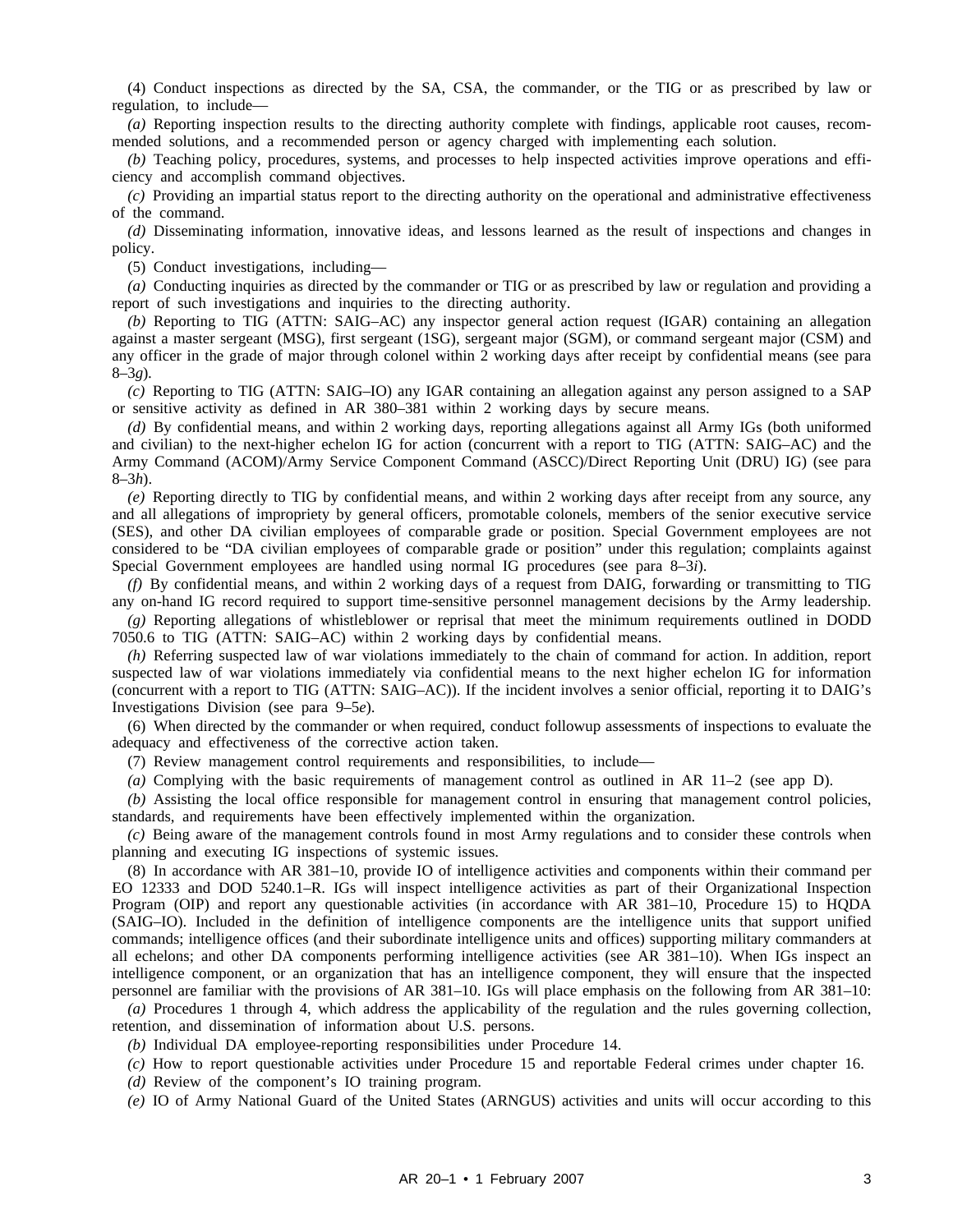regulation. For further guidance regarding procedures, contact the National Guard Bureau (NGB) at Chief, National Guard Bureau (ATTN: NGB–IG), Suite 11600, 1411 Jefferson Davis Highway, Arlington, VA 22202–3259.

(9) Train acting IGs and administrative support personnel who are not required to attend The Inspector General School (TIGS). The Training Division, U.S. Army Inspector General Agency (USAIGA) operates TIGS and provides all training materials.

(10) Cooperate and coordinate with local internal review and audit compliance (IRAC) offices in connection with the performance of any inspection or investigation in order to preclude duplication of effort. Provide external inspection and audit reports and other information to the local IRAC offices as required.

(11) Manage IG information and IG records, to include—

*(a)* Serving as the IG office of record, on behalf of the SA, for local IG records and as the IG office of inquiry for all other tasked cases, and maintaining positive control of IG records in accordance with the provisions set forth in chapter 3.

*(b)* Processing requests for release under FOIA and for access and amendment of IG records under the PA (see chap 3).

(12) Provide staff functions as required, to include—

*(a)* Participating in the Program Budget Advisory Committee cycle at ACOM/ASCC/DRU, installation, or State levels, and developing the budget for all IG functions and activities, to include identifying required budget and manpower resources and establishing the means to account for funds during budget execution.

*(b)* Conducting long-range and mobilization planning for IG activities in the command or State.

*(c)* Forwarding problems that cannot be corrected at the local level through IG technical channels if the commander chooses not to use command channels.

*(d)* Participating in the staff coordination process of policy and procedural documents within the sphere of IG activities and authority (see para 1–9*c*).

(13) (ACOM/ASCC/DRU IGs only) Inspect the effectiveness of—and compliance with—the Army's Voting Assistance Program within ACOMs/ASCCs/DRUs annually and report the results to the DAIG Inspections Division (SAIG–ID) not later than 30 November.

*c.* Commanders, State AGs, principal HQDA officials, and all leaders/supervisors (as applicable) will—

(1) Ensure all personnel under their jurisdiction are informed of their right to register complaints with, or request assistance from, an IG (see para 4–2*b*).

(2) Ensure that persons registering complaints with any IG (including the DODIG and other service IGs) are afforded protection from reprisal actions as a result of their contact with the IG (see para  $1-11$ ).

(3) Provide, if a senior mission commander, IG support for installation tenant organizations, installation activities under the Installation Management Command (IMCOM), the activities of other commands under the senior mission commander's operational control, and other Army agencies. Written agreements documenting the provision of IG support are not necessary unless the supported agency requires special or mission-unique support. ACOM/ASCC IG offices or designated subordinate commands will provide support to IMCOM regional headquarters.

(4) Provide, if a commander of a Lifecycle Management Command (LCMC), IG support to program executive officers (PEOs) and program managers (PMs).

(5) Report directly to TIG by confidential means within 2 working days of receipt any and all allegations of impropriety by general officers, promotable colonels, members of the SES, and other Army civilian employees of comparable grade or position. The reporting of an incident of impropriety during an ongoing criminal or equal opportunity investigation to the U.S. Army Criminal Investigation Command (USACIDC), or to a higher commander or equal opportunity officer after the initial report to TIG, does not violate this regulation. However, such reporting to non-IG authorities does not eliminate the requirement to report the incident to TIG or allow commanders to inquire into or investigate the allegations (see para 8–3*j*).

(6) Report immediately to TIG the removal for cause of any detailed, assistant, temporary assistant, or acting IG (uniformed or civilian) (see chap 2).

(7) Request concurrence from TIG for the early curtailment of an IG's assignment except for those soldiers relieved for cause (see para 2–4).

(8) Request approval from TIG to use IGs to perform non-IG duties (see para 2–6*d*).

*d.* Commander, USACIDC, and installation provost marshals will—

(1) Ensure that allegations from IGs concerning reported criminal misconduct are investigated as appropriate.

(2) Ensure that allegations that are not based on criminal misconduct are properly referred to the appropriate command or State IG for disposition.

#### **1–5. Statutory authority**

*a.* 10 USC 3014 establishes TIG within the Office of the SA and provides authority for the SA to assign TIG sole responsibility within HQDA for IG functions.

*b.* 10 USC 3020 states TIG's statutory requirements and provides for deputies and assistants for TIG.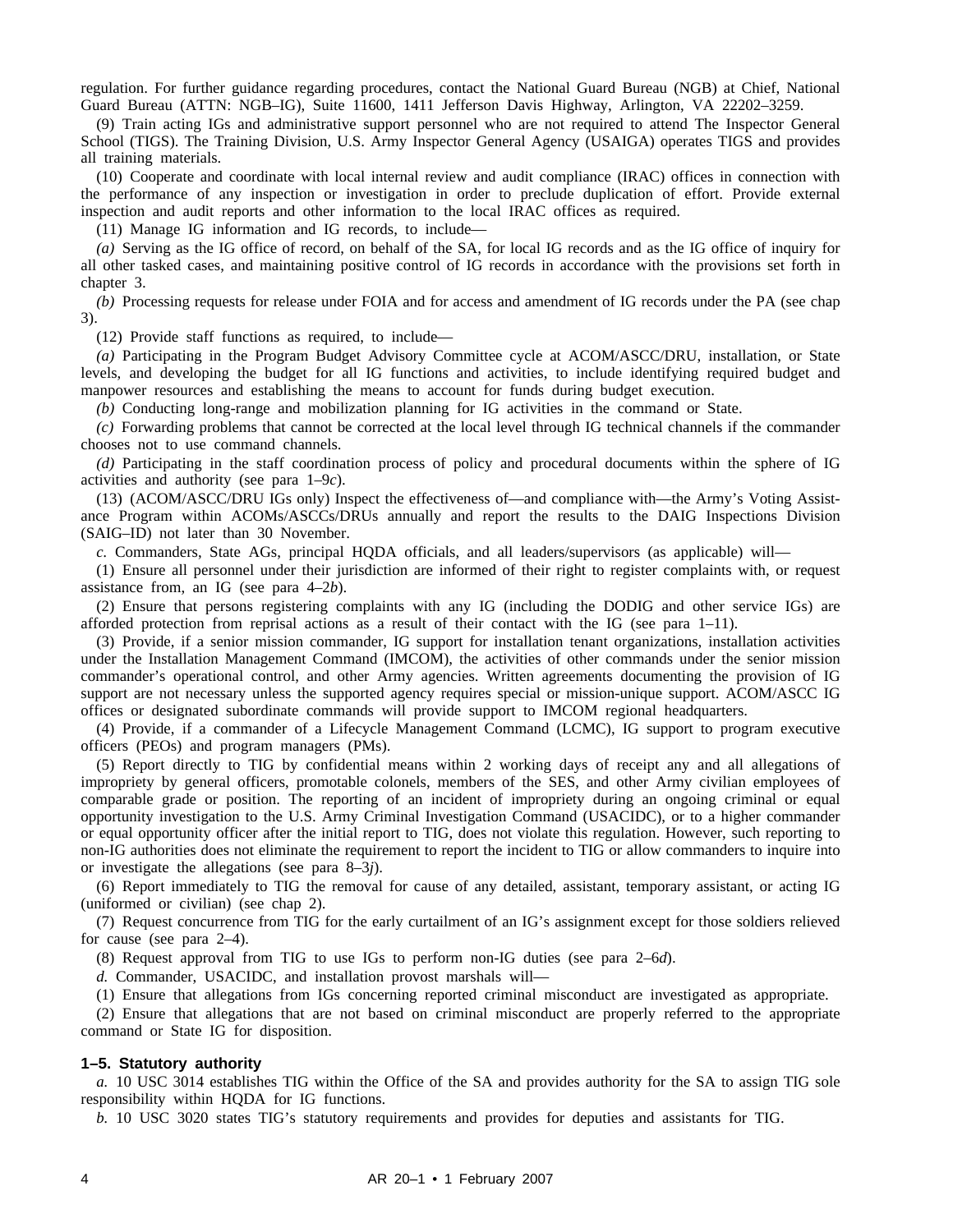*c.* 10 USC 3065 provides for the detail of commissioned officers as IGs.

*d.* 10 USC 10149 authorizes the screening of U.S. Army Reserve (USAR) IGs.

*e.* 32 USC 105 provides for IG inspections of the ARNGUS on matters of Federal concern. Under regulations prescribed by him, the SA will have an inspection made by IGs or, if necessary, by any other commissioned officers of the Active Army detailed for that purpose to determine whether—

(1) The amount and condition of property held by the ARNG are satisfactory.

(2) The ARNG is organized as provided in this title.

(3) The members of the ARNG meet prescribed physical and other qualifications.

(4) The ARNG and its organization are properly uniformed, armed, and equipped; and, in addition, are being trained and instructed for active duty in the field or for coast defense.

(5) ARNG records are being kept in accordance with this title.

(6) The accounts and records of each U. S. Property and Fiscal Officer (USPFO) and property are maintained.

(7) The units of the ARNG meet requirements for deployment.

(8) The reports of inspections specified in paragraph 1–5*e* are the basis for determining whether the ARNG is entitled to the issue and retention of military property as authorized under this title, which organizations and persons constitute units and members of the ARNG, and which ARNG units meet deployability standards.

(9) All U.S. Property and Fiscal Office inspections related to the ARNG will be forwarded through the Commander, Forces Command (FORSCOM), to DAIG for distribution to the appropriate agency.

*f.* 32 USC 315 is the authority for the detailing of commissioned officers and enlisted personnel of the Active Army for duty with the ARNGUS as IGs.

# **Section II**

#### **Inspector General System**

#### **1–6. Inspector general concept and system**

*a. The four IG functions.*

(1) IGs serve their commanders and their commands by executing the four IG functions—teaching and training, inspections, assistance, and investigations—through the IG inspections process and the IG action process (IGAP) for the specific purpose of enhancing the command's discipline, readiness, and operational warfighting capability. IGs use these functions to seek out systemic issues that affect the command and the Army. The two main factors that bear directly upon and often characterize the execution of these four functions are the IG tenet of confidentiality (see para 1–12) and the restrictions placed upon the distribution and use of IG records (see chap 3).

(2) IGs function within a system of Army-wide IGs who cooperate and assist each other in executing these functions on behalf of their respective commands—even though they serve other commands and commanders. The effective functioning of the IG System depends upon the mutual cooperation of all IGs through IG technical channels not simply within each particular command but throughout the Army as a whole.

(3) IGs operate within an environment consisting of the commander, the commander's staff, the commander's soldiers, family members, DA civilian employees, retirees, contractors, and other civilians needing assistance with an Army matter. These individuals represent the IG constituency, and IGs bolster the chain of command by performing the four IG functions in support of this constituency.

*b. The IG and commander relationship.*

(1) IGs must maintain a clear distinction between being an extension of the commander and their sworn duty to serve as fair, impartial, and objective factfinders and problem solvers. At the same time, they must also be sufficiently independent so that those requesting IG assistance will continue to do so—even when the complainant feels that the commander may be the problem. Commanders must understand this distinction for their IGs to be effective.

(2) In addition, the trust and confidence shared between IGs and their commanders extends beyond the confidential relationship established by commanders and their staffs. IGs and their offices must remain solely under the command and control of the commander to avoid any possibility or perception of external influences on the office's personnel, budget, and operations. IGs extend the eyes, ears, voice, and conscience of the commander. An IG must have the commander's total confidence and trust. To be effective, IGs must understand the commander's goals, expectations, standards, vision, operating methods, and personality.

(3) The IG must become the commander's confidant—one of the individuals with whom the commander can discuss, in complete trust, any aspect of the command in wartime as well as in peacetime. The IG must inform the commander of IG observations, findings, and impressions on all aspects of the command. The commander has a responsibility to learn and understand the IG concept and system and to educate the IG on how the commander expects the IG to best serve the command.

*c. The IG, soldiers, family members, and civilians.*

(1) IGs provide assistance to soldiers, family members, or civilians requesting it. This supported population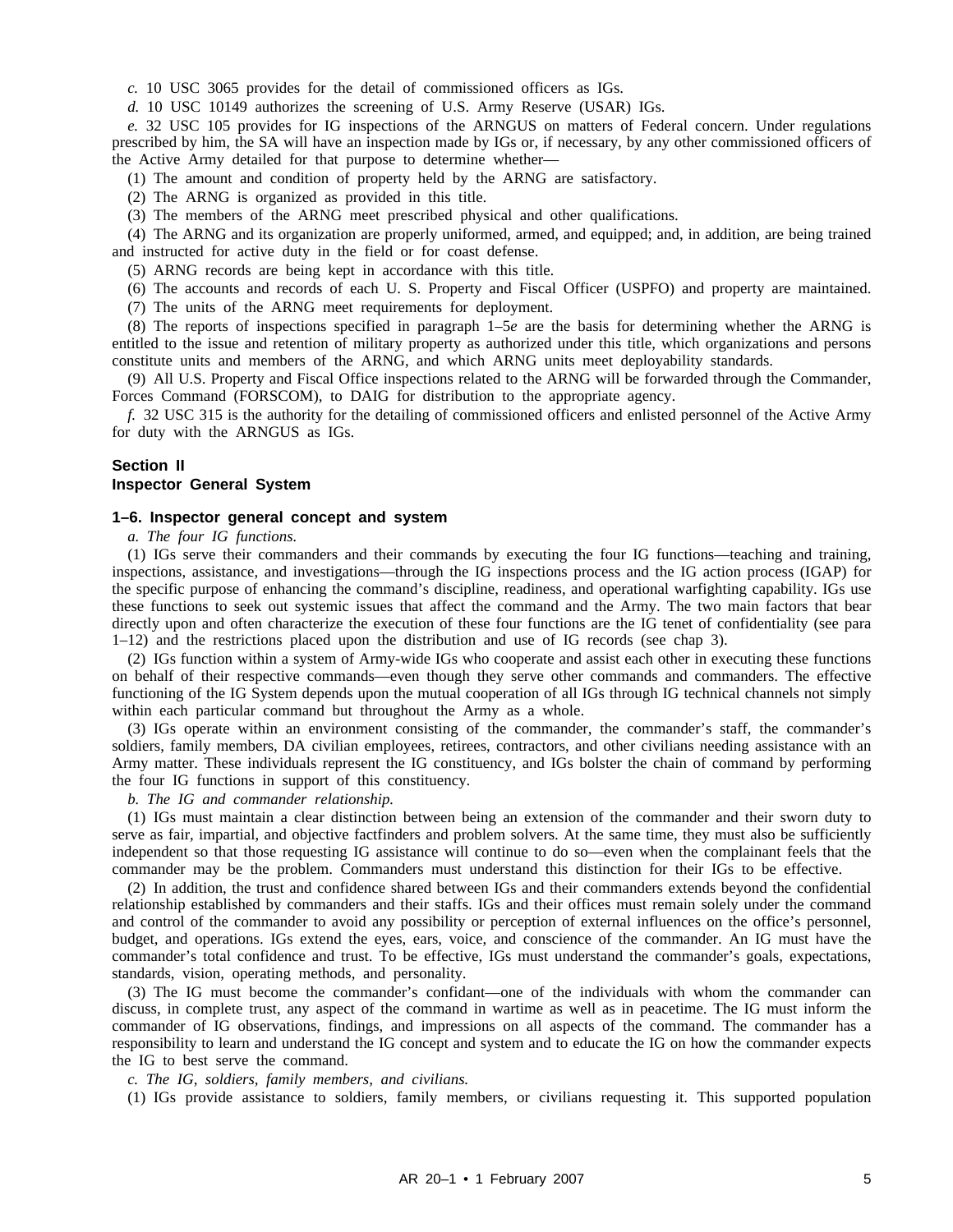represents the IG's constituency—the group served by the IG System locally for the purposes of enhancing individual soldier and unit readiness.

(2) IGs also have the responsibility, unless directed otherwise by their commanders, to discuss any observations, findings, and assistance requests with subordinate commanders to whom the observations or findings apply.

(3) When speaking with the subordinate commanders, IGs must be careful not to violate the IG tenet of confidentiality (see para 1–12). Subordinate commanders do not fall within the IG-commander-complainant triangle of confidentiality (see fig 1–1) and are therefore not entitled to the same confidential information that the IG's commander may receive. If the IG's commander wants to share confidential IG information with a subordinate commander or anyone else outside the triangle of confidentiality, he must contact TIG for approval.

(4) However, IGs must work through and with the chain of command if the IG System is to be viable, effective, and relevant. The IG System must reinforce and bolster the chain of command at all times without undermining it.



*d. Inspectors general and the Inspector General System.* IGs may request, and are expected to provide, assistance to others within the IG System using IG technical channels. IG technical channels guarantee the effective functioning and value of the IG System to each IG's command and to the Army as a whole. For example, when a proponent cannot implement or correct a verified inspection finding at a particular IG's level of command, the IG can use IG technical channels to hand off the finding to the next higher headquarters (unless the commander prefers to handle the matter through command channels). IGs may also refer issues and allegations to other IG offices either as an office of record or office of inquiry (office of inquiry referrals only apply to vertical echelons of command). The receiving IG office must agree to accept the referral (the DAIG Assistance Division will adjudicate any problems associated with referrals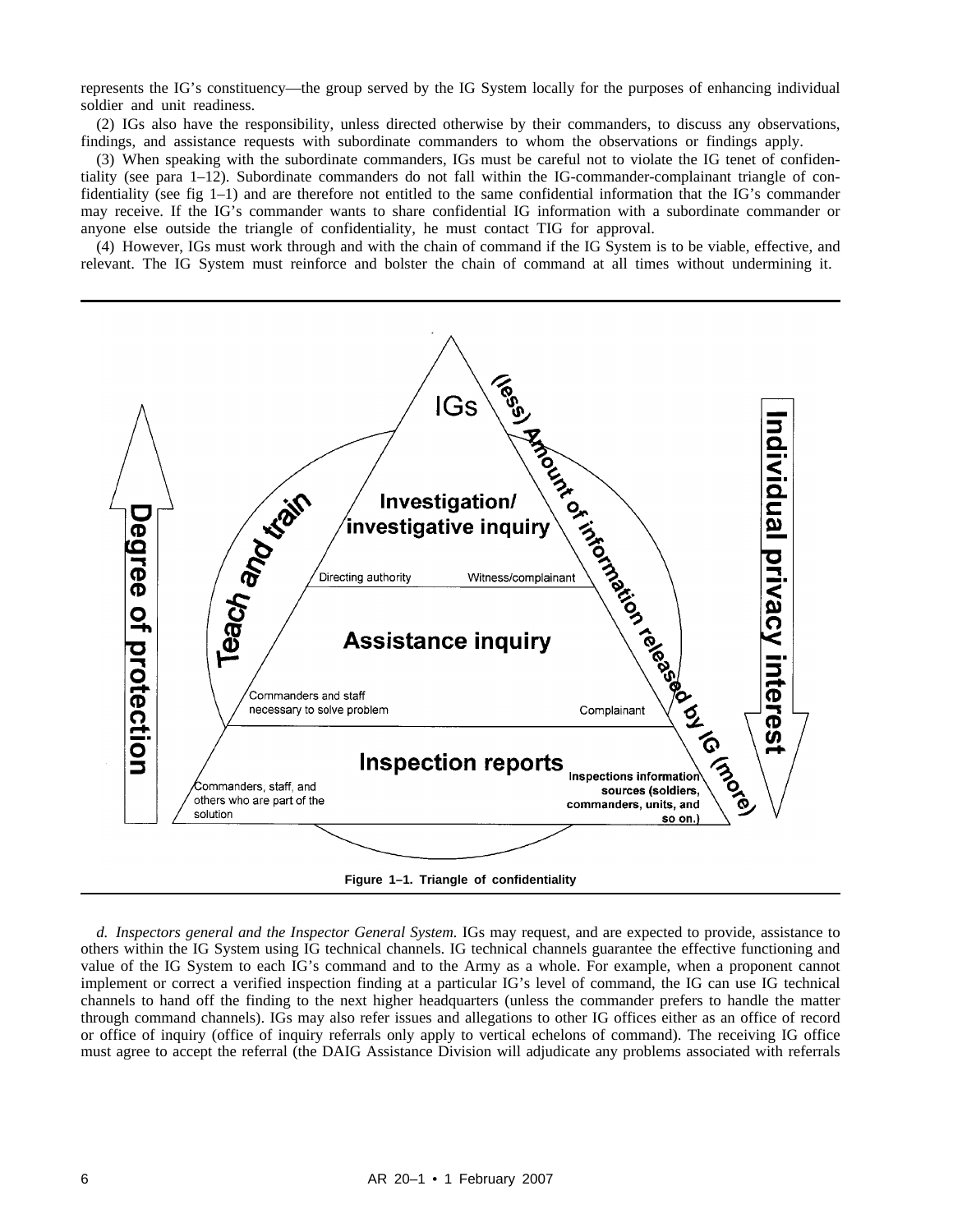of this nature). IGs must be prepared to assist others within the IG System as well as other IGs outside the Army IG System.

*e. TIG and the IG System.* The IG System is not a typical "stovepipe" system because IGs work for their respective commanders. However, all IGs working within the IG System must adhere to IG policy, doctrine, and other mandated procedures as established and promulgated by TIG. Through policy oversight and certification authority, TIG maintains and safeguards the integrity of the IG System.

#### **1–7. Command and State inspectors general**

IGs are responsible for advising commanders on the state of their commands. IGs are confidential advisors and factfinders to the commander. Selfless service is the cardinal attribute of successful military and civilian IGs. Everyone within a command or headquarters will respect IGs for their level of expertise, candor, credibility, reliability, and trustworthiness. IGs must adhere to and be advocates of the Army values and the Warrior Ethos. IGs will be among the Army's most professional and knowledgeable soldiers and civilians for their particular grade or rank. Uniformed Army IGs are selected through a nominative process, and civilian IGs of all types are selected through normal civilian personnel recruitment procedures and approved by the detailed IG (see chap 2).

#### **Section III**

#### **Organization and sphere of activity**

#### **1–8. The Inspector General**

*a. TIG as confidential representative of the SA and confidential adviser responsive to the CSA.* TIG has direct access to the SA and CSA. TIG commands the USAIGA (see para 1–8*c)*, establishes policy and doctrine for the IG System (see para 1–4*a(*5)), and maintains the integrity of the IG System (see para 1–4*a(*16)). The Inspector General has the authority to direct command and State IGs to conduct inspections, inquiries, and investigations (see paras  $1-4b(4)$ ) and (5)).

*b. Office of The Inspector General (OTIG).* The OTIG is the HQDA agency that coordinates IG activities. The OTIG includes TIG; Deputy, The Inspector General; a sergeant major; an executive officer; executive assistants; and administrative support personnel.

*c. USAIGA.* The USAIGA is a field operating agency of the OTIG. TIG resources are assigned to USAIGA. (The term *Department of the Army Inspector General (DAIG)* is used when combining the Office of The Inspector General (OTIG) and the USAIGA.)

*d. Inspectors general.* IGs are assigned to commands, agencies, activities, centers, communities, installations, and States in accordance with established authorization documents. In general, IGs serve on the personal staffs of general officers who command organizations with wartime missions. IGs and their IG offices normally begin at the division level and appear at the corps/Army, Regional Readiness Command (RRC), State, and ACOM/ASCC/DRU levels, to include separate brigades commanded by either general officers or full colonels. ARNG brigade combat teams also have detailed IGs. Commanders determine the need for IG supporting staff in accordance with AR 71–32 and other applicable regulations (see para 2–1). The command or State IG is a member of the commander's personal staff.

*e. USAR.* The U.S. Army Reserve Command (USARC) IG office is the senior IG office in the USAR. The commanding general of USARC is a unique position; the incumbent serves both as a member of the DA staff as the Chief, Army Reserve, and as commanding general, USARC. Accordingly, the USARC IG office will report directly to DAIG on IGARs and command products concerning nonsenior officials on behalf of the office of the Chief, Army Reserve. Other matters that require USARC IG oversight must be coordinated with the FORSCOM IG office and DAIG.

#### **1–9. Inspector general activities**

*a. IG sphere of activity.* The IG sphere of activity includes everything for which the commander is responsible and over which the commander or State AG has Federal authority. For further guidance on the appropriate sphere of activity of ARNGUS Active Guard Reserve (AGR) soldiers detailed as IGs with regard to matters related to the ARNGUS, contact the Chief, National Guard Bureau (ATTN: NGB–IG), Suite 11600, 1411 Jefferson Davis Highway, Arlington, VA 22202–3259.) IGs must be fully aware of this sphere of activity when determining jurisdiction of IGARs and IG issues within the IG System. The IG is responsible for IGARs if a request for assistance is made within that IG's sphere of activity. Generally, if the IG's commander is responsible for resolving the issues or allegations involved because they reside in the commander's sphere of activity, then that commander's IG is responsible for the IGAR. For example, if the complainant is from one command and the subject of the allegation is from another command, then the IG of the commander responsible for resolving the allegation (normally the commander of the subject's command) is the responsible IG and is also the IG office of record for the IGAR. ACOM/ASCC/DRU IGs will resolve all jurisdictional issues. When more than one ACOM/ASCC/DRU is involved, the DAIG Assistance Division (SAIG–AC) will resolve the jurisdictional issue. When the matter contains classified material or relates to intelligence oversight, the DAIG Intelligence Oversight Division will resolve the jurisdictional issue.

*b. IG and commander relationship.* The IG's relationship with the commander is one of extraordinary trust and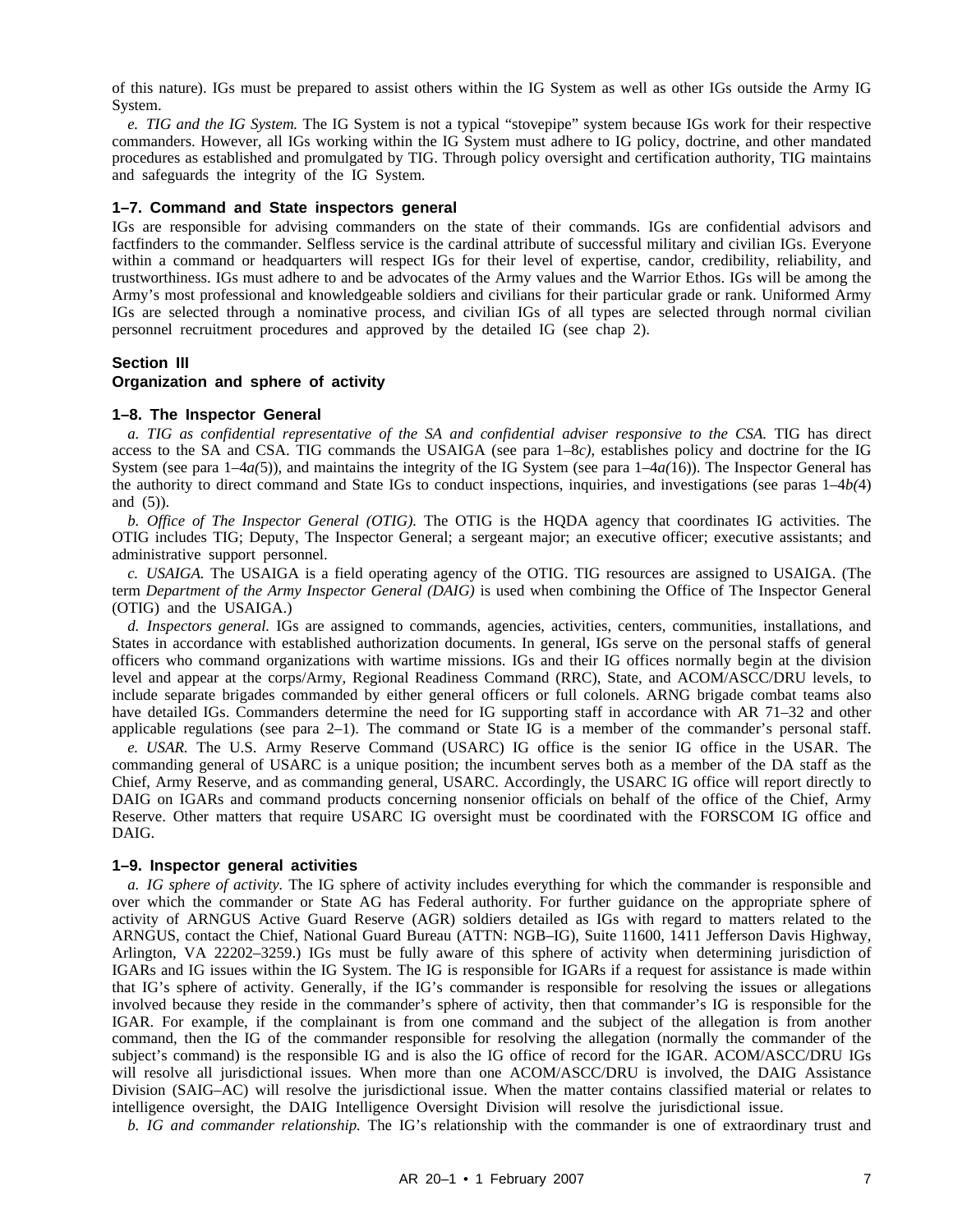confidence. The commander will grant the IG a high degree of independence and unlimited access to information in performing IG duties. To be fully effective, the IG must have direct access to and the full support of the commander and the confidence of the command or activity. This confidence stems from the command's understanding that the IG is an extension of the commander and that the commander has complete trust and confidence in the IG. To protect this independent and special relationship, the commander will rate the primary command or State IG—even if that command IG is an NCO or DA civilian serving temporarily or permanently in that position. The commander may also senior rate the primary command IG.

*c. Inspectors general and command policy.* IGs will not establish command policy except as provided in AR 1–201 and this regulation. IGs have no directive authority outside IG channels beyond that normally associated with their grade. Additional authority must come from the IG's commander. This restriction does not preclude IG involvement in the policy formulation and staffing process. However, IGs normally provide input to a proponent-coordinated staff action by pointing out conflicts in regulatory and/or policy guidance and commenting on policies and procedures without making specific recommendations or stating a position. For example, IGs may state, "That policy conflicts with AR 600–20. Have you considered the procedures specified in AR 600–9? The policy is difficult to understand and interpret as written." The IG's final response must be "noted" and not "concur" or "nonconcur." Concurrence with a policy could result in a future conflict of interest if the IG later inspects or investigates against that particular standard.

*d. Access to documents and evidence.*

(1) IGs are authorized access to all documents and other evidentiary materials needed to discharge their duties. These documents and materials include normally protected data. Some examples are classified documents, records of board proceedings, acquisition information, medical records, medical quality assurance records, drug and alcohol records, financial records, evaluation reports, back-channel messages, security dossiers, criminal investigation reports, copies of personnel restricted fiche (after compliance with AR 600–8–104), and financial disclosure statements. This authority may include direct access to pertinent extracts under applicable regulations.

(2) When accessing medical records, IGs must remain aware that health care information is sensitive medical information, is protected by the Health Insurance Portability and Accountability Act (Public Law (P.L.) 104–191), and must be protected. Accordingly, IGs must maintain this information in a safe, secure, and confidential manner; redisclosure is prohibited except where permitted by the PA and Health Insurance Portability and Accountability Act.

(3) IGs are not, however, authorized access to material subject to the attorney-client privilege or any other legally recognized privilege (see para 8–4*g*).

*e. Access to classified or sensitive information.* IGs are also authorized access to classified or sensitive information. However, the IG must present proof of a security clearance or special access to review classified documents. The IG's security clearance may be included on the IG's credentials. IGs also must present sufficient justification to the record holder to obtain sensitive records. If compartmentalization or classification restrictions preclude immediate access to information required by an IG, the denying commander will immediately report the situation to the appropriate access control authority for an access eligibility determination. If this authority does not grant access to the information, the IG will notify the commander and TIG of the situation. The notice to TIG will include the location, date, and command; scope of inquiry, inspection, or investigation; who denied access; who verified denial and approved denial; and the reason access was denied (see para C–5).

# **1–10. Inspector general guidelines for Army National Guard matters**

*a.* Unless otherwise specified, the NGB and the CNGB will function as an ACOM/ASCC/DRU headquarters and ACOM/ASCC/DRU commander with respect to Federal IGs (Active Army or ARNGUS on extended active duty in a Title 10 status) assigned or detailed to the NGB and to the multiservice headquarters of the National Guard (NG) of the States.

*b.* With some exceptions, IG activities within the ARNG are the same as those in the Active Army and the USAR. Exceptions are stated in appropriate sections of this regulation. For Air National Guard (ANG) matters, Army personnel serving as IGs for the ARNG will follow these guidelines:

(1) At the discretion of the State AG, the State IG office may receive and process requests for assistance from ANG personnel or family members.

(2) Army IGs usually will not inspect ANG units.

(3) If technical support for an investigation is needed from outside the State, that support will be requested through the Chief, National Guard Bureau (ATTN: NGB–IG), Suite 11600, 1411 Jefferson Davis Highway, Arlington, VA 22202–3259.

(4) When conducted by Active Army or ARNGUS IGs, an IG investigation or investigative inquiry will use established regulations and procedures applicable to the subject's or suspect's service. For example, the Active Army or ARNGUS IG of the State will follow applicable Air Force/ANG regulations and investigative procedures when inquiring into or investigating allegations against an ANG member. When the investigation or investigative inquiry involves ARNGUS personnel, the IG will follow this regulation.

*c.* Active Army officers (and ARNGUS officers on extended active duty in a Title 10 status assigned as State IGs)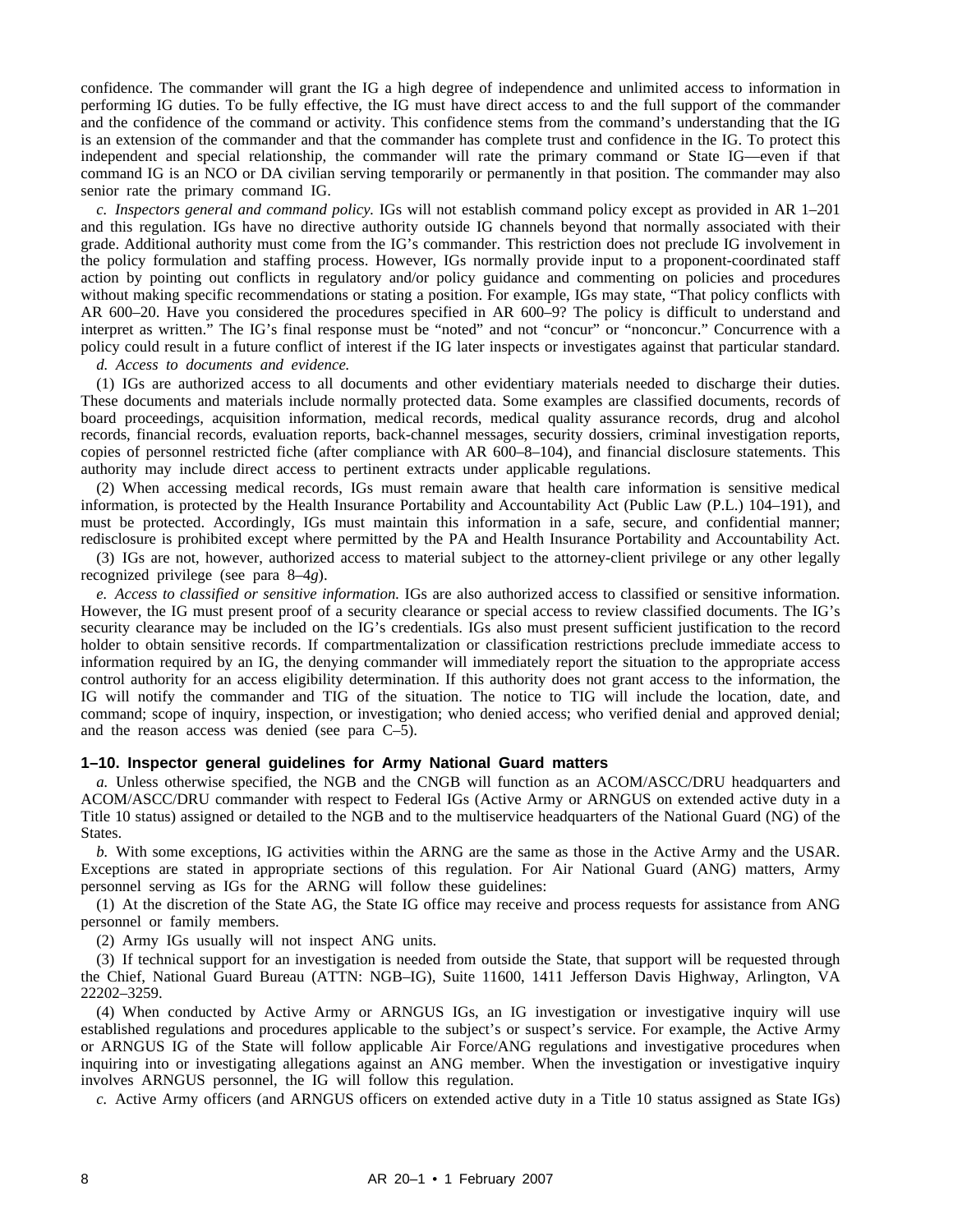have authority to inspect and perform other IG functions with regard to those aspects of the NG having a Federal interest.

*d.* Pursuant to 10 USC 3020 and 32 USC 105, TIG is responsible to the SA and CSA for supervision of the activities of Federal IGs (Active Army or ARNGUS on extended active duty in a title 10 status) with regard to the NG. ACOM/ASCC/DRU and subordinate commanders assist TIG in executing this responsibility with regard to the activities of Federal IGs assigned to those commands. CNGB also assists TIG in executing this responsibility with regard to Federal IGs assigned to the NGB or to the multiservice headquarters of the NG of the States. TIG retains general authority to direct IG inspections of those areas or activities of the ARNG of Federal interest.

*e.* ACOM/ASCC/DRU commanders, subordinate commanders, and the CNGB may direct IG inspections of ARNGUS units, activities, and functions with regard to those areas or activities of Federal interest for which they have responsibility under AR 10–5, AR 10–87, or other applicable regulations or directives. Conduct of these inspections remains subject to the policies of this regulation. Inspection by Federal IGs assigned to an ACOM/ASCC/DRU, a subordinate command, the NGB, or a NG multiservice headquarters does not preclude inspection of the same units, activities, and functions by DAIG or another appropriate authority. In appropriate cases, as determined by TIG, responsibility to conduct an inspection of the ARNG by Federal IGs in particular cases will be transferred to DAIG. TIG, acting through the IG, NGB, has authority to task Federal IGs assigned or detailed to multiservice headquarters to assist in a DAIG investigation of ARNG activities of Federal interest in that State.

*f.* Multiservice headquarters in each State currently provide opportunities for ANG IGs to work in state IG offices. ANG IGs work at the direction of the TAG or the command IG (an Army officer). The command IG will follow these guidelines when selecting a member of the ANG to work in the State IG office:

(1) ANG IGs must successfully complete TIGS in order to work Army IG assistance cases in accordance with this regulation and have access to the Inspector General World Wide Network (IGNET) and the IGARS database.

(2) During the temporary absence of the command IG, TAG may designate an ANG IG as the acting command IG if he or she is the senior officer.

(3) ANG personnel working in a State IG office will be considered assistant IGs only despite their grade and perform only the functions of an assistant IG. The only exception will be ANG IGs serving as acting command IGs; these ANG IGs will be considered as detailed IGs for the duration of their temporary duty as the command IG and may lead Army inspections and investigations in accordance with this regulation (see para 2–2).

# **Section IV Punitive Prohibitions**

#### **1–11. Prohibited activity**

*a. Prohibition on restricting lawful communication with an IG; Member of Congress (MC); or a member of an audit, inspection, investigation or law enforcement organization within the DOD.* Persons subject to this regulation will not restrict anyone in any manner from lawfully communicating with those individuals mentioned above. This prohibition includes communications with an IG, DOD, and the IGs of other services and Federal agencies. For appropriated fund civilians, the prohibition further includes disclosures to the Special Counsel or another employee designated by the head of the agency to receive such disclosures (see 5 USC 2302). For nonappropriated fund (NAF) employees, the prohibition includes disclosures to any civilian employee or member of the Armed Forces designated by law or by the Secretary of Defense to receive such disclosures (see 10 USC 1587).

*b. Prohibitions against reprisal.*

(1) *A civilian whistleblower.* Persons subject to this regulation will not take (or threaten to take) a personnel action with respect to any employee or applicant for employment as reprisal for communications protected by 5 USC 2302(b)(8)) and 10 USC 1587).

(2) *A military whistleblower.* Persons subject to this regulation will not take (or threaten to take) an unfavorable personnel action or withhold (or threaten to withhold) a favorable personnel action with respect to a member of the armed forces as reprisal for making or preparing a lawful communication with an IG, MC, or member of a DOD audit, inspection, investigation, or law enforcement organization or with any other person or organization (including any person or organization in the chain of command starting at the immediate supervisor level) designated under regulations or other established administrative procedures (such as the equal opportunity advisor or safety officer) to receive such communications. (See AR 600–20 for a definition of *chain of command*.) The term *lawful communication* encompasses information that the soldier reasonably believes provides evidence of a violation of law or regulation, including a law or regulation prohibiting sexual harassment or unlawful discrimination, gross mismanagement, a gross waste of funds or other resources, an abuse of authority, or a substantial and specific danger to public health or safety. Refer to the current version of DODD 7050.6 for up-to-date guidance on identifying a protected communication.

*c. Prohibition against making an unlawful communication with an IG, an MC, or the Office of Special Counsel (OSC).* Persons subject to this regulation will not knowingly make an unlawful communication with an IG, an MC, or the OSC. An example of unlawful communication is a false official statement (Article 107, Uniform Code of Military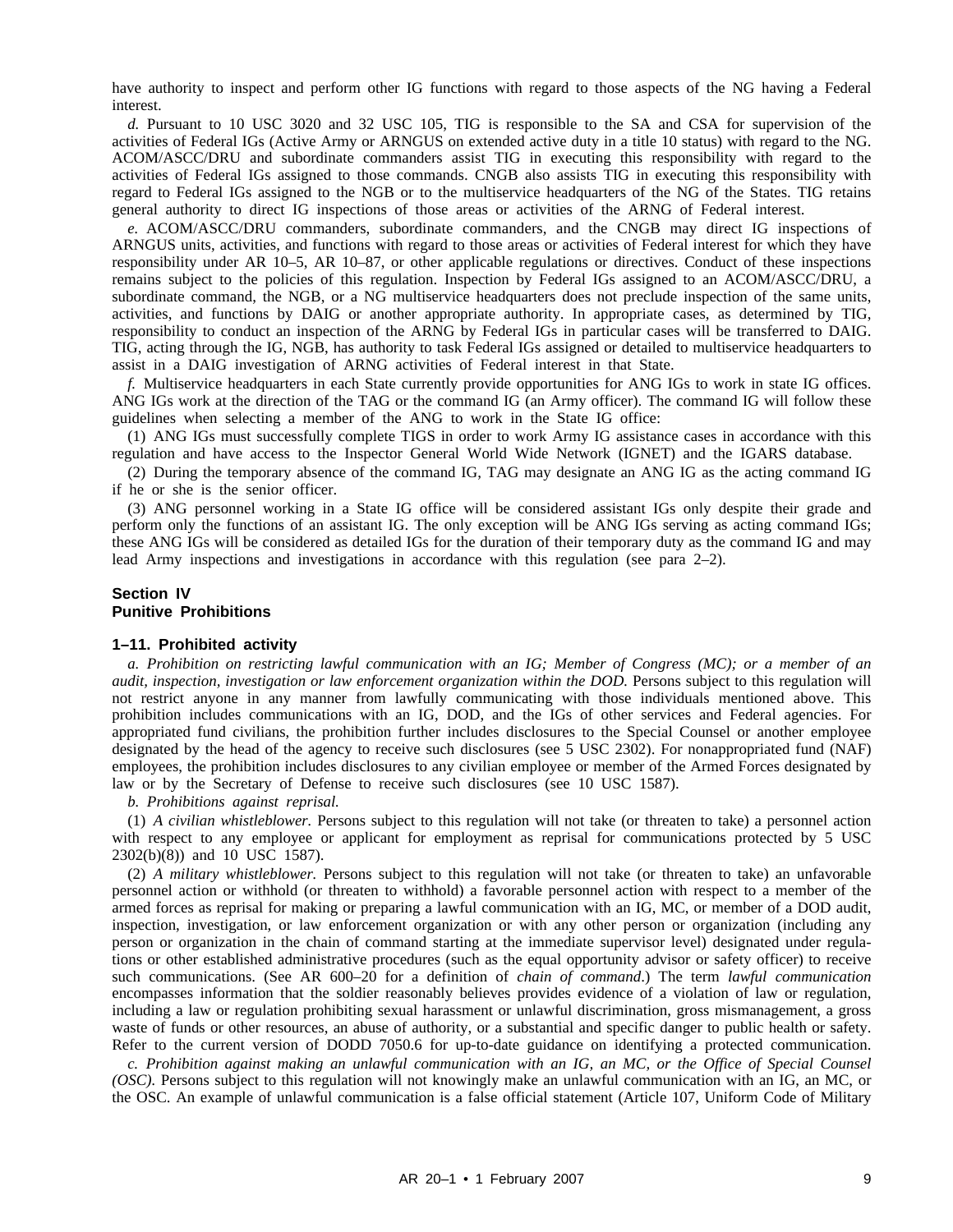Justice (UCMJ)). This prohibition also applies to communications with an IG, DOD and the IGs of other services and Federal agencies.

*d. Persons subject to the UCMJ.* Persons subject to the UCMJ who violate the above prohibitions are subject to punishment under Article 92, UCMJ. They are also subject to adverse administrative action and other adverse action authorized by the United States Code or Federal regulations.

*e. Persons not subject to the UCMJ.* DA civilian employees who violate the above prohibitions are subject to disciplinary action under AR 690–700, chapter 751, or criminal prosecution authorized by the United States Code or Federal regulations.

*f. Reporting prohibited actions.* Persons who believe an action prohibited by paragraphs 1–11*a* through *c* has occurred will report the circumstances to the chain of command or to the local IG. Alternatively, the circumstances may be reported to a higher headquarters IG listed in the permanent "Notice of Rights to Present Complaints" posted on local bulletin boards. For guidance to IGs on resolving reprisal cases, see paragraph 8–10*c.*

#### **1–12. Confidentiality**

*a.* Persons who ask the IG for help; make a complaint; provide testimony, information, or evidence as part of an IG inspection or investigation; or otherwise interact with an IG often do so because they believe that they have an expectation of confidentiality. Their expectation often centers on the safeguarding of the individual's personal identity and the nature of the individual's contact with the IG. The IG has a duty to protect an individual's confidentiality to the maximum extent possible, particularly when the individual specifically requests confidentiality. Although confidentiality and the measures necessary to protect it will vary from circumstance to circumstance, the IG always treats confidentiality carefully and as a priority. While IGs will never promise confidentiality, IGs will endeavor to maintain confidentiality as a matter of primary importance and a key to the IG System's success.

*b.* Confidentiality and discretion are core concepts for IGs. IGs do not have a complete legal privilege of confidentiality. Rather, IG confidentiality results from the special relationship the IG has with the commander, the deliberative process, protection in both the FOIA and the PA, and as a necessary incident to the protections of the Military Whistleblower Protection Act (10 USC 1034). The information that IGs gather such as testimony, the contents of certain conversations with persons seeking IG assistance, or information offered when participating in an IG sensing session represent official, nonpublic Government information. As official, nonpublic Government information, IG information is for official use only.

(1) IGs are members of the commander's personal staff and serve as the commander's confidential advisor. IGs extend the eyes, ears, voice, and conscience of the commander, and they conduct inspections, inquiries, and investigations and provide assistance as extensions of the commander. IGs are selected based upon their years of experience, judgment, and demonstrated leadership. These qualities include discretion.

(2) Normally, predecisional matters contained in IG records may be protected from release under the FOIA. Facts are typically not considered predecisional. IGs do not establish command policy or make command decisions except as the head of the IG staff section. Since IGs advise commanders and only offer recommendations, all IG advice on command matters is inherently predecisional. As such, confidential communications between an IG and a commander are critical to ensure an open, candid exchange of command information. IGs not only serve their immediate commander but also serve as extensions of all commanders in the chain of command and of the Army as an institution. IGs must remember, however, that they are members of their directing authority's personal staff. Therefore, they may share the most information with that authority. Release of IG information to other staff officers and subordinate commanders must follow the procedures for the release of confidential IG information outlined in this regulation. The information IGs gather belongs to the Army, and IGs may provide some of that information, as required, to the commanders and staff members who have an official need to know the information and who use it in the performance of official duties. Therefore, IGs must protect the confidentiality of all information gathered in the performance of IG duties as a matter of the highest priority.

(3) Army IG investigation files are a system of records subject to access under the PA. IG files compiled for law enforcement purposes may be exempt from access under exemption k (2) of the PA; however, in accordance with this exemption, if an individual is denied any right, privilege, or benefit for which he or she would otherwise be eligible as a result of the maintenance of such information, the individual will receive access to such information except to the extent that disclosure would reveal the identity of a confidential source.

(4) The Military Whistleblower Protection Act (10 USC 1034), as implemented in DODD 7050.6 and this regulation, strongly suggests that IGs treat the information they receive in official communications as confidential and with the utmost discretion, particularly the names of complainants or witnesses who specifically request the protection of their identities. The law provides redress to persons who suffer reprisal as a result of the intentional or inadvertent release of IG communications to third parties. The protection of the Whistleblower Protection Act is significant as it covers any communication with an IG. The scope of the protections afforded in this act signals to IGs that communications with an IG must be treated with greater discretion than other forms of nonpublic government information or other predecisional information.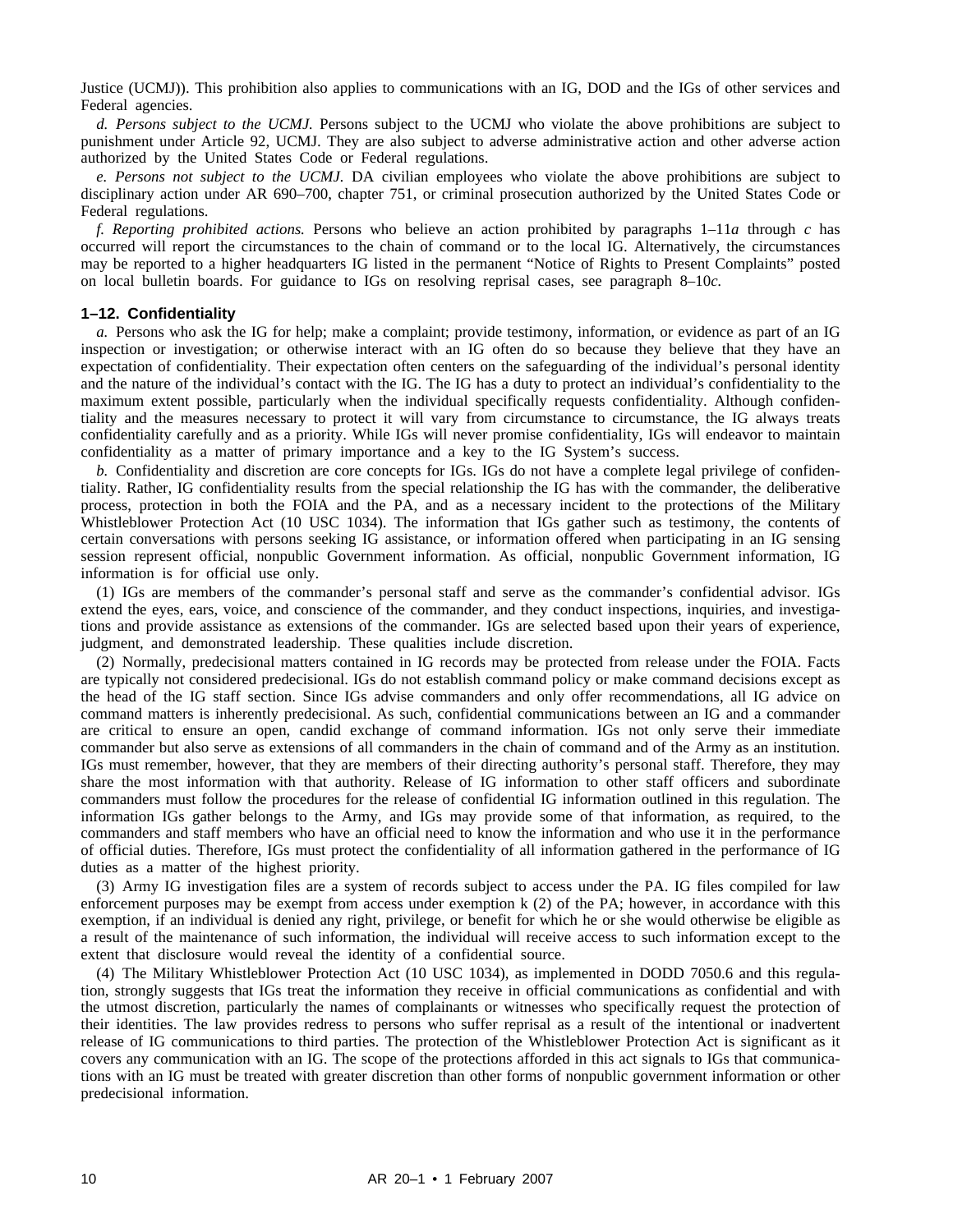*c.* The degree of confidentiality and the specific information kept confidential vary according to the IG function (see fig  $1-1$ :

(1) *Investigations (investigations and investigative inquiries).* When a person complains or provides information about an impropriety or wrongdoing, the IG may disclose the complainant's identity to another IG; the local, supporting legal advisor; and/or the directing authority without the complainant's consent unless the IG determines that such disclosure is unnecessary or prohibited during the course of an inquiry or investigation. IGs must not disclose further the complainant's identity without the complainant's consent unless the IG determines that such disclosure is unavoidable during the course of an inquiry or investigation. If the IG determines that disclosure is unavoidable, the IG will inform the person prior to disclosure. If the person objects, the IG will coordinate with the local legal office before proceeding. The IG will include in the record and case notes all efforts to notify the person and the circumstances of disclosing the person's name.

(2) *Assistance cases.* When a person seeks assistance from the IG, the IG must often reveal the person's identity to obtain the help needed. The IG will inform the person of that necessity, and the IG file and case notes will reflect that fact.

(3) *Inspections.* IGs will normally not reveal the names of individuals who provide information during the course of an inspection. IGs also do not identify units that collectively provide information as part of an inspection. The primary purpose of an inspection is to determine the root causes of systemic issues and not to assign personal or collective blame. IGs preparing inspection reports must ensure that they protect the identity of particular complainants or witnesses and their respective units and must recognize that the commander will not be the only one to view the final report. In general, IG inspection reports are redacted for all attribution prior to release for official use only. IGs normally do not produce unredacted versions of the report unless directed to do so by the directing authority (normally the commander). In those cases (usually for general, compliance-oriented inspections of units), the IG cannot release the unredacted report to anyone but the directing authority without personal approval from TIG.

*d.* When someone requests anonymity, the IG will take more extensive measures to protect the person's identity. The IG will not use the person's name as a file identifier or as a means to retrieve a file. The file must prominently state the request for anonymity, and the IG will minimize using the person's name in any IG file or record. The IG can avoid compromising anonymity by simply referring to the person as complainant, witness, or with a similar title—but not by name.

*e.* A helpful notion to understand IG confidentiality is through the model known as the triangle of confidentiality (see fig 1–1). There are three parties contained in the triangle: the commander, the complainant, and the IG. In general, IGs may share the most sensitive IG information freely within the triangle, although the IG is under no obligation to reveal sources if they are not pertinent to the issues or topics under consideration. IGs must distinguish between who stands in the role of the commander and the complainant.

(1) The commander is often the immediate commander, the IG's directing authority. However, if a complaint is about the conduct of that commander, an IG must not reveal confidential IG information to that commander. In such circumstances, this regulation requires that the IG report that information to either a higher level IG; a higher level commander; or, in the case of senior officials, the DAIG Investigations Division.

(2) Certain staff members of either the commander or subordinate commanders may enter into the triangle temporarily if, at the discretion of the IG, they need to know confidential information to perform their duties. For example, a finance office requires the name and social security number of a soldier seeking assistance regarding a pay problem. However, even this apparently necessary release of IG information to the finance office presents a confidentiality challenge. Identifying this soldier in order to correct the pay action also reveals the fact that the soldier sought IG assistance. Therefore, IGs must inform persons seeking IG assistance that the IG might have to release information about the case to certain officials.

(3) IGs may consult with staff experts to determine standards for use in inspections, inquiries, and investigations. In some cases, the extent of these consultations may require the IG to swear the staff member as a temporary assistant IG. In other cases, the IG may simply ask for assistance. IGs must exercise discretion in dealing with the other staff members. With the exception of the Staff Judge Advocate (SJA) (and the attorneys in the office of the SJA (OSJA)), staff members generally do not have a need to know IG information. While all staff members must comply with obligations regarding nonpublic Government information and classified information, they are under no special obligation such as attorneys or IGs as described in this section. Therefore, IGs must exercise discretion when dealing with the staff.

(4) The SJA and the attorneys in the OSJA provide legal advice to the commander, subordinate commanders, and their respective staffs. The SJA and the attorneys in the OSJA are also the IG's immediate legal advisors. IGs can reveal confidential IG information to the SJA and the attorneys in the OSJA (except OSJA attorneys representing individual military and civilian clients) to seek legal advice or to provide more complete advice to the commander. The attorney-client privilege exists between the attorneys working on behalf of the Army and the Army as an institution and does not exist with the commander personally, except to the extent that the commander represents the Army. Certain military and Government civilian attorneys such as legal assistance attorneys (LAAs) and trial defense service (TDS) attorneys may legally form attorney-client relationships with individual soldiers, civilian employees, and authorized dependents. IGs must exercise discretion when communicating with these attorneys as they may not need to be part of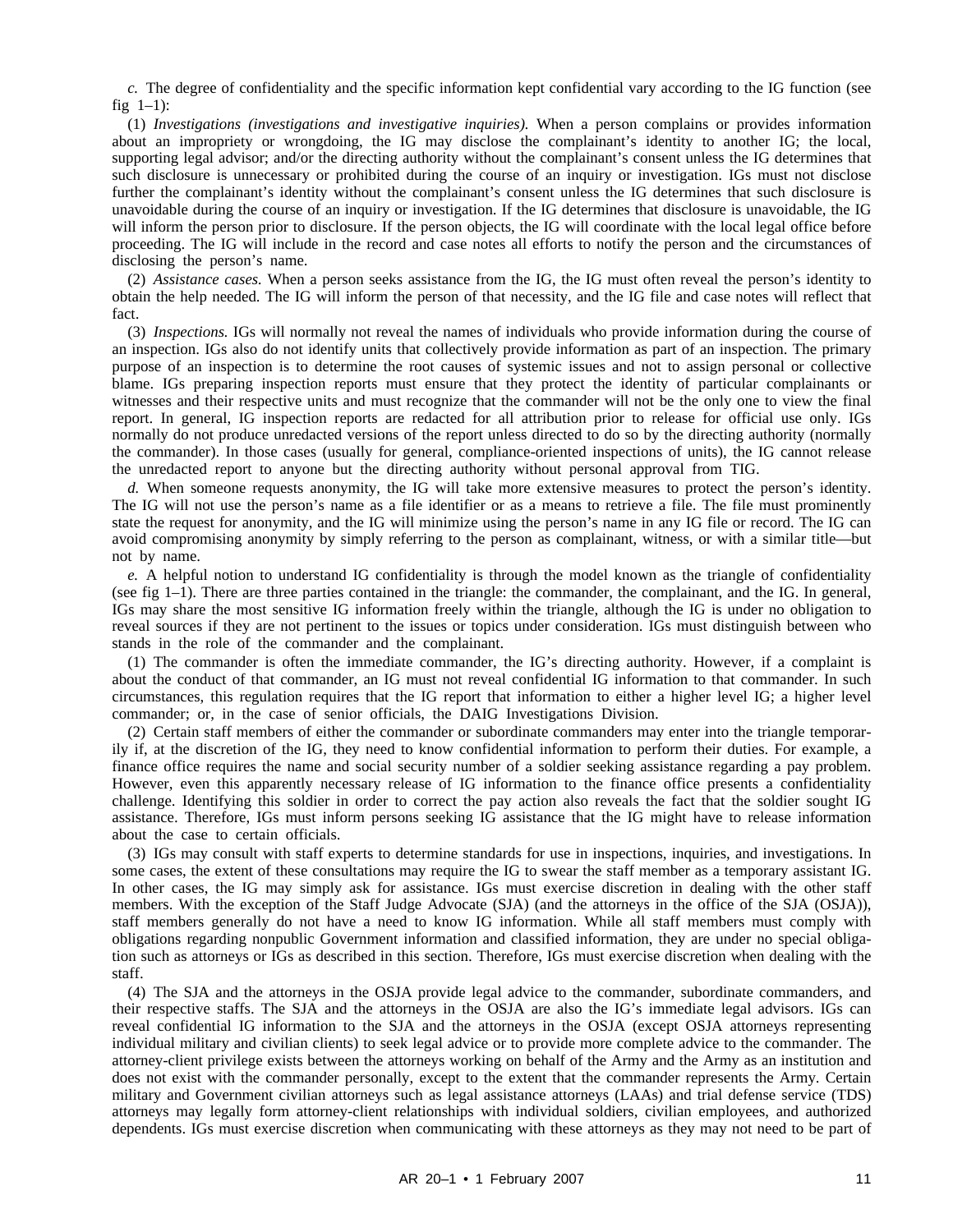the triangle of confidentiality. LAAs and TDS counsel, for example, may represent a military or civilian complainant and seek to communicate with an IG for assistance on matters related to their client's situation. In this situation, these attorneys may provide information that becomes subject to IG confidentiality.

# **Chapter 2 Inspector General Personnel Procedures**

## **2–1. Inspector general positions**

*a.* IG positions are designated in approved modification tables of organization and equipment (MTOEs) and tables of distribution and allowances (TDAs). A command IG position is required on each MTOE that requires a general officer to serve as the commander of a unit that has a wartime mission and may be authorized for separate brigades as well. TIG may approve command IG positions in units commanded by officers in the grade of colonel and below as necessary (for example, brigade combat teams, military police brigades, military intelligence brigades, and so on). Commanders reporting directly to HQDA have the authority to establish IG positions in TDAs (see AR 614–100). Additionally, State AGs have the authority to modify the multiservice headquarters TDA in accordance with the guidelines established by the NGB in National Guard Regulation (NGR) 10–2. (For further guidance, contact the Chief, National Guard Bureau (ATTN: NGB–IG), Suite 11600, 1411 Jefferson Davis Highway, Arlington, VA 22202–3259.) TIG provides input and reviews manpower standards and staffing guides provided by the U.S. Army Force Management Support Agency's studies regarding minimum manpower requirements for IG activities. Detailed IGs, assistant IGs, and IG office or administrative support staff will be assigned to MTOE or TDA positions.

*b.* IG positions will be designated in approved MTOEs and TDAs in coordination with DAIG (ATTN: SAIG–OP) to enable TIG, as the proponent of the IG System, to maintain visibility of IG force structure and to advise commanders on IG force structure issues.

# **2–2. Inspector general categories**

*a.* The IG System consists of officers, warrant officers (WOs), NCOs, and DA civilians serving in one of the following five categories:

- (1) Detailed IG.
- (2) Assistant IG.
- (3) Temporary assistant IG.
- (4) Acting IG.

(5) Office or administrative support staff members. Administrative staff members include contract personnel performing administrative functions such as systems administration and the transcription of verbatim testimony. Persons serving as detailed IGs, assistant IGs, temporary assistant IGs, and acting IGs carry the title of inspector general. The detailed IG who serves as the commander's IG and chief of an IG office carries the title of command IG (often called the primary or principal IG). All persons who fall into these five categories must obtain and maintain a Secret clearance; some IG duty positions may require a Top Secret clearance. TIG can make exceptions to this security clearance requirement as necessary. Table 2–1 lists the five categories and the actions each performs.

| Table 2-1<br>Categories of inspectors general |                                                                                              |                                                             |                                                                                                              |                                                                                                                                                                |                                         |  |  |  |  |
|-----------------------------------------------|----------------------------------------------------------------------------------------------|-------------------------------------------------------------|--------------------------------------------------------------------------------------------------------------|----------------------------------------------------------------------------------------------------------------------------------------------------------------|-----------------------------------------|--|--|--|--|
| Grade and<br>duties                           | <b>Detailed IG</b>                                                                           | <b>Assistant IG</b>                                         | <b>Temporary</b><br>assistant IG                                                                             | <b>Acting IG</b>                                                                                                                                               | <b>Administrative support</b><br>staff  |  |  |  |  |
| Grade                                         | Commissioned officer,<br>captain<br>+, commissioned<br>CWO <sub>s</sub> .<br>selected GS-12+ | Promotable<br>$CW2+$ , sergeant<br>first class+.<br>$GS-9+$ | Commissioned officer,<br>warrant officer (WO),<br>NCO, DA civilian<br>(DAC)                                  | Commissioned offi-<br>cer (exceptions ap-<br>proved by TIG)                                                                                                    | In accordance with MTOE<br>or TDA       |  |  |  |  |
| Approved by                                   | Military by TIG; DAC<br>by command with no-<br>tice to TIG                                   | Military by TIG;<br>DAC by com-<br>mand                     | TIG for $180 \text{ days} +$ :<br>ACOM/ASCC/DRU for<br>90 to 180 days; local<br>command for under 90<br>days | ACOM/ASCC/DRU<br>for Active Army and<br>USAR (or senior<br>Army Forces com-<br>mander in joint or<br>unified command);<br>TAG for ARNGUS;<br>exceptions by TIG | Local command                           |  |  |  |  |
| Trained by                                    | <b>DAIG</b>                                                                                  | <b>DAIG</b>                                                 | Detailed IG; by DAIG if<br>duty over 180 days                                                                | Detailed IG; DAIG if<br>space available                                                                                                                        | Detailed IG; DAIG if<br>space available |  |  |  |  |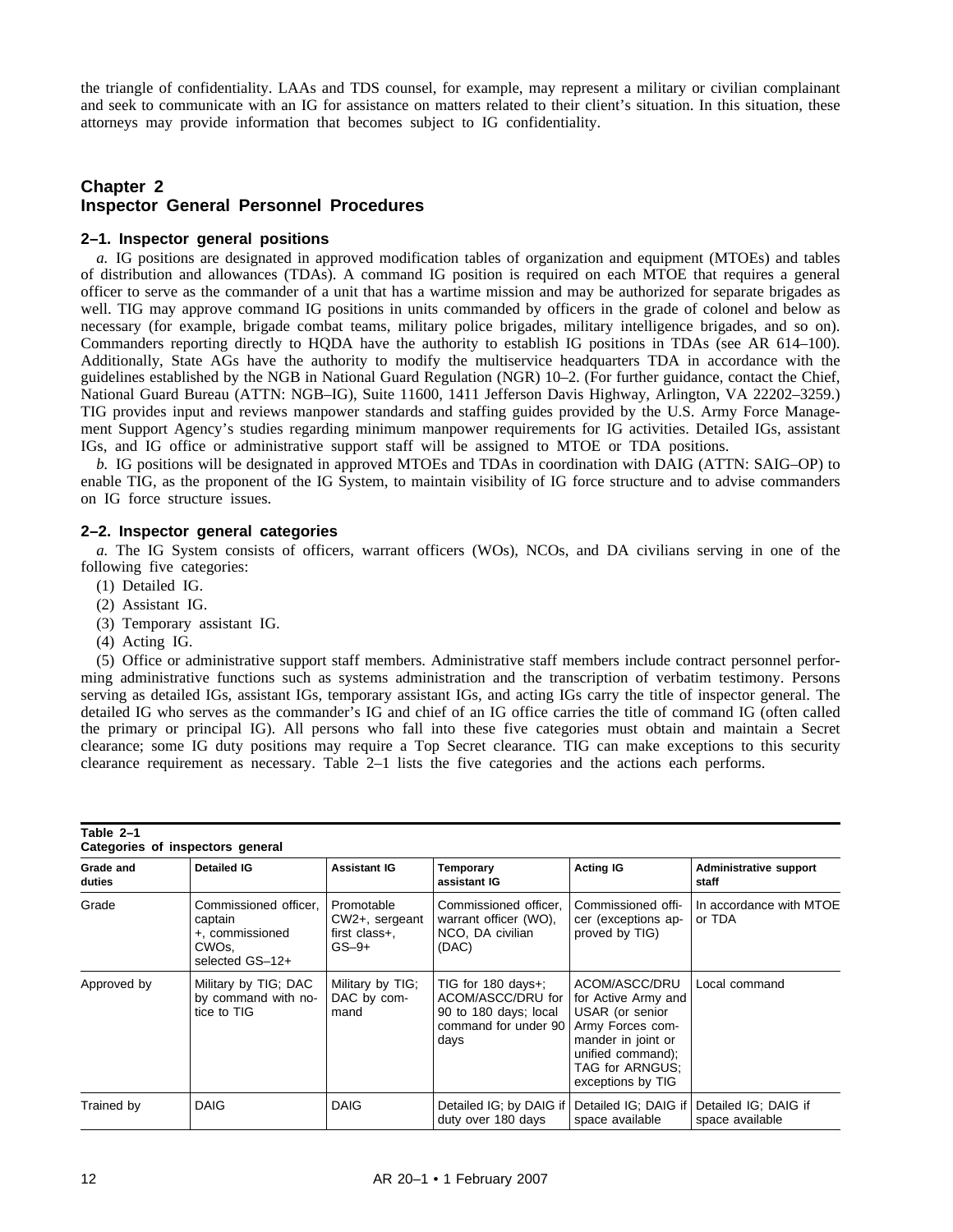| Categories or inspectors general—Continued                  |                         |                                       |                                                                                          |                                            |                                                          |  |  |  |  |
|-------------------------------------------------------------|-------------------------|---------------------------------------|------------------------------------------------------------------------------------------|--------------------------------------------|----------------------------------------------------------|--|--|--|--|
| Grade and<br>duties                                         | <b>Detailed IG</b>      | <b>Assistant IG</b>                   | Temporary<br>assistant IG                                                                | <b>Acting IG</b>                           | <b>Administrative support</b><br>staff                   |  |  |  |  |
| Take IG oath                                                | Yes                     | <b>Yes</b>                            | Yes                                                                                      | Yes                                        | Yes                                                      |  |  |  |  |
| Conduct IG in-<br>spections                                 | Yes                     | Assists detailed<br>IG                | Assists detailed IG                                                                      | <b>No</b>                                  | No.<br>(unless approved and a<br>graduate of TIGS)       |  |  |  |  |
| Conduct IG assist-<br>ance                                  | Yes                     | Yes                                   | Assists detailed/<br>assistant IGs                                                       | Yes, under supervi-<br>sion of detailed IG | <b>No</b><br>(unless approved and a<br>graduate of TIGS) |  |  |  |  |
| Conduct IG assist-<br>ance inquiries                        | Yes                     | Yes                                   | Assists detailed IG                                                                      | <b>No</b>                                  | <b>No</b><br>(unless approved and a<br>graduate of TIGS) |  |  |  |  |
| Conduct IG inves-<br>tigations/investig-<br>ative inquiries | Yes                     | Assists detailed<br>IG                | Assists detailed IG                                                                      | <b>No</b>                                  | <b>No</b><br>(unless approved and a<br>graduate of TIGS) |  |  |  |  |
| Administer oaths                                            | Yes                     | Yes                                   | <b>No</b>                                                                                | <b>No</b>                                  | <b>No</b><br>(unless approved and a<br>graduate of TIGS) |  |  |  |  |
| Perform admin<br>duties                                     | Yes                     | Yes                                   | Yes                                                                                      | Yes                                        | Yes                                                      |  |  |  |  |
| Tour length                                                 | 3 years; DAC:<br>indef. | Military: 3 years;<br>DAC: indefinite | In accordance with<br>ARs 614-100.<br>614-200, 140-10;<br>DAC in accordance<br>with CPAC | In accordance with<br>command              | In accordance with com-<br>mand                          |  |  |  |  |
| Wear IG insignia                                            | Military only           | WO and NCO<br>only                    | Military only if duty<br>over 180 days                                                   | <b>No</b>                                  | <b>No</b>                                                |  |  |  |  |

**Table 2–1 Categories of inspectors general—Continued**

*b.* TIG establishes the prerequisites for service as an IG.

*c.* Commissioned officers are selected as detailed IGs and must qualify for the detail under AR 614–100. In addition, DA civilians in the grade of GS–12 (CPT equivalent) and above or pay-band equivalent may be designated as detailed IGs. TIG must be informed 30 days prior to any DA civilian being designated as a detailed IG (see para 2–3*a*). An approved designation as a detailed IG will stand as long as the civilian serves as an IG. The designation of detailed IG is used with civilians to assign greater IG capability such as leading and doing all functions. Civilians may serve continuously as IGs as long as they maintain their IG certification under paragraph 5–5*b*. Commissioned chief warrant officers (CWOs) also serve as detailed IGs.

(1) Command and State IGs must be detailed IGs who serve on the commander's personal staff. The command IG or the State IG works directly for the commander or State AG. Through the use of technical channels, all Army IGs operate with, contribute support to, and obtain support from other IGs throughout the Army IG System, to include joint command IGs and other service IGs.

(2) Detailed IGs may receive and process requests for assistance, direct and conduct inquiries, conduct investigations and inspections, and administer oaths. Detailed IGs wear the IG insignia after successful completion of TIGS (see AR 670–1).

*Note.* The IG insignia will not be worn for official photographs.

(3) When a command or State IG is about to complete or curtail an IG detail and another detailed IG is not readily available to assume or act in the position of the command or State IG, the higher level IG will ensure that a detailed IG is designated to provide technical assistance to the subordinate-level IG office until a detailed IG is available.

*d.* Assistant IGs are CWOs who are not commissioned, NCOs (sergeants first class or promotable staff sergeants and above), military technicians, or civilian employees (GS–9 and above or pay-band equivalent who possess the relevant knowledge, skills, and abilities as comparable employees performing at the GS–09 level or above) who perform IG functions on the staff of a command or State IG. NCO assistant IGs (including military technician assistant IGs) must qualify for the IG assignment under AR 614–200 as applicable. CWOs must be graduates of the Warrant Officer Advanced Course in the grade of promotable chief warrant 2 (CW2) and above (see para *c* above for guidance on commissioned CWOs as detailed IGs). TIG will approve all requests for exceptions to policy concerning grade qualifications.

(1) An assistant IG may receive and process requests for assistance; conduct IG assistance inquiries; assist detailed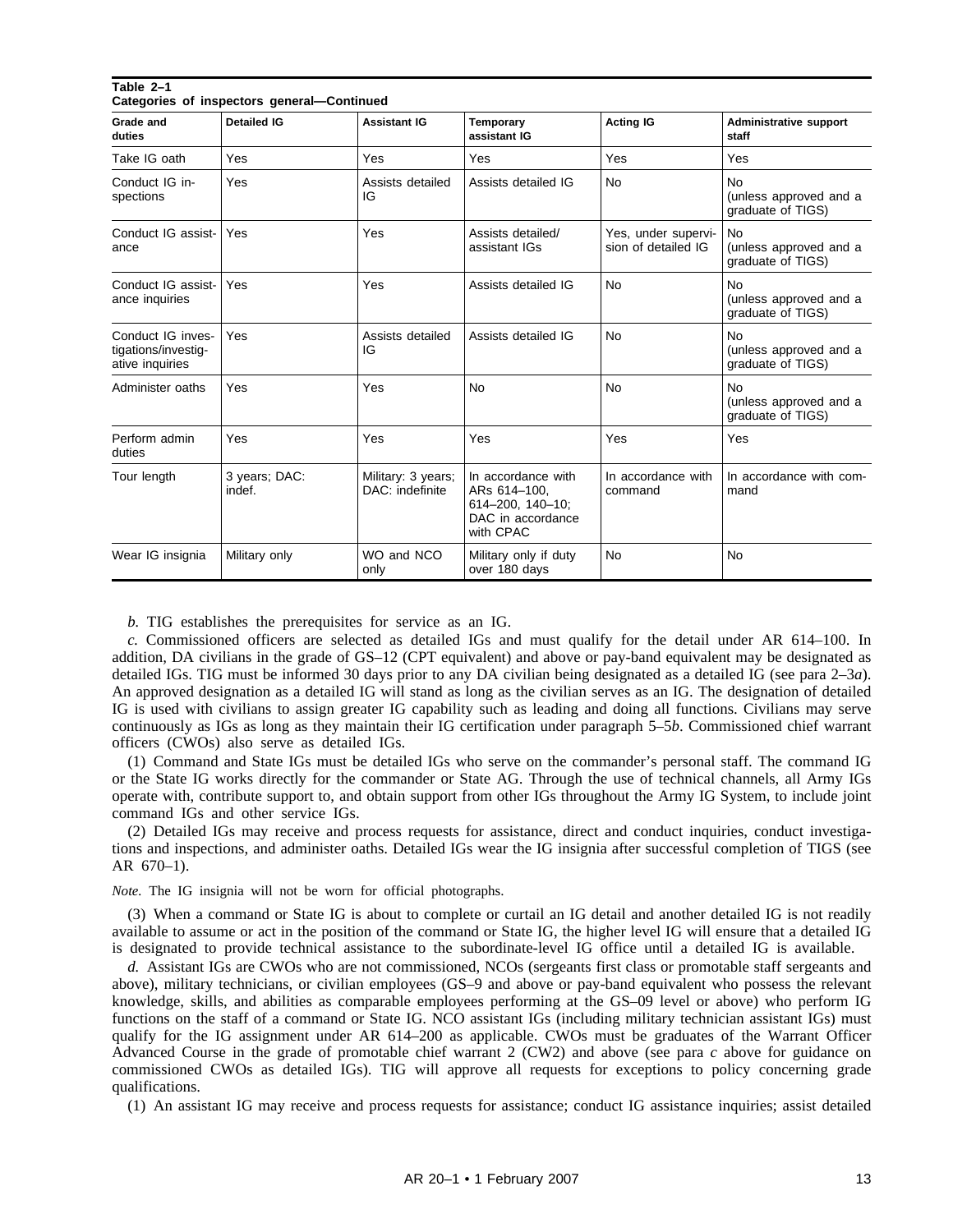IGs with IG investigations, IG investigative inquiries, and IG inspections; perform administrative duties; and administer oaths.

(2) Assistant IGs assist detailed IGs in the conduct of inspections by either serving as a member of an inspection team led by the detailed IG or by leading an inspection team that is under the detailed IG's direction.

(3) Enlisted soldiers serving as assistant IGs will wear IG insignia after successful completion of TIGS.

(4) CWOs serving as assistant IGs will also wear IG insignia after successful completion of TIGS.

*Note.* The IG insignia will not be worn for official photographs.

*e.* Temporary assistant IGs are commissioned officers, CWOs, enlisted soldiers, DA civilian employees, and contracted subject-matter experts temporarily detailed to augment an IG inspection or investigation team for a specified period of time. Commanders with authority over the required individuals may task them to serve as a temporary assistant IG; however, the commander must request through normal command or tasking channels augmentees required from outside the command. Individuals detailed as temporary assistant IGs must possess the required specialty training and field experience. Additional guidance can be found in AR 614–100 (commissioned officer and CWOs), AR 614–200 (enlisted soldiers), and AR 140–10 (Reserve Component (RC) personnel). The term of service of a temporary assistant IG depends upon the duration of an inspection or investigation or is at the discretion of the commanders involved (see para 6–4*a*(5) for additional information on temporary assistant IGs and IG inspections).

(1) TIG must approve soldiers and civilians assigned as temporary assistant IGs who perform IG duties for more than 180 days. ACOM/ASCC/DRU commanders will approve soldiers and civilians assigned as temporary assistant IGs to perform IG duties in excess of 90 (but fewer than 180) days. ACOM/ASCC/DRU commanders may delegate this authority to the first general officer in the chain of command. The local commander authorized a detailed IG will approve temporary assistant IGs assigned for 90 days or less.

(2) The command or State IG will ensure that persons selected to serve as temporary assistant IGs receive appropriate training before performing IG functions. At a minimum, they must receive training on the basic IG concept and system, the IG tenet of confidentiality, and restrictions placed upon the use and distribution of IG records. Temporary assistant IGs who are expected to perform IG functions for over 180 days will attend TIGS as soon as possible after selection by the authorized commander. Exceptions require TIG approval.

(3) Temporary assistant IGs may not administer oaths.

(4) Commissioned officers and enlisted soldiers assigned as temporary assistant IGs will wear IG insignia when the duration of their service as temporary assistant IGs is anticipated to be for more than 180 days.

(5) Temporary assistant IGs will work under the supervision of a detailed IG and will not lead an inspection, investigation, or inquiry. Temporary assistant IGs will not process IGARs but may assist a detailed or assistant IG with IGARs if their special expertise is necessary.

*f.* Acting IGs are commissioned officers appointed to this additional—but temporary—duty by an ACOM/ASCC commander or the senior Army Forces commander when serving under a joint or unified command. TIG may approve exceptions (ATTN: SAIG–OP) in cases where a commissioned officer in the appropriate grade is not available (see para 2–2*c)*. An acting IG assists a detailed IG with receiving IGARs in population areas for which the detailed IG has responsibility but from which the detailed IG is often geographically separated. The detailed IG has several other options to the appointment of an acting IG, to include conducting periodic IG assistance visits, publishing toll-free numbers, using fax transmittals, receiving IGARs in conjunction with inspections, and executing memorandums of agreement (MOAs) with other IGs.

(1) Acting IGs will only provide simple assistance. Acting IGs will not conduct investigative inquiries or investigations, serve on IG inspection teams, or perform duties in the office of a detailed IG. Acting IGs may not administer oaths or have access to the IGARS database.

(2) Acting IGs will not wear IG insignia.

(3) Detailed IGs will train acting IGs on their responsibilities and all necessary procedures. Additionally, acting IGs will receive technical and performance supervision from a detailed IG.

(4) Commissioned officers in the chain of command, or those who routinely assume duties in the chain of command, will not be designated as acting IGs. For example, a battalion executive officer will not be assigned as an acting IG. If the executive officer assumed temporary command of the battalion, the officer's effectiveness as an acting IG would be compromised. TIG will approve all exceptions (ATTN: SAIG–OP).

(5) Acting IGs will not be assigned non-IG investigations such as AR 15–6 investigations, commander's inquiries, financial liability investigations of property loss, line of duty investigations, and UCMJ, Art. 32 investigations (see para  $2-6a(2)$ ). Although these duties may not conflict directly with the acting IG's duties, they may create the perception in the command of an IG investigation while placing the acting IG in a position of fulfilling two separate but opposing roles.

(6) When an acting IG is approved, the command or State will announce the designation of the acting IG by memorandum. A copy must be sent to TIG. The command or State IG will also send a memorandum to the acting IG. This memorandum will specify the extent of the acting IG's authority to receive and act upon requests for assistance and will identify the detailed IG charged with supervising the acting IG's activities.

*g.* Office and administrative support staff are soldiers and civilian employees who serve in administrative and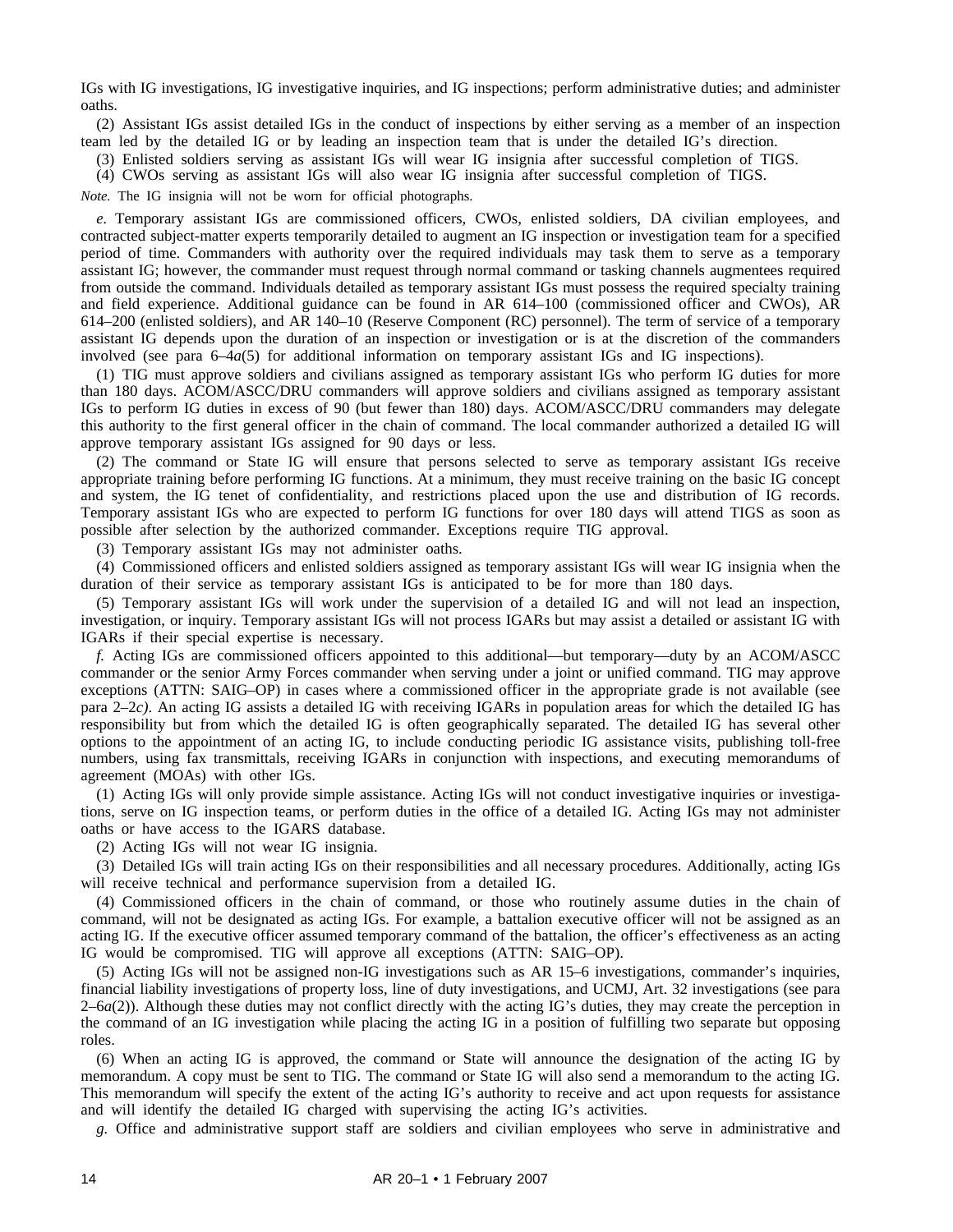support positions (such as administrative assistants, secretaries, drivers, computer operators, clerks, typists, and so forth) on the staff of a command or State IG. Although they are not assistant IGs, they will take the IG oath (see para 2–5) because they are part of the IG System and typically have access to IG records and the IGARS database. Command and State IGs will ensure that administrative support personnel do not perform any of the IG functions but are obligated to protect confidentiality in accordance with paragraph 1–12. Office and administrative support staff may also attend TIGS on a space-available basis. The command IG, after consulting with and receiving permission from TIG, may designate school-trained office and administrative support staff personnel to serve temporarily as assistant IGs on an emergency basis for specified periods of time. These designated support staff members may perform all the duties of an assistant IG such as leading assistance; teaching and training; and participating in inspections and investigations, to include administering oaths as authorized. Contract personnel serving in an IG office will not take the IG oath. Any contract providing support to an IG office will include provisions requiring contractor personnel to maintain the confidentiality of IG records and information.

## **2–3. Inspector general certification**

*a.* The IG certification process consists of three steps: nomination; selection, which is approval of the nomination; and training (see chap 5 and app B). TIG certifies all uniformed Army IGs to perform IG duties after they complete the three-step process. DA civilians do not adhere to the same process; instead, command IGs select and hire DA civilian IGs, who must then attend TIGS to receive training and become certified.

(1) Command IGs must report to the DAIG Operations Division (SAIG–OP) the names, grades, and duty positions of all newly hired DA civilian IGs.

*(a)* The U.S. Army Human Resources Command (HRC) makes nominations for Active Army assignments as detailed IGs, assistant IGs, or temporary assistant IGs for more than 180 days either as a result of the requisition process or of the identification of a local nominee by the commander or IG.

*(b)* HRC–St. Louis makes nominations for USAR AGR assignments as detailed IGs or assistant IGs as a result of the requisition process. For ARNGUS personnel, NGB will review nomination packets prior to submission for TIG approval.

*(c)* For AGR USAR commissioned and NCOs, the IG, USARC will review nomination packets prior to submission for TIG approval.

*(d)* For individual mobilization augmentee soldiers, nomination packets will be forwarded through IG, USARC for review and recommendation prior to submission to TIG for approval (see para 2–9).

*(e)* For Individual Ready Reserve (IRR) soldiers, nomination packets will be forwarded through IG, USARC for review and recommendation to IG, FORSCOM, prior to submission to TIG for approval (see para 2–10).

(2) TIG approves nominations of all soldiers to serve as detailed and assistant IGs within the IG System and as military temporary assistant IGs assigned in excess of 180 days. TIG also approves nominations of all soldiers assigned to IG duties in joint and unified commands and in the office of the DODIG prior to the approval of the gaining command.

*b.* Commissioned officers considered for IG duty must meet the following minimum qualifications as outlined in AR 614–100, paragraph 3–2*d*. These commissioned officers must—

(1) Be in the grade of CW3 or above or captain or above. A captain must have successfully completed company-, battery-, or troop-level command and be a graduate of a Captain's Career Course. USAR AGR officers are exempt from this command requirement because of limited command opportunities; however, USAR AGR officers will be nominated for USAR IG positions only if they are within 1 year of promotion to—or under consideration for—the grade of major. If possible, field-grade officers will be branch qualified before beginning an IG assignment and, at a minimum, be military education level 4 graduates; ARNG field-grade officers are exempt from this MEL 4 requirement. Commissioned warrant officers will be graduates of, or have credit for, senior warrant officer training.

(2) Have broad experience and an Army background that reflects outstanding performance and demonstrated potential for future service.

(3) Display moral attributes and personal traits that demonstrate adherence to Army values.

(4) Serve no consecutive details as an IG. TIG may approve consecutive details as an exception to policy with the specific consent of the officer concerned.

(5) Present good military bearing and appearance.

(6) Meet body composition requirements as outlined in AR 600–9.

(7) Possess a Secret clearance and be able to maintain it.

(8) Remain in a deployable status for all required areas.

*c.* NCOs (promotable staff sergeant and above) considered for IG duty are nominated or may volunteer. In accordance with the minimum qualifications outlined in AR  $614-200$ , paragraph  $8-1$ , these NCOs must—

(1) Not be on assignment instructions.

(2) Be high school graduates or have a GED equivalency.

(3) Have 36 months of service remaining or be eligible to extend or reenlist.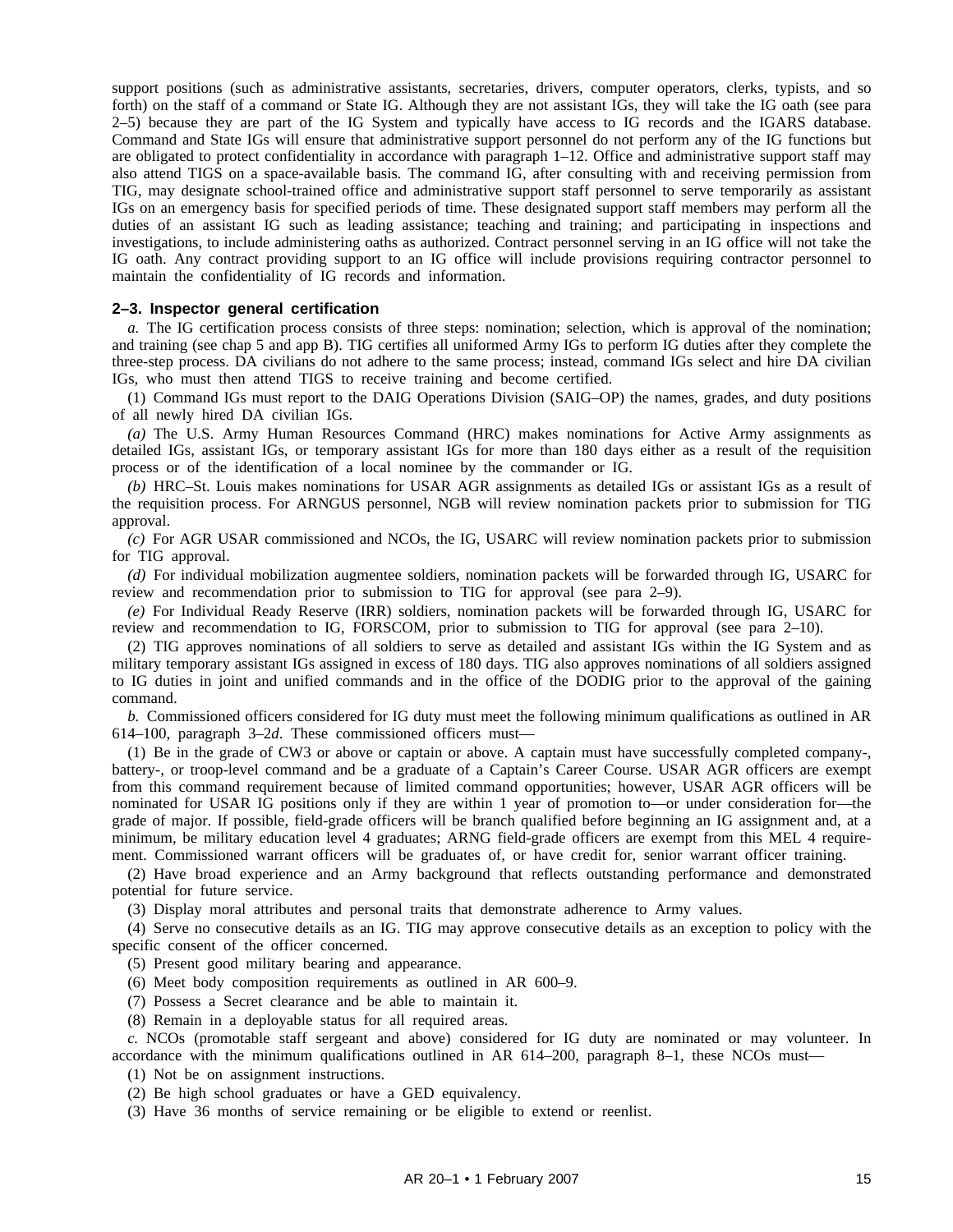- (4) Be citizens of the United States (by birth or naturalization).
- (5) Have excellent character, good moral background, and emotional stability.
- (6) Have no record of:
- *(a)* Punishment under UCMJ, Art. 15.
- *(b)* Conviction by court-martial.
- *(c)* Time lost during current enlistment.
- *(d)* Derogatory information contained in IG records as screened by the USAIGA.
- (7) Have no record of civil conviction except for minor offenses.
- (8) Have an "A" or "B" profile serial code and a "1" under "S" factor of physical profile.

(9) Have broad experience and an Army background that reflects outstanding performance and demonstrated potential for future service.

(10) Display moral attributes and personal traits that demonstrate adherence to Army values.

(11) Serve no consecutive details as an IG. TIG may approve consecutive details as an exception to policy with the specific consent of the officer concerned.

- (12) Present good military bearing and appearance.
- (13) Meet body composition requirements as outlined in AR 600–9.
- (14) Possess a Secret clearance and be able to maintain it.
- (15) Remain in a deployable status for all required areas.

*d.* Officers and soldiers assigned to IG duty positions must first attend and successfully complete TIGS at Fort Belvoir, VA 22060–5935. Upon successful completion of the school, officers will be awarded an additional skill identifier (ASI) of 5N, and soldiers will be awarded SQI "B."

(1) Normally, detail in an IG duty position is a 36-month stabilized tour (or the tour elected in accordance with AR 614–30). However, soldiers assigned locally to fill IG duty positions are stabilized for 24 months unless they are released for cause or physical reasons. Officers and soldiers approved by TIG for IG duty will not be reassigned or removed without TIG approval until completion of the designated tour stabilization.

(2) Normally, NCOs will not serve consecutive or repetitive tours as an IG. TIG must approve all nominations for repetitive or consecutive IG tours.

*e.* ACOM/ASCC/DRU commanders or the senior Army Forces commander when the Army IG is serving under a joint or unified command may appoint commissioned officers to serve as acting IGs for active and subordinate USAR units. These commanders may delegate the authority to approve such nominations to the first general officer in the chain of command. The State AG approves the appointment of commissioned officers as acting IGs in the State or territory of the NG. If a commissioned officer is not available for nomination as an acting IG, a request for exception may be submitted to TIG. The request must demonstrate the need for an acting IG, explain why no commissioned officer is available, and describe the qualifications of the nominee.

*f.* Nomination packets of Active Army commissioned officers to be a detailed IG in a State, territory, Commonwealth of Puerto Rico, or the District of Columbia will originate with HRC. The CNGB must review the nominations with an endorsement by the State AG prior to TIG approval. TIG must be notified of Department of the Army civilians who also serve as troop program unit (TPU) soldiers assigned to the command and who are considered for IG positions because of the inherent conflict of interest that might arise in holding both positions within the same command.

*g.* Reserve Component military technicians will not be approved for USAR TPU or ARNGUS mobilization-day (Mday) IG positions unless the position is a dual-status technician and TPU or M-day IG position. The military technician must be assigned full time in an IG position and drill in an IG position. Otherwise, a conflict of interest would arise in holding two separate military positions—one full time and another in TPU or M-day status. Military technicians must be nominated, selected, approved, and trained in accordance with this regulation.

*h.* Multiple nominations for one duty position will not be considered. Announcement of the detail will be made in accordance with AR 614–100.

*i.* The local command or State IG will approve civilian employees selected to serve as assistant IGs. Command and State IGs will report newly hired assistant civilian IGs to TIG (ATTN: SAIG–TR) so that the Inspector General Personnel System database can be updated and selection verified for attendance at TIGS.

# **2–4. Length of inspector general assignments**

*a.* Detail as a uniformed Army IG is for a 3-year, stabilized tour (or the tour elected in accordance with AR 614–30) with curtailments handled on a by-exception basis. Commanders may relieve IGs for cause when appropriate in accordance with AR 600–20. In all other instances, soldiers approved by TIG for IG duty will not be reassigned or removed without TIG approval until the prescribed tour has been completed. TIG will normally approve requests for early release based upon professional development reasons, including, but not limited to, assignment to branchqualifying positions or professional development schools. Under special conditions, TIG may approve removal or reassignment of an IG without prejudice. The commander or the soldier will initiate requests for curtailment and removal without prejudice. Requests will be on a DA Form 4187 (Personnel Action) or in memorandum format and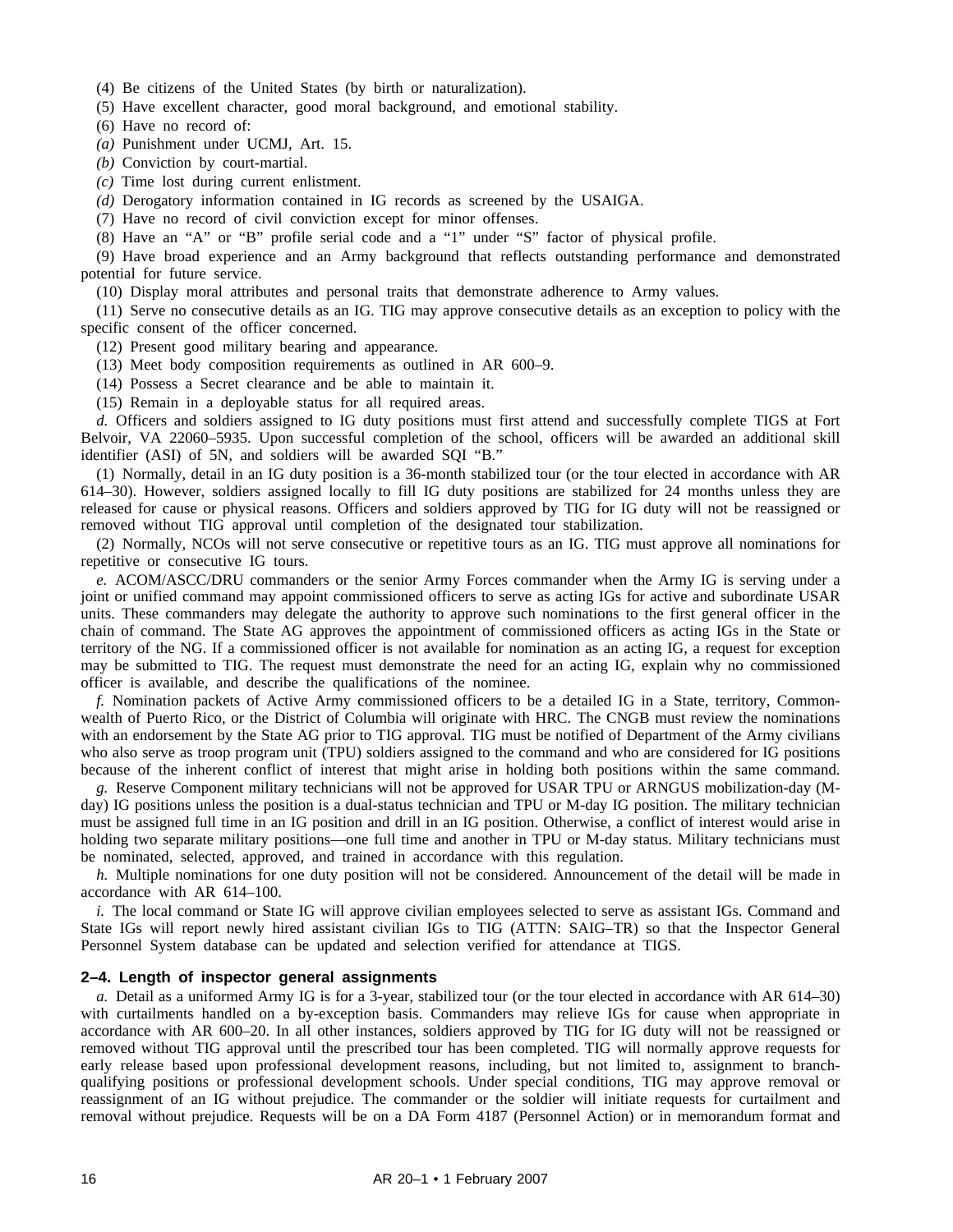will contain a justification and anticipated release date. The immediate supervisor must endorse curtailment requests, and these requests will be processed through normal personnel channels to the soldier's assignment manager (at HRC, HRC–St. Louis, or NGB). The assignment manager will forward requests to DAIG (SAIG–OP) for TIG approval. All ARNGUS requests for IG duty curtailments for both Active Army and ARNGUS soldiers will be forwarded through the CNGB prior to being sent to TIG for approval. All requests for IG duty curtailments for USAR soldiers will be forwarded through the IG, USARC prior to being sent to TIG for approval. Soldiers removed for cause do not require TIG approval. TIG will be notified immediately of any removal for cause. Replacements for approved curtailments will be processed through normal personnel channels. TIG may remove any soldier from service as an IG.

*b.* For Active Army soldiers, the soldier's assignment manager is the approval authority for extending a detailed IG or an assistant IG from a third to a fourth year. Extension of any IG duty beyond 4 years requires TIG's concurrence. The immediate supervisor must endorse extension requests for subsequent processing through normal personnel channels to the soldier's assignment manager. The assignment manager will provide copies of all approved extensions to DAIG (SAIG–OP). If the assignment manager disapproves the request for extension, he or she will send a copy of the disapproval to DAIG (SAIG–OP). Extension requests for details beyond 4 years on which the assignment manager recommends approval will be forwarded to DAIG (SAIG–OP) for coordination and final TIG approval.

*c.* The ACOM/ASCC/DRU, in coordination with HRC–St. Louis or Office of the Chief, Army Reserve (OCAR), may approve fourth-year extensions of USAR soldiers. Authority to approve fourth-year extensions of USAR soldiers may be delegated to the first general officer in the chain of command. For all USAR units under FORSCOM, the authority to approve fourth-year extensions of USAR soldiers rests with the Commander, USARC, whenever the Commander, FORSCOM, delegates such authority. Extension requests for details beyond 4 years for which the assignment manager recommends approval will be forwarded through IG, USARC to DAIG (SAIG–OP) for coordination and final TIG approval.

*d.* The State Adjutant General may approve fourth-year extensions of ARNGUS soldiers. Extension requests for details beyond 4 years for which the assignment manager recommends approval will be forwarded to DAIG (SAIG–OP) for coordination and final TIG approval.

*e.* A specified length of assignment for civilian detailed and assistant IGs (to include military technicians) does not exist. The command or State IG determines the length of the IG assignment in accordance with applicable civilian employment policies.

#### **2–5. Inspector general oath**

*a.* Officers, warrant officers, noncommissioned officers, and DA civilians serving as IGs and office administrative support staff members will take the IG oath (see figs  $2-1$ ,  $2-2$ , and  $2-3$ ). The commander or an authorized representative will administer the IG oath. A detailed IG may administer the IG oath to any category of IG. An assistant IG may administer the IG oath to a temporary assistant IG or acting IG. An acting or temporary assistant IG may not administer the IG oath. Contractor personnel working in an IG office will not take the IG oath.

*b.* The IG oath exists in three variations: detailed/assistant IG, temporary assistant IG, and acting IG. Although primarily describing the position of a detailed IG, each IG oath is nevertheless appropriate for all personnel serving in an IG office (except contractors) or as an acting IG. Everyone serving in an IG office contributes to the effectiveness of the IG System, manages sensitive information, and represents the IG functions to other persons and agencies. The IG oath reminds all IG personnel of the special trust and confidence inherent in their position.

*c.* Personnel who have sworn or affirmed the IG oath will receive either DA Form 5097 (Inspector General Oath) (fig 2–1), DA Form 5097–1 (Inspector General Oath (Non-IG)) (fig 2–2), or DA Form 5097–2 (Inspector General Oath  $(Acting–IG)$ ) (fig 2–3), as appropriate.

*d.* When a commander departs the command, the command IG may choose to execute another IG oath with the incoming commander as a way to express with that new commander the special relationship shared by both individuals. However, a new oath is not required. IGs serving in the command's IG office may also execute a new IG oath with the incoming commander at that commander's discretion. If an IG moves to an IG office in another command, the IG will execute a new oath with his or her new commander. All individuals with prior IG experience who are renominated for a second, nonconsecutive IG detail must execute the IG oath upon arriving at his or her new command.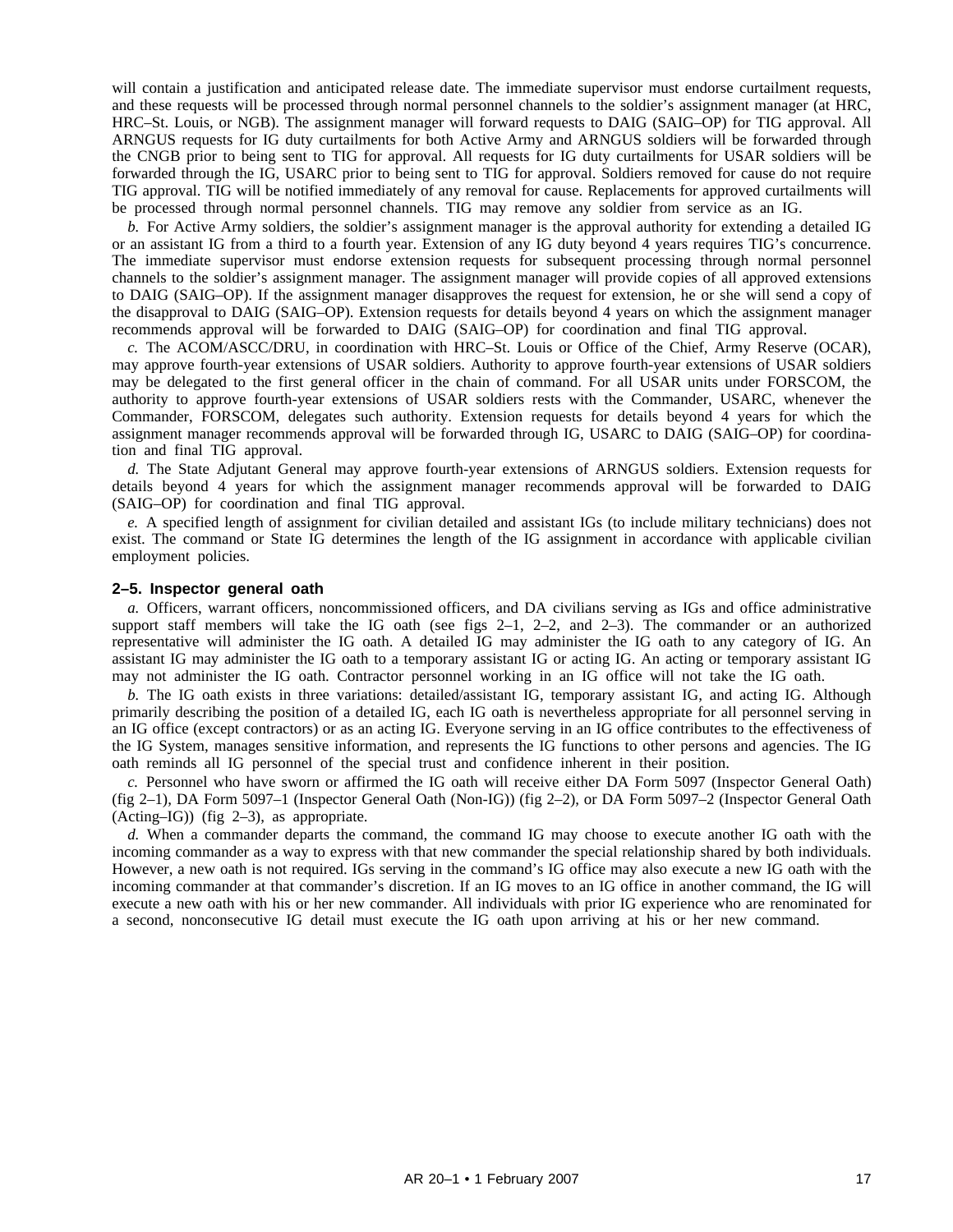

having been assigned as an Inspector General, do solemnly swear (or affirm) that I accept the special obligations and responsibilities of the position freely, that I will uphold the standards for Inspectors General prescribed by requlations and that I will, without prejudice or partiality, discharge the duties of the office upon which Lam about to enter. So help me God.

Jack D. Amith<br>Inspector General

Date: 21 January 2006

Sworn in Recognition of Special Trust and Honor by Order of THE SECRETARY OF THE ARMY

mes MG Silly Tieral

DA FORM 5097, NOV 1989

**Figure 2–1. Sample DA Form 5097**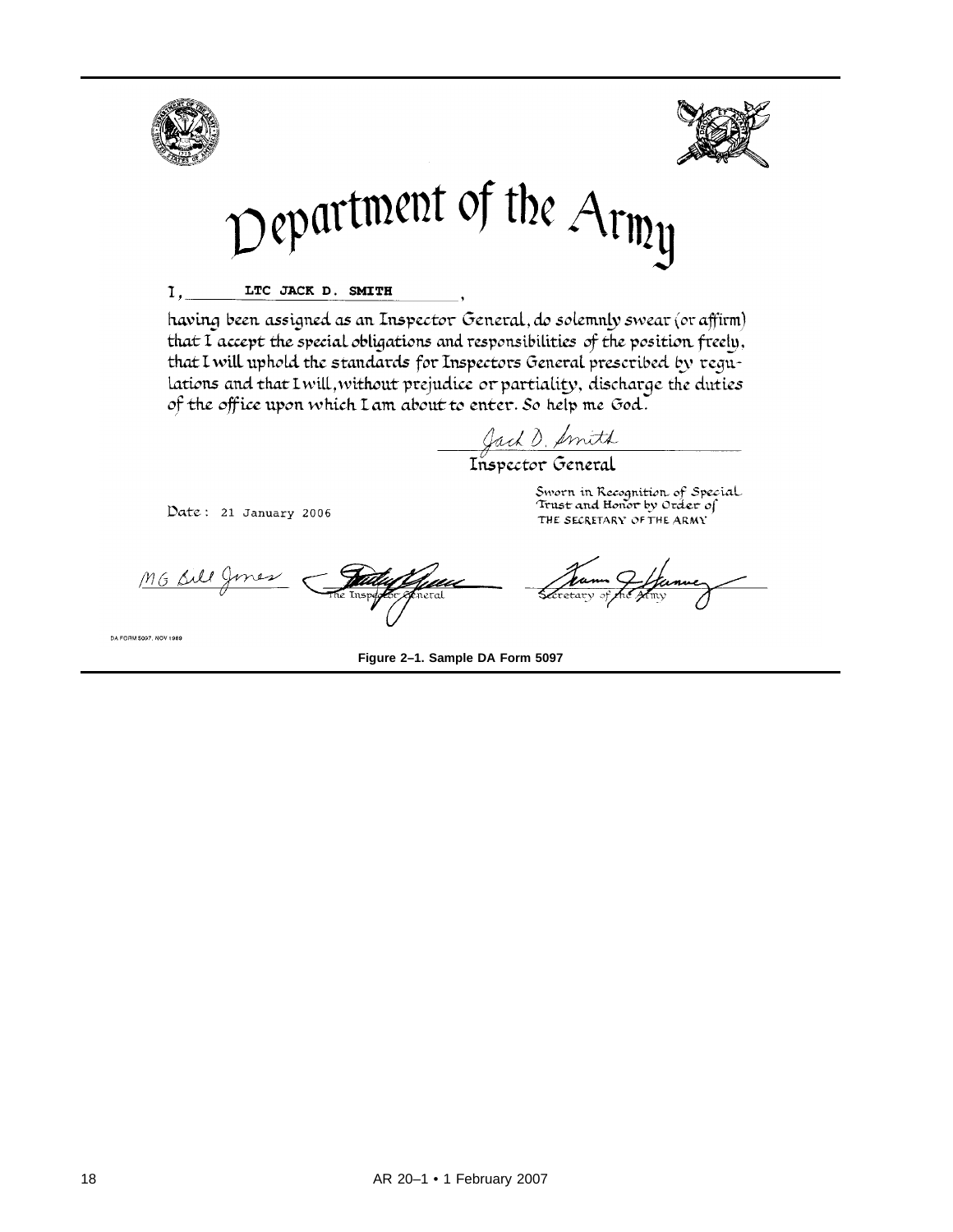

having been assigned in the office of an Inspector General, do solemnly swear (or affirm) that I accept the special obligations and responsibilities of the position freely, that I will uphold the standards for Inspectors General prescribed by regulations and that I will, without prejudice or partiality, discharge the duties of the office upon which Lam about to enter. So help me God.

Jill D. Smith

Date: 21 January 2006

LTC a Rightway <u>faan</u>

Sworn in Recognition of Special<br>Trust and Honor by Order of THE SECRETARY OF THE ARMY

DA FORM 5097 1, NOV 1989

**Figure 2–2. Sample DA Form 5097–1**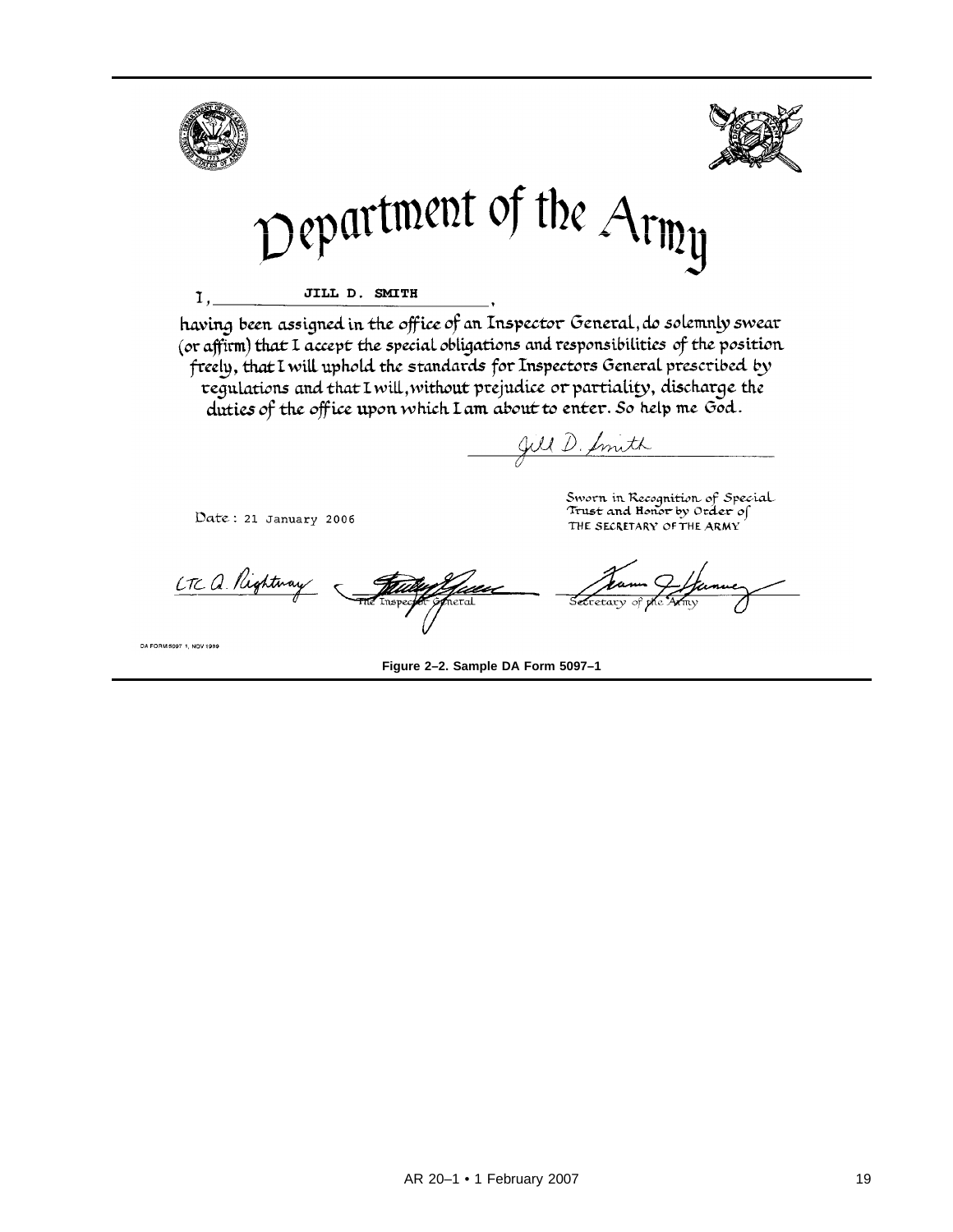

## **2–6. Inspector general duty restrictions**

*a.* Detailed IGs, assistant IGs, temporary assistant IGs, and acting IGs will not—

(1) Be assigned to any non-IG assistance or evaluation functions such as maintenance assistance and inspection teams, command logistics evaluation and review teams, readiness evaluation teams, command or staff inspection teams, or other similar teams. In addition, temporary assistant IGs will not perform other duties while supporting an IG inspection or investigation until released by a detailed IG or the directing authority.

(2) Be appointed as investigating officers under UCMJ, Art. 32 and Art. 138, AR 15–6, or any other regulation providing for the appointment of investigating officers, members of administrative separation boards, or members of courts-martial. However, TIG; Deputy, the Inspector General (DTIG); or the DAIG executive officer may appoint IGs within DAIG as investigating officers on matters within DAIG in accordance with AR 15–6 or for financial liability investigations of property loss in accordance with AR 735–5. In this case, the officer follows the procedures prescribed in the applicable regulation to perform the investigation or financial liability investigation of property loss and not IG procedures as outlined in this regulation.

(3) Be assigned duties that may subsequently disqualify them from making or assisting in impartial inquiries or investigations within their sphere of activity (see paras 1–9*a, 2*–2*f(*4) and 2–2*f(*5)). Examples include staff duty officer or NCO; line of duty investigator; casualty assistance officer or NCO; member of an interior guard force; member of a contracting awards board; member of a civilian awards board; member of a local awards board, promotion board, or command board; management control coordinator; member of a funeral detail; or member of any committee or function unless directly related to IG matters.

*b.* Commanders will normally designate their operations staff agency (G–3, S–3, and so on) to coordinate the OIP because this staff agency has tasking authority, oversight of training calendars, and so on. However, IGs may serve as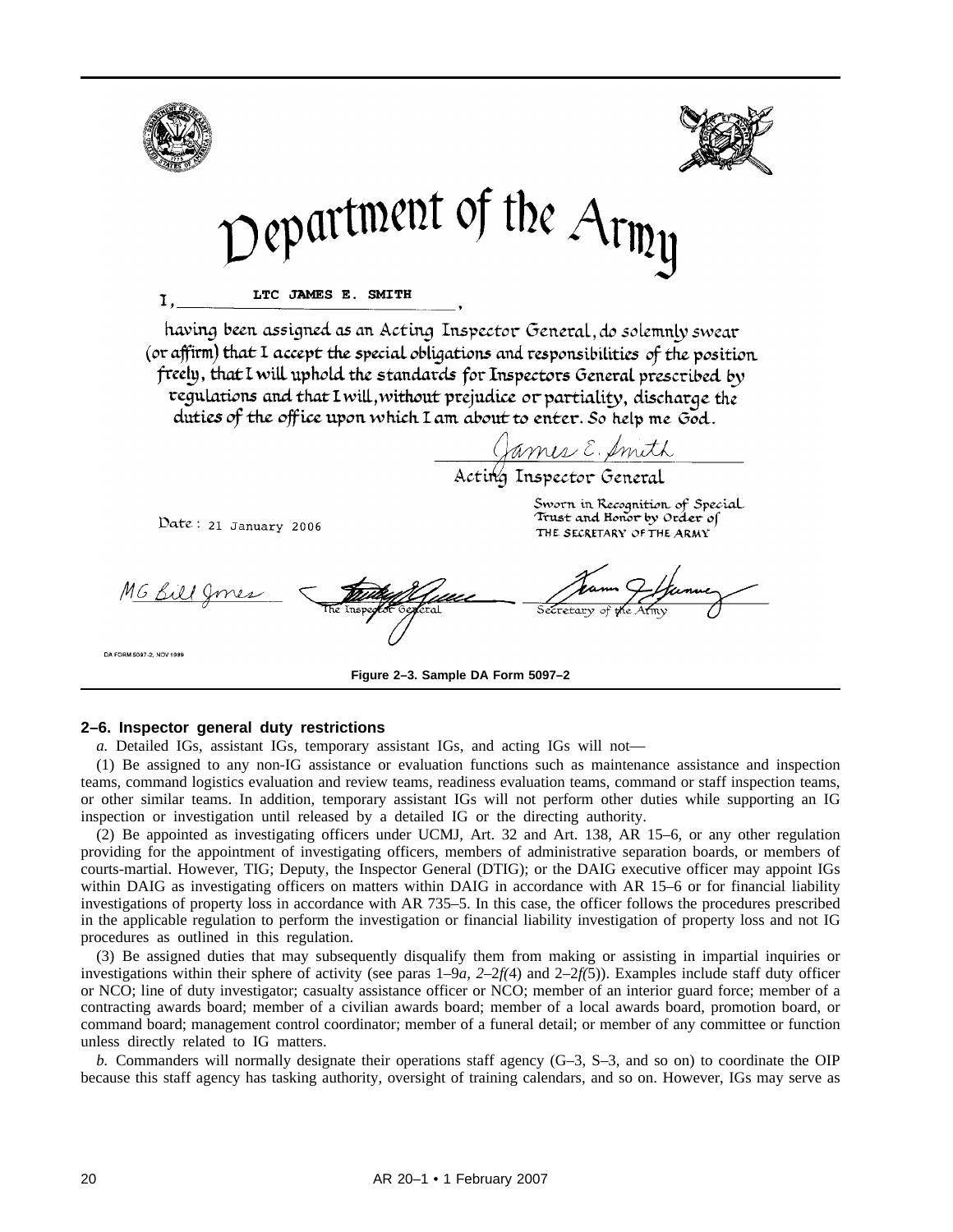the OIP coordinator at the discretion of the commander (see para 1–4*f*, AR 1–201). IGs may also organize and coordinate the commander's command inspection program but will not lead or physically inspect as part of the command inspection effort (see para 6–3 for specific IG duty restrictions regarding command inspections). Organizing and coordinating means that the IG may assist in scheduling and synchronizing the various command inspection activities on behalf of the commander without assuming a leading role, inspecting as part of the command inspection, or conducting in-briefings and out-briefings.

*c.* The restrictions in this paragraph are intended to preclude conflicts of interest, prevent the prejudice of impartiality, and protect the integrity of the IG System. IGs are never off the record; IGs do not establish command policy; IGs do not recommend adverse personnel action; and IGs do not do anything that may jeopardize the distinction between serving as an extension of the commander and as a fair and impartial factfinder. The restrictions in this paragraph are not intended to exclude IGs from performing management functions normal for offices and staff office chiefs such as participating in the budget process and contributing to goal-setting for the command.

*d.* Commanders must gain TIG approval to use their IGs for non-IG duties because of operational requirements, taskings, and other demands—even if the tasking or requirement is for only 1 day in duration. IGs will advise their commanders that TIG reserves the right to approve or disapprove all such requests.

## **2–7. Retiree Mobilization Program**

TIG is the approving authority for retired commissioned officers (under 60 years of age) nominated for preassignment orders to IG positions in accordance with AR 601–10. HRC–St. Louis will identify and nominate officers to serve as IGs in this program who have an ASI of 5N. HRC–St. Louis will forward the nomination packet through IG, USARC for comment prior to submission to TIG for approval.

#### **2–8. Cross-leveling of U.S. Army Reserve inspector general personnel during mobilization**

*a.* The IG, USARC must remain informed of all internal major subordinate command (MSC) cross-leveling requests and actions for IGs. Requests for cross-leveling IGs between MSCs (two general officer level commands) require review by IG, USARC and TIG approval.

*b.* The command IG, with the approval of the regional readiness command, functional command, or division commander, is authorized to cross-level detailed and assistant IGs within the same command to increase IG support to soldiers, families, and civilians. This authority includes the cross-leveling of noncommissioned officer IGs with a mismatched military occupational specialty (MOS) and other IGs within the same command for promotion purposes. The MSC IG office conducting the cross-leveling action will notify IG, USARC for tracking purposes; in turn, IG, USARC will inform DAIG (SAIG–OP).

#### **2–9. Individual Mobilization Augmentee Program**

The gaining unit nominating an individual mobilization augmentee soldier for IG duty is responsible for assisting the individual mobilization augmentee soldier with the nomination packet. Nomination packets will be forwarded through IG, USARC for review and recommendation prior to submission to TIG for approval.

#### **2–10. Individual Ready Reserve Program**

Nomination packets for IRR soldiers will be forwarded through IG, USARC for review and recommendation to IG, FORSCOM prior to submission to TIG for approval. Both USARC and HRC–St. Louis will assist the IRR soldier in preparing the nomination packet.

#### **2–11. USAR 179-day tours of duty**

The IG, USARC must approve requests for all USAR IG short tours (fewer than 180 days). HRC–St. Louis generates the orders for IGs in this category.

## **2–12. Requesting an Army Reserve individual augmentee or replacement for deployed Army Reserve commands**

*a.* The individual augmentee (IA) request process is as follows:

(1) The unit submits the request through the Army service component to ensure that the Combatant Command (COCOM) can verify the requirement(s) on the joint manning document (JMD).

(2) The COCOM commander will then forward the JMD along with specific reporting dates to the Army service component for fill. The Army service component will request the individual in accordance with established Army policies. The DA will determine personnel availability and fill requirements from internal Army assets.

(3) The requirement is forwarded via the Worldwide Individual Augmentee System (WIAS) to FORSCOM for TPU soldiers and then on to USARC for fill or to HRC–St. Louis for retired Reserve, IMA, IRR, and AGR soldiers. The USAR augmentee must be a volunteer. The organization responsible for IA mobilization and deployment as an IG must assist that soldier in completing the nomination packet and forwarding it to IG, USARC.

(4) TPU nominations are forwarded through IG, USARC to IG, FORSCOM prior to submission to TIG for approval.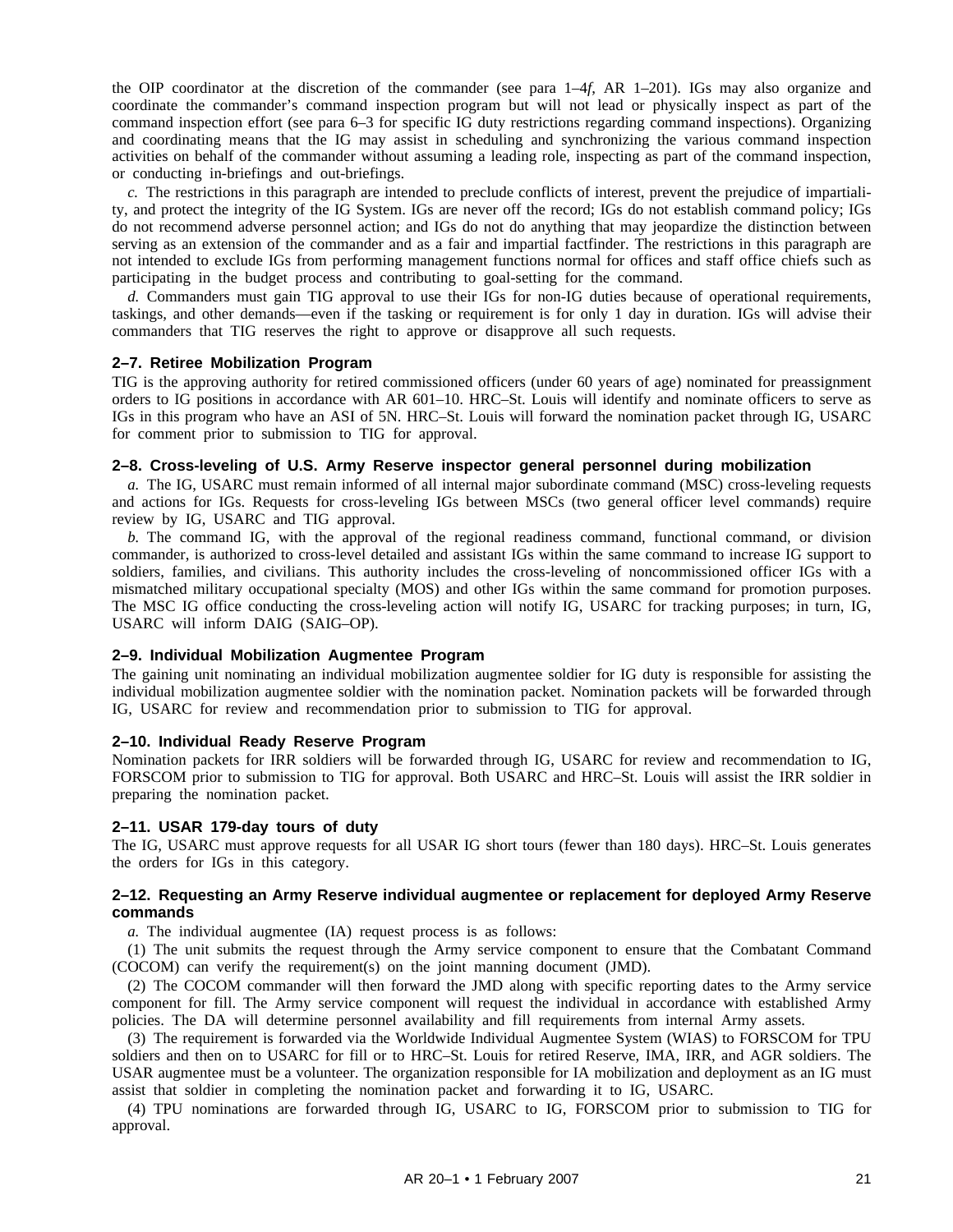(5) IG, USARC reviews all nominations for retired Reserve, IMA, IRR, and AGR soldiers prior to submission to TIG for approval.

(6) The augmentee may backfill a deploying soldier or join a unit (to include a joint task force headquarters or other headquarters element) that will or has deployed.

*b.* The replacement process consists of the following steps: The Army service component will determine if Army assets in theater can fill the requirement. If not, the requirement is transmitted via WIAS to HRC for fill in the case of retired Reserve, IMA, IRR, and AGR soldiers. The IG nomination process remains the same.

# **Chapter 3 Inspector General Records**

#### **3–1. Nature of inspector general records**

*a.* All IG records, including USAR IG records and ARNGUS IG records concerning Federal matters, are the property of the SA. IGs maintain these records on behalf of the SA. The designated release authority for all IG records is TIG.

*b.* IG records are privileged documents and contain sensitive information and advice. Unauthorized use or release of IG records can seriously compromise IG effectiveness as a trusted adviser to the commander or State AG and may breach IG confidentiality (see para 1–12).

*c.* Army IG records are any written or recorded IG work-product created during the course of an IG assistance case, inquiry, inspection, and investigation. An IG record includes, but is not limited to, correspondence or documents received from a witness or a person requesting assistance, IG reports, IGNET data or other computer automatic data processing (ADP) files or data, and IG notes and working papers.

*d.* Non-IG records are documents contained within the IG file created by other Army or Federal agencies or documents from outside the Federal Government. While these records may be under the control of the IG for purposes of conducting assistance, inquiries, inspections, and investigations, release of these records remains under the jurisdiction of the originating organization. Requests for non-IG records will be referred to the appropriate custodian for release determination and direct response to the requester. For release of IG records or information to DA investigators, see paragraph 3–6*b*(3).

*e.* Only TIG and DTIG or their designated representatives (Legal Advisor and Deputy Legal Advisor) have the authority to release IG records (see para 3–5).

## **3–2. Protection of inspector general records**

*a.* IGs will mark all unclassified IG records "For Official Use Only (FOUO)" and "Dissemination is prohibited except as authorized by AR 20–1." The markings will appear on all IG reports starting on the bottom of the front cover, on every page that contains IG sensitive information, and on the outside of the back cover in accordance with paragraph 4–200 of AR 25–55.

*b.* When IG records are released outside IG channels (see paras 3–6 and 3–7), IGs will mark them as follows: "This document contains information EXEMPT FROM MANDATORY DISCLOSURE under the FOIA. Exemption(s) (number(s)) apply." The following exemptions may apply to IG records:

- (1) Inspection reports—Exemption 5.
- (2) ROI–Exemptions 1, 2, 5, 6, and 7.
- (3) ROII–Exemptions 1, 2, 5, 6, and 7.
- (4) Inspector General Action Requests—Exemptions 1, 2, 5, 6, and 7.

*c.* IGs will mark classified IG records in accordance with AR 380–5, AR 25–55, and all other applicable security classification guides. IGs will also mark these records as follows: "When declassified, document becomes For Official Use Only. Dissemination is prohibited except as authorized by AR 20–1."

*d.* IGs will mark each magnetic tape, floppy disk, or similar type of data storage device containing IG data with the appropriate DA label (see AR 25–55 and AR 380–5).

*e.* Original copies of IG correspondence designed to leave IG control (such as replies to correspondence or subjects and letters to MC) are not given protective markings and treatment. However, IGs will protectively mark file copies of such correspondence if that correspondence leaves IG channels.

*f.* Internal management documents designed to circulate within an IG office and that govern routine matters do not require protective markings; however, they are still protected as FOUO material.

*g.* Each part of an electrically transmitted message containing FOUO information will be marked appropriately. Unclassified messages containing FOUO information will contain the acronym "FOUO" before the beginning of the text.

*h.* The disposition/destruction of IG records will be in accordance with AR 25–400–2. Refer to the Army Records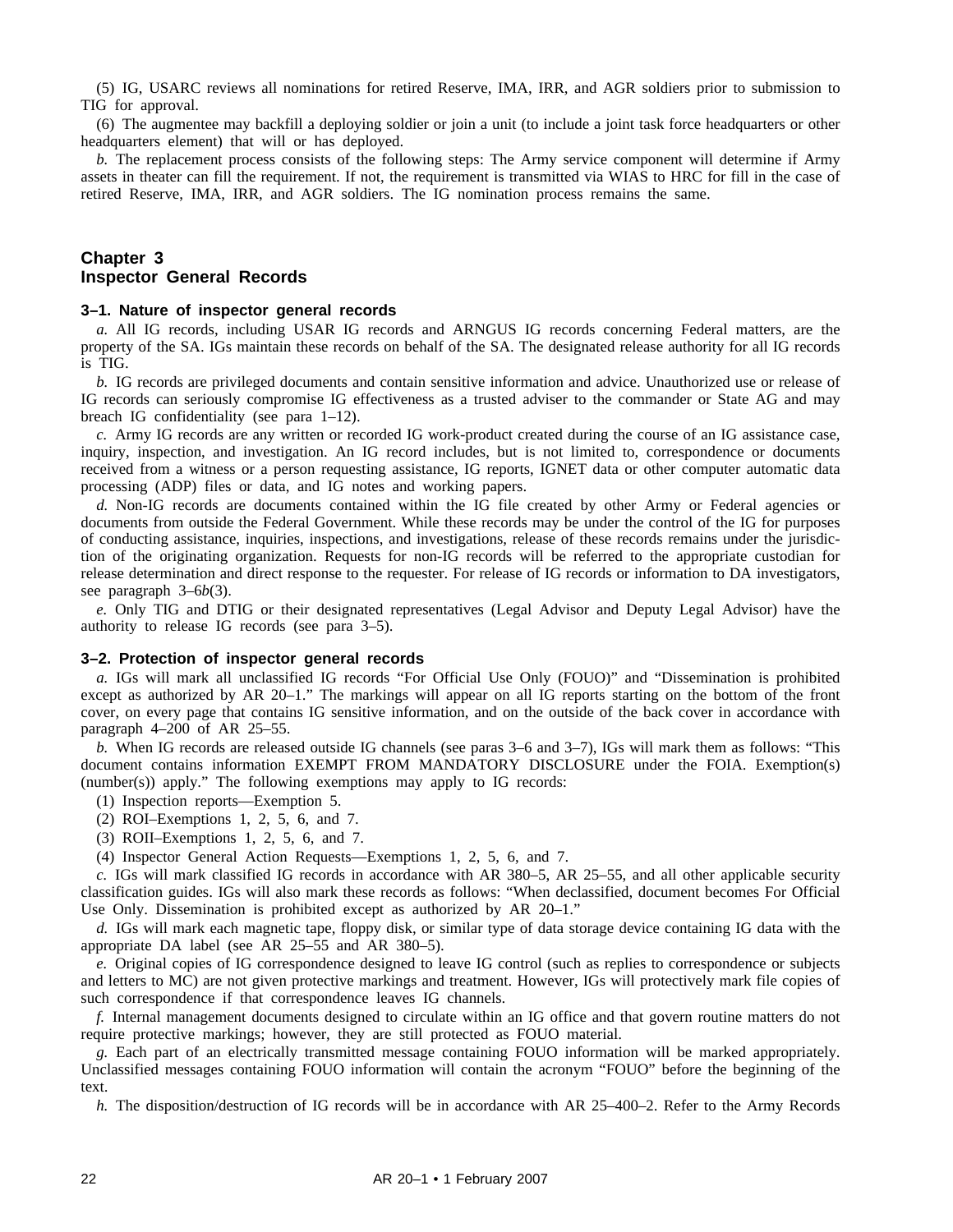Information Management System record retention schedule at https://www.arims.army.mil for further information. In addition, the destruction of IG records must conform to AR 25–55, chapter 4, and AR 380–5, as appropriate.

## **3–3. Use of inspector general records for adverse actions**

*a.* Inspector general records will not be used as the basis for adverse action (see glossary) against individuals, military or civilian, by directing authorities or commanders except when specifically authorized by the SA, the Under Secretary of the Army, the CSA, the VCSA, or TIG. Requests for such use will be submitted to TIG. For a request to use the results of an IG investigation for adverse action, the request must state why a follow-on investigation would be unduly burdensome, disruptive, or futile. Follow-on investigations preclude the necessity of using IG records for adverse action and thereby safeguard the image and integrity of the IG System.

*b.* When an IG record is used as the basis for adverse action, the individual concerned may be entitled to additional due-process rights as outlined below:

(1) *Nonsenior officials.* IG records will not be used as a basis for an adverse action that will be filed in a nonsenior official's official personnel record unless the issuing authority has obtained approval as outlined in paragraph *a* above. In addition, the nonsenior official must have the opportunity to review the IG records that serve as the basis for the proposed filing and make a written statement in rebuttal or to decline in writing the opportunity to make such a statement.

(2) *Senior officials.* IG records may be used as the basis for an adverse action against a senior official with TIG or DTIG approval as outlined in subparagraph 3–3*a*. The adverse action must ultimately afford the senior official due process protection, to include the opportunity to review the IG records that serve as the basis for the adverse action and make a written statement in rebuttal or to decline in writing the opportunity to make such a statement.

*c.* Release of the IG record may breach the confidentiality of witnesses and/or IG opinions, conclusions, and recommendations. Commanders, State AGs, and directing authorities must consider this impact when deciding whether to request the use of an IG record for adverse action. Extreme care will be taken to ensure that any adverse action taken by a supervisor against a subordinate does not constitute a reprisal against a "whistleblower " and is otherwise taken within the guidelines of the Whistleblower Protection Act (see 5 USC 2302 and 10 USC 1587) and the Whistleblower Protections for Members of the Armed Forces (see 10 USC 1034). Chapter 8 provides specific guidance in situations in which IG investigations will be directed instead of other types of investigations such as those conducted by USACIDC or pursuant to AR 15–6.

*d.* When considering the use of IG records as the basis for adverse action, the IG office with the records will submit the request to the Records Release Office, The U.S. Army Inspector General Agency (ATTN: SAIG–ZXR), 2511 Jefferson Davis Highway, Suite 12600, Arlington VA 22202–3912, describing precisely which portions of the IG records are requested and why. Assistance in determining whether an action is deemed adverse may be obtained from the servicing legal office or the DAIG Legal Advisor. The IG will also encourage consultation between the commander concerned and the servicing legal office regarding the need for IG records as the basis for the action contemplated and the availability of other evidence to serve the same purpose (see fig  $3-1$ ).

*e.* Commanders will not initiate a flagging action for individuals under IG investigation because such an action could be construed as adverse in nature. Commanders seeking approval for the use of IG records for adverse action may flag the individual in accordance with AR 600–8–2 immediately upon initiating the request.

*f.* When IG records are approved for use as the basis for adverse action, only the minimum amount of evidence necessary from the record will be used—preferably from documentary evidence and testimony for which consent to release was obtained. IG opinions, conclusions, and recommendations are not evidence and will not be used as a basis for adverse action.

#### **3–4. Request for inspector general records**

Requests for IG records must be in writing and submitted for action to The U.S. Army Inspector General Agency (ATTN: SAIG–ZXR), 2511 Jefferson Davis Highway, Suite 12600, Arlington, VA 22202–3912.

#### **3–5. Release authority for inspector general records**

*a.* Only TIG, DTIG, or their designated representatives (Legal Advisor and Deputy Legal Advisor) may approve the release of IG records outside IG channels except as set forth in paragraphs 3–6*b(*1) through 3–6*b(*3).

*b.* The chief of the DAIG Assistance Division may release attachments to DOD Hotline complaints received from the DODIG to Army Staff principals—and the complaint plus attachments to USACIDC if the complainant is not from within USACIDC—when the DODIG has redacted the complaint to protect confidentiality and/or the chief of the DAIG Assistance Division has determined that release of the attachments does not compromise complainant confidentiality.

*c.* Release of IG records will only be made after case closure. The Inspector General will grant access to IG records under the following two separate records-release categories and subject to the provisions stipulated below:

(1) Official use of inspector general records within the DA.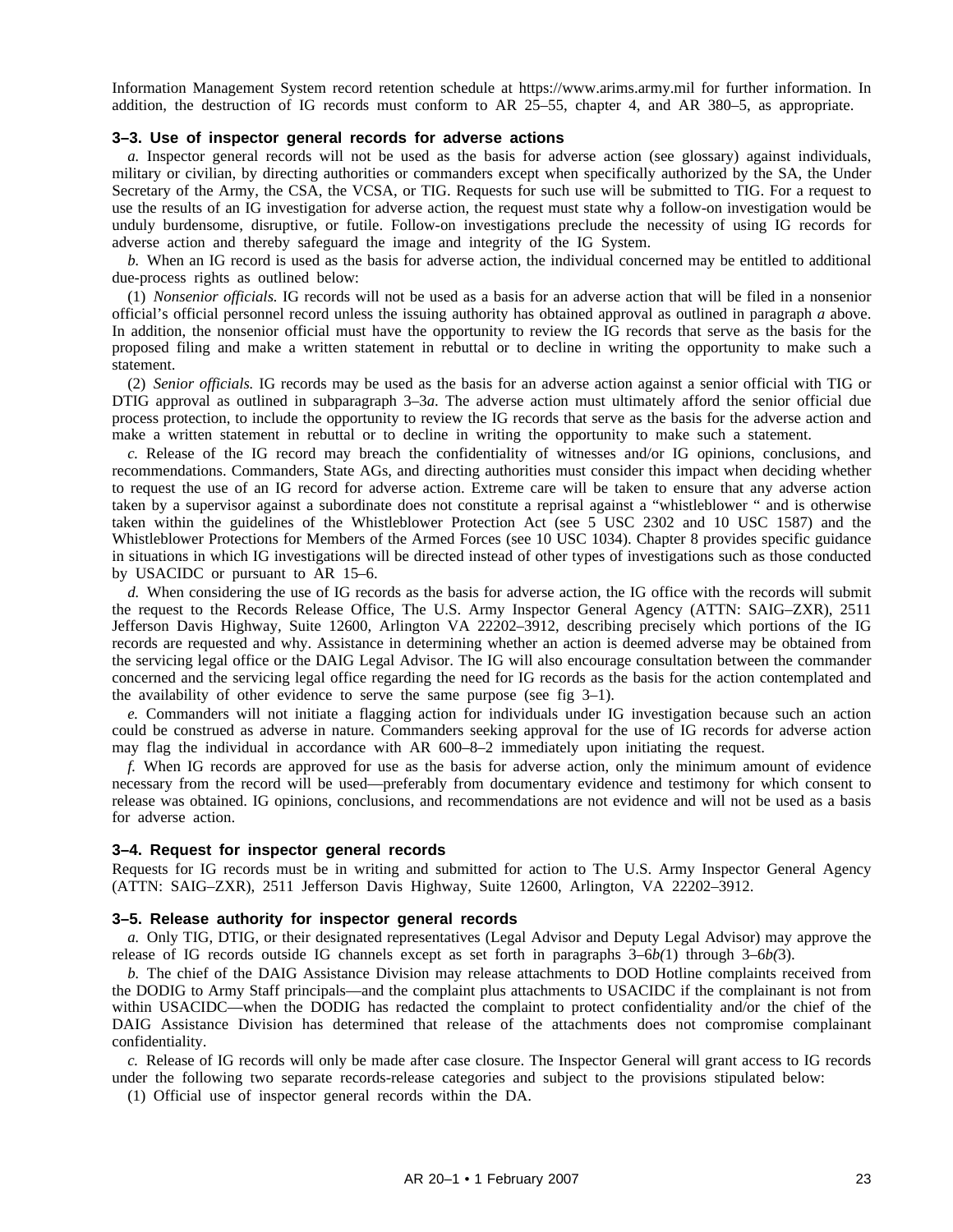(2) Release of inspector general records outside the DA.

## **3–6. Official use of inspector general records within Department of the Army**

*a.* TIG, DTIG, the legal advisor, and the deputy legal advisor may release applicable portions of IG records to individuals, commands, or agencies within DA having a need for these records in the official performance of their duties as an FOUO release. Requests for an "Official Use" release within DA must be in writing and reasonably identify the IG records sought (that is, name of the complainant/subject, date of the investigation, where the IG investigation was conducted, and so forth). The request must also state the specific purpose or intended use of the IG records. Persons and agencies within DA may obtain IG records for official use by providing their local detailed IG, or the IG office of record, a written request that states clearly the reason they need the IG records. These requests will be forwarded to the U.S. Army Inspector General Agency (ATTN: SAIG–ZXR), 2511 Jefferson Davis Highway, Suite 12600, Arlington, VA 22202–3912, in the format prescribed in paragraph 3–7*a*(1). The IG will retain written notations concerning the release and its justification with the record-file copy of the case. The following restrictions apply to all IG records requested for official use by individuals, commands, or agencies within DA and will be stated in a transmittal letter to the DA recipient.

(1) TIG or DTIG must approve FOUO releases in support of an adverse action.

(2) IG records will not be reproduced or further disseminated without specific permission of TIG, who may provide permission in the transmittal letter if appropriate.

(3) Use or attachment of IG records as exhibits or enclosures to records of other DA offices or agencies is not authorized without written approval of TIG.

(4) Commanders at any level will not use IG records to compare commands or commanders.

(5) Rating officials and supervisors may not cite inspection findings, inquiry results, or other IG information that would not otherwise be readily available in non-IG records or sources in an evaluation report, performance appraisal, or other evaluation that is maintained in official personnel records and either is or will become an adverse action. ACOMs/ASCCs/DRUs may request to use IG inspection results for adverse action from inspections conducted by the DAIG Information Assurance, Intelligence Oversight, and Technical Inspections Divisions.

(6) IG records provided to DA recipients will be returned to the U.S. Army Inspector General Agency (ATTN: SAIG–ZXR), 2511 Jefferson Davis Highway, Suite 12600, Arlington, VA 22202–3912, when the records have served the requested purpose. These records are only on loan to the recipient and remain under TIG control. Recipients of IG records are not to incorporate them into a system of records subject to the PA because the recipient's system of records may not be subject to the same PA exemptions as the IG system of records.

(7) The requesting agency must be designated in the "Routine Uses" section of the IG system of records notice in the Federal Register to receive the records without the consent of individuals mentioned in the IG records. The term "routine use" means that the requesting agency will use the record for the stated purpose. The release of IG records for "Routine Uses" is strictly discretionary.

*b.* As limited exceptions to subparagraph 3–6*a*, command IGs may release IG records FOUO as follows:

(1) *Release of an ROI or ROII to the directing authority for informational purposes only and not for adverse action.* For the use of a ROI or ROII for adverse action, see paragraph 3–3. An IG ROI contains privileged and sensitive information. IGs will strictly control ROIs and ROIIs when provided for official use. Review of IG reports will be restricted to the absolute minimum number of people with a strict need to review the report in the performance of official Army duties in order to make a recommendation and decision for appropriate action. Generally, persons who are only responsible for implementing a decision based on an IG report do not need to review the report.

(2) *Release of an IG inspection report to the directing authority and to other Army agencies and commands as required.* Once the IG releases the report to the commander, the commander may in turn release the redacted report to members of his or her own staff and/or command or to other Army commands or agencies as necessary.

(3) *Release of IG records or information to DA investigators.* DA investigators include personnel such as investigating officers, officers conducting financial liability investigations of property loss, CID investigators, military police (MP) investigators, and similar investigators performing law enforcement or other investigations under Army regulations and outside IG channels beyond the limitations outlined in subparagraph *a* above. These personnel are entitled to IG information described below when that information is relevant to an authorized investigation. They will not be provided additional information without approval of TIG or a higher authority.

*(a)* An IG may inform the investigator either orally or in writing on the nature of the allegations or matters the IG office examined while being careful not to be judgmental about the allegations or to reveal any IG findings, opinions, conclusions, or recommendations.

*(b)* An IG may release documentary evidence that is readily available to any DA investigator and that the IG did not receive in confidence. This evidence includes finance and personnel records, travel vouchers, motel and restaurant receipts, and so forth. "Readily available" includes documents that would be readily available from the source but have been lost, destroyed, retired, or altered after the IG obtained them.

*(c)* An IG may identify by name verbally or in writing those witnesses who have information relevant to the investigation and explain how they are relevant with a brief oral synopsis of their testimony. Where possible, the IG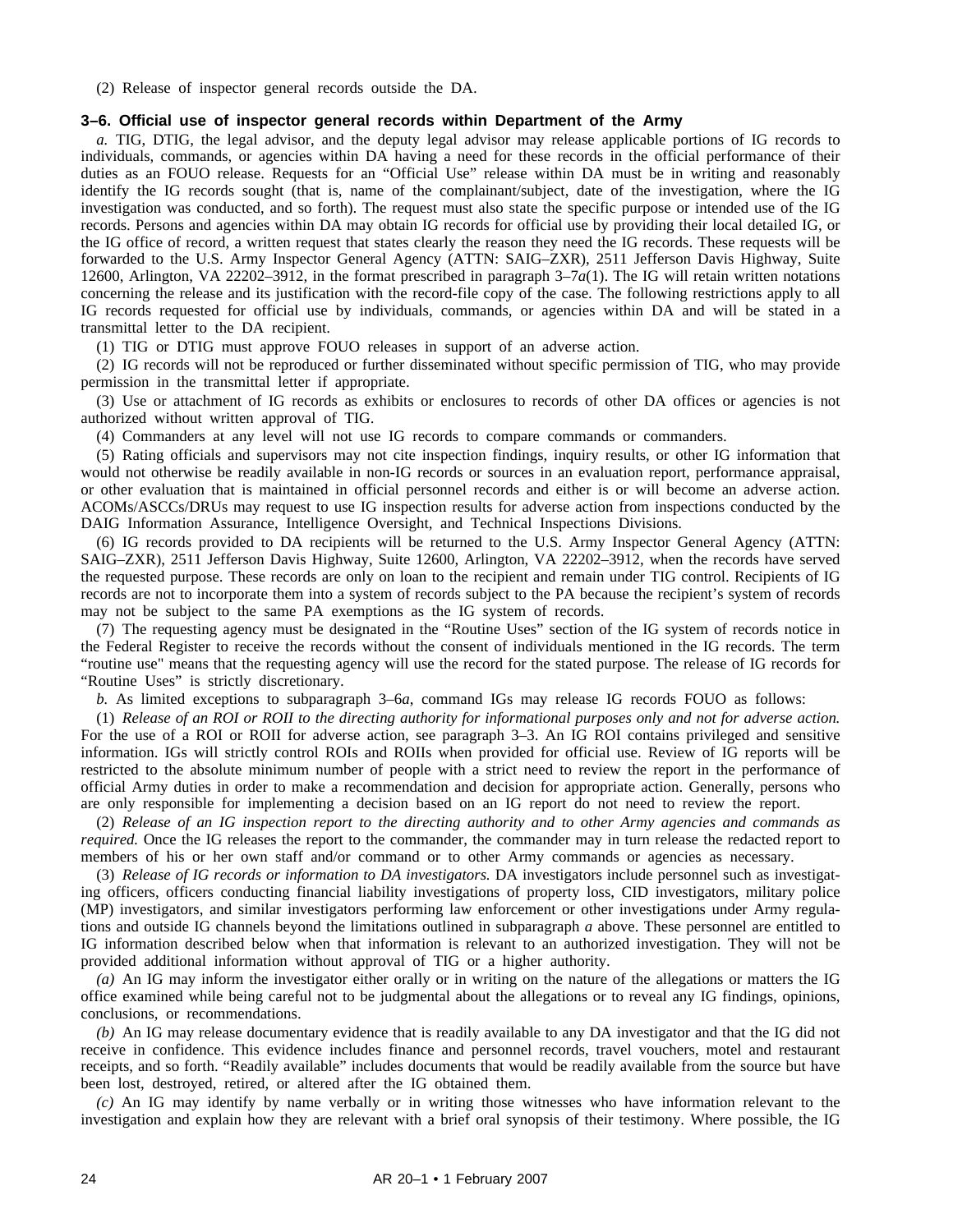will not reveal which witness is the complainant (see para 1–12). Written statements, transcripts, and recorded tapes taken by the IG will not be released.

(4) *Release of DAIG inspection reports.* Unless otherwise stated, IGs may share with their commands DAIG inspection reports posted to the IGNET Web page if local commanders and proponents have a valid interest. The IGs will limit distribution of these reports using the FOUO classification.

*c.* Other examples of FOUO releases to DA entities that the DAIG Legal Advisor may approve include—

(1) IG records requested by a board in relation to an appeal of an adverse administrative action, evaluation report, or petition for correction of records where no due-process right of access exists.

(2) Release of IG records or information to DA investigators. DA Investigators include investigating officers, officers conducting financial liability investigations of property loss, CID investigators, and MP investigators performing law enforcement or other investigations under Army regulations and outside IG channels beyond the limitations outlined in subparagraph *a* above. If the investigator intends to incorporate or refer to the IG record in the investigation results, or the record requested contains a substantiated allegation, TIG or DTIG approval is required for release.

(3) Requests for IG records by Government representatives in support of a judicial proceeding. The request must be in writing and sent to the Records Release Office (SAIG–ZXR). The request must reasonably describe the records sought. Release of IG records to the Government representative is for review only. The representative will not reproduce or disseminate the records without written consent of TIG or DTIG. If the IG records become the subject of discovery, procedures set forth in paragraph 3–7*a*(1) will apply. The Records Release Office may release responsive records in the IG file, to include those originating from other offices, upon request from the Government representative in litigation where the United States is the defendant.

(4) Requests for records from the General Officer Management Office acting as the agent of the CSA and VCSA in general officer assignment, promotion, and other personnel matters.

## **3–7. Release of inspector general records outside Department of the Army**

*a. General.* Release and use of IG records outside DA can be for official or unofficial purposes.

(1) *Requests for nonofficial use.*

*(a) FOIA and PA requests for release of IG records.* The FOIA is a statutory right of access to Federal Government information. The Government's policy is to disclose requested records unless exempt or excluded in 5 USC 552, the Privacy Act of 1974, a code of fair information practices that regulates the collection, maintenance, use, and dissemination of personal information by Federal Government agencies. TIG is the initial denial authority, and the legal advisor and the deputy legal advisor are the designated representatives for records requested under the FOIA. TIG may delegate release authority to other personnel in the Records Release Office on a by-name basis based upon a review of their qualifications and duty assignment. TIG is the access and amendment refusal authority for records requested under the PA for IG records. Procedures for requesting records and processing requests are as follows:

*1.* Requests must be in writing and reasonably identify the IG records sought. When possible, IGs will assist requesters in identifying the specific information they are seeking, thereby limiting the volume of records copied and processed for release.

*2.* Requests for IG records under the FOIA must comply with AR 25–55.

*3.* Requests for records under the PA, which will also be processed as a FOIA request, must comply with AR 340–21.

*4.* The IG will promptly notify the requester in writing that the IG has received the request and referred it to TIG for direct reply to the requester.

*5.* Forward the original request within 10 working days to the U.S. Army Inspector General Agency (ATTN: SAIG–ZXR), 2511 Jefferson Davis Highway, Suite 12600, Arlington, VA 22202–3912, with the responsive records using one of the following formats:

*a.* If the responsive record is 30 pages or less, fax one copy to SAIG–ZXR or scan the file and send it by e-mail. Contact the DAIG Records Release Office (SAIG–ZXR) for the correct e-mail address.

*b.* If the responsive record exceeds 30 pages, send one copy of the record preferably by mail, commercial courier, or a similar method that will ensure 3-day delivery.

*c.* All records forwarded must be legible, single-sided, and straight.

*d.* In its forwarding memorandum, the IG office of origin will state the date that the office received the request. The memorandum will include any specific local concerns or recommendations about the request and a list of witnesses who did not consent to release of their testimony. The memorandum will also identify by name the source (that is, complainant, subject, or witness) of each non-IG work-product forwarded by the IG office. The IG office of origin will promptly notify the requester in writing that the IG has received the request and that the IG has referred it to the DAIG Records Release Office at the U.S. Army Inspector General Agency (ATTN: SAIG–ZXR), 2511 Jefferson Davis Highway, Suite 12600, Arlington, VA 22202–3912. Telephone coordination with SAIG–ZXR is encouraged, especially before copying and forwarding voluminous exhibits to a requested record.

*6.* IGs will grant expedited processing of the FOIA request to a requester when a compelling need for the information exists. Compelling need is described as—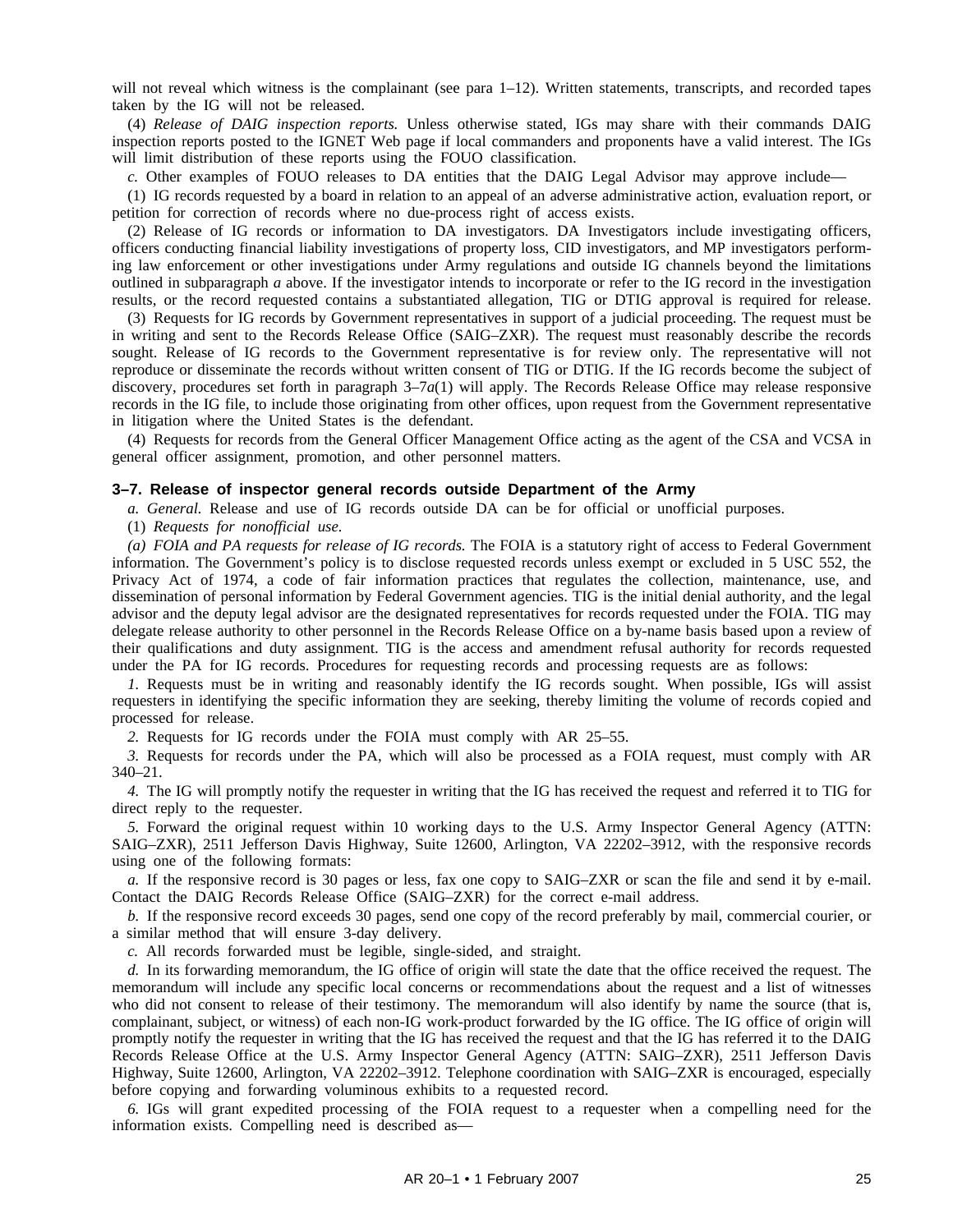*a.* Failure to obtain the records on an expedited basis could reasonably pose an imminent threat to the life or physical safety of an individual.

*b.* Representatives of the news media who are primarily engaged in disseminating information to inform the public concerning actual or alleged Federal Government activity urgently need the information. Urgently needed information means that the value of such information will be lost if not disseminated quickly (for example, a breaking news story of general public interest).

*c.* Imminent loss of substantial due-process rights.

*d.* Humanitarian needs to promote the welfare and interests of mankind.

*(b) Requests for IG records by an MC.* IGs will treat requests for copies of IG records by an MC, on his or her own behalf or on the behalf of a constituent, as a request for records under the FOIA or the PA, as appropriate (see para  $3-7a(1)$ ).

*(c) Release of IG witness statements.* Individuals who have provided statements must submit an FOIA request to the IG office of record to obtain a copy of their own testimony. Upon receipt of the written FOIA request, the IG office of record must forward the request for action in the format prescribed in paragraph  $3-7a(1)$ .

*(d) Miscellaneous requests.* As a limited exception to 3–7a(1), IGs may release information extracted from IG records to respond to requests for assistance, advice, or information; answer complaints; and prepare closure letters. IGs may use personal information in such responses only when the individual to whom the information pertains has given written consent to its use (see AR 340–21, para 3–3, for examples of personal information that IGs may release under FOIA). IGs will consult the DAIG Records Release Office or the command legal advisor when they are uncertain whether the use of personal information will cause either an unwarranted invasion of privacy or a breach of IG confidentiality.

(2) *Requests from outside DA for IG records for official use.* After telephonic coordination for action, forward these requests and the responsive records in the format outlined in paragraph 3–7*a*(1)(a) to the DAIG Records Release Office at the U.S. Army Inspector General Agency (ATTN: SAIG–ZXR), 2511 Jefferson Davis Highway, Suite 12600, Arlington, VA 22202–3912.

*(a) Use of IG records to respond to requests for information from the White House and Congress while acting as a body (or through its committees, joint committees, or subcommittees of either).* Information may be released by the Records Release Office (SAIG–ZXR) in accordance with AR 340–21 and AR 1–20 under FOIA, 5 USC 552, DODD 5400.7–R, and AR 25–55. Before release, the Chief of Legislative Liaison (1600 Army Pentagon, Washington, DC 20310–1600), or the White House Liaison Office (ATTN: DAEC–CA (OSA–WHLO)), 100 Army Pentagon, Washington, DC 20310–0100), as appropriate, will be informed of the action contemplated. Replies will be fully responsive but limited to the immediate scope of the inquiry. No congressional request may be fully denied without prior approval of the SA. If the directing authority believes that the requested information will not be released, the request, with all relevant information and the directing authority's recommendations, will be forwarded to the U.S. Army Inspector General Agency (ATTN: SAIG–ZXR), 2511 Jefferson Davis Highway, Suite 12600, Arlington, VA 22202–3912. Requests for copies of IG records by an MC on his or her own behalf or on the behalf of a constituent will be treated as a request for records under the FOIA or the PA as appropriate (see para  $3-7a(1)(b)$ ).

(b) Use of IG records for review by investigative personnel outside of DA. Investigative personnel from the office of the DODIG; Office of Personnel Management; GAO; OSC; or the Merit Systems Protection Board may review IG records in the IG office having possession of records relevant to an ongoing agency investigation or audit. Requests from these agencies for copies of IG records must be submitted in writing and state the reason a copy is required. Forward such requests in the format prescribed in subparagraph  $3-7a(1)$  (a) to the DAIG Records Release Office, HQDA (ATTN: SAIG–ZXR), 2511 Jefferson Davis Highway, Arlington, VA 22202–3912. If the investigator intends to include or refer to the IG record in the investigative report, or the requested record contains a substantiated allegation, TIG or DTIG approval is required. Under DODD 5106.1, the DODIG cannot be denied access to information.

*(c) Release of Information with DOD Hotline referral cases.* When DAIG receives case referrals from the DOD Hotline Program, DAIG must ensure "necessary controls are in place to provide maximum protection for the identity of the hotline users" (DOD Instruction (DODI) 7050.7, para 6.2.4). Paragraph  $3-7a(1)(d)$  of this regulation governs the release of information from these referrals in order to respond to the complainant's concern.

*(d) Subpoenas and similar court orders.* U.S. Army Legal Services Agency, Litigation Division (JALS–LT) is the proponent for all aspects of litigation involving DA personnel. (See AR 27–40 for specific guidance; AR 27–40, appendix C, contains information on litigation extracted from DODD 5405.2.)

*1.* DOD policy is that official information will generally be made reasonably available for use in Federal and State courts and by other governmental bodies. The only exception concerns information that is classified, privileged, or otherwise protected from public disclosure. IG records are, however, the property of the SA. Thus, IG personnel may not disclose any official information from IG files or any information acquired during the performance of IG duties without prior written approval from TIG.

*2.* When an IG receives a subpoena, court order, or request for attendance at a judicial or quasijudicial proceeding or a request for an interview that the IG reasonably believes is related to actual or potential litigation, and the information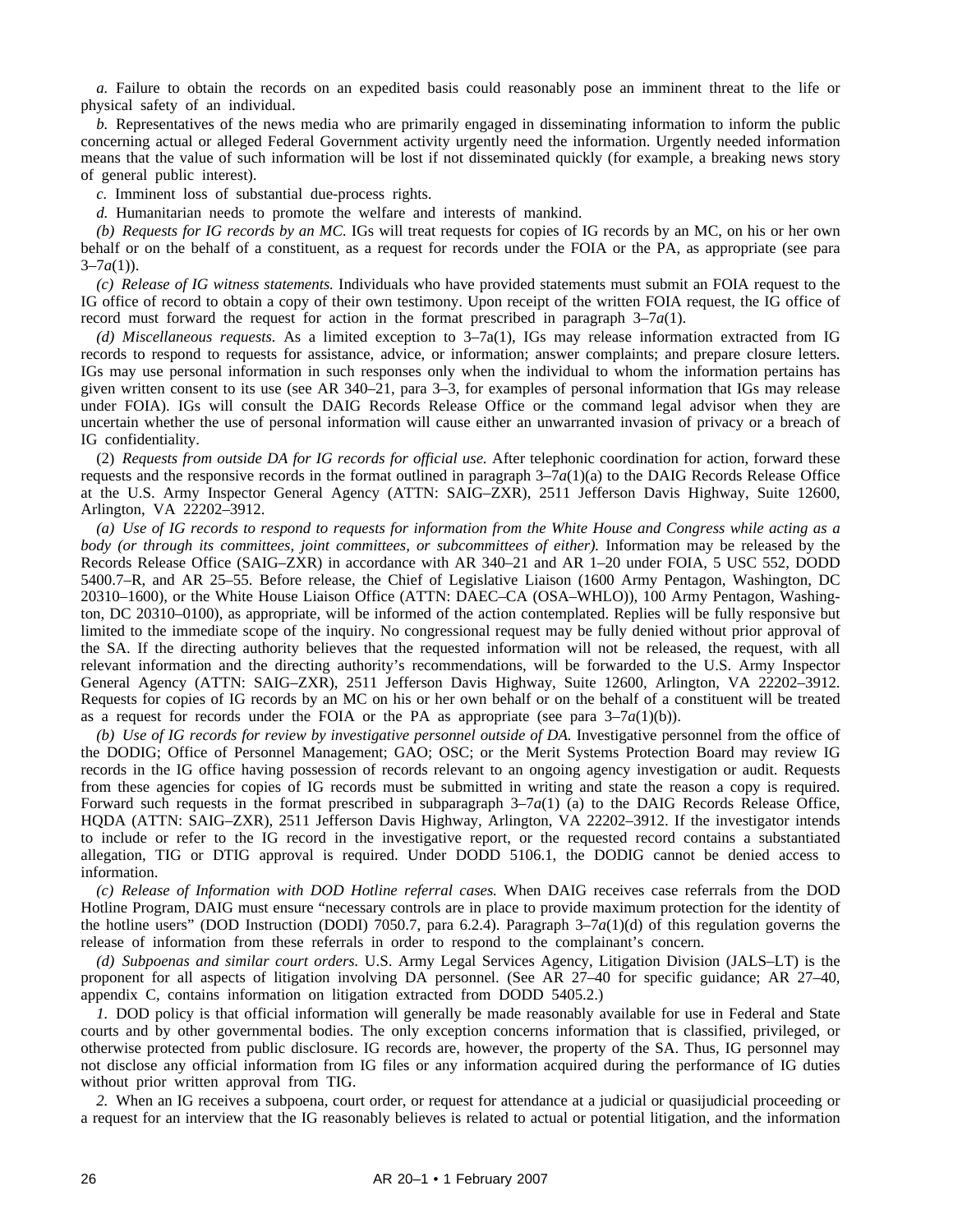sought is from DA files or is known to the IG as a result of official duties, the IG will immediately notify the local SJA and the DAIG Legal Advisor within 48 hours. A subpoena must never be ignored.

*3.* IGs will inform the individual seeking the information that—

*a.* Requesters must set forth, in writing and with specificity, the nature and relevance of the official information sought.

*b.* Only TIG or a higher authority within DA or DOD may authorize the release of IG records. IGs will refer requesters to part 97, title 32, of the Code of Federal Regulations (32 CFR 97) for detailed instructions.

*4.* If a response to a subpoena or court order is required before TIG authorizes release, the IG will advise the official seeking the release of DOD, DA, and TIG policy; inform the requesting official that the request is being reviewed expeditiously; and seek a stay of the subpoena or order pending a final determination.

*5.* If a court of competent jurisdiction or other appropriate authority declines to stay the effect of the order or subpoena, the IG will notify the local SJA and the DAIG Legal Advisor immediately. In those rare cases in which circumstances require a response before TIG acts, the IG will respectfully decline to comply with the subpoena or order (see U.S. ex. rel. Touhy v. Ragen, 340 US 462 (1951)). IGs may ordinarily expect judges to respect the military officer's dilemma of whether to comply with the orders of a superior military authority of the executive branch not to release until authorized or with subpoenas and other court orders of the judicial branch.

*b. Requests for IG records for discovery in a judicial proceeding.* Requests for IG records by an accused and defense counsel through Government counsel, or by government counsel, intended for disclosure as part of a judicial proceeding, are discovery requests. Discovery is the disclosure of relevant information between opposing counsel before and during litigation. The following procedures apply:

(1) Defense discovery requests for IG records must be in writing and submitted to the Government representative in the case.

(2) The Government representative will forward the request to the Records Release Office (SAIG–ZXR) for action. The Records Release Office (SAIG–ZXR) will release requested IG records to the Government representative for a determination of relevancy.

(3) The Government representative will review the IG records to determine which portion(s), if any, of the IG records are relevant to the case. If the Government representative determines that the IG records are relevant to the case, the Government representative will submit a written request to the Records Release Office (SAIG–ZXR) for release of relevant portions of IG records to the Government counsel and defense counsel.

(4) The Records Release Office (SAIG–ZXR) will redact nonrelevant information and information exempt under FOIA and PA from requested IG records and will forward the redacted records to the Government representative. The Government representative is authorized to release the redacted records to the defense counsel before any hearing in response to the discovery request.

(5) If the Government representative determines that the IG records requested by the defense counsel are not relevant to the case, the Government counsel must assert the IG privilege to bar disclosure of the IG records in order to protect the identity and privacy interests of the alleged wrongdoer and witnesses.

(6) If the defense counsel objects to the "not relevant" determination made by the Government representative or limited discovery provided through release of the redacted copy, the Government representative can request an *in camera* review by the presiding judge.

(7) In the event the presiding judge orders the release of the IG records (in their entirety and unredacted), the Government representative must obtain a "protective order" from the judge to prevent the accused or the defense counsel from making further dissemination of the IG records.

(8) Release of IG records must occur only after an *in camera* review is completed, a relevancy determination made, and an appropriate protective order issued by the judge.

(9) The accused or defense counsels may submit a FOIA request for records beyond those provided under the discovery process. IG records will not be made available to individuals or their counsel for use in administrative actions, military justice actions, or appeals unless TIG determines that the individual has a right of access under minimum due process because the IG records are the basis for the action taken against the individual.

(10) IGs will process under FOIA other requests for IG records by counsel, the accused, appellants, and respondents for the purpose of appealing an administrative action (see para  $3-7a(1)(a)$ ).

*c. Requests by labor organizations.* The right of access—5 USC 7114(b)(4))—requires agencies to furnish labor organizations with information related to collective bargaining and includes IG records that meet the criteria listed in the statute. IGs will send requests for IG records by labor organizations through the servicing legal office to obtain an opinion whether the requested documents are releasable under 5 USC 7114. IGs will forward the request, a copy of the requested records, the written opinion of the labor law attorney, and a copy of the collective bargaining agreement to the DAIG Records Release Office in the format prescribed in subparagraph  $3-7a(1)(a)$ . Advance telephonic coordination with the Records Release Office will prove helpful. This statutory right to agency information is in addition to access rights under the FOIA. IG records that do not pertain to subjects within the scope of collective bargaining will not be released under 5 USC 7114(b)(4) but will be processed under the FOIA.

*d. Use of IG records to respond to requests from the media.* IGs are not authorized to discuss specific inspections,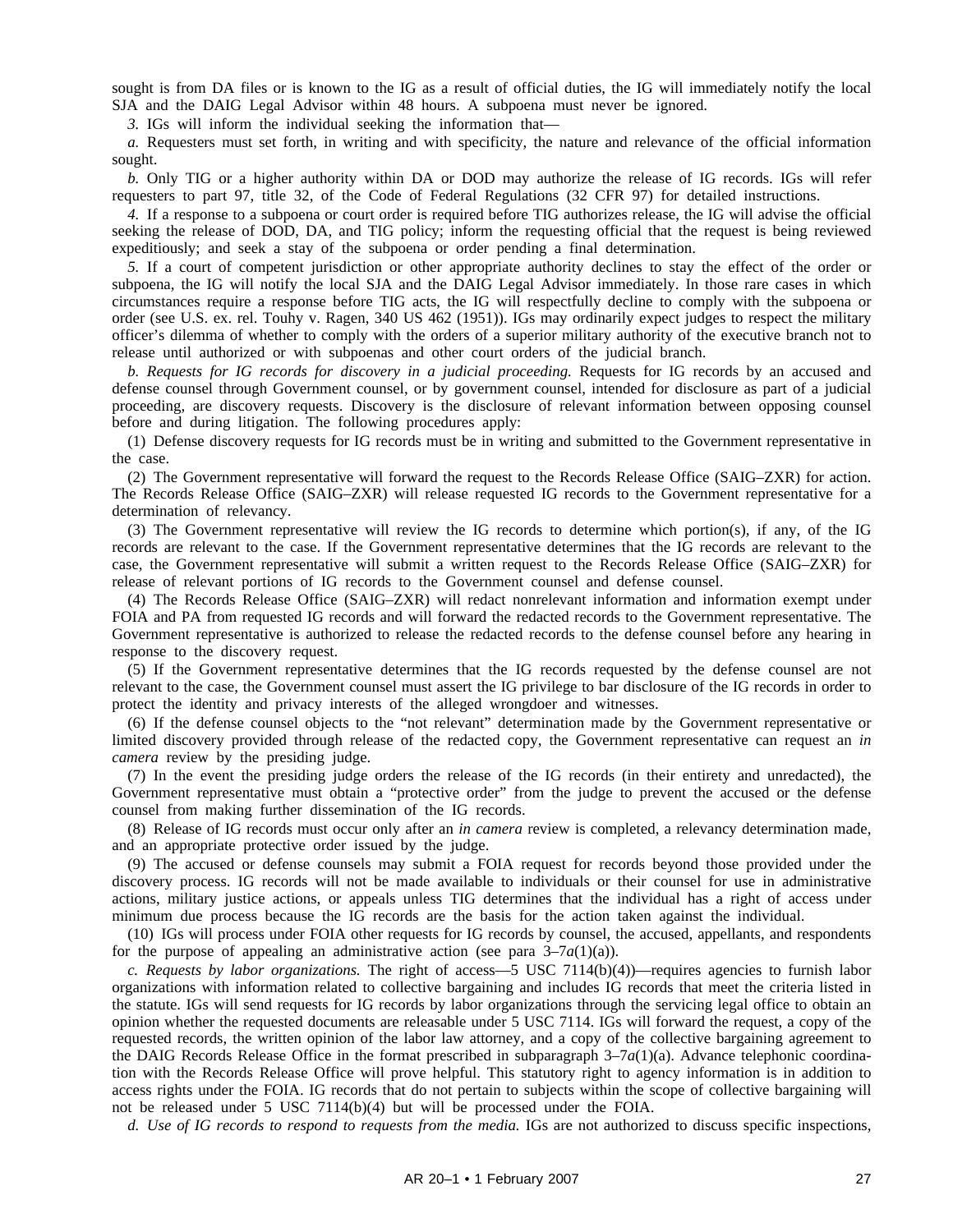assistance cases, inquiries, or investigations with media representatives. IGs will refer media inquiries to the local public affairs officer (PAO). IGs will neither confirm nor deny that a specific subject or topic is or has been under investigation or inquiry. There is no prohibition against an IG discussing the general functioning of the IG System or the general and functional aspects of the positions after coordination with the local PAO. IGs will not answer questions concerning hypothetical situations that might occur in performing their duties. Requests for IG records from media representatives will be processed under FOIA (see para  $3-7a(1)(a)$ ).

## **3–8. Amendment of inspector general records**

*a.* Persons will direct requests for the amendment of IG records to—

(1) The authority that directed the record be made (for example, the directing authority of an ROI) when the request concerns a factual portion of the IG record (see 3–8*b*).

(2) TIG or DTIG when the request concerns matters of IG opinion, judgment, or conclusions in the record for cases in which DAIG is the office of record. (See *c* below.)

(3) The command's IG when the request concerns matters of IG opinion, judgment, or conclusions in the record of a case for which that office is the office of record.

*b.* Requests to amend factual portions of agency records are made under the provisions of 5 USC 552a(f)(4) and AR 340–21.

(1) Officials receiving requests for amendments of IG records will follow the procedures in AR 340–21.

(2) Officials may amend personal information on individuals contained in the record provided the request is adequately supported by documentary evidence. This amendment authority is limited to those portions of the record containing facts (for example, the spelling of a name). It does not include authority to amend those portions containing opinions, judgments, or conclusions.

(3) Amendment requests for which the directing authority recommends denial must be supported by memoranda and forwarded to the U.S. Army Inspector General Agency (ATTN: SAIG–ZXR), 2511 Jefferson Davis Highway, Suite 12600, Arlington, VA 22202–3912.

(4) As the access and amendment refusal authority designated in AR 340–21, TIG is the first official who may deny requests to amend IG records.

*c.* All requests for amendment of IG records concerning matters of opinion, judgment, or conclusion will be forwarded to the Records Release Office for referral to the appropriate division within DAIG for review prior to action by TIG or DTIG. Included will be one copy of the record to which the amendment is sought; any documents in support of or related to the disputed record; acknowledgement to the requester; and recommendations, with supporting rationale, concerning whether the amendment will be granted or refused. Requests for amendments concerning opinion, judgment, or conclusion will only be granted upon a showing of fraud, mistake of law, mathematical miscalculation, or newly discovered evidence.

## **3–9. Records maintenance period**

IGs maintain IG records in accordance with AR 25–400–2 and additional guidance furnished by the DAIG Information Resource Management Division (IRMD).

## **Chapter 4**

## **The Inspector General Action Process**

Army leaders commonly use established problem-solving techniques when faced with issues presented by soldiers, family members, or civilians. IGs are also in the business of problem solving and have developed a seven-step problem-solving process to resolve issues and allegations. This chapter prescribes the IGAP that IGs will use to resolve IGARs. IGs will implement the policies and procedures in this chapter in conjunction with doctrinal guidance set forth by TIGS.

### **4–1. Receiving and resolving requests from complainants**

IGs will use the IGAP outlined below in receiving and resolving IGARs. The IGAP provides a systematic factfinding approach to problem solving. Specific actions or components of the IGAP are integral to the whole process and are not intended as individual steps accomplished independently during the process. The process does not require a dogmatic, sequential application of each step for every case, but using this process allows the IG to accomplish all critical tasks in resolving complaints.

## **4–2. Step 1: Receive an inspector general action request**

*a. DA Form 1559.* The IG or complainant will complete DA Form 1559 (Inspector General Action Request) for all requests for assistance presented to an IG.

*b. Complainants.* Anyone may submit a complaint, allegation, or request for information or assistance to any Army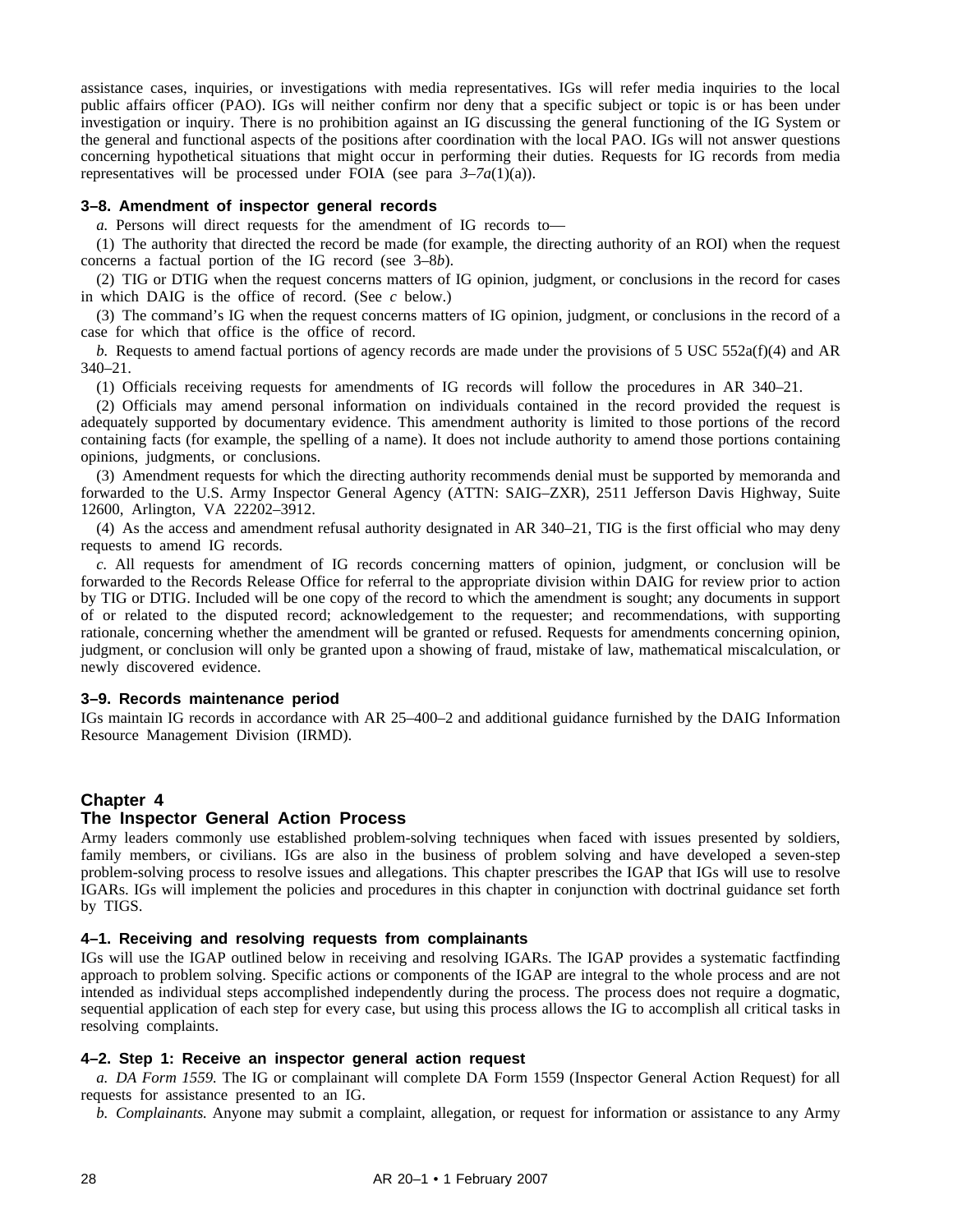IG concerning matters of Army interest. When practical, soldiers and civilian employees will be afforded the opportunity to present complaints, allegations, or requests for assistance in person to an IG. An IG receiving an IGAR is acting for the commander. An IG receives an IGAR when it is given, presented, or referred to that IG either directly (for example, by the complainant) or indirectly (for example, by someone else on behalf of the complainant). The IGAR may be received via any means (for example, in writing, by telephone, by fax, by e-mail, in person or by personal observation, and via the Web) and may originate from any source (for example, soldiers, family members, commanders, staff officers, other IGs, and Congress) regarding any matter of concern (for example, an allegation, issue, complaint, and request for assistance/information) for which the complainant requests IG action. In many cases, protecting the confidentiality of the complainant is essential. The IG must ensure that the commander understands the concept of confidentiality as used in IG actions (see para  $1-12$ ). Permanent notices, samples of which appear in figures 4–1 and 4–2, will be posted on bulletin boards at Army activities. The commander or a designated representative will sign these notices.

*c. Command policy.* The IG will encourage the soldier or civilian employee to discuss first any complaints, allegations, or requests for assistance with the commander, chain of command, or supervisor as provided in AR 600–20. If a complainant does not wish to do so, the IG will accept the IGAR unless specific redress procedures are available (see para 4–4*j*). The IG will always reinforce the chain of command and be careful not to undermine it by simply accepting an IGAR without first asking if the complainant notified the chain of command. IGs will direct civilian employees to the appropriate avenue of redress, and IGs will limit their involvement to a due-process review (see para 4–4*k*). An IG receiving an allegation, however, will open an IGARS case file even if the IG action is to refer immediately that case to the appropriate commander, another agency, or another IG. The IG will monitor the command's actions and document that action in the IGARS database. For allegations of impropriety, the resulting product from the referral (such as an AR 15–6 investigation or commander's inquiry report) will serve as the primary piece of evidence considered by the IG in order to close the case in IGARS and to notify the subject or suspect as required. ROIs that use a command product as the central piece of evidence to resolve the allegation in the IG system are usually no more than a one- to two-page document outlining the essential information relevant to the case. The information contained in this abbreviated ROI will provide the basis for closing the case in IGARS.

*d. Time limit.* Complainants must present their issues to an IG in a timely manner in order for the IG to resolve them effectively. An IG is not required to look into a complaint if the complainant has failed to present the matter to an IG within 1 year of learning of an alleged problem or wrongdoing or if more than 3 years have elapsed since the date of the problem or wrongdoing. ACOM/ASCC/DRU IGs and DAIG may accept and refer complaints submitted between 3 and 5 years after the alleged wrongdoing where extraordinary circumstances justify the complainant's delay in reporting the allegation or issue—or in cases of special Army interest. ACOM/ASCC/DRU IGs may also approve for action complaints received by subordinate IG offices that occurred between 3 and 5 years after the alleged wrongdoing and where extraordinary circumstances exist. ACOM/ASCC/DRU IGs—and DAIG—will serve as the office of record when referring such cases to a lower level IG. TIG is the final authority for complaints beyond 5 years. This time limit does not invest IGs with the authority to decline a referral from an IG, DOD or an MC; in addition, the time limit does not apply to the requirement to report allegations against senior officials in accordance with paragraphs 1–4*b(*5)(*d* ) and  $1-4c(4)$ .

### *e. Walk-in complaints.*

(1) IGs will interview the complainant or initiator; the key to successful interviewing is to establish rapport and listen actively. Additional information on useful interviewing techniques is available from TIGS.

(2) IGs will screen walk-in complainants in a semiprivate area and move them to a private room for an interview. The IG will not dismiss complaints that may appear insignificant because factfinding has not yet begun.

(3) IGs will ask the complainant five basic questions:

*(a)* What do you want the IG to do for you? This question is the single most important one that an IG will ask when receiving complaints. It helps to focus the complainant and ensures that the matters of concern are of Army interest and appropriate for the IG.

- *(b)* Do you have any supporting documentation?
- *(c)* Have you requested assistance from any other source or agency?
- *(d)* Have you given your chain of command an opportunity to address the problem?

*(e)* What is your status (active duty, USAR, DA civilian, retiree, and so on)?

(4) A complainant may submit an IGAR in any form (for example, by letter or telephone). However, use of a DA Form 1559 is the preferred method because it facilitates standardization and implementation of IGARS. The DA Form 1559 provides the complainant with PA information as well as the form's purpose. IGs may record case information in word-processing programs and transfer the information to the case file or directly into the electronic database and reports. The IG must inform the complainant of the PA and the purpose for the IGAR information. The individual must read the PA Statement at the top of the form to show that IGs have the authority to request personal information and that the release of the complainant's social security number, home address, and home telephone number is voluntary. Also, the complainant will read the statement concerning presenting false charges to an IG at the bottom of the page. (IGs will not place undue emphasis on the false-charge statement.)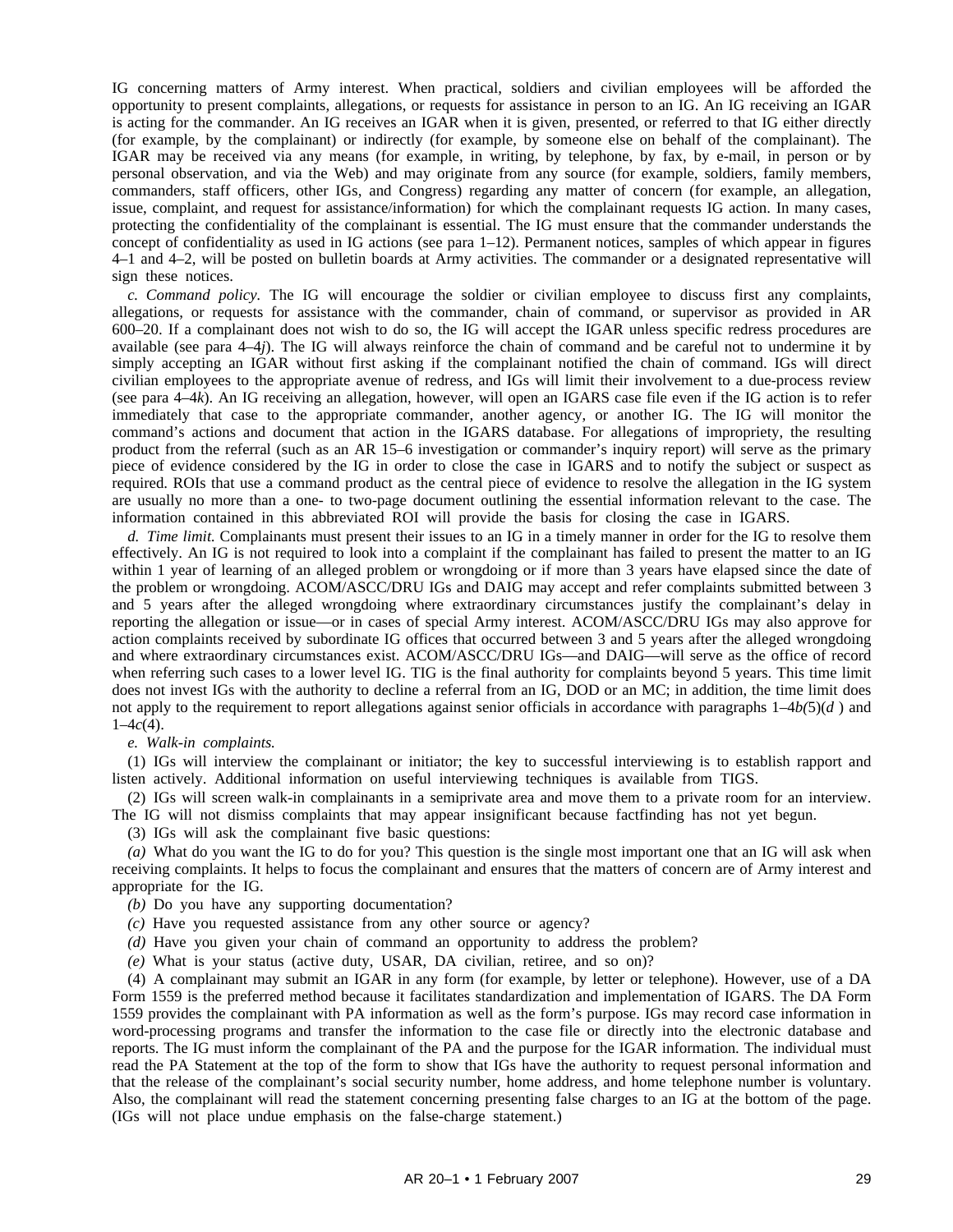(5) IGs must determine if the individual submitting the IGAR sought assistance elsewhere to resolve the issue. The IG will ask, "Have you given your chain of command an opportunity to address the problem?" If the chain of command has initiated some action, determine whether sufficient time elapsed to resolve the matter. With that information in hand, determine if IG action is appropriate or advise the individual of future actions that he or she may need to take.

(6) IGs will explain to the individual the inspector general policy on confidentiality (see para  $1-12$ ). If the individual requests anonymity, take appropriate action when preparing the case file. IGs protect, but will not guarantee, anonymity or confidentiality. Complainants' concerns about this concept are common. IGs will inform the complainant of the IG perspective on confidentiality and document the discussion in the case notes.

(7) The IG receiving the complaint will review DA Form 1559 for completeness while the complainant is present. If necessary, the IG may assist the individual in drafting the complaint.

(8) During the interview, the IG will avoid making promises or commitments. Instead, the IG will inform the complainant that the IG will look into the matter and, when appropriate, respond to the complainant. IGs will record their impressions of the complainant's understanding, attitude, apparent sincerity, credibility, and veracity in the case notes. This information will assist other IGs who may become involved with working the case. Because such notes are part of the file, they are not personal notes and may be releasable under the FOIA. E-mail correspondence, whether sent over IGNET or not, are IG records that may also be releasable under the FOIA.

(9) IGs will assign each case a unique combination originator code or case number in accordance with local office procedures and the current version of the IGARS database. Contact the DAIG Information Resources Management Division (SAIG–IR) for further guidance. This number, which is recorded on DA Form 1559, is the control mechanism for each IGAR. The IG will include in the case file all materials gathered to resolve the IGAR.

*f. Call-in complaints.* When in receipt of a telephonic IGAR, the IG will advise the complainant of the PA and the false-charge statement (knowingly untruthful statement) and record the request on DA Form 1559. The IG will indicate "telephonic" in the signature block. IGs will require complainants to confirm allegations and complicated IGARs in writing and to submit other available information.

*Note.* Receipt of a telephonic allegation does not constitute acceptance. The allegation must be analyzed in accordance with the IGAP.

*g. Write-in complaints.* IGs may receive written complaints, allegations, or requests for assistance in a variety of ways. Several common forms of IGARs are—

(1) *White House correspondence.* The Army White House Liaison Office refers requests from the President, Vice President, or their spouses to DAIG or to an Army Staff element (see para 8 –10*a).*

(2) *Congressional correspondence.* Referrals from MCs include requests from constituents who may be soldiers, family members, or private citizens. The Army Office of the Chief of Legislative Liaison (OCLL) receives cases from MCs and refers them to either the Army Staff, the chain of command (AG) congressional channels), or to DAIG (see para 8–10*a).*

(3) *The Secretary of Defense, SA, and CSA.* TIG may receive referrals from the Secretary of Defense, SA, CSA, and the Executive Communications and Control Office of the Director of Army Staff. Consequently, Army Staff agencies and ACOMs/ASCCs/DRUs are often asked for input and responses to these referrals.

(4) *DOD Hotline.* The Hotline coordinator in the DAIG Assistance Division receives these cases from the DODIG Hotline office. DAIG refers these cases for inquiry or investigation to ACOM/ASCC/DRU IGs, to Army Staff principals for command inquiry or investigation under AR 15–6, and to USACIDC for investigations of criminal matters. These agencies or commands must reply to the referrals using the Hotline completion format specified in DODI 7050.7.

(5) *Normal correspondence.* Letters written to the IG presenting an allegation, concern, or request for assistance are known as normal correspondence. Enter "see attached" in the "specific action requested" block of the DA Form 1559 rather than transferring the contents of the correspondence onto the form.

(6) *Audio or video tapes.* A complainant may submit an IGAR using audio or video tape. If the complainant uses either or both of these methods, treat the tape as normal correspondence. The tape will be transcribed to written form if necessary to work the case.

(7) *Electronic mail.* Complainants may submit an IGAR electronically. Although e-mail is in written form, IGs will treat IGARs sent by e-mail as a call-in complaint and ask the complainant to confirm the IGAR in writing whenever appropriate. Confirmation is important because the complainant may not be the originator of the e-mail. When receiving an e-mail request for assistance, the IG will acknowledge receipt by sending a generic e-mail message only if the complainant did not provide a mailing address or telephone number. When acknowledging receipt by e-mail, the IG must use a generic subject line to ensure the complainant's confidentiality. The IG will never respond to the actual message but instead develop and send a new message to avoid sending confidential IG information back through an open e-mail server.

*Note.* Receipt of an e-mail allegation does not constitute acceptance. IGs must analyze the allegation in accordance with the IGAP.

*h. Other considerations.*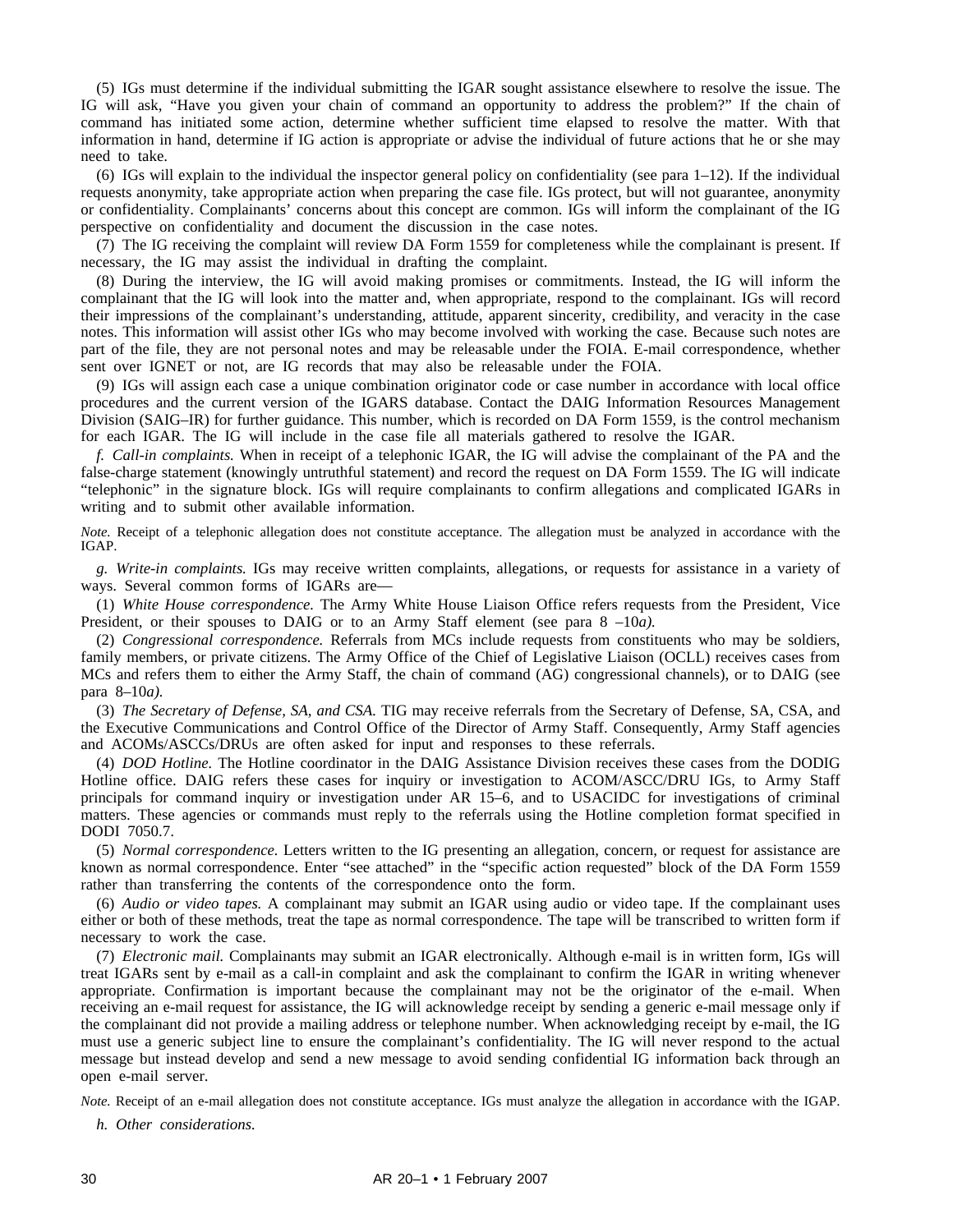(1) *Anonymous complaints.* IGs will not ignore anonymous IGARs. IGs will analyze all anonymous complaints for issues and allegations and then take action to resolve them to protect the interests of the Government. When processing anonymous allegations and complaints, IGs will avoid identifying the complainant or creating the appearance of unduly trying to identify the complainant. The determination of the facts and circumstances related to the IGAR is the IG's primary concern. If the IG does not have enough information to work the case, the IG will close the case and note that fact in the synopsis. Because the complaint is anonymous, the IG does not need to reply to the complainant even if the IG later learns the complainant's identity.

(2) *Habitual complainants.* Some complainants will repeatedly bring complaints to an IG. If a case has been closed, IGs will review any relevant material and determine if they will reopen the case. IGs will not automatically reject habitual complaints without impartially analyzing the correspondence for new matters.

(3) *Third-party letters.* Third-party letters (for example, those sent by a parent or family member on behalf of a soldier) may be initiated on behalf of or without the knowledge of the complainant. The PA prohibits the release of PA-protected information to third parties without the consent of the individual to whom the information pertains unless an applicable PA exception applies that permits disclosure. IGs will obtain a DA Form 7433 (Privacy Act Information Release Statement) authorization or some other form of written authorization from the complainant prior to releasing personal information pertaining to the complainant. IGs will obtain a DA Form 7433 authorization from the complainant prior to releasing personal information pertaining to the complainant, except when the information is being released pursuant to a PA exception. If the complainant is a soldier or civilian Government employee and a participant in alcohol or drug rehabilitation programs, refer to AR 600–85 for an example of the consent statements for release of information. IGs will ensure that the complainant's confidentiality and due-process rights are protected. In general, IG responses to third parties are direct in nature and simply acknowledge receipt of the complaint or allegation. The IG must obtain a signed DA Form 7433 from the individual named in the complaint to release information to a third party except when the information is being released pursuant to a PA exception.

(4) *Withdrawn complaints.* At any point following receipt of a complaint, the complainant may ask to withdraw the IGAR. Withdrawal of an IGAR can occur during any phase of the IGAP but more typically occurs during factfinding. The IG must determine whether to continue the case based on the best interests of the Army or the command. The permission of the complainant is not necessary to continue the case. However, IGs will determine why the complainant wants to withdraw the complaint. Possible reprisal, coercion, or duress are issues of concern appropriate for IGs. IGs will not suggest that a complainant withdraw a complaint. However, if the complainant desires to do so, IGs will require a written request to document properly the withdrawal or annotate the request in case notes if the complainant declines to submit the withdrawal request in writing.

(5) *Abusers of the IG system.* The IG must assume that each complaint received is legitimate and worthy of further inquiry. Complainants have the responsibility to present truthful information concerning allegations or other information. However, in situations where a complainant has a documented history of submitting baseless and unfounded issues and allegations, or has presented a pattern of complaints that are false, malicious, deceptive, and defamatory, the command IG may require the complainant to present any and all subsequent matters in writing *only* via fax or mail. While not intended to discourage the submission of additional matters, this procedure will prompt the complainant to be deliberate, specific, and truthful. Before imposing this condition on a complainant, the IG must obtain the directing authority's approval and inform the DAIG Assistance Division. The IG will then notify the complainant of the requirement in writing, clearly state the reasons for the requirement, and provide the complainant with the IG fax number and mailing address. The IG will include a copy of the notification in the case file; adhere to the IGAP by reviewing all additional submissions for new evidence, issues, and allegations; and annotate any actions taken in the case notes. The IG may also advise the directing authority that he or she may choose to resolve the complainant's numerous issues or allegations by other means.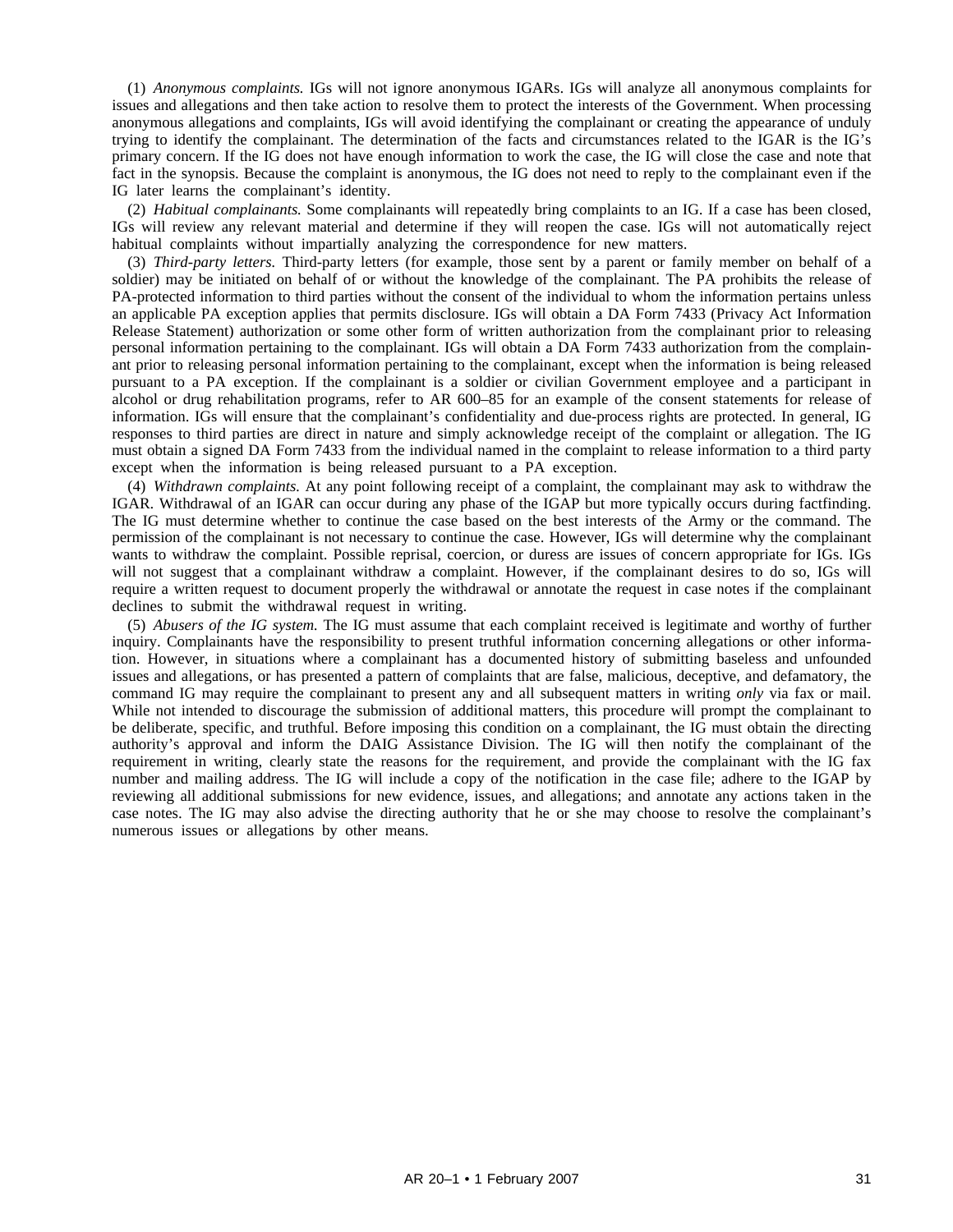## **DO NOT COVER**

#### (Use command or State IG headquarters letterhead)

### MEMORANDUM FOR ALL SOLDIERS AT (INSTALLATION OR ORGANIZATION)

SUBJECT: The Right of Soldiers to Present Complaints-or Request Assistance from--- the Inspector General

1. All soldiers have the right to present complaints, grievances, or requests for assistance to the Inspector General. These complaints or grievances may include what Soldiers reasonably believe to be evidence of fraud, waste, and abuse.

2. Before visiting the Inspector General, you should consider whether your chain of command can address your concerns in a more prompt manner. However, you are not required to present your concerns to your chain of command before contacting the Inspector General. Remember to obtain permission to be absent from your duties if you wish to visit the Inspector General during duty hours. You are not required to tell anyone why you want to speak to an Inspector General.

3. You may visit, call, or write your local Inspector General using the following contact information: Name, office hours, building/room, address, and telephone.

4. If you believe that your local Inspector General's response to your concerns is not fair, complete, or in accordance with law or regulation—if you believe that contacting your local Inspector General may jeopardize your interests—you may write to (give address of the Inspector General at the appropriate headquarters). You may also call the Department of the Army Inspector General (DAIG) or the Department of Defense Inspector General (DODIG) Hotline. Their telephone numbers are DAIG Assistance Line: 1-800-752-9747 (toll free) and DODOG Hotline: 1-800-424-9098 (toll free).

5. Department of the Army personnel are prohibited from taking any action that restricts you from filing a complaint, seeking assistance, or cooperating with the Inspector General or a member of Congress. These same individuals are prohibited from taking any disciplinary or adverse action against you for filing a complaint, seeking assistance, or cooperating with the Inspector General, a member of Congress, or any agency established to receive such complaints. However, if you lie or knowingly make false accusations to the Inspector General, you will be subject to disciplinary action.

6. In accordance with Army Regulation 20–1, paragraph 1–12, the Inspector General has a duty to protect confidentiality to the maximum extent possible. This requirement to protect confidentiality is true for all persons who ask the Inspector General for help, make a complaint, contact or assist an Inspector General during an inspection or investigation, or otherwise interact with an Inspector General.

FOR THE COMMANDER:

 $\frac{1}{\sqrt{2}}$ **JOHN S. JONES** CPT, IN Adjutant

**Figure 4–1. Sample permanent notice memorandum of rights of soldiers to present complaints**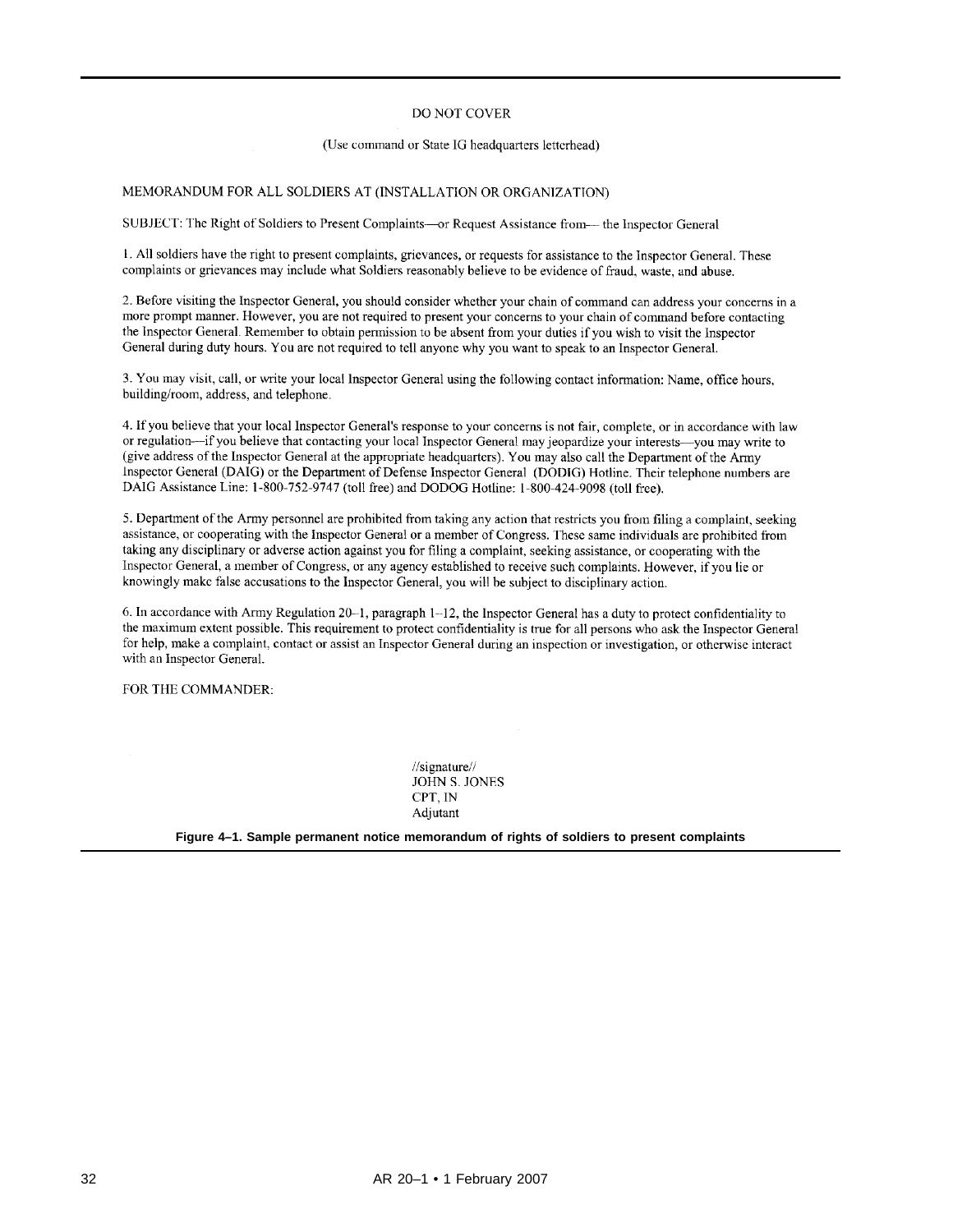#### DO NOT COVER

### (Use letterhead of the detailed IG headquarters)

#### MEMORANDUM FOR CIVILIAN EMPLOYEES AT (INSTALLATION OR ORGANIZATION)

SUBJECT: The Right of Civilian Employees to Present Complaints—or Request Assistance from—the Inspector General

1. All civilian employees have the right to present complaints or requests for assistance to the Inspector General. These complaints or grievances may include what the civilian employee reasonably believes to be evidence of fraud, waste, and abuse.

2. Before visiting the Inspector General, you should consider whether your immediate supervisor can address your concerns in a more prompt manner or follow one of the procedures outlined in paragraph three below.

3. Civilian personnel laws and regulations prescribe procedures for civilian employees to use in submitting complaints related to employment. If you are a bargaining-unit employee, your complaint may be covered by a negotiated grievance procedure. Your servicing Civilian Personnel Advisory Center can provide you with further information. If you want to submit a complaint about employment discrimination due to race, color, religion, sex, age, national origin, or disability, contact (name and address of Equal Employment Opportunity officer). Appropriated fund employees' complaints regarding whistleblower reprisal or prohibited personnel practices may also be addressed to the Office of Special Counsel; nonappropriated fund employees will address such complaints to the Office of the Department of Defense Inspector General.

4. If you have a complaint about matters other than civilian employment, or a complaint about possible regulatory or procedural violations concerning personnel actions that you feel your supervisor has failed to (or cannot) resolve, you may visit, call, or write your local Inspector General using the following contact information: Name, office hours, building/room, address, and telephone.

5. If you believe that your local Inspector General's response to your concerns is not fair, complete, or in accordance with law or regulation-or if you believe that contacting your local Inspector General may jeopardize your interests-you may write to (give address of the Inspector General at the appropriate headquarters). You may also call the Department of the Army Inspector General (DAIG) or the Department of Defense Inspector (DODIG) General Hotline. Their telephone numbers are DAIG Assistance Line: 1-800-752-9747 (toll free) and DODIG Hotline: 1-800-424-9098 (toll free)

6. You may report complaints about hazardous work conditions (unsafe or unhealthy) by following the procedures outlined in paragraph 4-4, AR 385-10.

7. In accordance with AR 20-1, paragraph 1-12, the Inspector General has a duty to protect confidentiality to the maximum extent possible. This requirement to protect confidentiality is true for all persons who ask the Inspector General for help, make a complaint, contact or assist an Inspector General during an inspection or investigation, or otherwise interact with an Inspector General.

8. Department of the Army personnel are prohibited from taking any action that restricts you from filing a complaint, seeking assistance, or cooperating with the Inspector General. These same individuals are prohibited from taking any disciplinary or adverse action against you for filing a complaint, seeking assistance, or cooperating with the Inspector General, Special Counsel, or another employee designated by the head of the agency to receive such disclosures. However, if you lie or knowingly make false accusations to the Inspector General, you may be subject to disciplinary action.

FOR THE COMMANDER:

 $\frac{1}{\sqrt{2}}$ JOHN S. JONES CPT, IN Adjutant

**Figure 4–2. Sample permanent notice memorandum of rights of civilians to present complaints**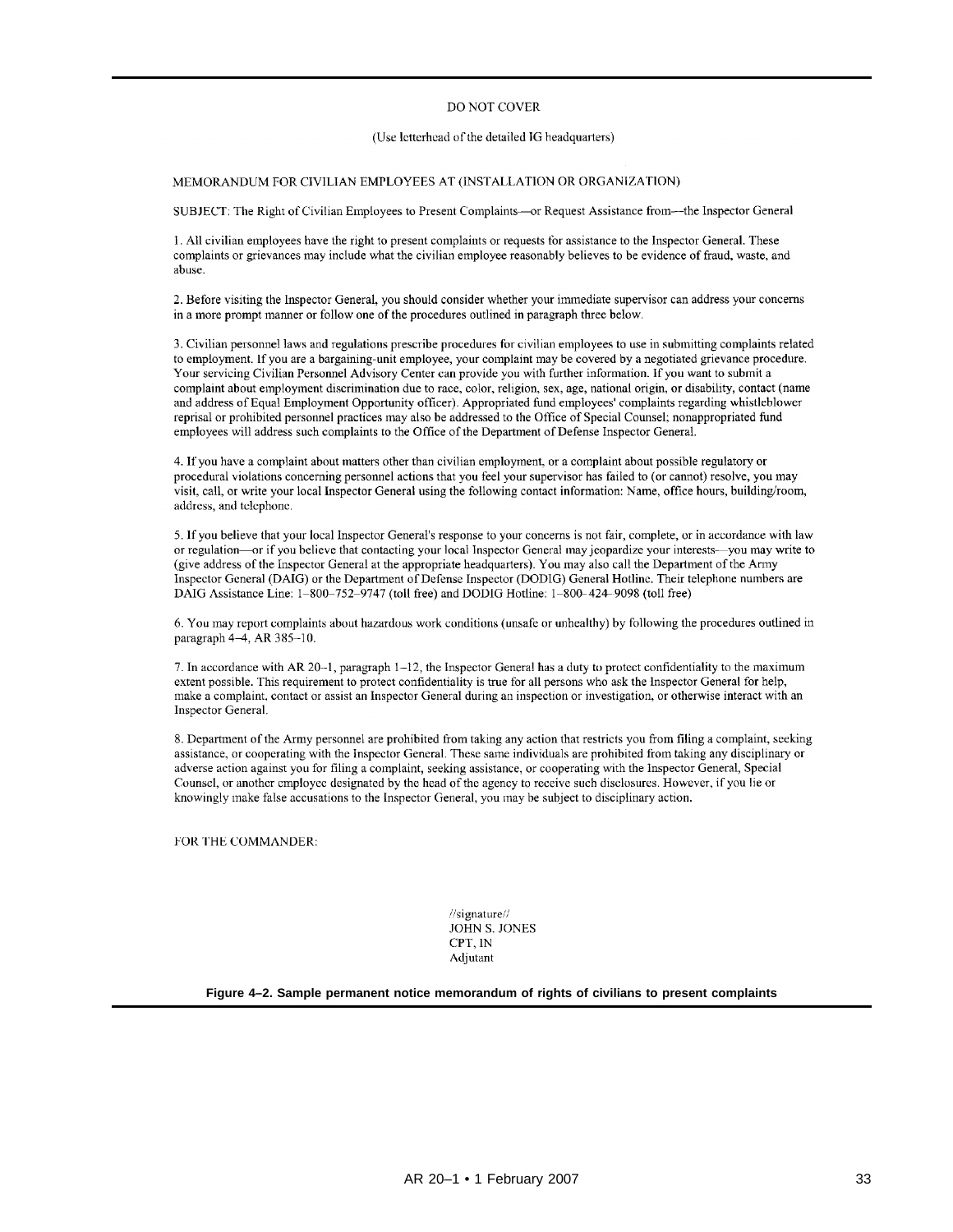## **4–3. Step 2: Conduct an inspector general preliminary analysis**

*a.* Inspector general preliminary analysis (IGPA) is a thought process used by IGs to determine how best to proceed (contact TIGS for doctrine concerning assistance and investigations procedures). IGPA may take a few moments, hours, or days. IGPA encompasses several of the inherent steps of the IGAP. This process helps clarify matters of concern, identify issues, formulate allegations, and initiate a plan of action. IGPA helps determine who will resolve the problem and how to solve it. IGPA is the beginning of the resolution process and may result in several courses of action for the IG. If the results of IGPA indicate that the IGAR received is appropriate for IG action, then the IG will accept the IGAR and open a case. IG action includes, but is not limited to, investigative action, an inspection, assistance, and/or a referral. IGs might also determine that they will refer the case to another IG or agency or recommend a follow-on investigation.

*b.* IGs may refer complaints and requests for assistance for appropriate action to

- (1) The responsible Army leader, commander, or management official within the IG's command.
- (2) Other Army IGs using IG technical channels.
- (3) DODIG.
- (4) IGs in other services.

(5) DOD, Army, and nonmilitary agencies with purview over the matter of concern contained in the IGAR. The IG office that receives the IGAR is normally the office of record unless that office *requests* that another IG office (higher, lower, or outside the command) accept the IGAR as the office of record. Only DAIG can direct other IG offices to become the office of record (see para 4 –7*d*). In cases where another IG office refers an IGAR to a lower echelon IG office for action but retains office-of-record status, the IG office acting on the IGAR becomes the office of inquiry. The office of inquiry must gather all pertinent facts and submit the completed case to the office of record for final disposition. In all cases, the office of record is responsible for making final determinations, closing the case, and making all final notifications.

*c.* An IG is usually in IGPA until he or she selects a course of action for a particular issue or allegation; but, in the course of obtaining facts, additional issues may result in further IGPA concurrent with other IGAP procedures pertaining to the original IGAR.

## **4–4. Identifying issues and allegations and determining inspector general appropriateness**

*a. Type of IGAR.* IGs will analyze the information presented by the complainant and determine whether that information is a systemic issue, an allegation of impropriety against an individual or an agency/unit within the command, a request for help (assistance), or a combination of two or more of these elements. For example, a soldier who complains about not receiving pay is a request for help (an issue), but it could also be a systemic problem if trends indicate that the same problem may be pervasive throughout the organization. Allegations identify a *who* as the violator of some standard; all other complaints fall into the category of an issue. For example, LTC Doe is identified as violating a particular standard. A complaint against an entire office or agency, however, remains an issue—even though the office or agency as a whole is alleged to have violated a standard. The IG must have the name of a person for the complaint to be an allegation. IGs will determine the assistance requested and what issues or allegations the complainant presented. All requests for help and matters of concern must be identified, even if the complainant did not specifically mention them. The IG must contact the complainant to clarify the issues, allegations, or concerns. The IG may later refer the complainant to the chain of command or an appropriate staff agency for action. For example, the IG will encourage a soldier with a pay complaint who has not notified his or her chain of command or servicing Personnel Administration Center to do so. IGs will follow up referrals to ensure the complainant receives the appropriate assistance.

*b. Analyzing allegations.* IGs will analyze each complaint or allegation of impropriety to determine the potential for embarrassment or adverse impact on their command (such as readiness, discipline, morale, efficiency, and so forth).

(1) With concurrence of the commander or directing authority, IGs will promptly notify the next higher IG of the allegation if a determination is made that the allegation would, if substantiated, adversely affect the public perception of the command. The next higher IG will determine which command will actually work the case and will review the completed action for thoroughness and impartiality. Normally, the next higher echelon IG will provide the final response to the complainant. Allegations within the meaning of this paragraph will vary. They may include matters such as allegations of impropriety against leaders within a command. Other allegations include areas in which the local or national media may have an interest; complaints of sexual harassment by supervisors; and reports of fraud, waste, and abuse. IGs will consult with their next higher IG if sensitive cases of this nature arise.

(2) IGs will send all referrals to the DAIG Assistance Division (SAIG–AC) except those concerning general officers, brigadier general selectees, and SES personnel (see chap 8).

*c. Elements of an allegation.* IGs must analyze IGARs for any and all allegations of impropriety. IGs determine the issues and allegations, not the complainants. If the IG can format the information from the complainant into the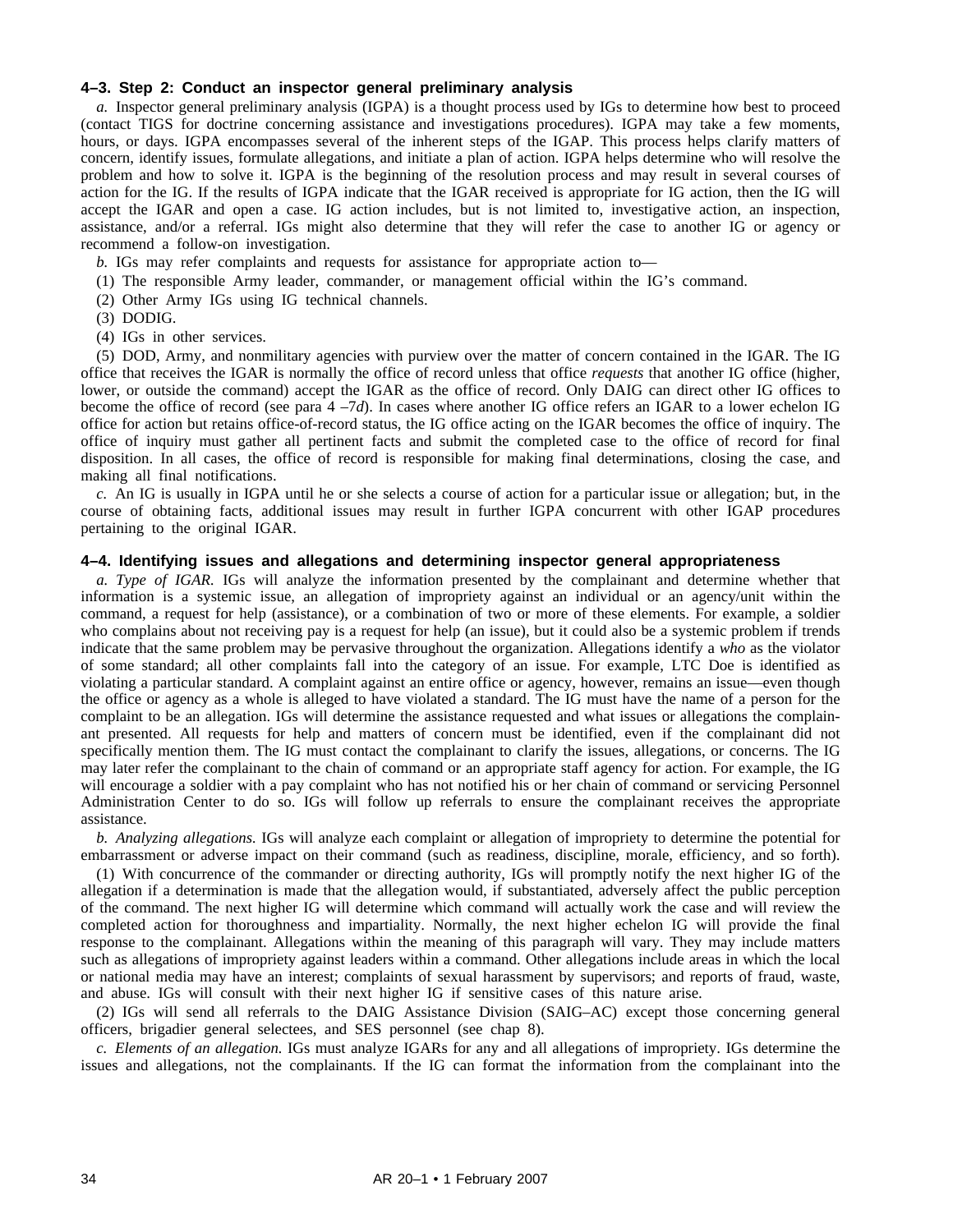following four elements of an allegation, then the IG will use the investigative process detailed in chapter 8 to resolve the IGAR.

(1) *Who?.* The complaint involves an individual rather than an organization or group of people.

(2) *Improperly?* The subject or suspect is alleged to have committed an improper action. Some standards include language that indicates the inherent wrongfulness of the action. For example, "dereliction of duty" already describes wrongful behavior without the addition of the word "improperly". In these cases, IGs will not include the word "improperly" in the allegation. IGs will seek the assistance of their local JA or the DAIG Legal Advisor in formulating allegations if questions arise.

(3) *Did or did not do what?* The behavior described as improper.

(4) *In violation of what standard?* The policy, regulation, or law allegedly violated.

*d. The standards.* The standards allegedly violated usually fall into three categories:

(1) Nonpunitive violations of regulatory guidance.

(2) Punitive violations of law (UCMJ, Federal, State, and local) and regulation.

(3) Violations of established policy, SOPs, and standards.

*e. Perspectives.* IGs will always look for larger issues, systemic problems, implied allegations, and the condoning of wrongdoing. Chapter 8 contains a detailed discussion for formulating allegations.

*f. IG appropriateness.*

(1) The following issues and allegations are ordinarily *not appropriate* for IG intervention:

(*a*) Criminal allegations (see para  $8-3b(1)$ ).

*(b)* Issues that have other means of redress (see paras *j* and *k* below).

(2) If the appropriate redress procedures were used, IGs will advise complainants that IG involvement focuses on ensuring that the complainant received due process and the protection of rights as intended by law and regulation.

(3) When presented with matters that are not IG appropriate, IGs will advise complainants of the appropriate recipient to resolve the complaint and normally allow complainants to present their issues to that agency. IGs may elect to refer the issue to the appropriate agency on behalf of the complainant but must be mindful of confidentiality concerns. After informing the complainant of the referral and obtaining the complainant's permission to release PA information to the referred agency, IGs will provide the necessary information to the agency and determine whether or not to monitor the action until completion. For example, if an individual alleges criminal activity, IGs will consult with the local MPI or USACIDC investigative office. IGs will retain a copy of the original complaint and follow up on cases referred to other agencies. If the referred office does not accept the complaint, the IG may refer the allegation to another agency or to the chain of command for action. Chapter 8 contains further guidance on this topic.

*g. The issue is not Army related.* In cases where the issues are clearly not Army related, the IG will not accept the IGAR and will advise the individual to present the complaint to the appropriate agency.

*h. Soldier EO complaints.* The EO advisor (under provisions of AR 600–20), the IG, or an investigating officer (appointed under AR 15–6) may address EO complaints made by soldiers. The manner in which EO complaints are addressed and who specifically addresses the complaint is a command decision. (NG personnel, see para 7–7*b.*) However, when an EO complaint is presented to an IG, the IG will normally refer the complainant to the supporting EO office for action. If an EO complaint requires IG action, the IG will use the IGAP rather than the EO process to resolve the case. When the complainant seeks redress for past alleged discriminatory practices that have become part of official Army records, the IG will advise the complainant to seek redress through appeals procedures provided by law or Army regulations pertaining to the particular adverse action. Examples include OER or NCOER appeals, courtsmartial, and other actions listed below.

*i. Hazardous work conditions.* IGs will advise requesters presenting complaints of hazardous work conditions (unsafe or unhealthy) to follow the procedures outlined in AR 385–10.

*j. Redress available to soldiers through other channels.*

(1) Many situations exist in which either law or regulation provides soldiers a remedy or means of redress. Soldiers must seek and exhaust the prescribed redress or remedy before an IG can provide assistance. Once the soldier has used the available redress procedures, IG action is limited to a review of the redress process to determine if the soldier was afforded the due process provided by law or regulation.

(2) Examples of situations where specific redress, remedy, or appeals procedures are applicable include, but are not limited to, the following:

- *(a)* Courts-martial actions.
- *(b)* Nonjudicial punishment.
- *(c)* Officer evaluation reports.
- *(d)* NCO evaluation reports.
- *(e)* Enlisted reductions.
- *(f)* Type of discharge received.
- *(g)* Pending or requested discharge.
- *(h)* Complaints that a commanding officer has wronged a soldier.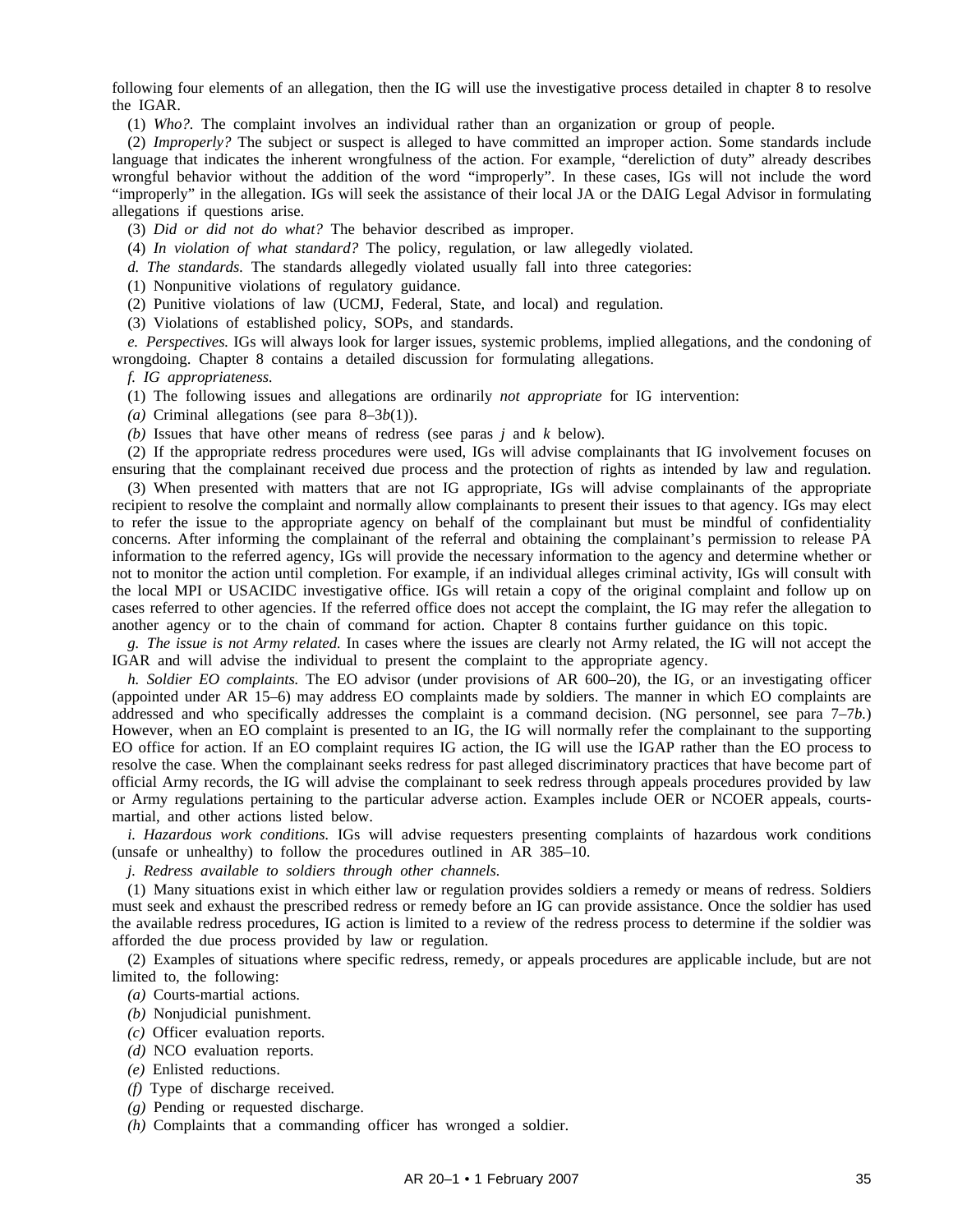*(i)* Financial liability investigations of property loss.

*(j)* Relief for cause.

*(k)* Adverse information filed in personnel records (except for allegations of reprisal).

*(l)* Claims.

*k. Redress available for Department of Defense civilian employees through other channels.*

(1) Federal law and regulations, DOD guidance, Army regulations, and local collective bargaining agreements include procedures for processing grievances and appeals. Procedures are also provided for processing equal employment opportunity (EEO) complaints made by employees pertaining to the terms and conditions of their employment. The procedures prescribed by the applicable laws, guidance, regulations, and agreements, rather than IGAR procedures, will be used in processing these complaints. These complaints generally fall into the following five broad categories:

*(a)* Grievances under DOD 1400.25–M, subchapter 771, under a negotiated collective bargaining agreement.

*(b)* Appeals of adverse actions within the purview of 5 USC 7701–7703.

*(c)* EEO complaints, including those regarding reprisals for protected EEO activity within the purview of 29 CFR 1614 and AR 690–600.

*(d)* Complaints of retaliation or reprisal within the purview of 5 USC 2301, 5 USC 2302, and 10 USC 1587.

*(e)* Other statutory or regulatory complaint or appeal processes that may provide redress.

(2) A fifth category of civilian complaints the IG may act upon involve matters that do not directly affect the employment situation or well-being of the particular individual. Examples include complaints or allegations against third parties and reports of alleged misconduct, mismanagement, or other matters requiring command attention.

(3) When a civilian employee makes a complaint, report, or allegation to an IG, the IG must analyze the matter to determine the category into which it falls. Although IGs do not normally handle the complaints listed in  $4-4k(1)(a)$ through (e)*,* they will provide assistance in referring the civilian employee to the appropriate avenue of redress. In making this determination, the IG will seek assistance from the supporting staff judge advocate or command counsel, the civilian personnel advisory center, or the EEO officer as appropriate. IGs may also consult appropriate ARs and public laws.

*(a)* If the action request is a grievance under DOD 1400.25–M or an appeal of an adverse administrative action (5 USC 7701–7703), the IG will refer the employee to the local Civilian Personnel Advisory Center (CPAC) for information and assistance. The IG will advise the employee to use the procedures provided by governing law, regulations, and agreements to seek review of the grievance or appeal. Further IG involvement in these cases will be limited to the due-process aspect and then only to the extent necessary to ensure the employee is allowed to present a grievance, receive an answer, and/or use the appeal process where applicable.

*(b)* IGs will not accept EEO complaints. IGs will advise a civilian employee or third party who presents a complaint based on discrimination because of race, color, religion, sex, age, national origin, or disability, or allegations of reprisal for protected EEO activity, to contact the EEO officer or an EEO counselor for information and assistance in processing the complaint.

*(c)* If an appropriated fund employee alleges retaliation or reprisal for the lawful disclosure of information that the employee reasonably believes provides evidence of a violation of any law, rule, or regulation; gross mismanagement; a gross waste of funds; an abuse of authority; or a substantial and specific danger to public health or safety, then the employee may present the allegation to the U.S. Office of the Special Counsel, 1730 M Street, NW, Suite 218, Washington, DC 20036–4505. IGs may accept allegations of reprisal from nonappropriated fund (NAF) employees for forwarding to the DODIG.

*(d)* If the action request pertains to matters other than those directly affecting the employment situation or wellbeing of the individual (that is, the complaint is not applicable to the categories listed above), the IG will employ the IGAR processing procedures described in this chapter.

(4) The commander may determine that a complaint falling within the categories listed above, whether formally presented or only vaguely and informally articulated, contains allegations or other information that require inquiry or investigation. In these cases, the commander may direct an IG investigation or IG inquiry into those allegations while simultaneously processing the employee's complaint or grievance through appropriate channels. The IG investigation or IG inquiry must clearly be a separate action in which the IG is working for the commander and not the employee. The two actions must not be intermingled; neither action may interfere with nor delay completion of the other. Close coordination with the local CPAC and command legal office is essential.

*l. Systemic issues.* IGs will always analyze individual issues for systemic problems. IGs will review the IGARS database to note trends that may indicate a need for a systematic examination of a particular issue, function, or Army system. Although IGs may refer complainants to other agencies, a large number of complaints recorded in the IGARS database for any particular issue does not preclude IGs from inspecting or inquiring into a systemic issue within their sphere of activity. Nevertheless, following up with complainants whom the IGs referred to other agencies is necessary to ensure—

(1) The complaint was addressed.

(2) The complainant was afforded due process.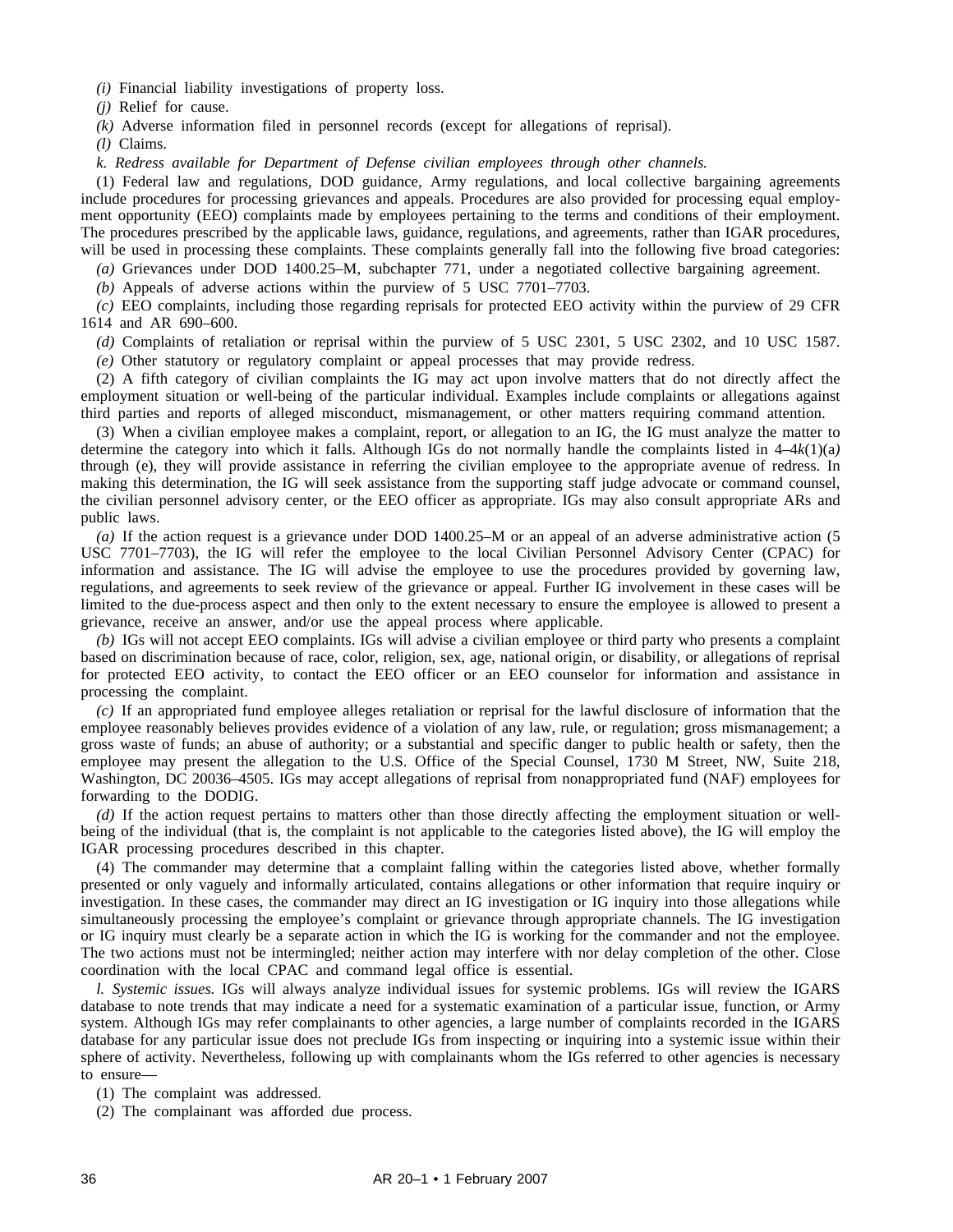- (3) IG credibility.
- (4) IG workload is documented.
- (5) Trends that suggest or signal the presence of systemic issues are identified and addressed.

## **4–5. Opening the case**

Once the IG has analyzed the IGAR for all issues and allegations and determined IG appropriateness for each item, he or she will open the case in the IGARS database. The IG must enter each issue and/or allegation separately, assigning the appropriate function code that best describes the issue/allegation. IGs will still open a case in the IGARS database even when providing information to someone or answering a brief question. The one-minute IGAR function in the IGARS database was created to provide a shorthand method to record these IG actions. The one-minute IGAR allows the use of only two possible function codes: 1A (routine requests for information) and 1B (request for support IG to IG). If the IG must enter a function code other than 1A or 1B, then the IG will open a normal IGAR rather than the one-minute IGAR.

### **4–6. Acknowledge receipt and select a course of action**

*a. Proper acknowledgment of all IGARs.* IGs will acknowledge, verbally or in writing, individual complaints, allegations, or requests for assistance.

(1) IGs receiving a verbal IGAR may acknowledge it at that time and follow up with a written response to formalize the acknowledgment. The IG must make a record of the acknowledgment in the case file.

(2) IGs do not acknowledge anonymous complaints or requests for assistance. Members of Congress (MC) may refer anonymous letters on behalf of constituents. Although the constituent is anonymous to the IG and may be unknown to the MC, IGs will acknowledge receipt to the MC when appropriate.

(3) An individual may ask an IG for assistance and at the same time seek help from a Member of Congress. Once a MC intervenes, the complainant will not receive a response from the IG. Rather, the MC will receive the IG response from DAIG. Therefore, IGs must inform the complainant that the response will come from the MC and not directly from the IG. The IG will respond to the complainant in writing and maintain a copy in the case files.

(4) IGs will inform the complainant that the final response will contain only the information that directly and personally affects the complainant. When the initiator is not the complainant (normally a third party), the IG will explain to the initiator that the response is subject to the release of information by the complainant except when the information is being released pursuant to a PA exception.

(5) IGs will provide an interim response to complainants when the final response will be significantly delayed or when the requester submits additions to the IGAR that require additional time to process.

(6) IGs will acknowledge IGARs referred by another IG. Cases referred from DAIG do not require an acknowledgment unless specifically directed.

(7) The IG is not required to acknowledge receipt of an information copy of a letter addressed to another agency.

(8) Command IGs and State IGs may receive allegations or complaints against subordinate commands (for example, a corps or ACOM receiving allegations or complaints about division-level activities). When complaints of this nature arise, and referring the complaints or allegations of impropriety to an IG at a lower level for resolution is appropriate, the IG will inform the complainant. If the complainant expresses concern about this procedure, the IG will explain the established procedure for handling complaints. IGs will also explain that the purpose of the referral action is to allow the appropriate command the opportunity to identify and correct deficiencies within the command, thereby reinforcing the local chain of command's ability to correct problems once they are identified. If the complainant still objects, the IG will notify the complainant that the case will be resolved at an appropriate level in accordance with the IG process.

*b. Selection of courses of action.* After a determination that the matters of concern are proper for IG involvement, four generic courses of action are normally available: conduct an IG inspection; conduct an IG investigation or investigative inquiry; conduct an IG assistance inquiry; or refer the matter to the chain of command or another agency. IGs will determine the appropriate courses of action for each complaint, issue, and allegation determined in the IGAR. IGARs often contain several issues that result in more than one course of action. IGs will determine—

(1) If a systemic problem exists and warrants an IG inspection. If so, the IG will follow the guidelines outlined in chapter 6 for inspections. If an inspection is not appropriate, the IG may use the procedures outlined in chapter 7 for assistance or chapter 8 for investigations.

(2) Whether the complaint contains allegations of wrongdoing by an individual, an adverse condition, or issue. If so, the IG will use the process outlined in chapter 8. Allegations against general officers or members of the Senior Executive service require referral to the DAIG Investigations Division (see para 8–3*i)*. Allegations against an IG require referral to the next higher echelon IG (see para 8–3*h)*.

(3) If the concerns are within the purview of the directing authority (see para 1–9a). If an IG determines that a concern is outside of his or her authority, the IG will refer the issue to an IG of the appropriate organization or command agency.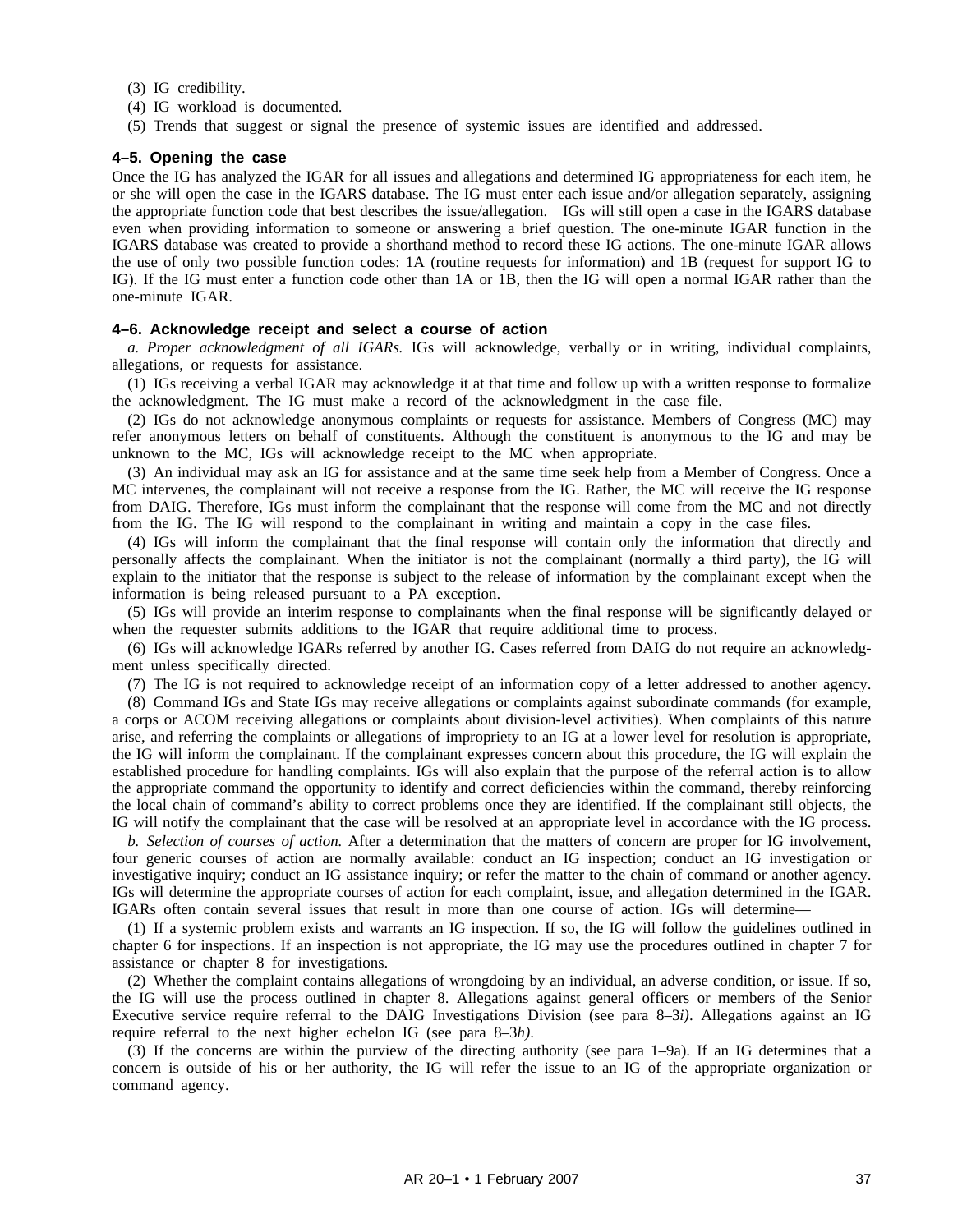(4) If remaining issues require IG intervention. Teach and train the complainant on the appropriate regulations and policy provisions and then close the case if necessary.

## **4–7. Step 3: Initiate referrals and make notifications**

*a. Referral to the chain of command.* The chain of command (or supervisory chain) has the responsibility and the authority to address complaints. IGs will decide matters that are appropriate for the chain of command and then monitor the case after making the referral to ensure that the chain of command takes proper action. IGs will refer to the chain of command allegations deemed appropriate for command action while protecting the confidentiality of the source to the maximum extent possible. IGs must seek to obtain the complainant's consent before referring any allegation to the chain of command or other non-IG entity for resolution. Although a complainant's refusal to grant this permission does not preclude a referral, the IG will consider this refusal when deciding to refer the issue. The IG will obtain the complainant's permission to release the complainant's identity, if necessary, and any other PA data as part of the referral. The IG must obtain this consent, or lack thereof, in writing and annotate that fact in the case notes.

*b. IGARs submitted by members of other services.* Military personnel and family members of other services may present complaints to any Army IG. If the IGAR concerns Army-related issues, IGs will process the IGAR as appropriate. If the IGAR contains issues that are appropriate for another service, IGs will refer the issues to that service IG through the DAIG Assistance Division (SAIG–AC) and then assist that service IG as necessary.

*c. Allegations against a senior NCO or an Army officer.* IGs will report to TIG (ATTN: SAIG–AC) within 2 working days after receipt by confidential means any allegation presented to an Army IG against an MSG, 1SGT, SGM, CSM, or any Army officer in the grade of major through colonel that resulted in the initiation of an IG investigation or investigative inquiry or a command-directed action such as an AR 15–6 investigation, commander's inquiry, USACIDC referral, or any other type of command-directed investigative procedure. AR 600–8–29 requires a review of IG records in conjunction with senior officer promotion boards. Other IG records reviews are conducted for certain sensitive assignments and at the direction of senior Army leaders. The DAIG Assistance Division is the proponent for postselection-board review of IG records for other than general officers and members of the senior executive service. The intent of these requirements is to ensure the selection of the best leaders and commanders, to consider information not available to the original board, and to protect the rights of individuals.

*d. Referred issues.* IGs refer through the appropriate channels issues deemed suitable for other activities and agencies. When initiating referrals, IGs must protect confidentiality and comply with IG records-release policies.

(1) Referrals of allegations against IGs will be made in accordance with paragraph 8–3*h.*

(2) Referrals of allegations against senior officials will be made in accordance with paragraph 8–3*i*.

(3) Referrals of allegations that are primarily criminal in nature as outlined in AR 190–30, appendix B, and AR 195–2, appendix B, will be made in accordance with paragraph 8–11*a*.

(4) Referrals to other IG offices may be based upon jurisdiction or other reasons. When possible, IGs will refer issues to other IG offices via the IGARS database. If the IGARS database is not available, the IG will use IGNET email, the U.S. Postal service, or some other means of confidential transmittal. The receiving IG office must agree to accept the referred case. Only DAIG may directly task another IG office to work an issue or conduct an investigation. This tasking authority does not exist among IGs, regardless of echelon, below DAIG level. If a disagreement between two IG offices occurs with regard to a referral, the DAIG Assistance Division (SAIG–AC) will adjudicate. An IG office may refer matters of concern to another IG office in one of two ways: as an office of record or as an office of inquiry. If the referring office passes on office-of-record status, then the receiving office owns the case and will make all appropriate entries into IGARS, conduct all subsequent notifications as required, and then close the case in IGARS. If the referring office retains office-of-record status, then the receiving IG office becomes the office of inquiry and must forward all factfinding results to the Office of Record for case closure.

*e. Notification.* Notifications will occur as outlined below.

(1) If IGs perform an investigative inquiry or an investigation, they will verbally notify the appropriate commanders or supervisors prior to engaging in any fact finding activities (Step 4 of the IGAP) and inform the subjects or suspects of the nature of the allegations prior to conducting subject/suspect interviews or requesting statements.

(2) If the IG refers the allegation to the command and the command elects to take appropriate action, the IG will notify the subject/suspect that the IG has received "derogatory information" about him or her, has referred the information to the command for appropriate action, and will provide final notification upon completion of all IG actions.

(3) The IG will record all notifications in IGARS and in the ROII/ROI.

## **4–8. Step 4: Conduct inspector general factfinding**

Factfinding is the essence of what IGs do in fulfilling their role as an extension of the commander. Factfinding involves the process of obtaining factual information while conducting the IG functions of inspections, assistance, and investigations to resolve the issues and allegations determined from an IGAR despite whether the IGAR is from a complainant or was a request from a commander. After the IG selects the appropriate course of action, one or more of the following informal or formal factfinding processes ensues. The IG may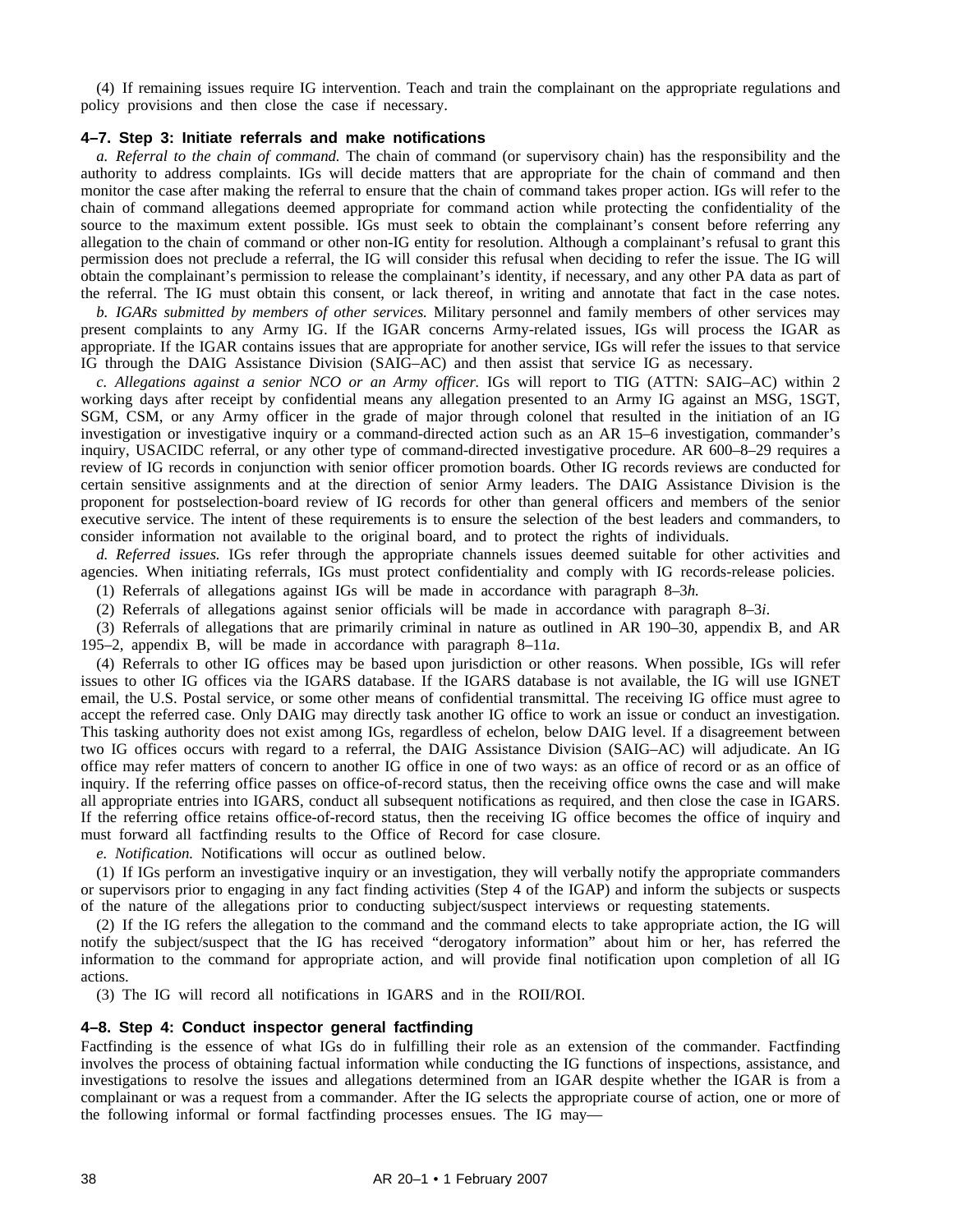*a.* Conduct an IG inspection. For guidance on conducting an IG inspection, see chapter 6.

*b.* Render IG assistance and conduct an IG assistance inquiry. For guidance on providing IG assistance, see chapter 7.

*c.* Conduct an IG investigation or investigative inquiry. For guidance on conducting an IG investigation or investigative inquiry, see chapter 8.

### **4–9. Step 5: Make notifications of results**

*a.* At the completion of the inquiry or investigation, and following a legal review of the completed report, the IG must notify the subject/suspect of the results in writing.

*b.* The IG will notify once again any intermediate commanders or individuals who were initially notified of the inquiry/investigation. If notifying any of the persons who were initially notified is inappropriate, the IG will notify a higher level commander of the results. IGs will notify appropriate commanders of substantiated conclusions contained in their reports even if the commander was not initially notified of the investigative inquiry. The IG will record the results of all allegations in the IGARS database along with the IG's recommendations and the command's response to the recommendations if applicable. In all cases, the official IGARS office of record will conduct the final subject/ suspect notification and record that fact in IGARS.

*c.* If the IG provided assistance, the IG will provide to the complainant only information directly pertaining to him or her regarding actions taken.

*d.* The IG will also notify witnesses who provided sworn, recorded testimony.

## **4–10. Step 6: Conduct followup**

*a.* Followup ensures that all issues have been thoroughly addressed and that IG responsibilities have been fulfilled, to include followup on any needed corrective actions. Corrective actions may not satisfy some complainants. The IG's primary concern is with ensuring that IG actions, command decisions, or proponent actions were completed. Followup will include a review of issues previously addressed to determine if further appeal procedures are available or if the IG will examine due process. IGs may personally conduct the followup or address the issue during a future inspection.

*b.* If a problem is not resolved, the IG must determine the reason for it. Some problems cannot be resolved until a standard (that is, a law, regulation, or policy) is changed. The IG's case is not closed until all appropriate actions are completed.

## **4–11. Step 7: Close the inspector general action request**

Closing an IGAR consists of providing the complainant with a final reply, closing the file in the IGARS database, making the appropriate reports, and analyzing any developing trends. All IGARs will result in a final response to the complainant except for anonymous complaints. The final response to the complainant will be in writing (handwritten is acceptable). The IG will annotate the responses in the case file and the electronic IGARS database file. The complainants do not have a right to know the results of allegations that do not directly pertain to them. IGs may advise the complainant to request such information using FOIA procedures although IGs have no requirement to do so.

*a.* DA Form 1559 serves four primary purposes—it is the base-control document for the case file, it documents the IG workload, it captures trends, and it identifies systemic issues. IGs will enter IGAR information on completed cases into the IGARS database in accordance with current IG doctrine and with the requirements of the database's current software. Contact DAIG (TIGS or SAIG–IR) for further guidance. All IG offices will enter information into the IGARS database for case-management purposes for all open cases referred to or by that office. The assigned case number of the IG office of record will be used throughout this process.

*b.* Higher echelon IG offices will identify key individuals by name within the office who will have permission to see a lower echelon IG office's case data in the IGARS database for the purpose of trends analysis. The higher echelon IG office may only see basic case data for open and closed cases and not the detailed information contained in each case. Basic case data includes case number, date opened or closed, status, case label name, name of the complainant, problem area, function code, and names of subjects/suspects. Further access may be requested case by case through the DAIG Assistance Division (SAIG–AC).

*c.* Those IG offices not electronically connected with DAIG will forward all completed data to DAIG in accordance with guidance from the DAIG Information Resources Management Division (SAIG–IR).

*d.* Complainants who are not satisfied with the response may seek redress through the next higher command's IG. Complainants may contact DAIG/DODIG at anytime regarding requests for assistance, complaints, or allegations, but IGs will encourage them to seek redress initially through the IGs of lower level headquarters.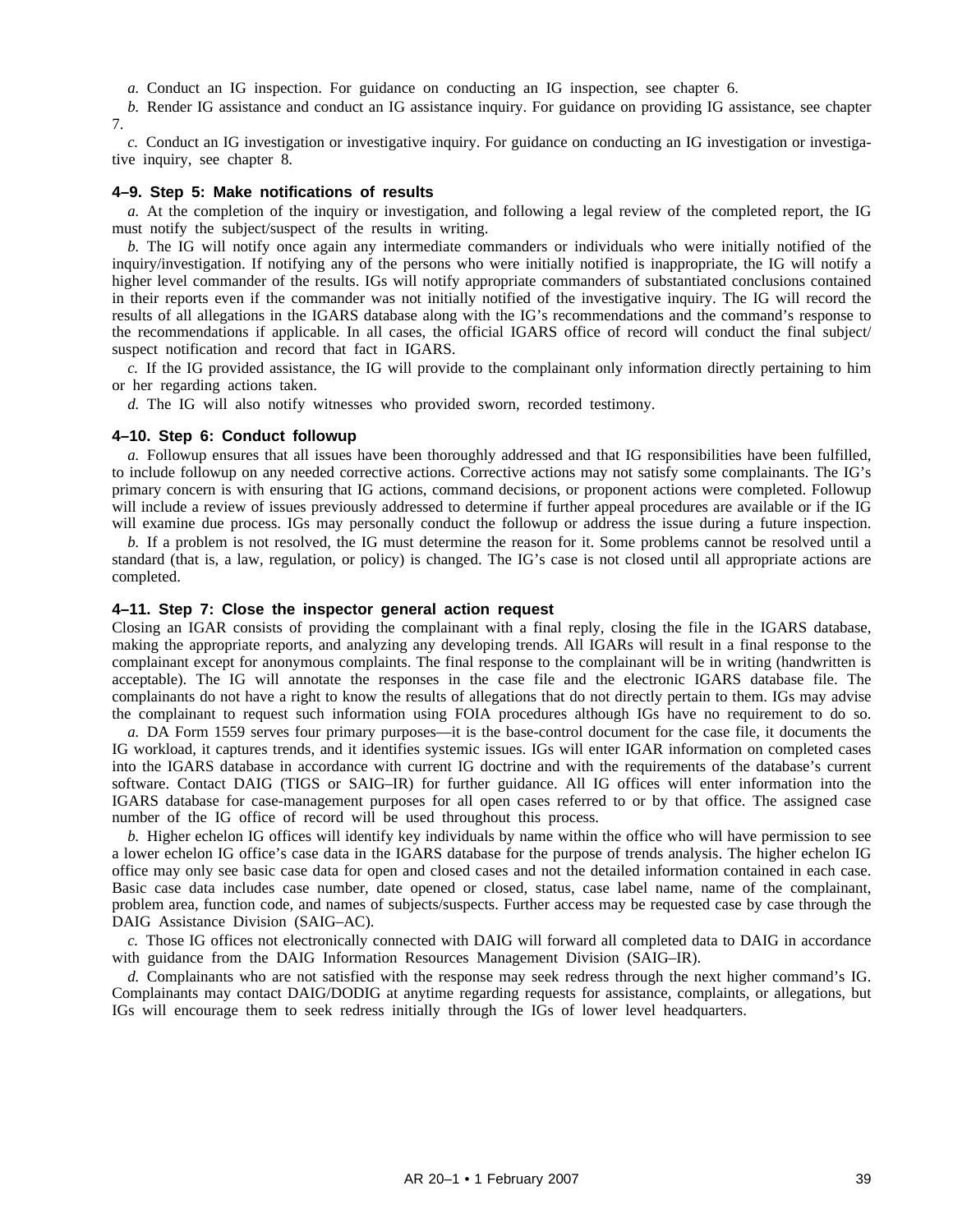# **Chapter 5 The Inspector General Teaching and Training Function**

# **5–1. Inspector general training**

Since the beginning of the Army IG System with Major General von Steuben in 1778, training has been an essential part of all IG activities. But IGs are no longer the primary trainers of soldiers—the principal role played by Major General von Steuben during the Revolution. Instead, IGs possess a reservoir of experience and knowledge that can assist commanders in achieving and maintaining disciplined and combat-ready units.

## **5–2. Teaching and training**

IGs teach skills; provide information about Army systems, processes, and procedures; and assess attitudes while assisting, inspecting, and investigating. Through their example, IGs assist commanders in setting standards of behavior and appearance. IGs pass on lessons learned to enable others to benefit from past experience. The IG teaching and training function is an integral and embedded part of the other IG functions of inspecting, assisting, and investigating.

## **5–3. Training the Army at large**

IGs have a responsibility to train non-IGs on how the IG System operates and on specific standards, responsibilities, processes, and systems related to non-IG activities.

*a. IG System.* The effectiveness of the IG System is, to a great extent, a function of how receptive non-IGs are to the IG System. Therefore, IGs must teach leaders and their soldiers how IGs contribute to mission accomplishment and search for opportunities to inform them of the IG System's purpose, functions, methods, benefits, and constraints. IG involvement in precommand courses, officer professional development programs, NCO development programs, newcomer briefings, and other activities helps to explain the IG System to the Army at large. Failure to explain the IG System to commanders and others may result in commanders misusing—or simply not using—their IGs.

*b. Other matters.* While inspecting, assisting, or investigating, IGs contribute to improving the Army by teaching and training others in policy and procedures.

(1) During periods of organizational change and high operational pace, soldiers and their leaders may lack a complete understanding of required Army standards and procedures. Historically, IGs have trained soldiers and leaders on standards and procedures—a function that has changed little since the American Revolution.

(2) Because IGs are selected based on their experience, they possess valuable knowledge, experience, and insight that many non-IGs lack. An IG's knowledge of the Army increases through training, experience as an IG, and the extensive research that IG duties require. IGs gain a broad perspective on the Army that few other soldiers attain.

(3) IGs incorporate teaching and training into all aspects of their duties. When IGs notice that inspected personnel do not know regulatory requirements, they explain the requirements and the reason those requirements were established. Additionally, IGs pass on lessons learned and good ideas or benchmarks observed during other inspections.

## **5–4. The U.S. Army Inspector General School**

The USAIGA's Training Division serves as the core of TIGS and conducts a resident course for qualifying detailed and assistant IGs on IG standards, responsibilities, doctrine, and techniques.

*a. Candidates.* Army candidates for this course must be selected and approved through the IG certification process (see para 2–3 and app C). Army administrative support personnel, acting IGs, and IGs from other Services may attend the resident course on a space-available basis. DA civilians selected as IGs do not undergo a nomination process but instead are approved and hired by the detailed command IG at the local level. These newly hired DA civilian IGs become immediate candidates for attendance at TIGS.

*b. Graduates.* Graduates of TIGS are fully qualified to assume IG duties at the appropriate command level. However, these personnel will not master IG techniques until they have gained practical, on-the-job experience.

*c. Instructors.* TIGS instructors are normally experienced IGs or JAs who have served at DAIG or elsewhere in the IG System. These instructors write and develop course materials; update policy; write, revise, and refine doctrinal publications; prepare exportable training packages; participate in mobile training teams; and develop distance learning capabilities to complement the resident course and facilitate sustainment training.

*d. School curriculum.* TIGS provides comprehensive instruction and training on the IG role and the four basic IG functions. The school also provides instruction on myriad other IG-related topics in both large and small group settings with embedded practical exercises designed to enhance the students' education of the IG System through hands-on application of the IG System's four functions and related doctrinal processes.

## *e. Requirements.*

(1) Graduation from TIGS is a requirement for all detailed and assistant IGs and for temporary assistant IGs serving longer than 180 days. All IGs, except for M-day and TPU soldiers, will graduate from the course before assuming their duties. M-day and TPU soldiers will attend and graduate from TIGS as soon as possible following their appointment as detailed or assistant IGs. Soldiers will not perform IG functions until completing the certification process except as specified in paragraph 2–2*e.* Soldiers and civilians who have previously served as an IG and are approved by TIG for a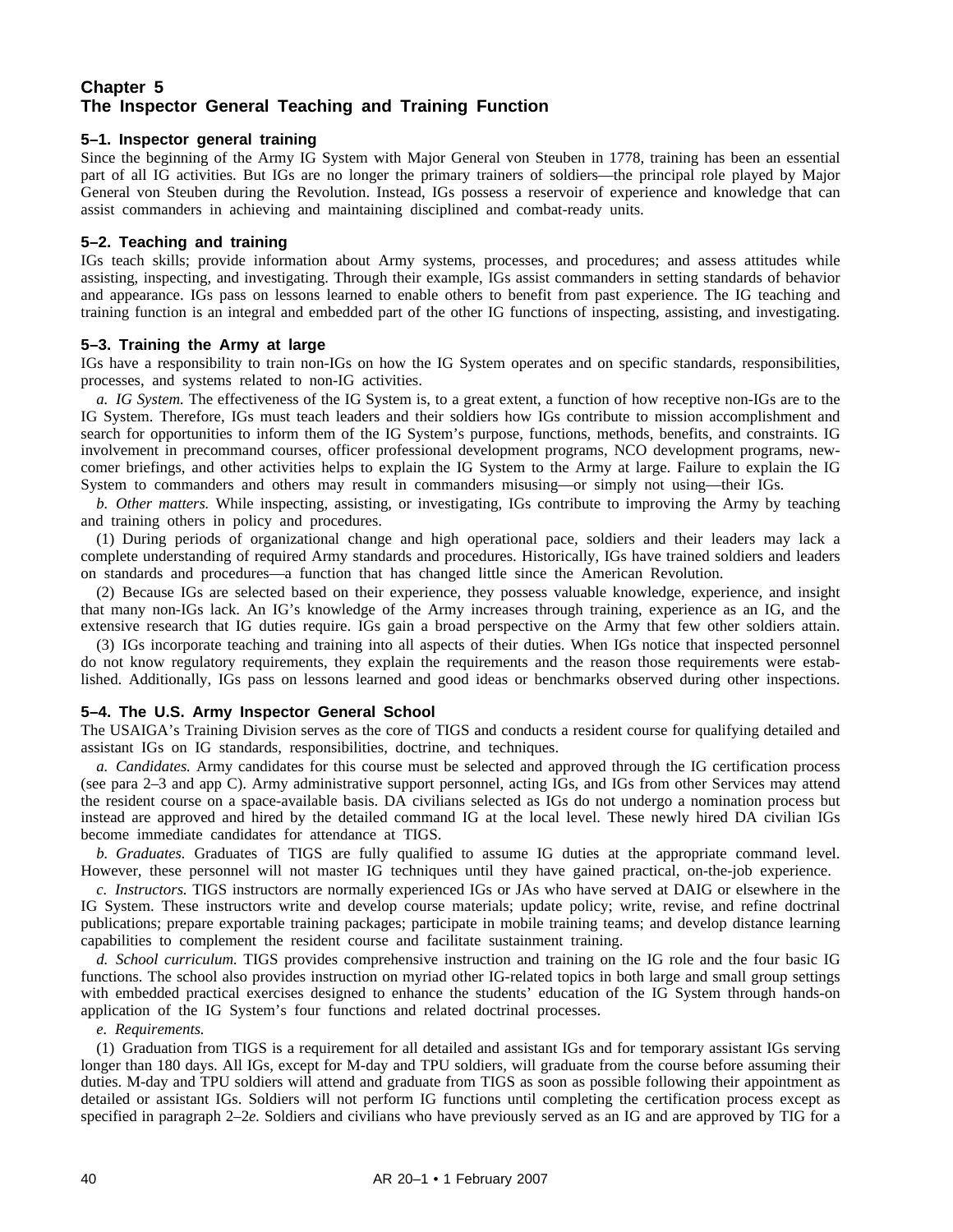repetitive IG detail will attend TIGS unless the Chief of the DAIG Training Division (also the school's commandant) waives the requirement. If a soldier or civilian returns to IG duty after a break in that duty, he or she must attend TIGS despite the duration of the break. Only the Chief, Training Division may waive this requirement. The Chief, Training Division grants waivers case by case and considers such factors as previous IG experience; projected IG assignment; and recent changes in IG policy, procedures, and issues.

(2) The Chief of the DAIG Training Division determines requirements for graduation from TIGS. DTIG is delegated the authority to approve or disapprove the graduation of all TIGS students and the issuance of a certificate of training. TIG serves as the appellate authority for students who fail to meet the school's graduation requirements as outlined in the TIGS academic program.

*f. Requests for attendance.* TIGS will maintain a schedule of all classes forecast for a 12-month period. The Chief, Training Division, approves requests for quotas for these classes. Quota requests will be coordinated as follows:

(1) *Active Army.* IG offices or USAHRC submit requests for course quotas for Active Army soldiers and DA civilians to TIGS after the proper authority approves the IG's nomination (see para 2–3). Command IG offices coordinate directly with the registrar at TIGS for newly hired DA civilians to attend the next available class concurrent with a report to the DAIG Operations Division (SAIG–OP).

(2) *ARNGUS.* The State AG, or a designated representative of the AG, and the NGB will submit requests for course quotas for ARNGUS personnel directly to TIGS after the proper authority approves the IG's nomination (see para 2–3).

(3) *USAR.* IG offices or HRC–St. Louis will submit requests for course quotas for USAR personnel directly to TIGS after the proper authority approves the IG's nomination (see para 2–3).

*g. Funding.*

(1) Funding for attendance of detailed and assistant IGs at TIGS is provided through a variety of sources. Coordinate for, and address questions pertaining to, funding for a specific student directly to TIGS when requesting a quota for the course. Individual commands will provide funding for acting IGs, temporary assistant IGs (except those serving longer than 180 days who must attend TIGS), and administrative support staff attending TIGS.

(2) DAIG provides training funds for the following students listed below who will attend TIGS on temporary duty (TDY) with return. If a commander requests to curtail an IG's detail, TIG may approve the request if the commander agrees to pay the training costs for the replacement IG.

*(a)* Active Army military and civilian IGs.

*(b)* ARNGUS IGs.

(3) The Army Reserve Active Duty Management Directorate (ARADMD–HRC) in HRC–St. Louis funds USAR AGR personnel who attend TIGS.

(4) The Army Reserve funds all nominated TPU personnel who attend TIGS, to include IMA and IRR soldiers.

*h. Additional skill identifier/special qualifications identifiers.* Award of the ASI 5N to commissioned officers and the SQI B to NCOs is authorized upon successful graduation from TIGS. The IG's local military personnel office will award the official ASI 5N to officers and the SQI B to NCOs upon receipt of a course-completion letter prepared by TIGS.

## **5–5. Other Inspector General School courses and training packages**

*a. State IG module.* The NGB IG conducts a 2-day State IG module that supplements TIGS and is required training for all State IGs. The NGB IG offers this training as an option for all other active Army personnel assigned as IGs in the ARNGUS.

*b. Sustainment training.* All IGs, uniformed and civilian, must re-certify as IGs every 4 years by attending a TIGS sustainment-training course. This course will update serving IGs on current policy and doctrine. TIGS currently conducts two refresher courses annually. Each IG must pass the course's prescribed evaluations to re-certify as an IG. IGs who fail to re-certify at a TIGS sustainment-training course must return and successfully pass sustainment training or, in selected instances, re-certify using an alternate means directed by TIGS before TIG de-certifies that IG. IGs serving beyond 4 years must complete a TIGS sustainment-training course within 4 months of the end of that 4-year period. TIG may automatically de-certify any IG serving beyond 52 months who has not re-certified at a TIGS sustainment training course; only TIG may make exceptions to this requirement based upon sustainment-training availability or other appropriate factors beyond IG control. Make all requests for attendance directly to TIGS.

*c. Exportable Training Packages.* Exportable training packages on each IG function are available from TIGS and the school's Web site at http://tigs-online.ignet.army.mil/tigu\_online/index.htm.

## **5–6. Training acting inspectors general, temporary assistant inspectors general, and administrative support staff**

Limited resources and space prevent all categories of IGs from attending TIGS. Therefore, command and State IGs locally train acting IGs, temporary assistant IGs (with duty less than 180 days), and administrative support staff. Training for IGs must reflect current doctrine as promulgated through TIGS. TIGS creates and maintains exportable training packages for training IGs and makes these packages available on the school's Web site (see para 5–5*c*). These materials may be tailored to meet the needs of the local command.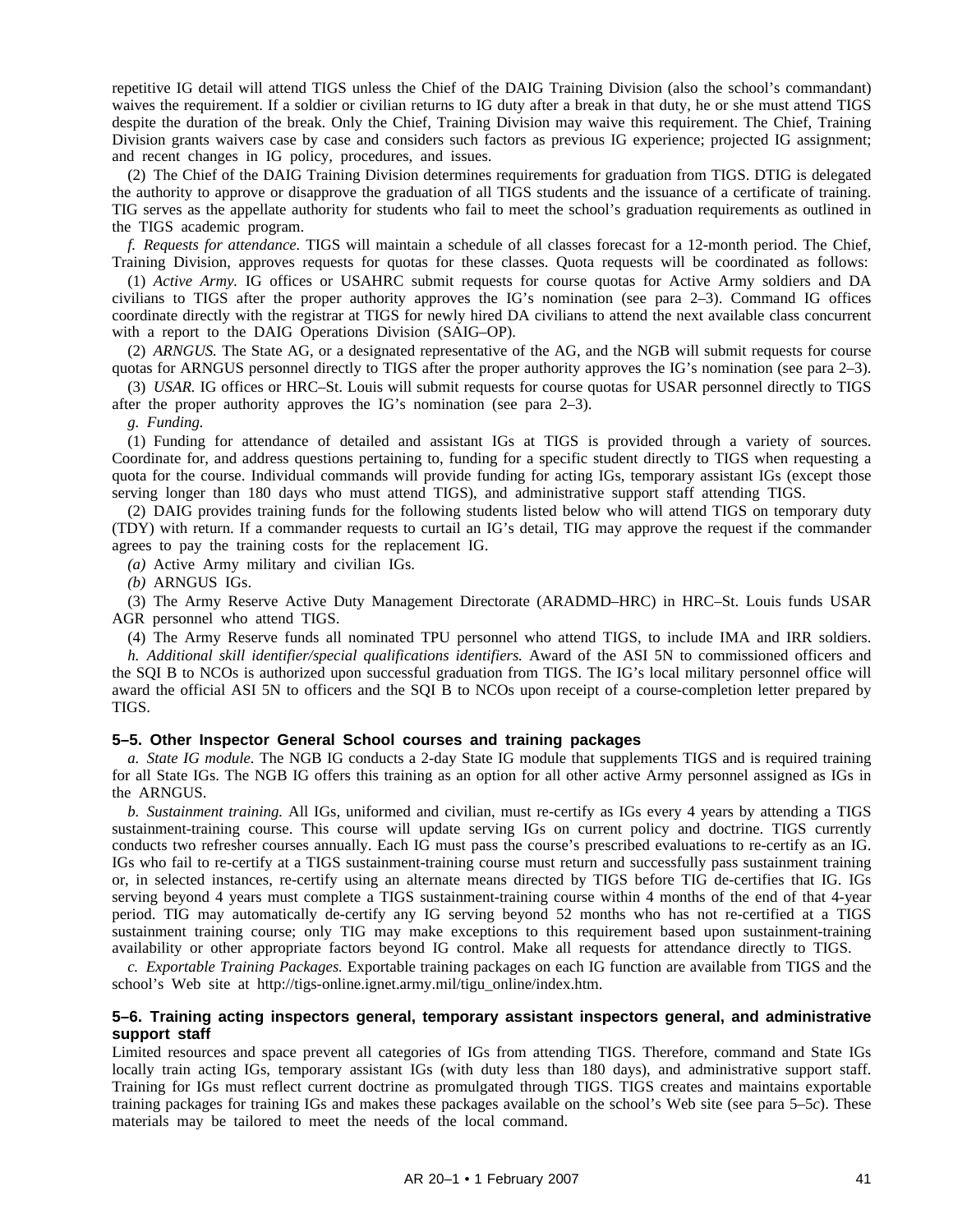*a. Training for temporary assistant IGs.* Training programs for temporary assistant IGs do not require TIGS approval to plan and execute. However, local IGs will train temporary assistant IGs, at a minimum, on the basic IG concept and system, the IG tenet of confidentiality, and restrictions on the use of IG records.

*b. Other training.* Command and State IGs may conduct short IG training courses necessary to sustain an understanding of new IG doctrine, procedures, or policies. TIGS can provide guidance, instructional materials, and references as necessary upon request. Current distance learning capabilities developed by TIGS may also prove helpful and will become available as the school develops them.

# **5–7. Technical inspector qualifications training**

*a. Training program.* IGs assigned to conduct technical inspections will undergo the following two-phased training program:

(1) Phase I: TIGS.

(2) Phase II: An on-the-job training program. The training program must—

*(a)* Thoroughly familiarize the inspector with current standardized policies and procedures of the technical inspection system.

*(b)* Provide newly assigned inspectors the opportunity to observe at least two technical inspections before conducting an inspection.

*(c)* Provide a means of updating the chemical surety systems training for inspectors.

*b. Exceptions.* Forward all requests for exceptions to the provisions of this paragraph to the DAIG Technical Inspections Division (SAIG–TI).

# **5–8. Other inspector general training**

IG offices with subordinate command IGs will routinely sponsor training workshops to share ideas, clarify IG policy and doctrine, and receive guidance from higher headquarters IG offices about the senior commander's priorities, philosophy, and so on. TIGS can assist with training materials and other resources as required. Higher echelon IG offices will also conduct routine staff assistance visits of subordinate command IG offices as a way to mentor and assist those offices in their day-to-day responsibilities and activities.

# **Chapter 6 The Inspector General Inspections Function**

**Section I Inspection Functions**

## **6–1. Functional systems**

*a.* The Army comprises a variety of functional systems (training, logistics, maintenance, operations, force integration, personnel, and so on) that come together at various echelons of command in order to ensure that our commands and the units that comprise these commands are fully prepared to execute their wartime missions successfully. Commanders at all echelons constantly rely upon feedback from personal observation, field training exercises, command post exercises, physical training tests, OIP inspections, and other evaluations to assess the readiness of these functional systems within the context of the units they command in order to make an informed, subjective determination of their unit's overall mission readiness.

*b.* FM 7–0 describes this assessment as a continuous process that serves as both the end and the beginning of the training management cycle. This assessment is part of each commander's broader Organizational Assessment Program (OAP) as outlined in FM 7–0, chapter 6. IG inspections, which normally focus on larger problems associated with individual functional systems (known to IGs as systemic issues), contribute to the commander's OAP as one of the many feedback sources the commander considers when making an informed judgment about the readiness of the command.

*c.* The IG inspections function is the process of conducting IG inspections, developing and implementing IG inspection programs, overseeing intelligence activities, and participating in the OIP.

# **6–2. The role of the inspector general in the Organizational Inspection Program**

*a.* IGs will develop and execute their IG inspections program as part of the OIP in accordance with the commander's guidance.

*b.* AR 1–201 prescribes policy and responsibilities for the conduct of inspections in Army organizations. IGs have the following responsibilities with regard to the OIP:

(1) Advising commanders and their staffs on Army inspection policy.

(2) Advising the commander on the effectiveness of the OIP within the command at all echelons.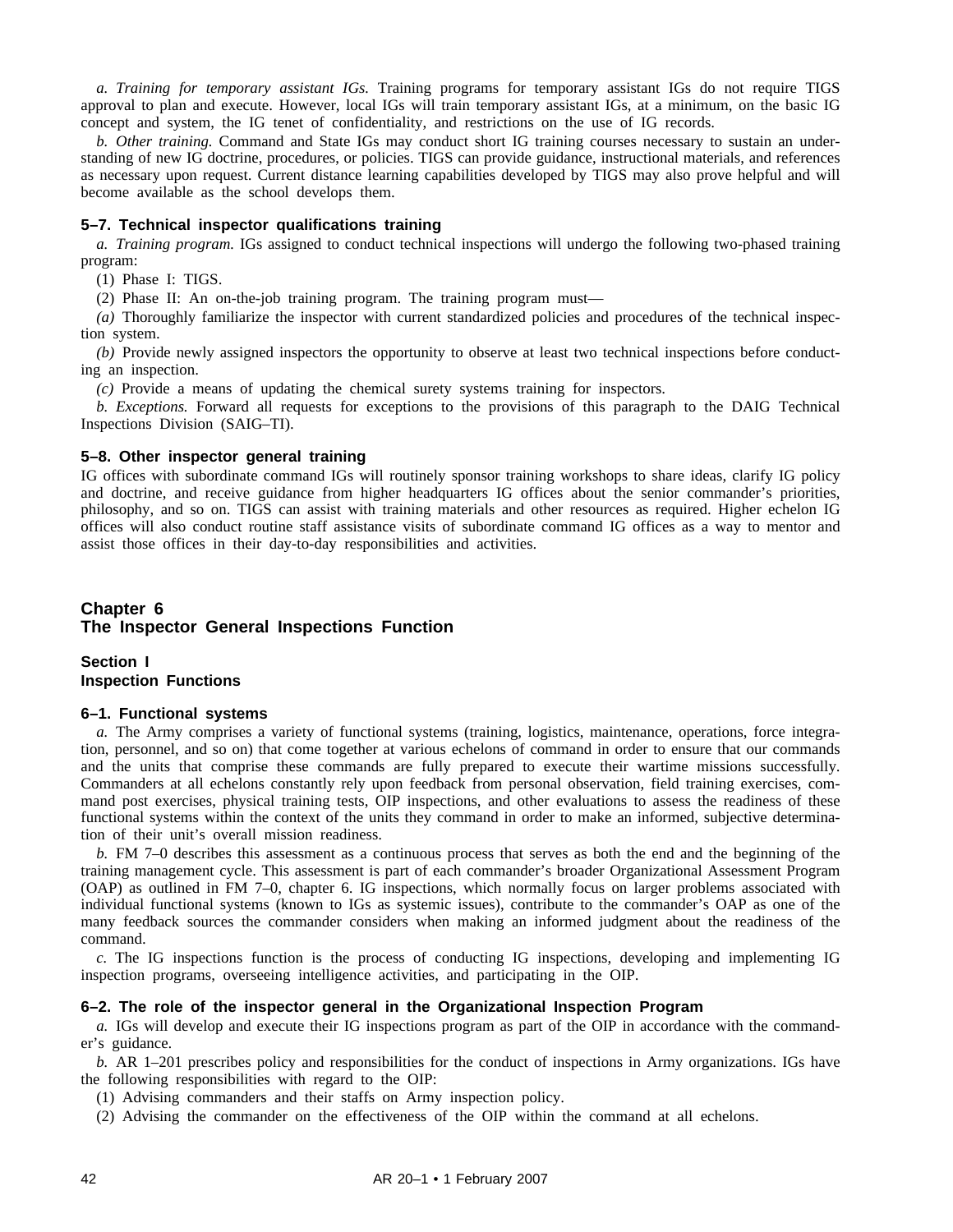- (3) Conducting IG inspections as outlined in AR 1–201 and this regulation.
- (4) Serving as the OIP coordinator at the commander's discretion.
- (5) Organizing and coordinating the commander's command inspection program if tasked by the commander.
- (6) Spot-checking company-level initial command inspections throughout the command.
- (7) Conducting inspections training as requested by commanders and staff agencies.

*c.* Detailed instructions for preparing, executing, and completing IG inspections appear in paragraph 6–4. IGs will *consider* the IG inspections process depicted at figure 6–1 when planning, executing, and completing any IG inspection. This process adheres to the five inspection principles outlined in AR 1–201 and ensures that IGs throughout the IG System consistently apply a methodical, thorough process when preparing, executing, and completing IG inspections. IGs may still tailor and compress inspections to meet the commander's needs while preserving the integrity of the IG inspections process across the Army. TIGS's The Inspections Guide contains detailed doctrinal procedures for executing the IG inspections process and is available from the school or the school's Web site at http://tigsonline.ignet.army.mil/tigu\_online/index.htm.



*d.* IG technical inspections of organizations with nuclear and chemical missions are addressed in section II of this chapter.

*e.* IG intelligence oversight inspections of intelligence components and activities are addressed in section III of this chapter.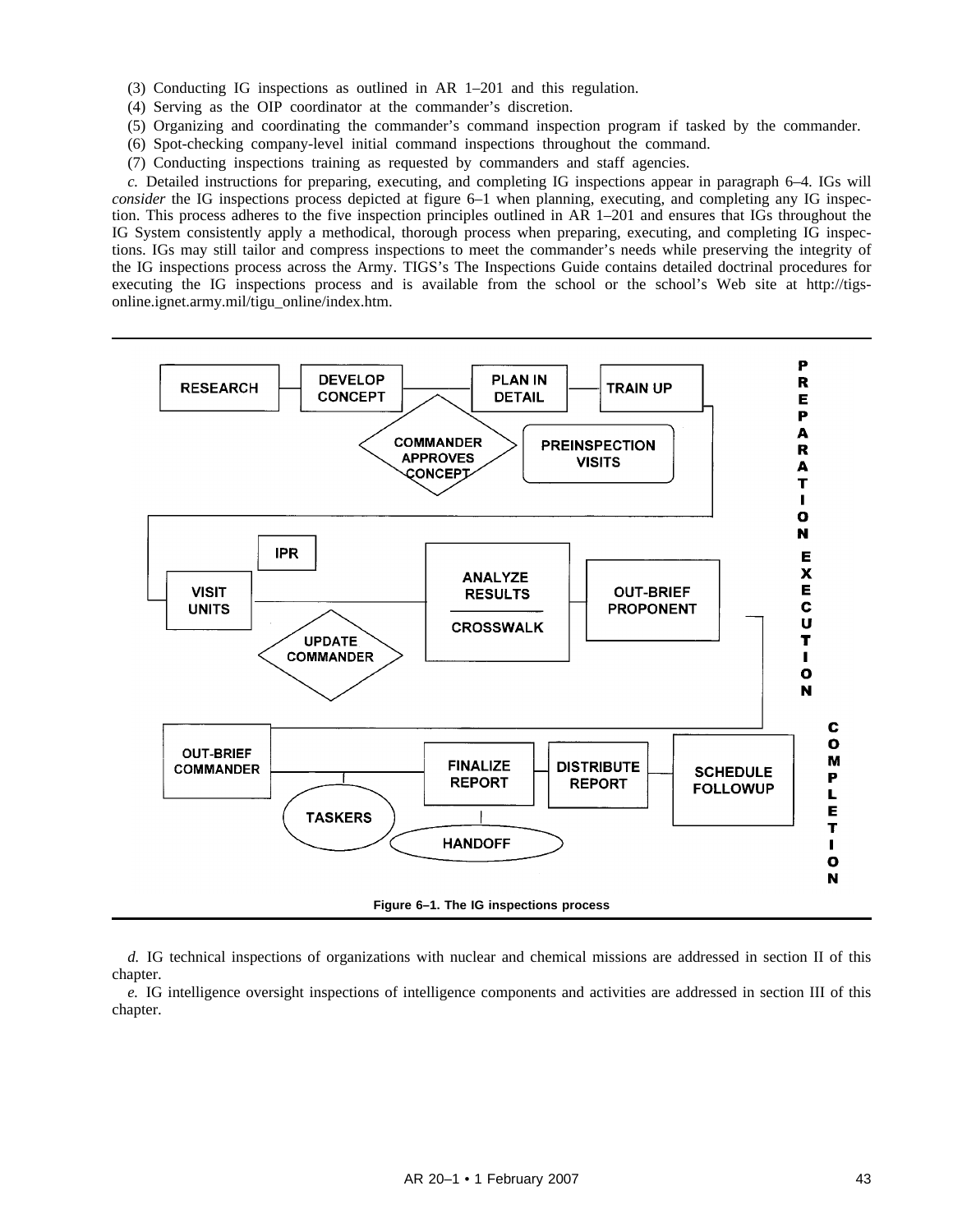# **6–3. Inspector general inspection policy**

*a.* IGs will execute a deliberate process to identify, evaluate, and set priorities for potential inspections to be included in the IG inspection program. A recommended IG selection process is outlined below.

(1) IGs may use a variety of ways to identify possible topics for inspections. Commander's guidance, the mission essential task list (METL), IGAR trends analysis, input from subordinate commanders and functional staff proponents, quarterly training briefs, unit status reports, installation newspapers, IG observations, and the results of previous inspections are but a few possible sources. The goal is to develop a manageable number of key, high-payoff inspection topics that focus on potential systemic issues within the command that the IG can assess in order to contribute directly to the command's overall readiness.

(2) Systemic issues normally include functional systems such as personnel and logistics and tend to surface through a general pattern of noncompliance throughout the command at various echelons of command. The problems are most likely beyond the ability of local commanders to solve, so something may be wrong with the system. In other words, the system is like a pipe in which water is unable to flow due to numerous obstructions, or clogs, from within. The IG's job is to focus on those problem areas that are clogging the system and resulting in noncompliance difficulties throughout the command. These clogs in the system normally become the IG's inspection objectives after thorough research. The IG can determine the root causes of the clogs in the system and recommend solutions that, when implemented, will solve the problems and unclog the pipe. The system will then flow smoothly once again.

(3) Once the IG identifies potential systemic issues within the command, the IG will develop a prioritized inspection list for the commander's approval. The IG must screen these potential inspection topics for their impact on unit readiness, value to the command, and priority to the commander. Topics that do not meet these screening criteria will fall from the list.

(4) The IG will present the final prioritized inspection list to the commander for approval. Once the commander has approved the inspection topics, the IG will ensure that the inspections are reflected on the appropriate training and planning calendars as described in FM 7–1, chapter 4.

*b.* IG inspections may focus on either organizations, functional systems, or both. IGs can conduct three types of inspections: general, special, and followup. Inspections that focus on organizations or units and are comprehensive in nature are considered general inspections. General inspections tend to be compliance-oriented and assume that the established standards against which the IG measures the organization are correct as written. Inspections that focus on functional systems (that is, systemic issues) are special inspections. The preferred focus for IG inspections is the special inspection since command and staff inspections are usually focused on organizations. Special IG inspections of systemic issues do not assume that the established standards are correct; instead, IGs consider the possibility that the problem with the system may be outdated or incorrectly written standards or policies. The payoff derived from systemic inspections has a broader, more widespread impact within the directing authority's organization. The final type of inspection, followup, assesses the implementation of solutions recommended by an approved IG inspection and is an important final step of an IG inspection.

*c.* IG inspections will—

(1) Identify patterns of noncompliance, determine the magnitude of the deficiencies, and seek the root causes of problem areas.

- (2) Pursue systemic issues.
- (3) Teach systems, processes, and procedures.
- (4) Identify responsibilities for corrective action.
- (5) Spread innovative ideas.
- (6) Train those inspected and, as appropriate, those conducting the inspection.
- (7) Make recommendations when appropriate.

*d.* When scheduling IG inspections, follow the principles and procedures presented in FM 7–0. The commander may decide to redirect the command's inspection effort. Unanticipated events may cause the commander to deviate from the published inspection plan by rescheduling planned inspections or initiating an unscheduled special inspection.

*e.* IGs must tailor inspections to meet their commander's needs. Inspections must be relevant, reliable, and responsive. To be relevant, inspections must provide practical, accurate feedback in time for the commander and staff to make informed decisions. To be reliable, the findings must accurately reflect what the IG found in the inspected units or activities. To be responsive, the IG will update the commander at least once during the inspection so that the commander may communicate emerging trends to subordinate commanders for early action if necessary. Inspection results go directly to the commander and then, based upon the commander's distribution guidance, to the staff, subordinate commanders, or other commands as appropriate (see para 3–6*b*(2)).

*f.* Problem areas identified in an IG inspection will be subject to followup after a reasonable time for corrective action and implementation. Followup may occur by a complete reinspection of the topic or phone calls or personal visits to the individuals or staff agencies charged with implementing the inspection report's various recommendations. The commander may require that each individual or staff agency charged with a corrective action reply by endorsement to ensure that the required tasks have been accomplished. The IG role in this case would be to review copies of the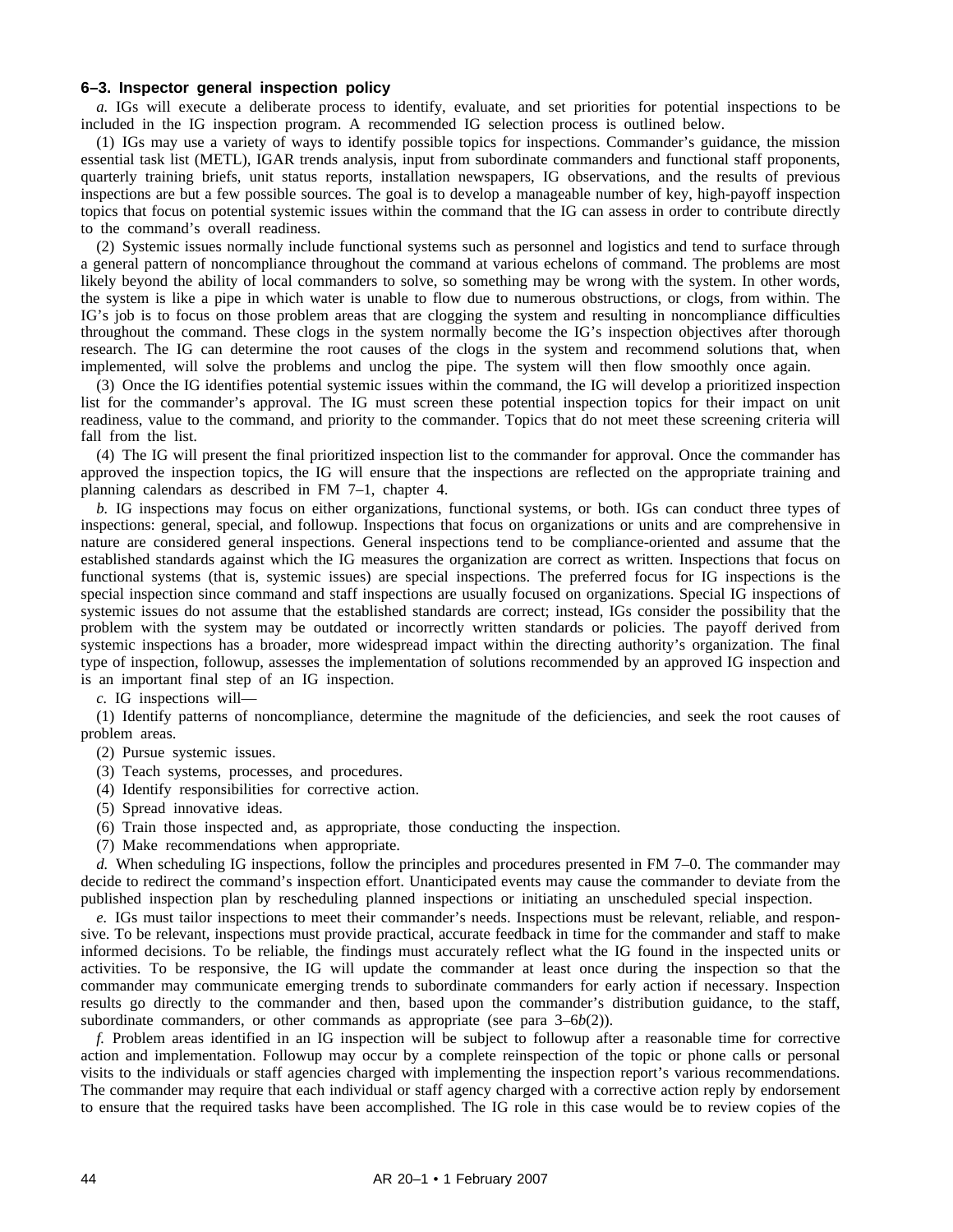replies by endorsement as part of IG followup activities. Replies by endorsement are not normally required for IG inspections.

*g.* IG inspection results will not be used to compare units or organizations or as criteria for competitive unit awards. IG inspection results will not be used to penalize units, commanders, or individuals.

*h.* Protecting the anonymity of units and individuals enhances the IG's reputation as a fair and impartial factfinder and trusted agent. Confidentiality remains a priority; however, IGs cannot guarantee confidentiality during an inspection. IGs normally write IG inspection reports in redacted form only; names of individuals or units never appear in those reports except as an annex or appendix. However, situations may arise when an IG must identify a specific source of information in order to fix problems or to ensure that assistance is provided (usually in reports for general, compliance-oriented inspections). In those instances, the IG must inform the individuals or unit commanders that their identities will appear in the inspection report and then explain why such action is necessary. This explanation will help maintain the credibility and integrity of the IG System. In these cases, distribution of the final inspection report is severely limited (in many cases, the report may only go to the commander), and the IG must caution the recipients of the report that they cannot use information linked to any individuals or units to evaluate or punish those individuals or organizations.

*i.* If an IG discovers serious deficiencies involving breaches of integrity, security violations, or criminality, the IG will consult the supporting SJA, USACIDC, U.S. Army Intelligence and Security Command security officer, or provost marshal, as appropriate, to determine a recommended course of action. The IG may inform the commander directing the inspection of the recommended course of action from the SJA, USACIDC, U.S. Army Intelligence command security officer, or provost marshal, or the IG may choose to initiate an investigative inquiry. The IG will notify the appropriate subordinate commander so that the commander may initiate immediate corrective action. If the IG discovers a serious safety deficiency during the course of gathering information from units, the IG will present that information directly to the applicable commander, complete with all necessary attribution, in order to prevent injury to life or limb.

*j.* IGs are authorized to conduct inspections of any Army unit assigned within the command when directed by the appropriate authority. IGs may inspect units of another command as long as coordination and prior approval have occurred at the appropriate command level. For example, prior to conducting an IG inspection of a tenant unit assigned to another ACOM/ASCC/DRU, the inspecting IG must coordinate with the appropriate ACOM/ASCC/DRU IG. Outside the continental United States (OCONUS) ACOM/ASCC/DRU IGs, with prior approval, may inspect the activities of another ACOM/ASCC/DRU if located within their geographic area. Installation IGs may inspect tenant activities, including Army and Air Force Exchange Service facilities and DOD activities, on the installation once coordinated and approved.

*k.* An IG may participate as a member of another command's IG inspection team. Army IGs may also participate in joint inspections with regional COCOM commanders and DOD agencies consistent with Army ACOM/ASCC/DRU authorities and responsibilities as outlined in AR 10–87 and other operational directives issued by the Joint Staff.

*l.* An IG may not participate in a command inspection as the head of the inspection team or participate in a command inspection other than to inspect IG functions and IG areas of responsibility. In accordance with AR 1–201, IGs may organize and coordinate the commander's command inspection program if tasked but will not lead or physically inspect as part of the inspection effort (see para 2–6*b*). This prohibition also applies to staff inspections. An IG may participate as a member of a command inspection team for the purpose of inspecting a subordinate command's IG office or to execute Intelligence Oversight or OIP responsibilities. For example, a corps commander may decide to conduct a command inspection of a subordinate division. The corps IG may inspect the division IG as a part of the command inspection team. Although accompanying the rest of the command inspection team, the IG will be conducting an IG inspection. The results of the corps IG's inspection will remain protected as IG records (see chap 3) and will appear under separate cover to the inspecting commander; the results will not be included as a part of the overall command inspection report. In addition, command, staff, and IG inspections involving designated units may occur simultaneously if their combined scheduling allows the commander to adhere to the inspection principles outlined in AR 1–201 and meet other operational imperatives.

*m.* Any inspection conducted by an IG as a part of a command or staff inspection renders that part of the command or staff inspection an IG inspection. This fact does not preclude the IG from teaching and training a command or staff inspection team on how to conduct inspections, nor does it preclude the IG from accompanying either of those teams to observe and evaluate the inspection and the inspectors. In these instances, the IG will only provide findings that reflect the results of inspecting the inspectors and the inspection.

*n.* IGs will not normally conduct command climate sensing sessions. Other staff proponents such as the EO advisor, chaplain, or EEO are trained to conduct these sensing sessions and will perform them as requested during command or staff inspections. IGs predominantly use sensing sessions to gather information during inspections or to pursue specific issues or topics when providing assistance or conducting investigations. The IG will always recommend first that the appropriate staff proponents conduct command climate surveys and sensing sessions. The proponent for DA Pam 600–69 is the Deputy Chief of Staff, G–1 (DCS, G–1). When conducting sensing sessions involving civilian employees, the IG must first coordinate with the servicing CPAC to determine if the IG must notify a union.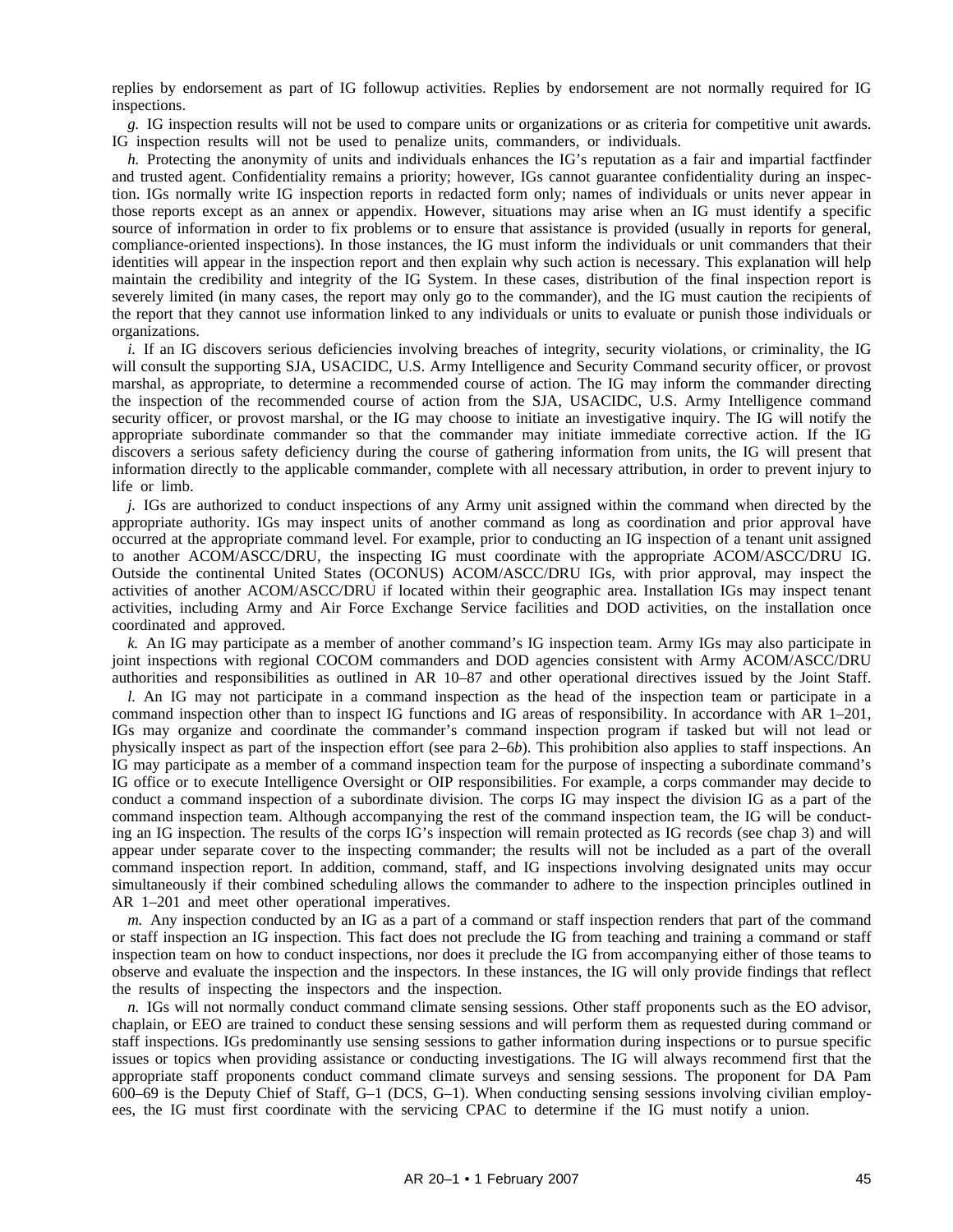## **6–4. Inspector general inspections process**

### *a. Preparation phase.*

(1) *Research.* The purpose of the research step is to narrow the scope and focus of the inspection, develop an inspection purpose, and to identify the high-payoff items in the form of inspection objectives.

(2) *Develop the concept.* The concept is the blueprint for the inspection. The inspection concept outlines the basic approach the IG intends to use to execute the inspection, to include a milestone timeline.

(3) *Commander approves the concept.* The IG conducts a decision briefing or presents a staff packet for the directing authority that outlines the inspection concept. The briefing or concept memorandum in the staff packet includes the inspection purpose, inspection objectives, intended sampling size, milestone timeline, and other information as required. The end results of the briefing are the commander's approval of the concept (especially the purpose, objectives, and timeline) and an inspection directive signed by the commander as the directing authority. This inspection directive gives the IG the authority to conduct the inspection on the commander's behalf and provides the IG with temporary tasking authority for the purposes of requesting augmentation and support from the inspected units.

(4) *Plan in detail.* After the directing authority has approved the inspection concept, the IG plans the specific details of the inspection. The IG must develop four products during this step: subtasks for each inspection objective, a methodology, a notification letter, and a detailed inspection plan. The subtasks identify the specific informationgathering tasks the IG must perform in order to answer the overall information requirement in the inspection objective. The methodology follows from the subtasks and drives the inspection team's task organization, baseline methodology, and sample inspection itinerary for each unit visited. The notification letter then informs those units selected for an IG information-gathering visit based upon the intended sampling size. The final product, the detailed inspection plan, outlines the specific details of the inspection and any resource requirements the units must provide to support the IG inspection team. The detailed inspection plan attempts to answer the inspected unit's concerns and questions about the inspection since the IG inspection team will always operate above board but discreetly.

(5) *Train up.* This step allows the individual IG inspectors to develop their information-gathering tools (interview questions, documents review guidelines, etc.) and conduct low-level rehearsals in the IG office. If augmentees (temporary assistant IGs) will be part of the team, the IGs must train them on the provisions of AR 1–201 and AR 20–1 and then administer the IG oath. Augmentees are normally non-IGs who are subject-matter or technical experts in the topic under inspection and who round out—and enhance—the IG team's knowledge and expertise. Commanders with authority over these experts may task them to serve as temporary assistant IGs. However, commanders must request augmentees from outside the command through normal command or tasking channels as required. Once assigned to the inspection team, IGs must—at a minimum—train the temporary assistant IGs on the basic IG concept and system, the IG tenet of confidentiality, and the nature of IG records and restrictions on their use.

(6) *Preinspection visits.* IGs conduct a preinspection visit (or visits) to validate their methodology and informationgathering tools. The IG team normally selects one unit to visit that best represents the baseline size and type of unit the team intends to inspect (for example, a battalion would be a good baseline unit to visit in a division since the IG will most likely visit more battalions than any other size organization). Usually, the unit (or units) selected for the preinspection visit are not chosen for the actual inspection. The preinspection visit is a training device for the IG inspection team; the results of the visit are left with the unit commander and are not normally reflected in the inspection report since the team usually makes changes or adjustments to their information-gathering tools. Exceptions to this principle are at the discretion of the command or State IG.

## *b. Execution phase.*

(1) *Visit units.* The IGs visit the selected units in accordance with the detailed inspection plan and execute the information-gathering activities and tasks identified in the methodology. The IG team will always conduct an inbriefing for the commander that offers background on the inspection and an out-briefing that leaves the commander with basic feedback (in redacted form) that will prove useful. This feedback remains with the commander. The final product of each visit is a trip report that captures all information gathered by the inspection team complete with full attribution.

(2) *In-process review.* Although shown only once in figure 6–1, in-process reviews (IPRs) occur throughout the visit units step. The main purpose of the IPR is to share information with and among the inspection team members. The team will normally conduct a brief IPR at the end of each unit visit to produce an out-briefing and then conduct periodic IPRs after every few visits to identify emerging trends the IG team can use later to update the commander. The inspection team may conduct additional IPRs at different points in the process as required.

(3) *Updating the commander.* The IG will always ask if the commander wants an update during the inspection. In most cases, the commander will request it. The update will most likely occur as the IG inspection team is visiting units, conducting IPRs, and generating trip reports. Therefore, the IG inspection team leader will craft an update briefing that reviews the overall objectives and concept for the commander and then presents the most current version of the emerging trends based upon the most recent IPR. These trends may or not be closely linked to the objectives or subtasks in some cases. The IG must caution the commander that the trends do not necessarily represent interim findings but instead give the commander a sense of the information gathered up to this point. Some of the trends may in fact become findings during the next step.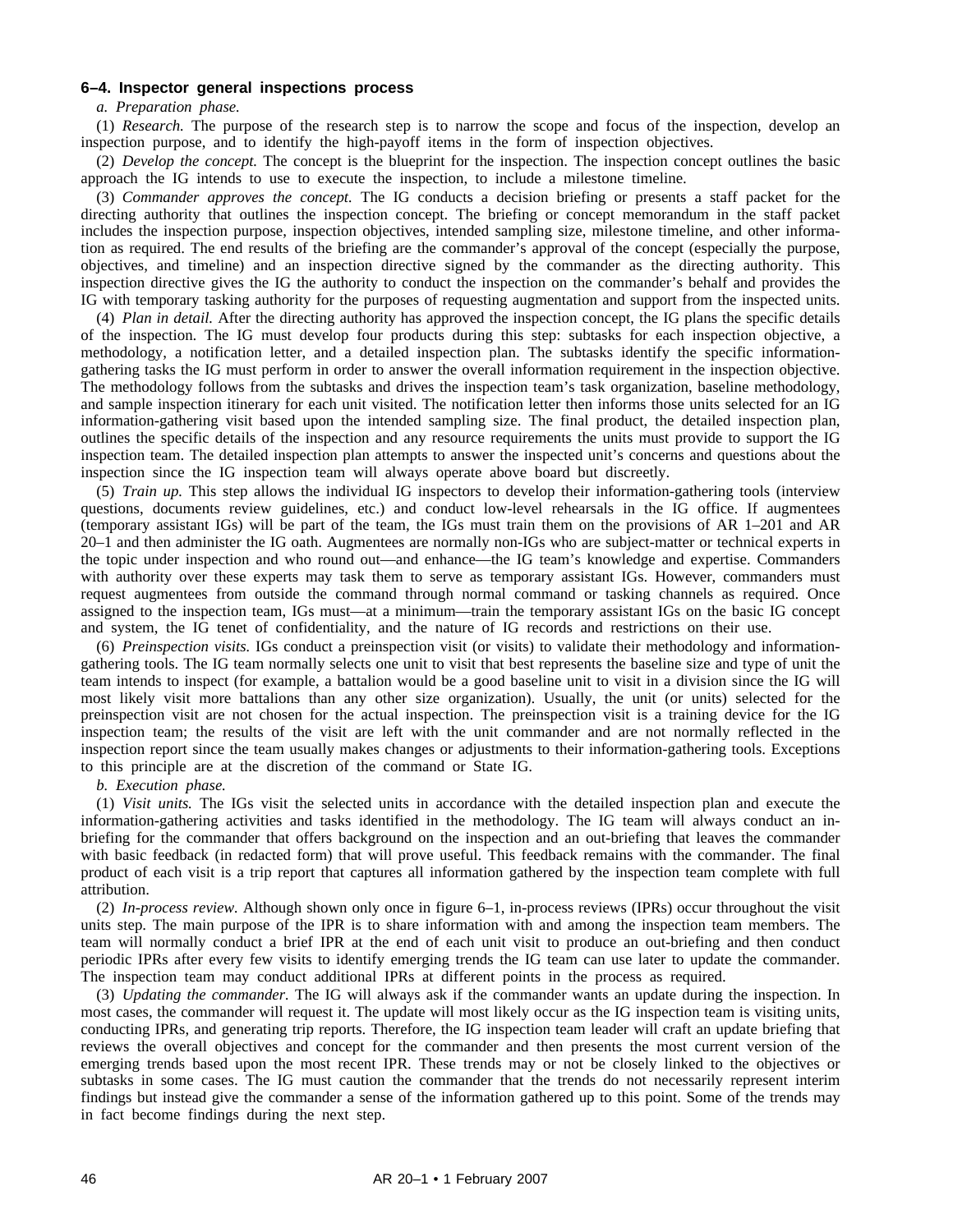(4) *Analyzing results and crosswalking.* When the IG inspection team enters this step, all unit visits and their accompanying trip reports are complete. The team will organize to write the draft version of the final inspection report. The IG team leader will tender writing assignments to the team members as necessary based upon the designated report format. Each subtask under each objective will have no less than one finding statement (and findings section) associated with it. The findings statements for each objective's subtasks, when combined, will answer the overall information requirements of the inspection objective. This step is still in the execution phase since crosswalking may occur that will result in additional information for the report. Crosswalking is nothing more than an IG's attempt to verify what he or she saw, read, or heard as captured in the trip reports, which are the IG's primary-source documents for writing the final inspection report. The final output of this step is a draft version of the final inspection report (see para 6–5).

(5) *Out-briefing the proponents.* Proponents are those individuals or staff agencies that the IG identifies in the final inspection report to resolve problems in their respective areas of responsibility. With each finding comes a recommendation, and the IG must select the appropriate proponent to implement the recommended solution. The IG briefs proponents on the findings and recommendations that apply to them as a professional courtesy prior to briefing the commander. By briefing the proponents, the IG may also learn more about the issue and glean fresh ideas about how best to approach the solution. For this reason, out-briefing the proponents is still part of the execution phase since the IG may still gather additional information for the report. In addition, the proponent has the right to disagree with the IG about the intended solution. If the proponent does not convince the IG to eliminate or change the recommendation or findings, the IG will simply note the proponent's objections and inform the commander during the final out-briefing. The proponent will also be present to state the reasons for nonconcurrence.

*c. Completion phase.*

(1) *Out-briefing the commander.* The IG presents the results of the inspection to the directing authority for approval during this step. The IG will develop a formal briefing that outlines the findings and recommendations contained in the final inspection report. The IG must invite key staff members and the proponents identified in the report to attend. The command's tasking authority (normally the operations officer) will be present since all recommendations become taskers once the commander approves the inspection report.

(2) *Taskers.* Once the commander approves the IG inspection report, all recommendations become taskers to which the command's tasking authority must assign a suspense date. The IG role is to monitor the assignment of these taskers and not to supervise their implementation.

(3) *Final report.* The final inspection report will incorporate any changes designated by the commander during the out-briefing. The IG will also craft a cover letter for the commander's signature that approves the final inspection report. This letter becomes the first page of the inspection report.

(4) *Handoff.* Handoff is the process of transferring a verified finding that is beyond the ability or authority of the command to correct. Findings are verified when the directing authority approves the inspection report. Handoff can occur either through command or IG channels.

(5) *Distributing the final report.* The commander must provide the IG with distribution guidance for the final inspection report. If possible, the IG will widely disseminate the final report to ensure that all elements of the command are aware of the inspection results and can apply corrective action where appropriate—even though not all members of the command participated in, or contributed to, the inspection. At a minimum, the commander, the proponents, the staff, and the units inspected will receive a copy of the final report. The IG must ensure that the report is fully redacted for all attribution (names, units, and so on) prior to disseminating it.

(6) *Scheduling followup. The inspection is not complete until followup occurs.* Followup can take many forms; the IG can call or visit the proponents to check on their progress or conduct a complete reinspection of the same topic. Followup closes the loop with all concerned, identifies what tasks are complete and those that are not (and the reasons why), and provides the commander with feedback.

### **6–5. Inspector general inspection reports**

*a.* All IG inspections must end with a written report that the IG provides to the directing authority and others as necessary (see para 6–4*c*). The purpose of this written report is to provide a record for followup inspections and trends analysis. IGs will only write fully *redacted* inspection reports; in other words, the process of writing the report will automatically omit all sources of information such as names and units (unless the report is the result of a general, compliance-oriented inspection) (see para 6–3*h*). This approach prevents anyone from using the report to reward, punish, or compare individuals or their units. The IG must make a copy of the report available to the directing authority. Based on the directing authority's guidance, the IG can distribute the report as necessary to staff agencies, proponents, other commands, higher and lower echelon IG offices, and so on. In some cases, providing only selected portions or extracts of the inspection report may be more appropriate. If corrective action is beyond the authority or capability of the inspected command, handoff procedures will occur as described in paragraph 6–5*i.* If the report contains—or may contain—sensitive information, then the commander or IG must contact the DAIG Records Release Office (SAIG–ZXL) for dissemination guidance.

*b.* IG inspection findings must be thorough, detailed, and accurate in order to provide the directing authority, the members of the command, and the proponents responsible for fixing any problems with sufficient information to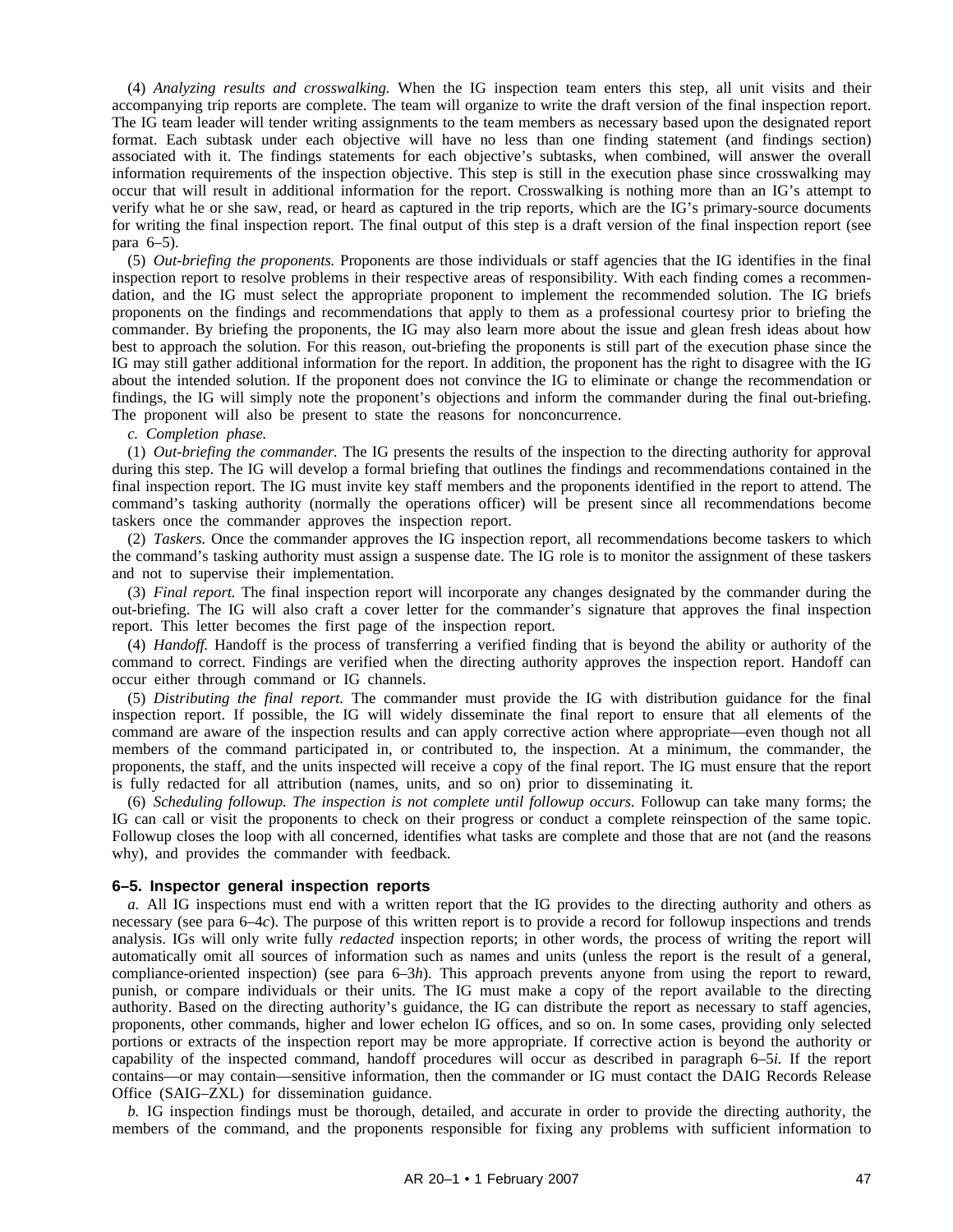address the issues or problems discovered. The format for reporting findings will include sufficient information so that commanders and proponents can take corrective action. The recommended five-part format for a findings section is as follows:

(1) The finding statement, which is a concise statement of what the IG found. The finding statement can reflect either good or bad news.

(2) The standard as quoted verbatim from law, policy, or regulation.

(3) Inspection results, which describe in detail what the IG found during the inspection. This portion of the findings section describes the information that led the IG to the finding statement and is essential for proponents, who must understand the nature of what the IG found so that they can implement solutions in an informed manner.

(4) The root cause, which explains why something is not in compliance with existing standards.

(5) The recommendation, which outlines a solution that will fix the problem and identifies the person or activity the proponent—charged with implementing the solution. The IG must ensure that each five-part findings section is logically sufficient. In other words, the recommendations must present a solution that follows directly from the root cause; in turn, the recommendations must solve any problem identified in the finding statement. Finding statements that reflect good news will generally not have a root cause or a recommended solution.

*c.* The directing authority will determine the distribution of all IG inspection reports on a case-by-case basis (see sec II for IG technical inspections). Command and State IGs, with permission from their directing authorities, will provide their inspection reports to the U.S. Army Inspector General Agency (ATTN: SAIG–ID), 2511 Jefferson Davis Highway, Suite 12300, Arlington, VA 22202–3912 (see paras 3–4, 3–5, and 3–6 for guidance on the dissemination of IG inspection reports).

*d.* The use of formal replies to IG findings or reports is not required unless specifically directed by the commander (see para 6–14 for actions required with regard to IG technical inspections).

*e.* IG inspection reports will identify significant problems involving readiness. With the exception of reports of IG technical and intelligence oversight inspections, reports will provide recommended solutions and fix responsibility for correcting identified deficiencies.

*f.* IGs will not use ratings such as satisfactory or unsatisfactory to rate individual units. The use of such ratings suggests a quality judgment by the IG that is inappropriate and that compromises the IG's fair and impartial status. The only exceptions to this guidance are for technical inspections, CID technical inspections of investigative practices and subprograms, and intelligence oversight inspections of SAPs and SAs.

*g.* During IG inspections, the IG will identify and formally recognize meritorious conditions or innovative problem solutions. Identifying and disseminating innovative ideas, good news, and lessons learned must receive the same emphasis as identifying and correcting deficiencies. In cases where recognizing innovative ideas and good news demands that the IG identify a unit or an individual (usually as part of an out-briefing), the IG may do so but must further qualify the information by reminding the commander that such attributed information cannot be used to compare, reward, or evaluate individuals and units.

*h.* IG inspection reports of NG activities, directed by an authority other than the State AG, will be provided through the Chief, NGB (ATTN: IG), to the State AG (ATTN: IG).

*i.* When findings are beyond the authority or ability of the inspected command to correct, they will be transferred through IG technical or command channels to the appropriate agency for corrective action. This process is called handoff.

(1) Findings handed off through IG technical channels will be staffed through the ACOM/ASCC/DRU IG to DAIG for action as required. If the ACOM/ASCC/DRU IG (or another subordinate IG) can correct the problem before forwarding it to DAIG, the ACOM/ASCC/DRU IG will do so. If DAIG must receive the handoff because an agency in HQDA is best suited to fix the problem (such as revising an Army regulation), then the ACOM/ASCC/DRU IG will forward the handoff request to DAIG at the appropriate address:

*(a)* Technical inspections—U.S. Army Inspector General Agency (SAIG–TI), 2511 Jefferson Davis Highway, Suite 12300, Arlington, VA 22202–3912.

*(b)* Intelligence oversight inspections—The U.S. Army Inspector General Agency (SAIG–IO), 1700 Army Pentagon, Washington, DC 20310–1700.

*(c)* All other inspections—U.S. Army Inspector General Agency (SAIG–ID), 2511 Jefferson Davis Highway, Suite 12300, Arlington, VA 22202–3912.

(2) The IG receiving the handoff will keep the originating IG informed of the location and status of the finding.

(3) Appropriate findings for handoff requests to DAIG include (but are not limited to) the following:

*(a)* When the findings involve DA action, multiple ACOMs/ASCCs/DRUs, or are of a magnitude requiring Armywide actions.

*(b)* When the proponent is HQDA.

*(c)* When corrective action resulting from one ACOM/ASCC/DRU handoff to another ACOM/ASCC/DRU did not solve the problem.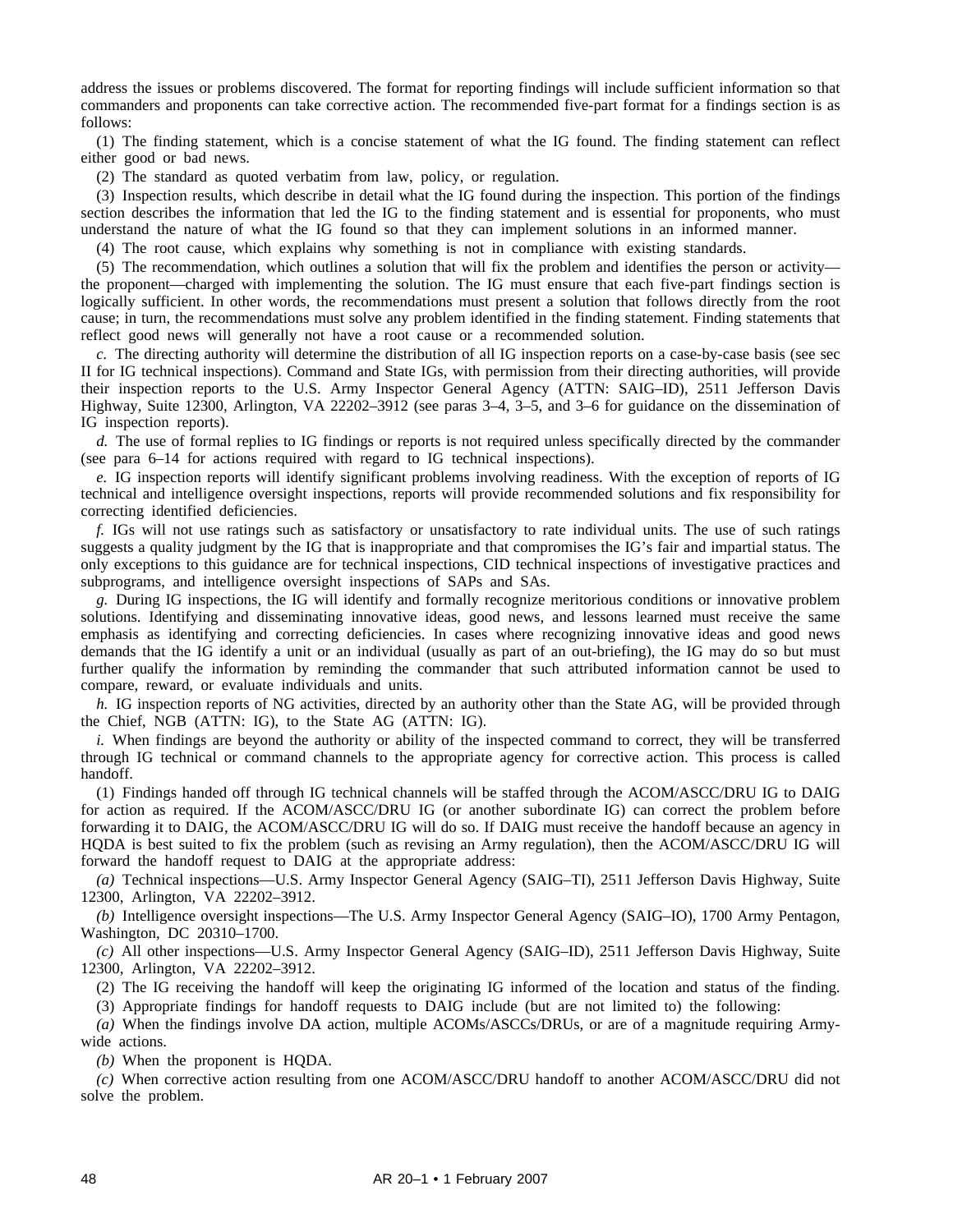*(d)* When action is required from outside DA.

## **6–6. Compressed inspections**

Periods of high operational tempo, such as a deployed or wartime environment, may cause the IG to compress certain steps in the IG inspections process in order to provide rapid feedback that allows the commander to make informed decisions quickly. The key to compressing the IG inspections process is to avoid putting the validity of the findings and recommendations at risk. In these situations where timely completion of the inspection is critical, the IG, in coordination with the directing authority, must identify the purpose and scope of the inspection and choose carefully which steps to compress or omit. When directed to conduct a compressed inspection, the IG must brief the directing authority on the associated risk of compressing the inspections process. For example, the IG will voice any concerns if the inspection team does not have ample time for research, development of the inspection plan, and train-up during the preparation phase of the inspection. Also, if a lack of time compels the IG to contact a very small number of units or individuals to gather information, the commander will recognize that the findings may not fully represent what is actually occurring within the command. The five guiding principles for deciding which steps the IG may compress or omit during the inspections process appear in AR 1–201: purposeful, coordinated, focused on feedback, instructive, and followed up. Doctrinal guidance on compressed inspections is also available from TIGS.

# **Section II Technical Inspections**

### **6–7. Inspections guidance**

*a.* This section, used with the 50-series Army regulations, provides guidance for the conduct of nuclear surety inspections, reactor facility inspections, chemical surety inspections (CSIs), biological surety inspections (BSIs), and management evaluations (see figs 6–2, 6–3, 6–4, and 6–5). This section applies to IGs assigned to DAIG. Field IGs with questions or issues concerning technical inspections must contact the DAIG Technical Inspections Division (SAIG–TI) for guidance.

*b.* Compliance-oriented technical inspections mirror, to a great extent, other IG inspections. As such, procedures for the protection of confidentiality (see para 6–3*h*) and applicable inspections policy (see para 6–3) apply.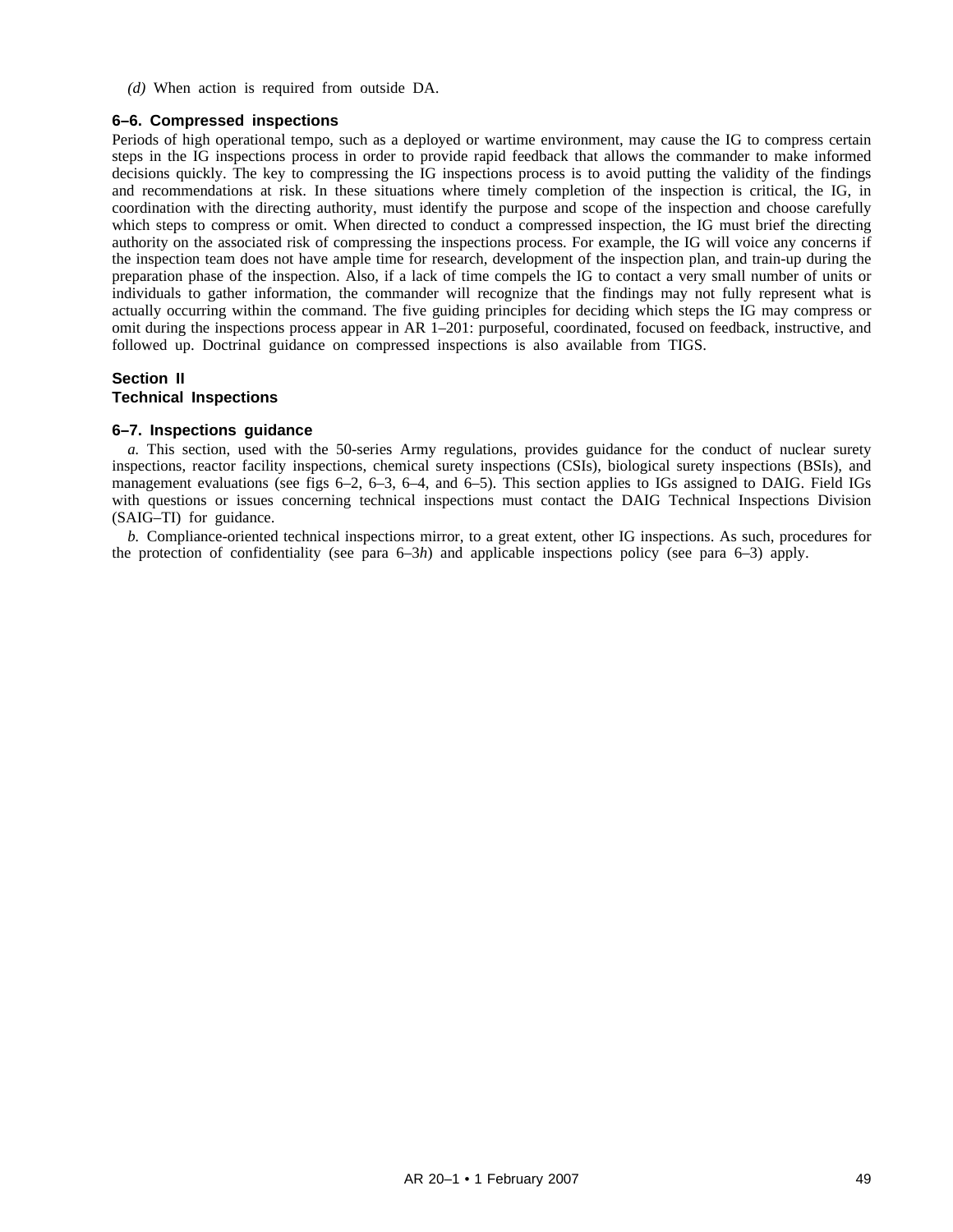| <b>Mission operations</b>                           | <b>Security</b>                                                                                                                                                                                                                                                             |  |  |
|-----------------------------------------------------|-----------------------------------------------------------------------------------------------------------------------------------------------------------------------------------------------------------------------------------------------------------------------------|--|--|
| <b>Mission statement</b>                            | Security planning and procedures                                                                                                                                                                                                                                            |  |  |
| Plans and standard operating procedures             | Storage requirements                                                                                                                                                                                                                                                        |  |  |
| Nuclear command and control                         | Key and lock control                                                                                                                                                                                                                                                        |  |  |
| Training                                            | Access control                                                                                                                                                                                                                                                              |  |  |
| Publications                                        | Intrusion detection and assessment                                                                                                                                                                                                                                          |  |  |
| Records and reports                                 |                                                                                                                                                                                                                                                                             |  |  |
| Inventory and accountability                        |                                                                                                                                                                                                                                                                             |  |  |
| Destruction                                         |                                                                                                                                                                                                                                                                             |  |  |
| <b>Logistics and facilities</b>                     | <b>Surety management</b>                                                                                                                                                                                                                                                    |  |  |
| MTOE/TDA equipment                                  | Personnel Reliability Program management                                                                                                                                                                                                                                    |  |  |
| Specialized equipment                               | Manning                                                                                                                                                                                                                                                                     |  |  |
| <b>Custodial facilities</b>                         | Levy management                                                                                                                                                                                                                                                             |  |  |
| <b>Medical support</b>                              | <b>External support</b>                                                                                                                                                                                                                                                     |  |  |
| Medical records/documents                           | Conditions beyond the capability of the<br>inspected organization to avoid, influence, or<br>correct and that are the responsibilities of<br>supporting activities. Deficiencies will be<br>attributed to the supporting activity and not to<br>the inspected organization. |  |  |
| Medical Personnel Reliability Program<br>management |                                                                                                                                                                                                                                                                             |  |  |
| Occupational health                                 |                                                                                                                                                                                                                                                                             |  |  |
| Other medical services                              |                                                                                                                                                                                                                                                                             |  |  |

**Figure 6–2. NSI Scope**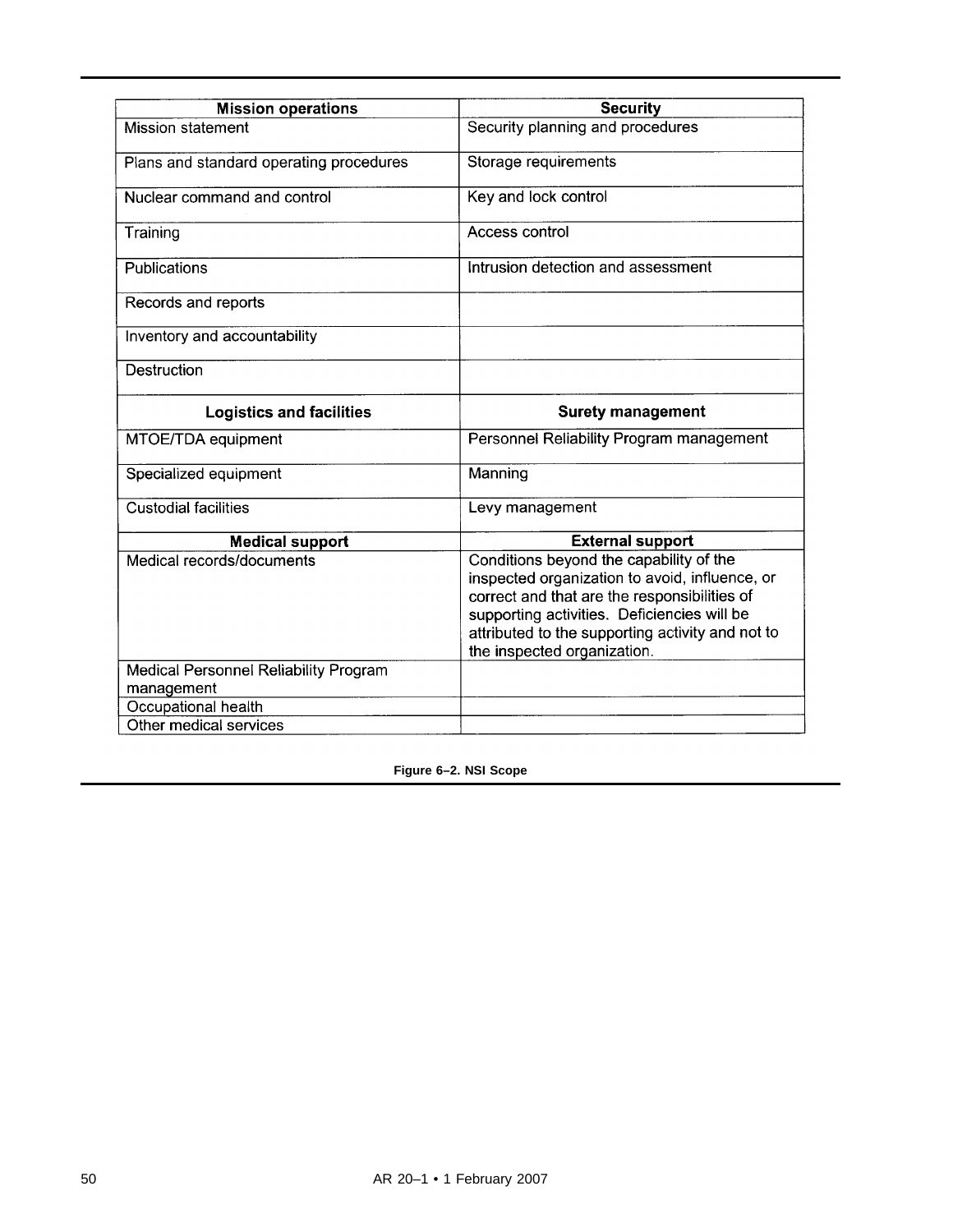| <b>Documents</b>                                                                                                                                                                                                                                                                                                              | <b>Medical support</b>                                                                                                                                                                                                                                                                                                                                                                                               |  |  |
|-------------------------------------------------------------------------------------------------------------------------------------------------------------------------------------------------------------------------------------------------------------------------------------------------------------------------------|----------------------------------------------------------------------------------------------------------------------------------------------------------------------------------------------------------------------------------------------------------------------------------------------------------------------------------------------------------------------------------------------------------------------|--|--|
| Procedures, manuals, logs, supply and maintenance                                                                                                                                                                                                                                                                             | Medical Personnel Reliability Program management                                                                                                                                                                                                                                                                                                                                                                     |  |  |
| records, and other facility operational documents                                                                                                                                                                                                                                                                             |                                                                                                                                                                                                                                                                                                                                                                                                                      |  |  |
| Assignment of Authority                                                                                                                                                                                                                                                                                                       | Medical records                                                                                                                                                                                                                                                                                                                                                                                                      |  |  |
| Experiment and modification approval                                                                                                                                                                                                                                                                                          | Occupational health                                                                                                                                                                                                                                                                                                                                                                                                  |  |  |
| Routine, non-routine, and emergency operations of the                                                                                                                                                                                                                                                                         | Laboratory support                                                                                                                                                                                                                                                                                                                                                                                                   |  |  |
| reactor facility                                                                                                                                                                                                                                                                                                              |                                                                                                                                                                                                                                                                                                                                                                                                                      |  |  |
| Equipment and personnel                                                                                                                                                                                                                                                                                                       | <b>Operational inspection</b>                                                                                                                                                                                                                                                                                                                                                                                        |  |  |
| Health physics practices for control of radiation exposure                                                                                                                                                                                                                                                                    | Technical reactor facility operations                                                                                                                                                                                                                                                                                                                                                                                |  |  |
| and contamination, to include environmental monitoring                                                                                                                                                                                                                                                                        |                                                                                                                                                                                                                                                                                                                                                                                                                      |  |  |
| Supply, maintenance, and repair parts (includes physical<br>inventory and authority for possession of SNM)                                                                                                                                                                                                                    | Emergency procedures during a simulated emergency                                                                                                                                                                                                                                                                                                                                                                    |  |  |
| Handling, storage, and disposal of hazardous materials                                                                                                                                                                                                                                                                        |                                                                                                                                                                                                                                                                                                                                                                                                                      |  |  |
| (radioactive, toxic, explosive, or others)                                                                                                                                                                                                                                                                                    | <b>Security</b>                                                                                                                                                                                                                                                                                                                                                                                                      |  |  |
| Accidents, incidents, and malfunctions                                                                                                                                                                                                                                                                                        | Security planning procedures                                                                                                                                                                                                                                                                                                                                                                                         |  |  |
| Core physics measurements                                                                                                                                                                                                                                                                                                     | Perimeter security                                                                                                                                                                                                                                                                                                                                                                                                   |  |  |
| Reactor staff training and qualifications                                                                                                                                                                                                                                                                                     | Storage requirements                                                                                                                                                                                                                                                                                                                                                                                                 |  |  |
| <b>Reactor facility operational parameters</b>                                                                                                                                                                                                                                                                                | Support facilities; key and lock control; security forces,<br>including augmentation; training program; transportation<br>security; waivers and exceptions; recovery operations;<br>emergency-response capability; internal and external<br>inspections; access control; intrusion detection and<br>assessment; installation-level force protection (as it<br>relates to the surety mission); and support facilities |  |  |
| Operational parameters versus design parameters                                                                                                                                                                                                                                                                               | Security arms room and ammunition                                                                                                                                                                                                                                                                                                                                                                                    |  |  |
| Operating data and records, to include control rod                                                                                                                                                                                                                                                                            |                                                                                                                                                                                                                                                                                                                                                                                                                      |  |  |
| calibration, shutdown margin, control malfunction,                                                                                                                                                                                                                                                                            |                                                                                                                                                                                                                                                                                                                                                                                                                      |  |  |
| operating logs, and instrumentation data                                                                                                                                                                                                                                                                                      |                                                                                                                                                                                                                                                                                                                                                                                                                      |  |  |
|                                                                                                                                                                                                                                                                                                                               |                                                                                                                                                                                                                                                                                                                                                                                                                      |  |  |
| <b>External support</b>                                                                                                                                                                                                                                                                                                       |                                                                                                                                                                                                                                                                                                                                                                                                                      |  |  |
| A review of the adequacy of support provided to the<br>nuclear reactor facility by installation activities outside the<br>control of the commander to which the reactor staff is<br>assigned. Support activities include, but are not limited<br>to, safety, medical, radiation protection, security, and fire<br>protection. |                                                                                                                                                                                                                                                                                                                                                                                                                      |  |  |
| <b>Physical layout</b>                                                                                                                                                                                                                                                                                                        | <b>Physical components</b>                                                                                                                                                                                                                                                                                                                                                                                           |  |  |
| Facility design                                                                                                                                                                                                                                                                                                               | Inspect all components installed as parts of main,                                                                                                                                                                                                                                                                                                                                                                   |  |  |
|                                                                                                                                                                                                                                                                                                                               | auxiliary, emergency, and support systems                                                                                                                                                                                                                                                                                                                                                                            |  |  |
| Facility construction                                                                                                                                                                                                                                                                                                         | Design, installation, modifications, technical                                                                                                                                                                                                                                                                                                                                                                       |  |  |
|                                                                                                                                                                                                                                                                                                                               | specifications, reliability, backup, condition, use,                                                                                                                                                                                                                                                                                                                                                                 |  |  |
|                                                                                                                                                                                                                                                                                                                               | maintenance, testing, and calibration                                                                                                                                                                                                                                                                                                                                                                                |  |  |
| Use of space<br>Working conditions                                                                                                                                                                                                                                                                                            | Plans concerning incidents, accidents, and malfunctions<br>All equipment in support of the facility, including                                                                                                                                                                                                                                                                                                       |  |  |
|                                                                                                                                                                                                                                                                                                                               | emergency power, backup systems, and material-                                                                                                                                                                                                                                                                                                                                                                       |  |  |
|                                                                                                                                                                                                                                                                                                                               | handling equipment                                                                                                                                                                                                                                                                                                                                                                                                   |  |  |
| <b>Experimental setups</b>                                                                                                                                                                                                                                                                                                    | Radiation detection and measurements, test and<br>measuring equipment, hand tools, radioactive resource<br>sets, and repair parts                                                                                                                                                                                                                                                                                    |  |  |
| Housekeeping                                                                                                                                                                                                                                                                                                                  |                                                                                                                                                                                                                                                                                                                                                                                                                      |  |  |
| Physical security                                                                                                                                                                                                                                                                                                             |                                                                                                                                                                                                                                                                                                                                                                                                                      |  |  |
| Safety/occupational health                                                                                                                                                                                                                                                                                                    | <b>Personnel</b>                                                                                                                                                                                                                                                                                                                                                                                                     |  |  |
| Plans and procedures                                                                                                                                                                                                                                                                                                          | Personnel Reliability Program management                                                                                                                                                                                                                                                                                                                                                                             |  |  |
| Personnel protection and protective equipment                                                                                                                                                                                                                                                                                 | Personnel qualifications                                                                                                                                                                                                                                                                                                                                                                                             |  |  |
| Hazard analysis program<br>Inspection and compliance monitoring program                                                                                                                                                                                                                                                       | Security clearances                                                                                                                                                                                                                                                                                                                                                                                                  |  |  |

# **Figure 6–3. RFI Scope**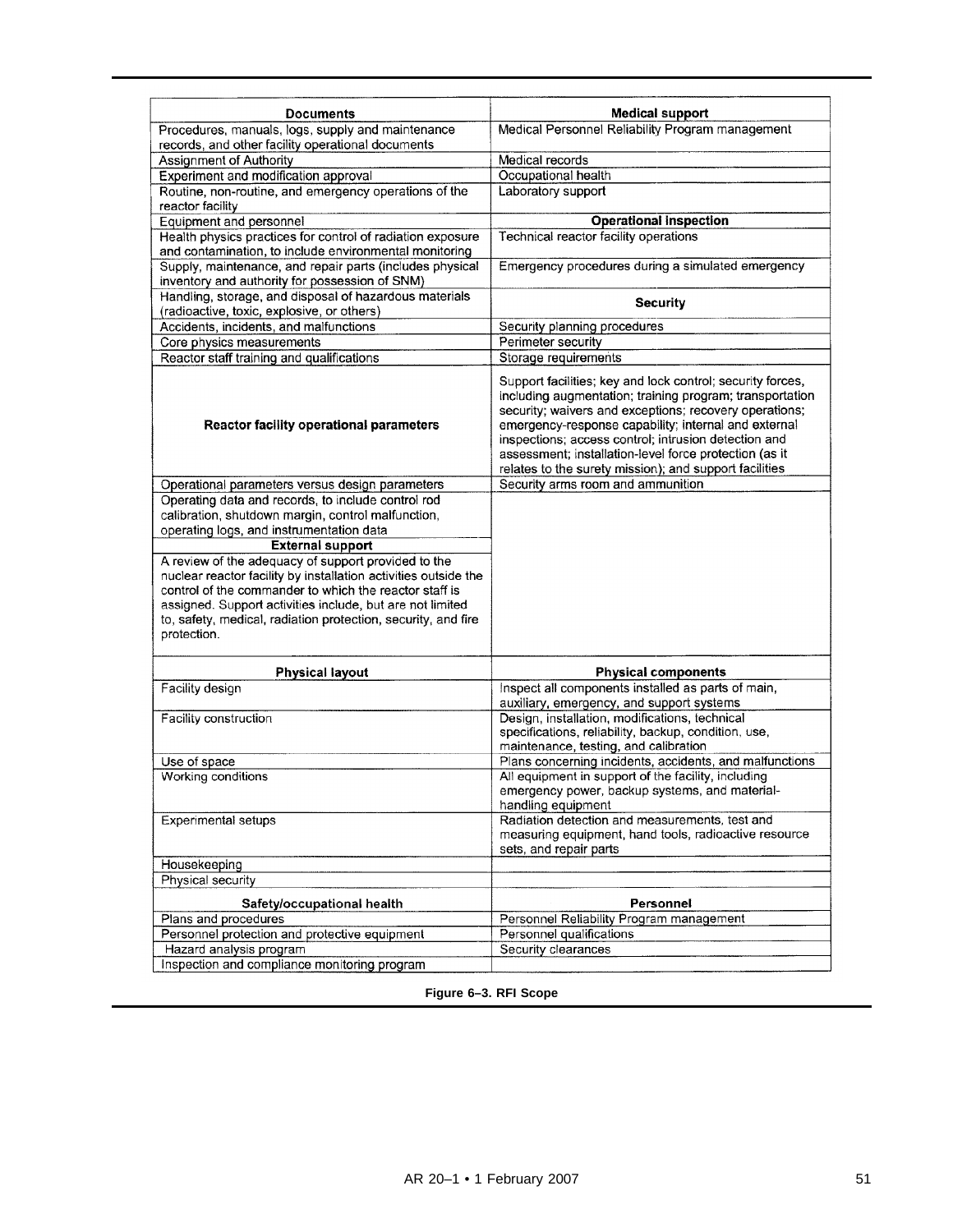| <b>Mission operations</b>                                                 | <b>Security</b>                                                                                                          |  |
|---------------------------------------------------------------------------|--------------------------------------------------------------------------------------------------------------------------|--|
| Research and development                                                  | Security planning procedures                                                                                             |  |
| Test and evaluation                                                       | Perimeter security                                                                                                       |  |
| Storage and surveillance                                                  | Storage requirements                                                                                                     |  |
| Training                                                                  | Support facilities                                                                                                       |  |
| Escort and transportation (on- and off--post)                             | Key and lock control                                                                                                     |  |
| Special projects                                                          | Security forces, including augmentation                                                                                  |  |
| Calibration, maintenance, and readiness                                   | Training program                                                                                                         |  |
| Inspection program                                                        | Transportation security                                                                                                  |  |
| Adequacy of physical facilities                                           | Waivers and exceptions                                                                                                   |  |
| Inventory management                                                      | Recovery operations                                                                                                      |  |
| Disposal programs (RDA and Demil)                                         | Emergency response capability                                                                                            |  |
| Quality assurance programs                                                | Internal and external inspections                                                                                        |  |
| Adequacy of resources                                                     | Access control                                                                                                           |  |
| Environmental compliance program                                          | Intrusion detection and assessment                                                                                       |  |
| Maintenance of NBC defense equipment used in<br>chemical agent operations | Installation-level Force Protection (as it relates to the<br>surety mission)                                             |  |
| Laboratory operations (including protocols)                               | Security of arms room and ammunition                                                                                     |  |
| <b>Safety</b>                                                             | <b>Surety management</b>                                                                                                 |  |
| Plans and procedures                                                      | CPRP management                                                                                                          |  |
| Personnel protection and protective equipment                             | Adequacy of manning                                                                                                      |  |
| Agent monitoring program                                                  | Oversight of safety, security, surety management<br>program, and external support                                        |  |
| Hazard analysis program                                                   |                                                                                                                          |  |
| Inspection and compliance monitoring program                              |                                                                                                                          |  |
| Lightning protection                                                      |                                                                                                                          |  |
| Material handling equipment                                               |                                                                                                                          |  |
| <b>Explosive Safety</b>                                                   |                                                                                                                          |  |
| <b>Emergency response</b>                                                 | <b>Demilitarization operations</b>                                                                                       |  |
| CSEPP                                                                     | COR oversight program                                                                                                    |  |
|                                                                           | Engineering controls, including configuration control                                                                    |  |
| CAIRA program                                                             | procedures                                                                                                               |  |
| Chemical event reporting                                                  | System and process controls                                                                                              |  |
|                                                                           | Calibration program                                                                                                      |  |
| <b>Medical support</b>                                                    | <b>External support</b>                                                                                                  |  |
| Medical Records/Documents                                                 | Conditions beyond the capability of the inspected                                                                        |  |
| Medical Surety Management                                                 | organization to avoid, influence, or correct and that are<br>the responsibilities of supporting activities. Deficiencies |  |
| Occupational Health                                                       | will be attributed to the supporting activity and not to the                                                             |  |
| Medical Laboratory Support                                                | inspected organization.                                                                                                  |  |

# **Figure 6–4. CSI Scope**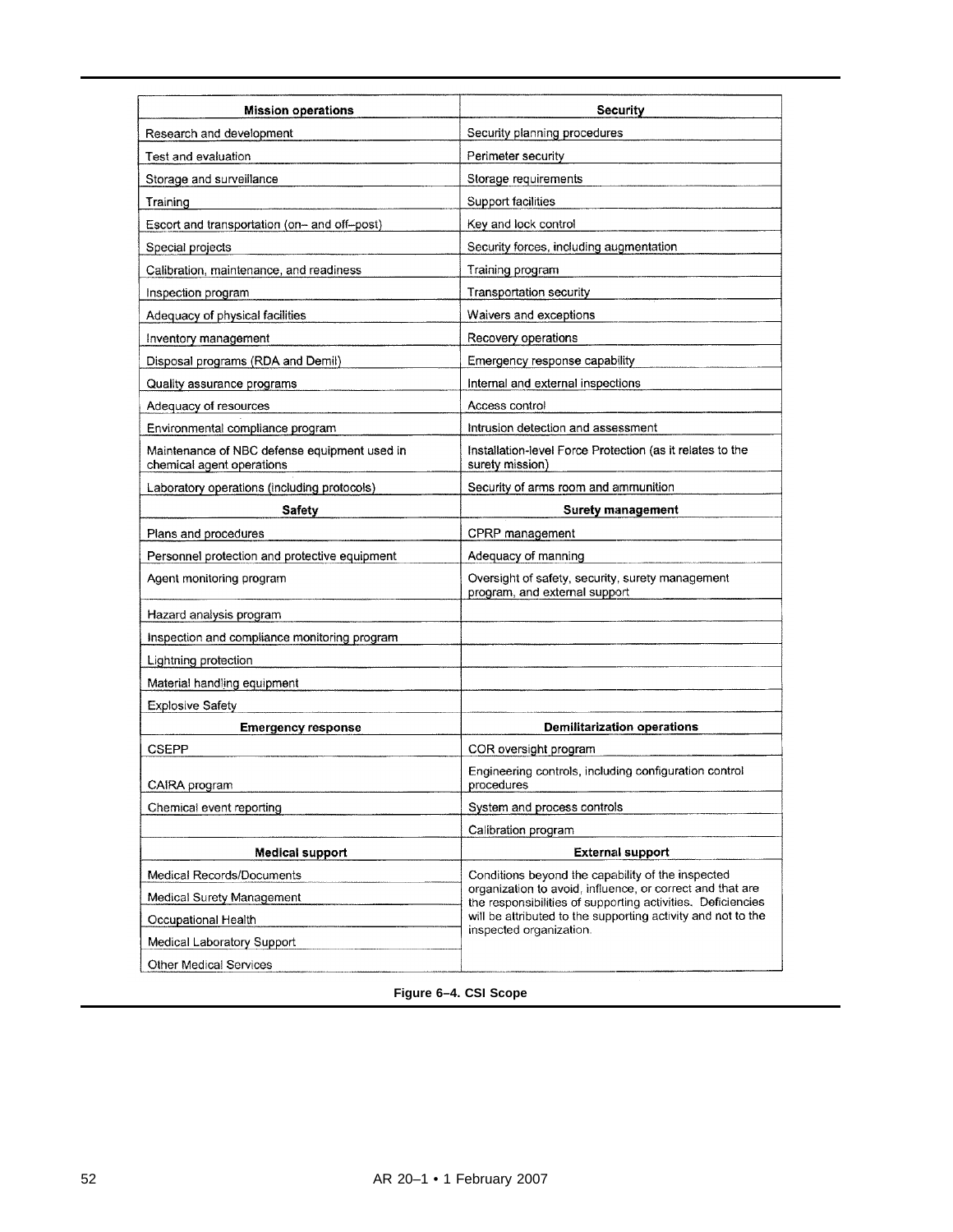| <b>Mission operations</b>                         | <b>Security</b>                                               |  |  |
|---------------------------------------------------|---------------------------------------------------------------|--|--|
| Research and development                          | Security planning procedures                                  |  |  |
| Test and evaluation                               | Perimeter security                                            |  |  |
| Storage and surveillance                          | Storage requirements                                          |  |  |
| Training                                          | <b>Support facilities</b>                                     |  |  |
| Escort and transportation (on and off post)       | Key and lock control                                          |  |  |
| Special projects                                  | Security forces, including augmentation                       |  |  |
| Calibration, maintenance, and readiness           | Training program                                              |  |  |
| Inspection program                                | <b>Transportation security</b>                                |  |  |
| Adequacy of physical facilities                   | Waivers and exceptions                                        |  |  |
| Inventory management                              | Recovery operations                                           |  |  |
| Disposal programs for unneeded agent              | Emergency response capability                                 |  |  |
| Quality assurance programs                        | Internal and external inspections                             |  |  |
| Adequacy of resources                             | Access control                                                |  |  |
| Environmental compliance program                  | Intrusion detection and assessment                            |  |  |
| Maintenance of personal protective equipment      | Security of arms room and ammunition                          |  |  |
| used in BSAT operations                           |                                                               |  |  |
| Laboratory operations (including protocols)       |                                                               |  |  |
| Safety/occupational health                        | Surety management                                             |  |  |
| Plans and procedures                              | Biological Personnel Reliability Program (BPRP)<br>management |  |  |
| Personnel protection and protective equipment     | Adequacy of manning                                           |  |  |
| Hazard analysis program                           | Oversight of safety, security, BPRP program                   |  |  |
|                                                   | management, and external support                              |  |  |
| Inspection and compliance monitoring program      |                                                               |  |  |
| <b>Emergency response</b>                         | <b>Medical support</b>                                        |  |  |
| Biological accident or incident response planning | <b>Medical Personnel Reliability Program</b>                  |  |  |
|                                                   | management                                                    |  |  |
| Biological accident or incident reporting         | Medical records                                               |  |  |
|                                                   | Occupational health                                           |  |  |
|                                                   | Laboratory support                                            |  |  |
|                                                   | Other medical services                                        |  |  |
|                                                   | <b>External support</b>                                       |  |  |
|                                                   | Conditions beyond the capability of the inspected             |  |  |
|                                                   | organization to avoid, influence, or correct and that         |  |  |
|                                                   | are the responsibilities of supporting activities.            |  |  |
|                                                   | Deficiencies will be attributed to the supporting             |  |  |
|                                                   | activity and not to the inspected organization.               |  |  |

**Figure 6–5. BSI Scope**

# **6–8. Objectives and jurisdiction**

*a. Objectives.*

(1) Inspections assess the adequacy of procedures for Army organizations, facilities, and activities having nuclear, chemical, and biological surety missions.

(2) Management evaluations inquire into the nuclear, chemical agent, and biological agent surety functions and responsibilities of Army organizations, facilities, and activities to determine management, systemic, or functional problem areas.

(3) These inspections and evaluations—

*(a)* Ensure adherence to approved nuclear technical, health, safety, security, environmental, and reliability standards and procedures involving surety operations.

*(b)* Ensure adherence to approved chemical agent and biological technical, health, safety, accountability, security, reliability, environmental, and demilitarization standards and procedures involving surety operations.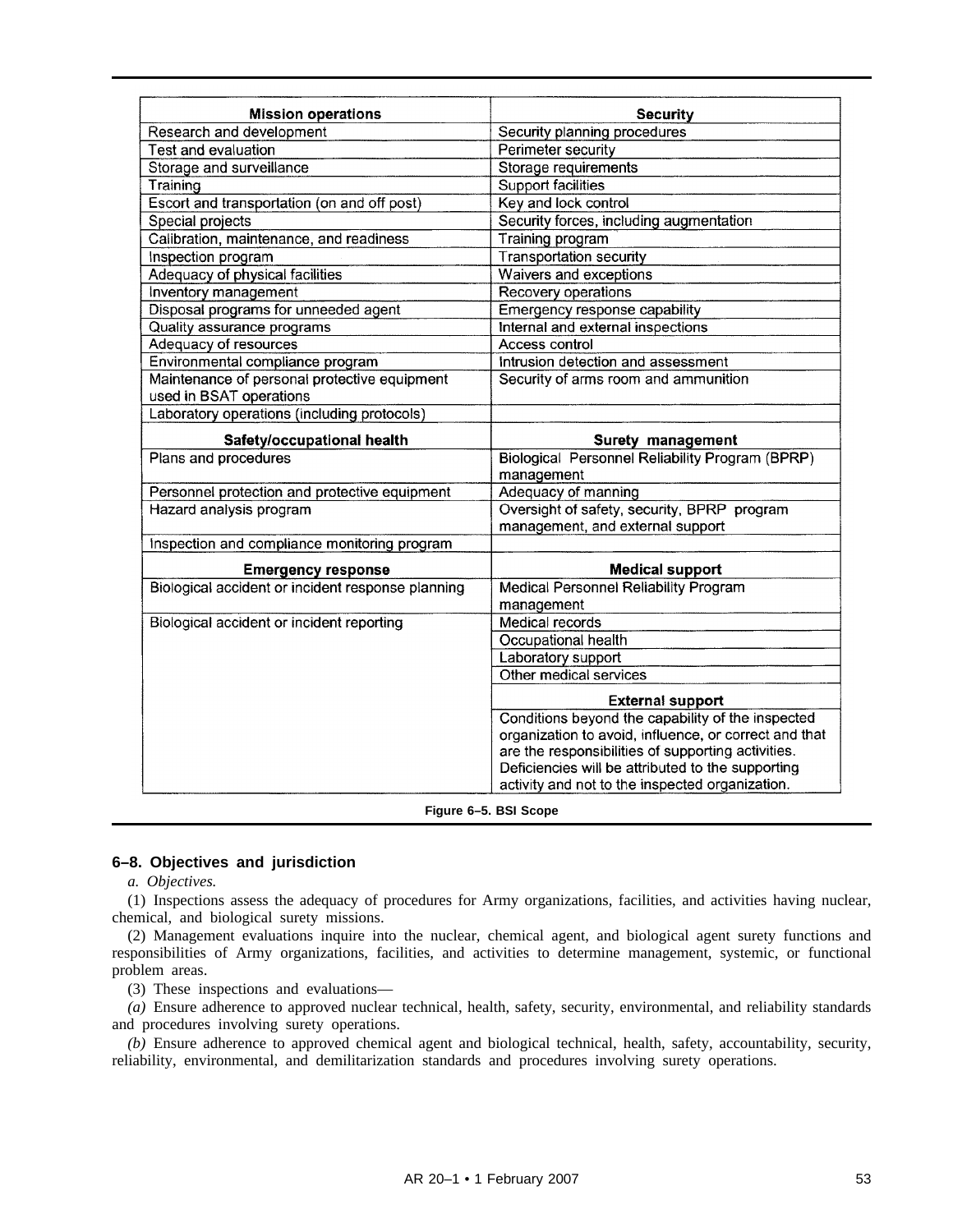*(c)* Determine the adequacy of support and guidance provided to each organization involving surety operations.

*(d)* Determine and pursue systemic issues affecting the commander's capability to perform their assigned surety mission.

*(e)* Provide ACOMs/ASCCs/DRUs with inspection results for use in their OIP to assist in determining the status of a unit's nuclear, chemical agent, and biological surety mission capability.

*(f)* Keep Army leaders and appropriate authorities informed of the status of the Army's nuclear, chemical, and biological surety programs.

*b. TIG technical inspection jurisdiction.* TIG establishes inspection policies and standard procedures for the conduct of nuclear surety inspections, reactor facility inspections, CSIs, BSIs, and management evaluations. The DAIG Technical Inspections Division conducts technical inspections of surety units and activities at 2-year intervals and inspects CWM responses and related support functions as directed by the DASA–ESOH.

*c. DAIG surety inspections and management evaluation procedures.* In general, surety inspections examine the functional areas specified in the Army Regulation 50-series. Management evaluations of surety functional areas identify systemic issues within the Army as appropriate.

## **6–9. Inspection and evaluation schedule**

The DAIG Technical Inspections Division will develop and publish inspection and evaluation schedules 90 days prior to the beginning of the fiscal year.

## **6–10. Contract oversight**

CSIs and BSIs of organizations having management responsibility for administering contracts involving Army- or DOD-supplied chemical agents or BSAT will include an assessment of the contract oversight program.

## **6–11. Augmentees**

HQDA agencies and ACOM/ASCC/DRU and other commanders will provide subject-matter experts on a TDY basis as required by TIG to assist in conducting inspections and management evaluations. TIG will determine the required qualifications for these personnel.

## **6–12. Inspection ratings**

*a.* Inspected organizations will receive one of the ratings listed in table 6–1 for each of the functional areas inspected. These ratings are no deficiencies; deficiencies: none failing; deficiencies: failing, correction verified; and deficiencies: failing, resolution/reinspection required. No ratings will be assigned for management evaluations.

*b.* A failing rating may be assigned to the appropriate functional area when any of the following conditions exist:

(1) Failure to achieve or maintain assigned mission capability through shortages in personnel, equipment, supplies, or authorized repair parts, resulting in the failure to accomplish the assigned mission.

(2) Loss of accountability or custody of nuclear, chemical agent, or biological material.

(3) Failure to provide a safe and healthy environment for nuclear, chemical agent, or biological agent surety material and the people handling it.

(4) Failure to provide a secure environment for nuclear, chemical agent, and biological material.

(5) Failure to respond to an actual or simulated nuclear, chemical, or biological surety accident or incident as outlined in the facility/organizational plans (included are actions that could permit unnecessary loss of life, personal injury, destruction of property, compromise of classified materiel or information, loss of accountability or control of surety chemical or biological surety material, or avoidable postaccident or incident contamination.)

(6) A pattern of deficiencies in any one or several of the functional areas will constitute a failure when such a pattern demonstrates a manner of performance that indicates a lack of competence or a disregard for prescribed procedures.

(7) Failure to establish or maintain an effective program for surety personnel reliability program management.

*c.* External support may be given a Deficiency: Failing when any of the conditions described above exist that are beyond the capability of the inspected organization to avoid, influence, or correct and are attributable to a supporting activity.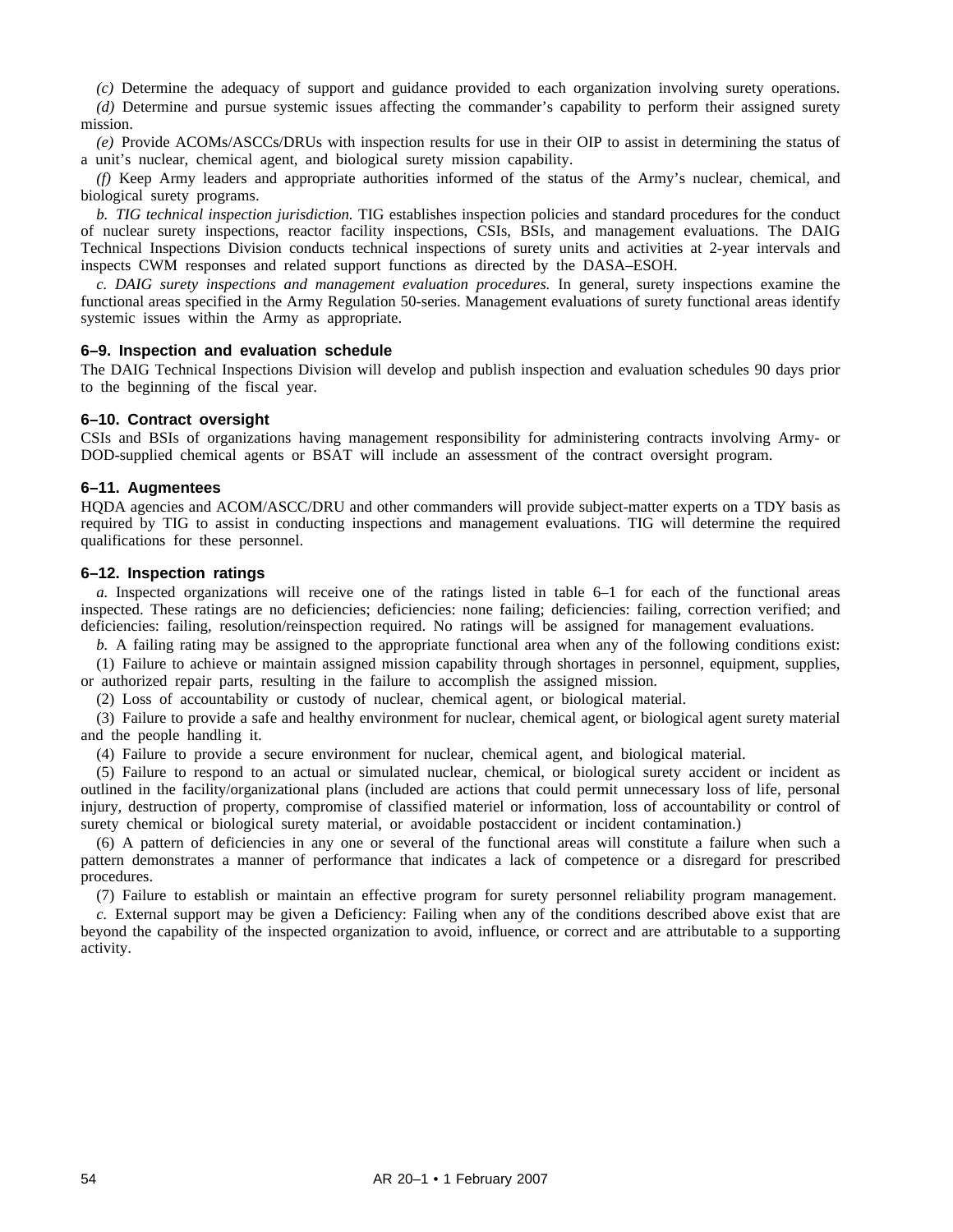| Table 6-1<br><b>Technical inspections rating</b>        |                                                                                                                                                                                                  |  |  |
|---------------------------------------------------------|--------------------------------------------------------------------------------------------------------------------------------------------------------------------------------------------------|--|--|
| Rating                                                  | <b>Definition</b>                                                                                                                                                                                |  |  |
| No deficiencies                                         | When an organization demonstrates that it can accomplish critical<br>tasks while providing a safe and secure environment in accordance<br>with approved publications and directives              |  |  |
| Deficiencies: None failing                              | When deficiencies exist but the organization demonstrates that it<br>can accomplish critical tasks while providing a safe and secure envi-<br>ronment under approved publications and directives |  |  |
| Deficiencies: Failing, correction verified              | When one or more conditions found in paragraph 6–13 (b) existed<br>but were corrected and verified by the inspection team                                                                        |  |  |
| Deficiencies: Failing, resolution/reinspection required | When one or more conditions found in paragraph 6–13 (b) existed<br>but were not, or could not, be corrected for verification by the in-<br>spection team                                         |  |  |

## **6–13. Technical inspection reports**

*a.* The DAIG Technical Inspections Division will prepare a separate written report for each inspection.

(1) Inspection findings will provide sufficient information to allow the inspected activity and the affected proponent offices to link findings clearly to the requirements contained in appropriate regulatory and other Army-level guidance and to correct shortcomings and deficiencies. Findings may also identify potential requirements to change or clarify regulatory requirements.

(2) Inspection findings will be identified as "factors affecting operations" or as "deficiencies." Factors affecting operations identify issues and problems and provide recommendations for their resolution. Deficiencies identify deviations from, or noncompliance with, established standards (law, policy, regulation, or published procedures). Deficiencies that are failing will be marked as such.

(3) The DAIG Technical Inspections Division will normally furnish a copy of the written report within 10 days to the responsible ACOM/ASCC/DRU; HQDA staff agency (Assistant Secretary of the Army (Installations and Environment) (ASA)(I&E)), DAMO–SSD, DAPM–MPD–PS, and DACS–SF); Director, U.S. Army Nuclear and Chemical Agency (USANCA) (ATNA–OP); and HQ IMCOM, as applicable.

*b.* When an organization receives ratings of no deficiencies; deficiencies: none failing; or deficiencies: failing, correction verified, a written response of corrective actions normally will not be required. However, selected factors affecting operations or deficiencies may require a response. The DAIG Technical Inspections Division will specify which findings, if any, require a written response of corrective actions and the timeline for the response.

*c.* When the organization receives a rating of deficiencies: failing, resolution/reinspection required—

(1) The inspected organization will forward a written response of the action taken to correct the failing deficiencies and any reclama (as outlined in para 6–15) to the ACOM/ASCC/DRU within 30 days of the date on the final report.

(2) The responsible ACOM/ASCC/DRU will accomplish the following within 60 days from the date of the inspection report:

*(a)* Review the inspection report, the written report of corrective actions taken and planned by the organization, and any reclama to the failing deficiencies.

*(b)* Forward the corrective action response to the DAIG Technical Inspections Division.

*(c)* Determine whether to forward any reclama to HQDA and/or submit an ACOM/ASCC/DRU level reclama in accordance with paragraph 6–15.

*(d)* Make one of the "mission capability" determinations found in table 6–2 pertaining to the inspected organization: *1.* Convey the "mission capability" determination with implementing instructions to the organization.

*2.* Provide a copy of the "mission capability" determination to the DAIG Technical Inspections Division (SAIG–TI) or HQDA (DAMO–SSD).

*3.* Within 20 days of receiving the organization's written response of corrective actions from the ACOM/ASCC/ DRU, the DAIG Technical Inspections Division will review the response and determine the type of reinspection that DAIG will conduct for each recorded deficiency either onsite or through a document review.

*4.* The DAIG Technical Inspections Division will provide applicable extracts from the inspected organization's final report to the activity cited for inadequate external support.

*5.* For external support deficiencies not corrected during the inspection, the supporting agency will prepare a written reply outlining the corrective action taken or planned (with milestones for completion). The supporting agency will forward a report of corrective action taken within 30 days through command channels to HQDA, OTIG (SAIG–TI) with copies furnished to the inspected/supported organization; its ACOM/ASCC/DRU; and the Deputy Chief of Staff, G–3 (DAMO–SSD).

*6.* For external support ratings of deficiencies: failing, resolution/reinspection required, the inspected organization's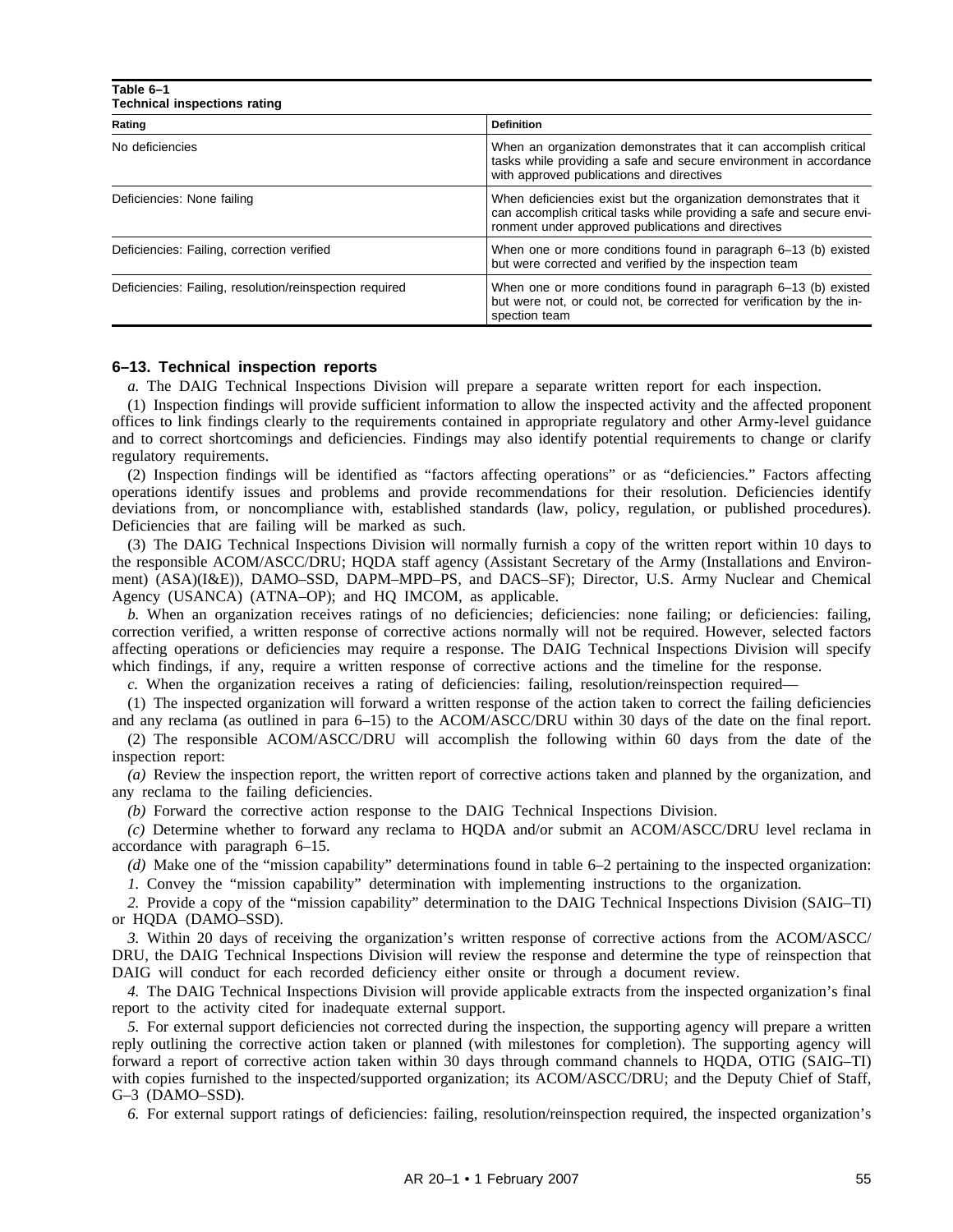ACOM/ASCC/DRU will make the mission-capability determination in accordance with paragraph 6–14*c*. If the ACOM/ASCC/DRU determines that the facility is mission capable with limitations or not mission capable, the ACOM/ ASCC/DRU will ensure that the external support issues are resolved expeditiously. Issues that cannot be resolved between the ACOM/ASCC/DRU and IMCOM will be forwarded to the appropriate HQDA office for resolution.

*7.* The DAIG Technical Inspections Division will normally conduct onsite reinspections of failing deficiencies within 120 days. The scope of a reinspection will be limited to the specific area, activity, or operation that was the basis for the failing deficiencies. The DAIG Technical Inspections Division will notify the inspected facility of an onsite reinspection at least 30 days prior to the desired reinspection date. The DAIG Technical Inspections Division may elect to conduct a document review reinspection, which consists of the review and the acceptance of documentation supporting the corrective action identified in the organization's written response.

*d.* Table 6–3 summarizes the timelines associated with inspection reports.

| Table 6-2<br><b>Mission capability ratings</b> |                                                                                                                                                                                                                                                                                                                                     |  |  |
|------------------------------------------------|-------------------------------------------------------------------------------------------------------------------------------------------------------------------------------------------------------------------------------------------------------------------------------------------------------------------------------------|--|--|
| Rating                                         | <b>Definition</b>                                                                                                                                                                                                                                                                                                                   |  |  |
| Mission capable                                | This determination allows the facility to continue normal operations<br>while completing corrective actions.                                                                                                                                                                                                                        |  |  |
| Mission capable with limitations               | This determination allows the facility to continue operations within<br>specified limitations while completing corrective actions.                                                                                                                                                                                                  |  |  |
| Not mission capable                            | This determination requires the facility to secure all chemical agents<br>until specified corrective actions are completed. The responsible<br>ACOM/ASCC/DRU will verify compliance with this restriction and will<br>verify the completion of the corrective actions before the facility can<br>resume chemical surety operations. |  |  |

| Table 6-3<br>Technical inspection results processing matrix |                               |                                                                                                                                                                                                                                                                                                                                                                                                                                                         |                                                                                                                                                                                                                                                                                   |                                                                                                                                                                                                                                                                                                                                                           |
|-------------------------------------------------------------|-------------------------------|---------------------------------------------------------------------------------------------------------------------------------------------------------------------------------------------------------------------------------------------------------------------------------------------------------------------------------------------------------------------------------------------------------------------------------------------------------|-----------------------------------------------------------------------------------------------------------------------------------------------------------------------------------------------------------------------------------------------------------------------------------|-----------------------------------------------------------------------------------------------------------------------------------------------------------------------------------------------------------------------------------------------------------------------------------------------------------------------------------------------------------|
| Day                                                         | <b>Suspense</b>               | Inspection with reinspection/ reso-<br>lution required                                                                                                                                                                                                                                                                                                                                                                                                  | Inspection with no reinspection/<br>resolution required                                                                                                                                                                                                                           | All deficiencies attributed to external<br>support                                                                                                                                                                                                                                                                                                        |
| 0                                                           | Exit briefing                 | DAIG will provide final Inspection<br>report to inspected organization                                                                                                                                                                                                                                                                                                                                                                                  | DAIG will provide final CSI report<br>to inspected organization                                                                                                                                                                                                                   |                                                                                                                                                                                                                                                                                                                                                           |
| 10                                                          | 10 days after in-<br>spection | DAIG will provide copy of final<br>report to the ACOM/ASCC/DRU,<br>HQDA staff, and USANCA                                                                                                                                                                                                                                                                                                                                                               | DAIG will provide copy of final<br>report to the ACOM/ASCC/DRU,<br>HQDA staff, and USANCA                                                                                                                                                                                         | DAIG will provide extract of the<br>report to the cited supporting agency                                                                                                                                                                                                                                                                                 |
| 30                                                          | 30 days after in-<br>spection | The inspected organization will-<br>-Prepare written response of cor-<br>rective actions taken and<br>planned.<br>-Prepare reclama to failing defi-<br>ciencies if applicable.<br>-Forward response and reclama<br>to the ACOM/ASCC/DRU.                                                                                                                                                                                                                | Inspected organization will-<br>-Prepare written response to the<br>findings/deficiencies specified by<br>DAIG and forward to the ACOM/<br>ASCC/DRU.<br>-Prepare reclama and forward to<br>the ACOM/ASCC/DRU if applica-<br>ble.                                                  | For all deficiencies not corrected<br>during inspection, supporting agency<br>will-<br>-Prepare written response of correc-<br>tive action taken or planned through<br>its command channels to DAIG with<br>copies to supported organization, its<br>ACOM/ASCC/DRU, and HQDA.<br>-Prepare reclama to deficiencies<br>and forward to HQDA (if applicable). |
| 60                                                          | 60 days after in-<br>spection | The ACOM/ASCC/DRU will-<br>-Review inspection report, cor-<br>rective actions response, and<br>reclama.<br>-Forward organizational and/or<br>ACOM/ASCC/DRU reclama to<br>HQDA (DAMO-SSD or ASA<br>(I&E)) if applicable.<br>-Make "mission capability" deter-<br>mination about organization and<br>convey determination to the or-<br>ganization and provide copy to<br>DAIG and HQDA (DAMO-SSD).<br>-Forward corrective actions re-<br>sponse to DAIG. | The ACOM/ASCC/DRU will-<br>-Review inspection report (and<br>corrective actions response and<br>reclama if applicable).<br>-Forward organization and/or<br>ACOM/ASCC/DRU reclama to<br>HQDA (DAMO-SSD or ASA<br>(I&E)) and corrective action re-<br>sponse to DAIG if applicable. | For failing external support deficien-<br>cies, the supported organization's<br>ACOM/ASCC/DRU will make "mis-<br>sion capability" determination about<br>organization                                                                                                                                                                                     |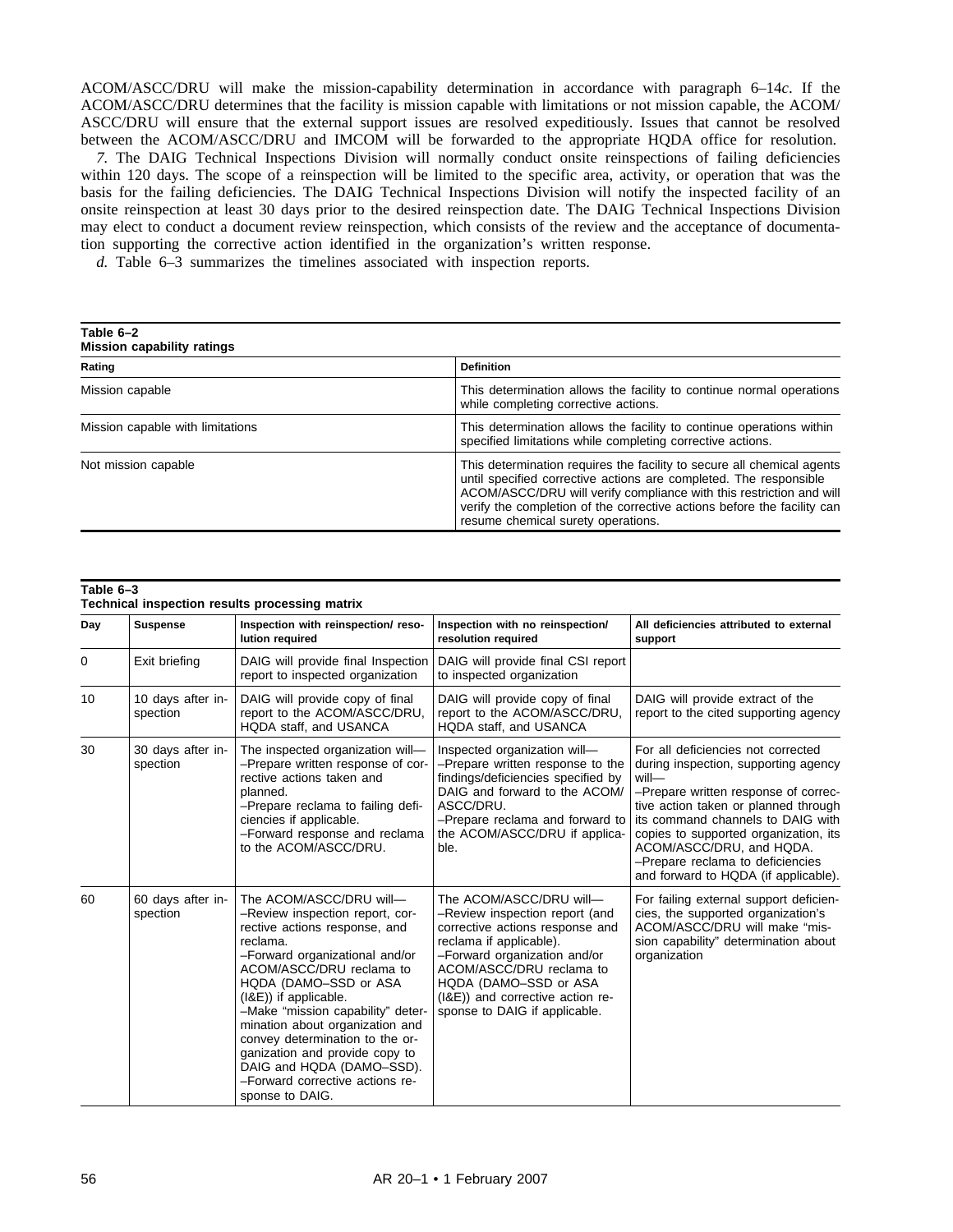| Technical inspection results processing matrix-Continued |                                                                                 |                                                                                                                                                                                                                              |                                                                                                                               |                                                                                                                                                                                                                                                                                                                              |
|----------------------------------------------------------|---------------------------------------------------------------------------------|------------------------------------------------------------------------------------------------------------------------------------------------------------------------------------------------------------------------------|-------------------------------------------------------------------------------------------------------------------------------|------------------------------------------------------------------------------------------------------------------------------------------------------------------------------------------------------------------------------------------------------------------------------------------------------------------------------|
| Day                                                      | <b>Suspense</b>                                                                 | Inspection with reinspection/ reso-<br>lution required                                                                                                                                                                       | Inspection with no reinspection/<br>resolution required                                                                       | All deficiencies attributed to external<br>support                                                                                                                                                                                                                                                                           |
| 80                                                       | 20 days after re-<br>ceipt of written<br>response from<br>the ACOM/<br>ASCC/DRU | DAIG will-<br>-Review corrective action re-<br>sponse.<br>-Determine whether to conduct<br>onsite reinspection.<br>-Forward memo indentifying<br>reinspection date to the ACOM/<br>ASCC/DRU and inspected organ-<br>ization. | DAIG will review corrective action<br>response                                                                                | DAIG will review corrective action re-<br>sponse. For failing external support<br>deficiencies, DAIG will-<br>-Determine whether to conduct on-<br>site review.<br>-Forward memo identifying<br>reinspection date to supporting or-<br>ganization with copy furnished to the<br>ACOM/ASCC/DRU and supported<br>organization. |
| 90                                                       | 30 days after re-<br>ceipt of reclama                                           | Appropriate HQDA offices review<br>reclama.<br>DCS, G-3 (DAMO-SSD) will pre-<br>pare and send response to the<br>ACOM/ASCC/DRU (copy to<br>DAIG)                                                                             |                                                                                                                               | Appropriate HQDA offices review<br>reclama.<br>DCS, G-3 (DAMO-SSD) will pre-<br>pare and send response to support-<br>ing agency (copy to DAIG and the<br>ACOM/ASCC/DRU of supported or-<br>ganization                                                                                                                       |
| 120                                                      | 60 days after re-<br>ceipt of written<br>response from<br>the ACOM/<br>ASCC/DRU | DAIG will conduct reinspection                                                                                                                                                                                               | Appropriate HQDA offices will re-<br>view reclama; DAMO-SSD will<br>forward reclama response to the<br>ACOM/ASCC/DRU and DAIG | DAIG will conduct reinspection                                                                                                                                                                                                                                                                                               |

# **6–14. Reclamas**

**Table 6–3**

*a.* The DAIG team chief and the commander/director will make every effort to resolve issues prior to the publication of a final report.

*b.* The DAIG team chief will not change findings of fact. These findings are those things that an inspector actually observed during the inspection such as no evidence of quarterly inventories, missed steps in a procedure, and out-ofdate calibration. The team chief will inform the inspected organization of any tentative findings identified during the inspection. The commander/director will learn of these tentative findings at the nightly outbriefs. The DAIG team chief will consider any evidence that can be produced to nullify a tentative finding (such as finding a misplaced file) up to the time the inspection activities are concluded. The DAIG team chief may consider any information presented after that point in time. Reproduced documentation will not change a finding but will be treated as a corrective action.

*c.* The DAIG team chief and the commander/director will resolve differences in interpretation of a regulatory requirement. If both parties cannot agree, they will contact the regulation's proponent to discuss the situation and obtain the proponent's ruling.

*d.* If an issue is not resolved with the proponent or through a legal opinion prior to the inspection's completion, the inspection team will publish a draft report. The team will publish the final report after obtaining the proponent/legal opinion. This process will include the facility commander or director.

*e.* Any commander/director in the chain of command of the inspected organization or external support organization may submit a reclama. The inspected organization and/or intermediate headquarters will submit reclamas through the chain of command to arrive at the ACOM/ASCC/DRU not later than 30 days from the date of the final inspection report. Intermediate commanders/directors will identify their concurrence or nonconcurrence with the reclama.

*f.* Within 60 days of the date of the final inspection report, the ACOM/ASCC/DRU will evaluate the reclama and determine whether to forward it with ACOM/ASCC/DRU concurrence to the appropriate HQDA office (DAMO–SSD) for resolution, or to disapprove the reclama and return it to the requestor. ACOMs/ASCCs/DRUs will also submit any ACOM/ASCC/DRU level reclama to the HQDA proponent within 60 days of the final inspection report.

*g.* The HQDA office (DAMO–SSD) will coordinate the HQDA response to reclamas with appropriate HQDA offices. If any coordination office does not concur with the proposed resolution, the issue will be referred to higher echelons for adjudication. The SA is the final adjudication authority. The HQDA office will forward the final decision to the affected ACOM/ASCC/DRU within 30 days of receipt of a reclama (or within 10 days of receipt of the resolution decision if the issue is referred to a higher echelon). The HQDA office will furnish copies of the resolution decision to the DAIG Technical Inspections Division (SAIG–TI); other staff elements as appropriate; and the director, USANCA (ATNA–OP).

*h.* Where an interpretation or clarification of a regulation/policy has been made during the reclama process, the proponent of that regulation or policy will provide formal notification reflecting the interpretation/clarification to all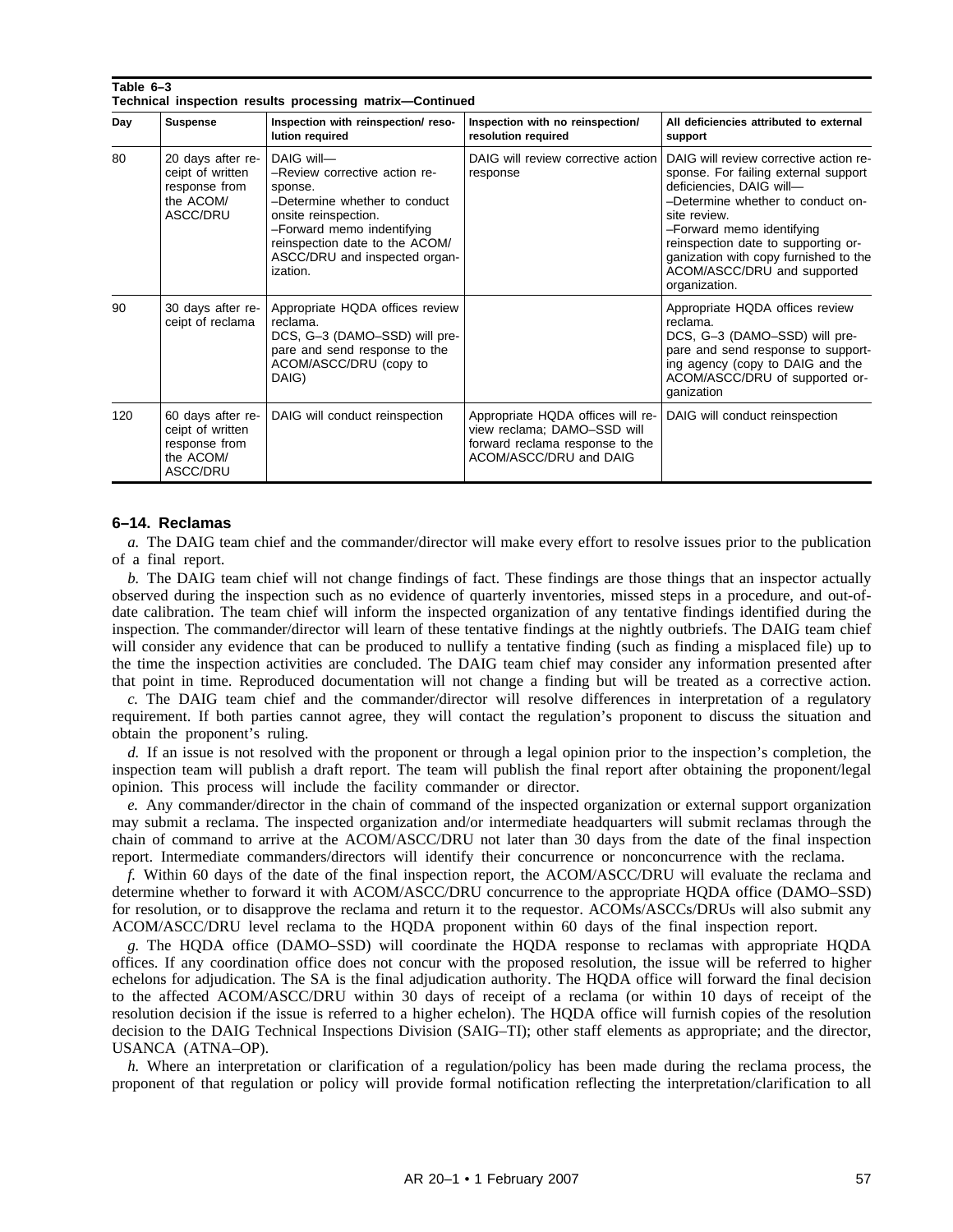affected ACOMs/ASCCs/DRUs and HQDA staff agencies not later than 30 days following the decision. ACOMs/ ASCCs/DRUs will forward the message to affected organizations within the command as soon as possible.

# **6–15. Special Inspections**

*a.* The DAIG Technical Inspections Division will also conduct—

(1) Surety special inspections as directed by the Army Secretariat, TIG, and the Army Staff.

(2) Inspections of CWM responses and related support functions as directed by the SA, Under Secretary of the Army, and DASA–ESOH.

*b.* The special inspection authority, schedule, scope, and report format and suspenses will be as specified in the special inspection directive.

# **Section III**

# **Intelligence Oversight Inspections**

# **6–16. Inspections guidance**

*a.* IGs must provide intelligence oversight for the intelligence components within their command. IGs at all levels have the responsibility to inspect intelligence components and activities as part of their commander's OIP.

*b.* This section, used with AR 381–10 and EO 12333, provides guidance for the conduct of intelligence oversight inspections. This section applies to all IGs.

*c.* State IGs assigned to multiservice headquarters will adhere to applicable DOD directives and instructions relating to intelligence oversight, to include the appropriate U.S. Air Force instructions governing the role of Air Force IGs in intelligence oversight.

*d.* The commander's OIP will normally determine the frequency of intelligence oversight inspections within the command. However, IGs at all levels will ensure that they inspect their intelligence components a minimum of once every 2 years.

## **6–17. Intelligence oversight purpose and procedures**

*a.* AR 381–10 sets forth 15 procedures governing the activities of intelligence components that affect U.S. persons as defined in that regulation. Procedures 2 through 4 address the authority by which such components may collect, retain, and disseminate information concerning U.S. persons.

*b.* These procedures enable DOD intelligence components to carry out effectively their authorized functions while ensuring any activities that affect U.S. persons are carried out in a manner that protects the constitutional rights and privacy of such persons.

*c.* Procedure 14 requires each intelligence component to familiarize its personnel with the provisions of EO 12333, AR 381–10, and applicable implementing instructions. At a minimum, such familiarization will contain—

(1) Applicable portions of Procedures 1 through 4.

(2) A summary of other procedures that pertain to collection techniques that are (or may be) employed by the intelligence component.

(3) A statement of individual employee reporting responsibility under Procedure 15.

*d.* Procedure 15 requires IGs, as part of their inspection of intelligence activities and components, to—

(1) Seek to determine whether such components are involved in any questionable activities.

(2) Ascertain whether any organization, staffs, or offices within their respective jurisdictions, but not otherwise specifically identified as DOD intelligence components, are being used for foreign intelligence or counterintelligence purposes to which EO 12333 applies and, if so, ensure the activities of such components are in compliance with AR 381–10 and applicable policy.

(3) Ensure that procedures exist within such components for the reporting of questionable activities and that employees of such components are aware of their responsibilities to report such activities.

# **6–18. Inspection methodology**

*a.* The DAIG Intelligence Oversight Division (SAIG–IO) has developed an inspection methodology to assist field IGs in the conduct of intelligence oversight inspections. This methodology can be an effective tool in determining compliance with AR 381–10, assessing soldier/civilian knowledge of the regulation, and identifying questionable activities.

(1) IGs will identify intelligence components and personnel performing intelligence functions, generally numbered military intelligence units, and intelligence  $(G-2/S-2)$  offices. They may also include security personnel with additional intelligence duties. Some of these dual-responsibility personnel may not realize that they are subject to the provisions of AR 381–10.

(2) The intelligence component will brief the IG on their operations and their intelligence oversight program. Elements of importance are—

*(a)* Existence of an intelligence oversight program (beyond simply a written program).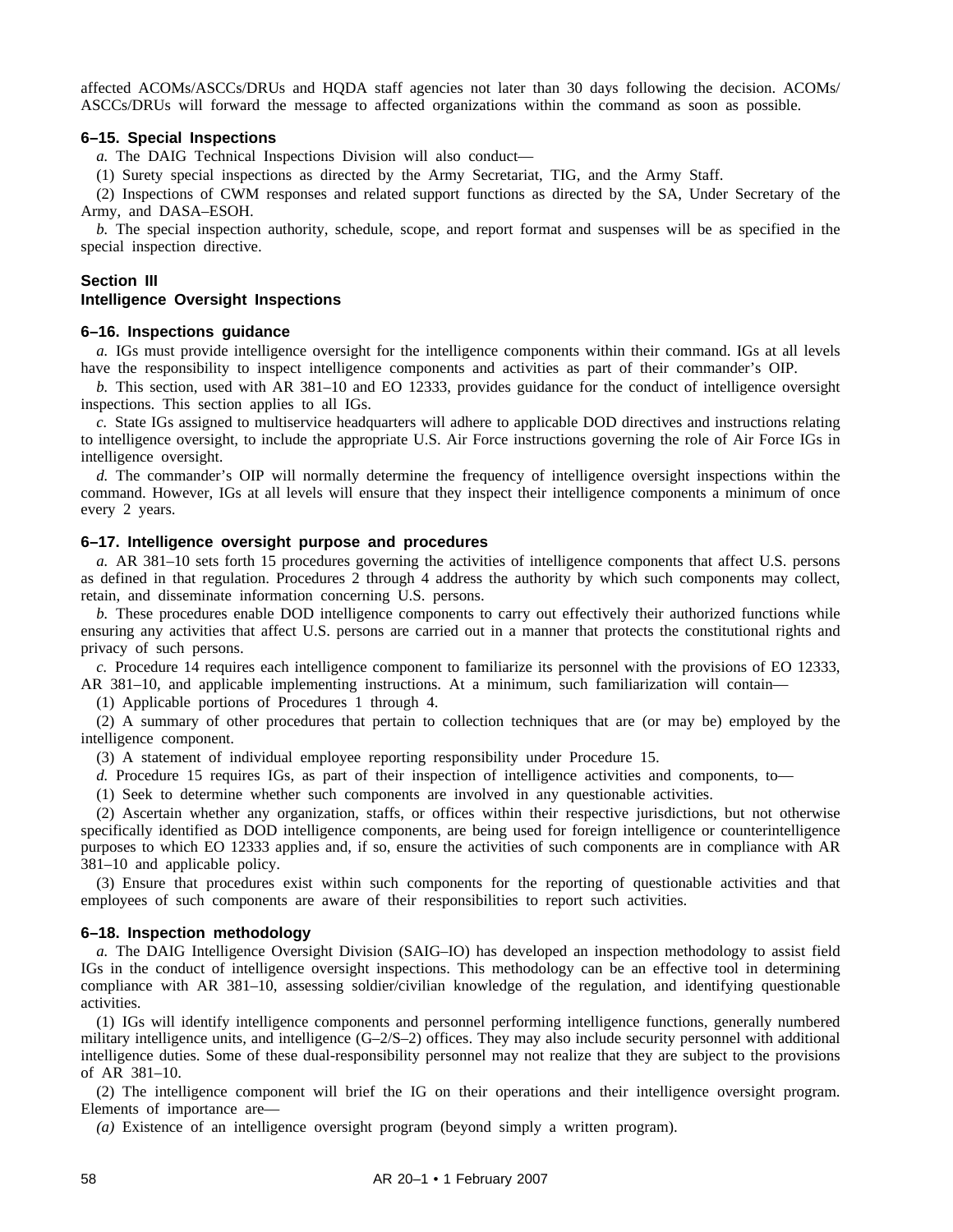*(b)* A designated point of contact for intelligence oversight.

(3) IGs will determine whether the intelligence component handles U.S. person information and, if so, determine under what authority. Military intelligence organizations or offices at all levels may or may not have the mission and authority to collect information on U.S. persons. When they do, it is generally because the organization/office is also performing nonintelligence functions such as personnel security. At the installation level, the intelligence function is often an extra duty of the security officer. In such cases, AR 381–10 applies only to the intelligence portion of that individual's duties.

(4) IGs will assess the ability of unit members to apply AR 381–10 in practical situations. The Deputy Chief of Staff, G–2 has developed a Web page at www.dami.army.pentagon.mil with various scenarios and solutions. Additionally, the DOD IO office and IO offices of other Services have Web sites containing useful information. Other training scenarios are available from TIGS.

(5) The IG must check both paper and electronic unit intelligence files. Because military intelligence organizations may or may not have the mission to collect information on U.S. persons, the IG must first determine the organization's mission and authority to collect when reviewing unit intelligence files (see para 6–18a(3)). Some incidental information on a U.S. person may appear in documents prepared by intelligence components outside the command. This incidental information does not necessarily violate AR 381–10 as long as the information is properly filed (that is, not retrievable by reference to the U.S. person) and is not extracted to produce intelligence products. The inspection methodology will also include a provision to crosswalk unit intelligence files with disciplinary and derogatory files involving intelligence personnel.

(6) IGs will determine if the intelligence component knows how to report a questionable activity as required by Procedure 15. Unit members must be able to identify the designated IO point of contact (POC). The unit members will understand the IG role in IO as well.

*b.* If, in the course of the inspection, questionable activity appears to have occurred, the intelligence component will submit a Procedure 15 report in accordance with AR 381–10. Forward questions concerning questionable activities or the conduct of IO inspections to the DAIG Intelligence Oversight Division at the following address: The Inspector General (ATTN:  $S A I G - I O$ ), 1700 Army Pentagon, Washington, DC 20310-1700, or by e-mail: IOD@daig.ignet.army.mil.

### **6–19. Special access programs, sensitive activities, and Army laboratories**

*a.* The DAIG Intelligence Oversight Division (IOD) will conduct inspections of SAPs and sensitive activities on a rotating basis based upon the number of approved SAPs and sensitive activities. The Technology Management Office is responsible for determining the list of organizations subject to inspection by the DAIG IOD.

*b.* IOD team members will conduct security management inspections of selected Army laboratories and research, development, and testing facilities on a 5-year rotational basis. A MOU with the Deputy Under Secretary of Defense for Laboratories and Basic Science and the DODIG establishes proponency for these inspections.

# **Chapter 7 The Inspector General Assistance Function**

#### **7–1. Assistance function**

*a.* This chapter provides policy and guidance to military and DA civilian IGs in the Active Army, the USAR, and the ARNGUS regarding the assistance function. ARNGUS IGs will refer to paragraph 7–7 for additional policy and guidance unique to the ARNGUS.

*b.* For assistance in implementing policies and procedures in this chapter, contact TIGS and the DAIG Assistance Division. The functional proponent for IGARS is the DAIG Assistance Division.

*c.* IGs providing assistance to complainants will use IG technical channels, to include the ACOM/ASCC/DRU IG as well as the DAIG Assistance Division, as an information resource when handling specific case issues. TIGS is also available as a resource for clarifying and explaining policy and doctrinal issues.

*d.* Army IGs will provide assistance on an area basis so that anyone can go to the nearest IG office to request help or information (see paras 1–4*b*(3) and 1–4*c*(3)). In the absence of a MOA, MOU, or support agreement between the commands and agencies involved or affected, the requirement to provide support on an area basis ensures IG coverage for routine assistance matters on local Army issues that the local Army IG is best suited to resolve. Routine assistance matters involving local issues presented by personnel assigned to Army organizations without assigned IGs (for example, the Assistant Secretary of the Army for Acquisition, Logistics and Technology, civilian personnel operations centers (CPOCs), Armed Forces Reserve Centers, and so forth), routine assistance matters involving local elements of Army organizations without assigned IGs, and routine assistance requirements involving local issues presented by personnel at locations geographically separated from their command IG fall within the scope and intent of these provisions for area support. IGs will use technical channels to coordinate efforts, refer cases, or resolve concerns regarding IG jurisdiction. The DAIG Assistance Division (SAIG–AC) is the final authority for resolving jurisdictional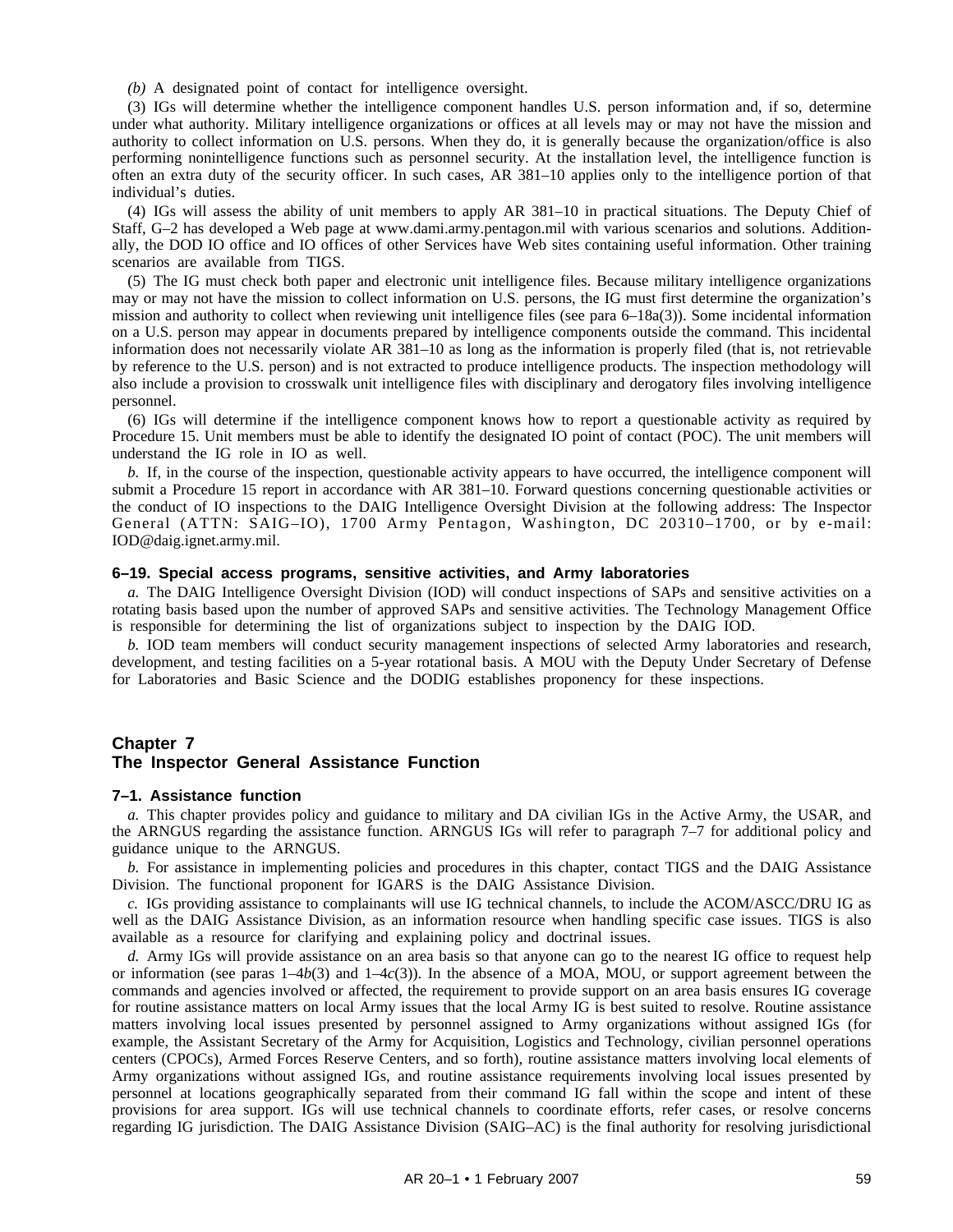issues. If necessary, DAIG will address systemic issues involving those Army organizations without an IG and coordinate inspections or investigative actions as necessary. When processing a request for assistance, IGs will do their best to protect confidentiality (see para 1–12).

## **7–2. Conducting an assistance inquiry**

*a.* The IG assistance function begins with the receipt of an IGAR. IGs employ the IGAP, including selecting appropriate courses of action for the IGAR. (Contact TIGS for IGAP doctrinal guidance.) In many cases, IGs exercise both the assistance and investigations functions concurrently, especially when IGARs contain multiple issues. When IGs determine that a request for assistance is appropriate for IG action, they will use the assistance inquiry as the factfinding process to gather the information needed to resolve the IGAR issue. The assistance inquiry is an informal factfinding process used to address or respond to a complaint involving a request for help, information, or issues but not allegations of impropriety or wrongdoing. If statements are taken, they normally are not recorded or sworn. An assistance inquiry must be timely and thorough. It must provide the basis for responding to the issues raised in the IGAR and for correcting underlying deficiencies in Army procedures and systems. The assistance inquiry may simply provide the facts to answer a question from the complainant. IGs will document each IGAR in a case file that must contain evidence and/or information that supports the conclusions reached as well as a copy or detailed summary of the response to the complainant.

*b.* Unlike the IG investigative inquiry in which IGs must follow specific procedures, the assistance inquiry allows the IG to determine the best way to conduct the inquiry. The assistance inquiry process follows the seven-step IGAP (see chap 4) as follows:

(1) *Step One: Receive the IGAR.* Step one begins when an IG receives a request for assistance, a request for information, or a complaint or allegation, all of which constitute an IGAR. Anyone can submit a complaint, allegation, or request for information or assistance to any Army IG concerning a matter of Army interest. IGARs come from multiple sources: walk-ins, call-ins, write-ins, e-mail messages, faxes, and indirectly. The receiving IG will record all information received during step one on a DA Form 1559, which serves as the base-control document. The IG receiving the IGAR will *always* open a case in the IGARS database even if the case is not appropriate for IG action. If referred to an agency outside the chain of command, and determined not to be a case warranting continued IG interest, the IG will close the case. When referring a case to the chain of command that warrants continued IG interest, the IG will keep the case open to monitor the chain of command's actions and document those actions in the IGAR before closing the case. When opening or closing a case in the IGARS database, IGs must be careful not to include in the database information from protected programs or other classified information. IGs must handle all sensitive and classified information in accordance with AR 380–5 and AR 380–381. If an IGAR involves an individual or an issue associated with a SAP or SA, contact the DAIG Intelligence Oversight Division for further guidance.

(2) *Step 2: Conduct IGPA.* IGPA is a process used by an IG to determine how best to proceed with a case. This process helps identify the issues and/or allegations, determines whether those issues or allegations are appropriate for IG action, acknowledges receipt to the complainant, and assists the IG in developing a course of action. It helps the IG determine who will resolve the problem and how to solve it. An IG is usually in IGPA until he or she selects a course of action. Many assistance cases require the IG to turn a matter of concern over to another individual or agency. This referral process requires the IG to be aware of the possible implications concerning the confidentiality of the complainant. Referring the complaint to another agency usually means the IG will need to followup to determine the action taken and whether or not it addressed the complaint. If the case is of continued IG interest, the IG will request that the individual or agency provide the response back to the IG. The IG reviews the response to ensure that each concern was addressed before the complainant receives a final response.

*(a) Analyzing for issues and allegations.* IGs will analyze the information presented by the complainant and determine whether that information is a systemic issue, an allegation of impropriety, a request for help (assistance), or a combination of two or more of these elements. The IG will determine the assistance requested and what issues or allegations the complainant presented. The IG must identify all requests for help and matters of concern, even if the complainant did not specifically mention them. The IG will contact the complainant to clarify the issues, allegations, or concerns. The IG may later refer the complainant to the chain of command or an appropriate staff agency for action. The IG will followup referrals of cases on matters of continued IG interest to ensure the complainant receives the appropriate assistance.

*(b) Issues.* An issue is a complaint, request for information, or request for assistance to the IG that does not list a *who* as the violator of a standard or policy. If the information from the complaint has a *who* for the violator, then this complaint is an allegation and the IG must conduct an investigative inquiry or investigation (see chap 8).

*(c) Complaints.* A complaint is an expression of dissatisfaction or discontent with a process or system such as leave policies or the pay system. In some cases, the IG may not be able to assist the complainant with his or her complaint. The IG will conduct some teaching and training with the complainant and explain the role of the IG. Even though the IG knows that the complaint is not appropriate for the IG, the IG must still analyze the entire complaint for any issues and/or allegations. Many complaints presented to the IG will have an established appeal process. If so, the complaints are not appropriate for IG action until the complainant uses the established process. If the complainant is still dissatisfied, the IG can check the appeal action for due process.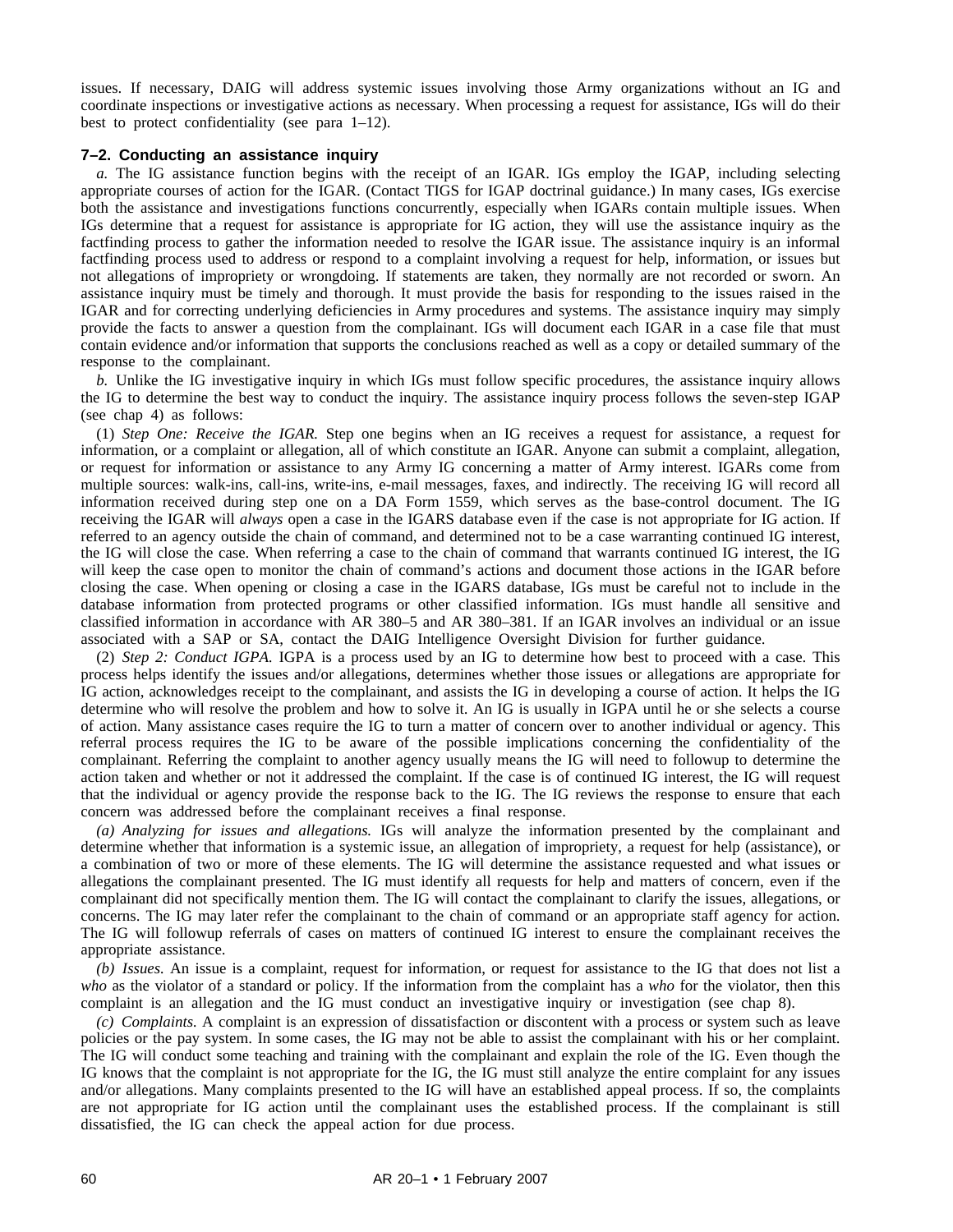*(d) IG appropriateness.* As a rule, not all matters presented to the IG are appropriate for IG action. Examples of issues not appropriate for IG involvement would include serious criminal allegations (murder, rape, and so on) and issues that have other means of redress. Soldiers must seek the prescribed redress or remedy before an IG can provide assistance. If the soldier has used the available redress procedures, the IG will limit his or her review of the situation to determine if the soldier received due process by law or regulation. If the results of preliminary analysis indicate that the IGAR received is appropriate for IG action, the IG will accept the IGAR and open a case file. If not appropriate for IG action, the IG will still open the case, state why the issue is not appropriate for IG action, and state or explain what the IG did with the IGAR. IGs will advise complainants of the appropriate agency that can resolve the complaint and normally allow complainants to present their issues to that agency directly. For redress procedures available to DOD civilian employees, see paragraph 4–4*k*.

*(e) Acknowledging receipt.* IGs will properly acknowledge receipt of all IGARs. IGs acknowledge, orally or in writing, individual complaints, allegations, or requests for assistance. In acknowledging a request, inform the complainant that he or she will receive only information on the results of the inquiry or investigation that affect him or her directly and personally. Replies to third parties must not violate an individual's right to privacy. The IG will obtain a signed PA release authorization from the individual about whom the complaint is made before releasing any information about the case except when the information is being released pursuant to a PA exception.

*(f) Select a course of action.* IGs will determine the appropriate courses of action (IG inspection, assistance inquiry, investigative inquiry, or investigation) for each complaint, issue, and allegation determined in the IGAR. IGARs often contain issues that result in more than one course of action.

(3) *Step 3: Initiate referrals and make notifications.*

*(a) Initiating referrals inside the chain of command.* IGs may refer complaints to the chain of command or outside the chain of command. When referring complaints to the chain of command, the chain of command has the responsibility and the authority to address the complaints. Where appropriate, the IG will refer matters to the chain of command. If the matters are of continued IG interest, the IG will monitor these matters to ensure that the chain of command takes proper action.

*(b) Initiating referrals outside the chain of command.* The IG may elect to refer the issue to the appropriate agency on behalf of the complainant, but be mindful of confidentiality concerns. Provide the necessary information to the agency, and determine whether or not to monitor the action until completion.

*(c) Initiating referrals to other IG offices.* The IG may decide that another IG office is best suited to handle a particular issue due to jurisdictional or other reasons. The IG may refer the issue to the other IG office and retain status as the office of record; in this case, the other IG office becomes the office of inquiry. These referrals may only occur within a vertical echelon of command such as ACOM to corps to division. The IG will only close the case once the office of inquiry has reported their factfinding results. The IG may also refer the issue along with office-of-record status to another IG office within the vertical echelon of command or horizontally to another command echelon and then close the case in IGARS. In all cases, the receiving IG office must agree to accept the referral (see para 4–7*d*).

(4) *Step 4: Conduct IG factfinding.* The assistance inquiry is an informal factfinding process used to address or respond to a complaint involving a request for help, information, or issues and not allegations of impropriety or wrongdoing. The IG must evaluate the facts and evidence received to ensure that all issues were addressed before responding to the complainant. The information provided to the IG must lead to a reasonable conclusion or recommendation. The inquiry findings will be the basis for the notification to the complainant as well as the final reply. When an IG interviews a person, the IG may record impressions of the person's attitude, sincerity, and truthfulness. The IG will enter these observations in the IGAR file and will clearly indicate that they are IG opinions.

(5) *Step 5: Make notification of results for an assistance inquiry.* At the completion of the assistance inquiry, the complainant will be notified and informed of the results. The IG will only provide information pertaining to the complainant regarding actions taken. Remember: a third party is only authorized by law to receive information directly pertaining to him or her without prior consent from the complainant. IGs will annotate all notifications made in the case file using case notes and then record that information in the IGARS database. The IG must specify if the notification occurred orally or in writing.

(6) *Step 6: Conduct followup.* Followup ensures that all issues and/or allegations have been thoroughly addressed and all IG responsibilities have been fulfilled. Followup will include a review of issues and/or allegations previously addressed to determine if further appeal procedures are available or if the IG will examine due process for the complainant. IGs may personally conduct followup or address the issues and/or allegations during a staff assistance visit or during future IG inspections. An IG case is not closed until all appropriate actions are completed.

(7) *Step 7: Close the file.* In closing the file, IGs will ensure that all relevant documentation is present and review all issues and allegations to ensure that they have been addressed appropriately. IGs will ensure that the synopsis entered into the IGARS database includes an evaluation of the facts and evidence examined and a conclusion that the issues were "founded" or "unfounded" (see para  $7-2b(7)(a)$ , below). Each issue must have an accompanying function code that is appropriately descriptive and that the determination is coded (A) for assistance. Closing an IGAR also consists of providing the complainant with a final reply that details the IG's final determination as it pertains to the issues presented in the IGAR. The final response to the complainant for assistance cases may occur verbally or in writing, but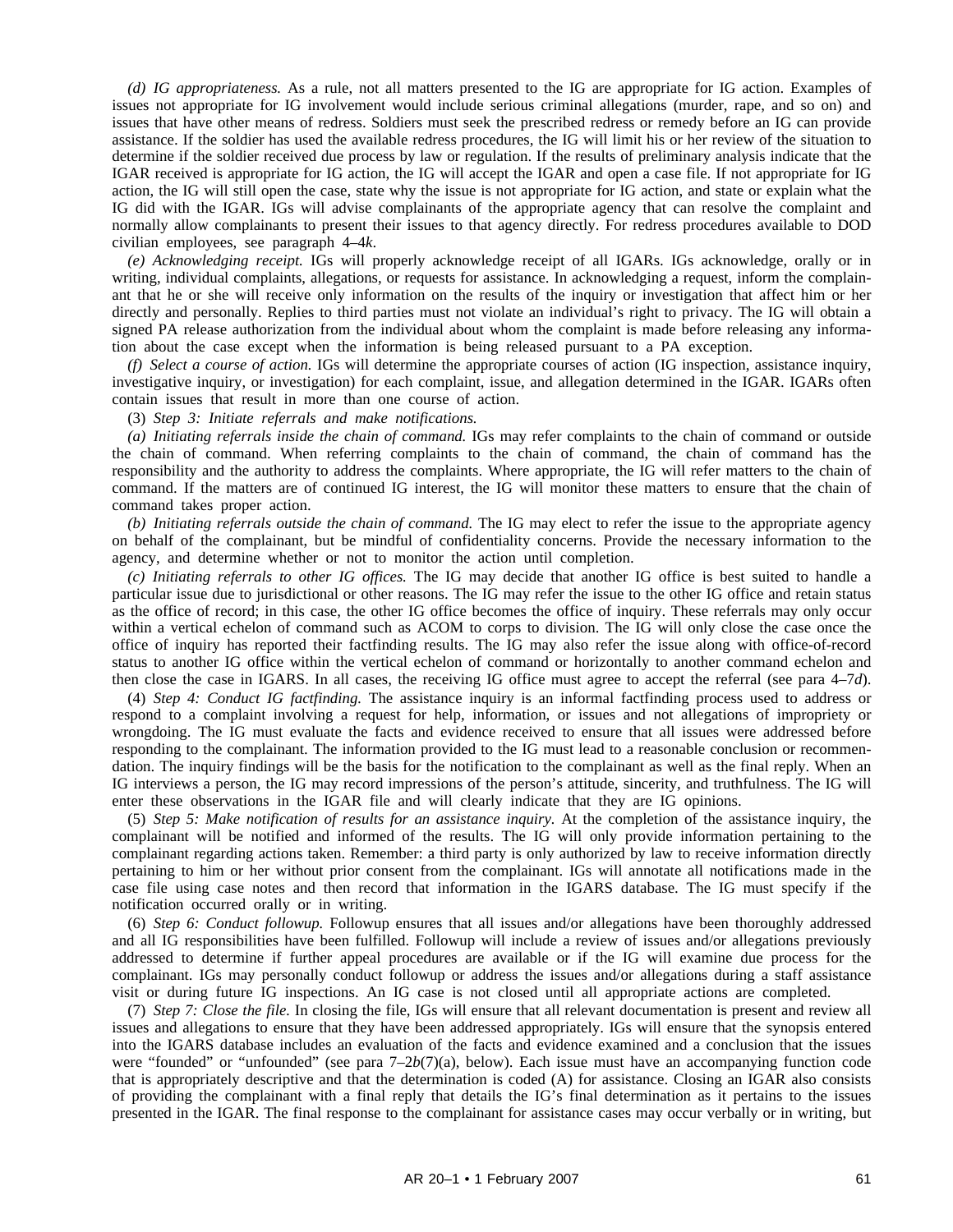notifications for investigations and investigative inquiries will be in writing and contain only the information pertaining directly to the complainant. The IG will annotate this action in the case file. IGs who register one-minute IGARs into the IGARS database will not respond in writing upon closing the IGAR.

*(a) Closing the IGAR in the IGARS database.* In closing the file, ensure that all relevant documentation is present and included in the file. Review all issues and allegations to ensure that they have been appropriately addressed. The synopsis is the final item entered into the IGARS database. Each issue must be annotated as either "founded" or "unfounded" within the synopsis depending upon what the IG learned during factfinding."Founded" means that the IG inquiry into the issue determined that the problem or complaint had merit and required resolution. "Unfounded" means that the IG inquiry into the issue or complaint yielded no evidence to prove that a problem existed for the IG to resolve. The next step in closing the IGAR is to code the case. The function code selected identifies the areas where the IG received complaints, allegations, and requests for help (assistance). IGs may also use the ROI format (see para 8–7). This format provides a logical and disciplined presentation of information or evidence that leads to a justifiable conclusion. Likewise, the determination codes are also important to understanding what the data is showing. Each request for assistance will be coded assistance (A) to indicate that the IG provided advice or guidance, resolved a request for assistance, or referred the complainant to an agency other than the IG to resolve the problem.

*(b) Making appropriate reports.* Appropriate reports are based upon the local IG standing operating procedures (SOP).

*(c) Analyzing for developing trends.* The final process in closing an IGAR is analyzing trends that may be developing. IG objectives are to identify trends that affect the command and to identify and correct systemic problems or potential problem areas.

*c.* A complainant may voluntarily withdraw an IGAR at any time. The IG will not suggest that a complainant withdraw an IGAR; however, if the complainant desires to do so, the IG will request the withdrawal from the complainant in writing. IGs must be concerned that reprisal was or was not a factor in the request for withdrawal. IGs will question the complainant to ensure that reprisal has not occurred. When a complainant withdraws an IGAR, the commander or detailed IG may elect to continue to process some or all of the IGAR to address deficiencies in Army procedures or systems or to address an impropriety that developed after processing the IGAR has begun.

*d.* Many complainants will have strong emotions regarding the issues or problems they present to the IG. Complainants have, on occasion, displayed those emotions as anger or resentment directed at the IG. All complainants, however, must behave properly and adhere to appropriate professional or military courtesy as necessary when presenting their IGARs to the IG. IGs will advise complainants who become verbally abusive, disrespectful of military rank and authority, or threatening in any other manner that such behavior is unacceptable. In appropriate cases, IGs may have to caution the complainant that continued abusive, disrespectful, or threatening behavior may be brought to the attention of the appropriate command or supervisory authority. IGs must be cautious, however, to avoid referring the matter of abusive, disrespectful, or threatening behavior to a command or individual at a time that might result in a reprisal against the complainant as defined by the whistleblower protections. If the IG makes such a referral, he or she must ensure that the referral occurs for the abusive, disrespectful content or conduct and not for the protected—lawful communication with the IG. However, IGs will carefully weigh the severity of the abusive, disrespectful, or threatening conduct against the potential effect on the IG system and on the complainant's right to make a protected communication before referring such behavior to the appropriate command or supervisory authority.

# **7–3. Actions pertaining to certain types of inspector general action requests**

*a. Pay-related IGARs.* If the local finance office cannot resolve pay complaints, the IG will contact the Defense Finance and Accounting service (DFAS) IG for assistance. The DFAS IG will either accept the case or inform the local IG to refer the case to one of the appropriate DFAS centers.

*b. Soldier nonsupport of family members or private indebtedness.*

(1) If a family member complains about a lack of basic needs such as food or shelter, the IG will ensure that the family's immediate basic needs are met. The IG will contact the appropriate military support agency and the appropriate commander so that they may assist the complainant with basic needs from both military and civilian resources. The IG will directly oversee this process until the family's immediate needs are satisfied.

(2) Resolving nonsupport and indebtedness claims is a command responsibility; the primary IG role is to ensure that the commander is aware of all complaints and takes appropriate action. AR 608–99, as applicable, establishes the commander's responsibilities in nonsupport cases. The Judge Advocate General (TJAG) is the proponent for AR 608–99. As such, IGs may coordinate nonsupport issues with the servicing SJA.

(3) AR 600–15 prescribes the commander's actions for private indebtedness cases. An IG becoming involved with these matters will determine if the complainant has forwarded the complaint to the soldier's commander. If not, the IG will offer assistance in formulating and properly routing the complaint. If the complainant has already initiated appropriate action, the IG will continue only if the commander has not responded satisfactorily. In that case, the matter will be handled in IG channels only to the extent necessary to ascertain if the commander fulfilled obligations required by law and regulation.

*c. CPOCs.*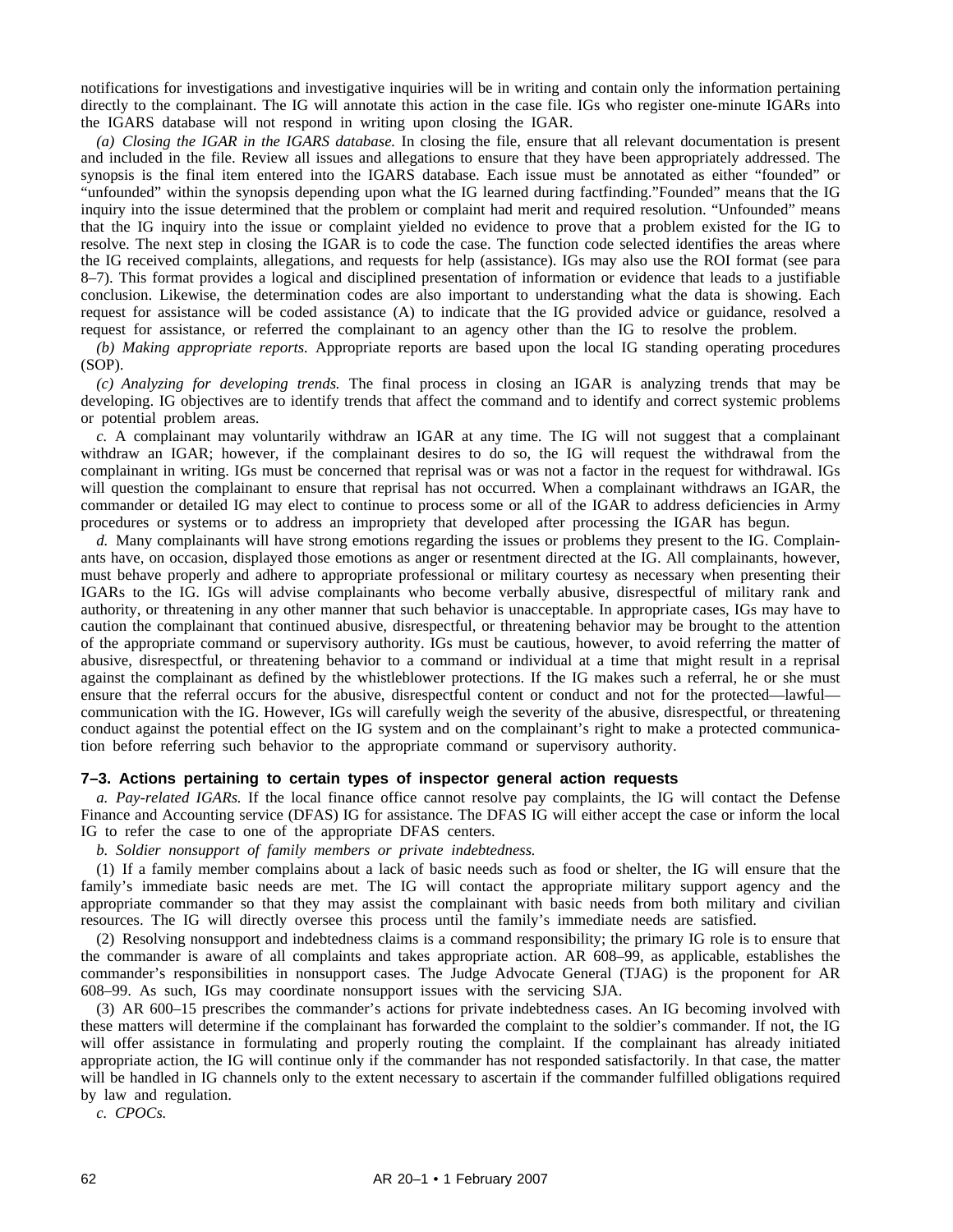(1) *OCONUS.* OCONUS CPOCs fall under the responsibility of the U.S. Army Civilian Human Resources Agency, a field operating agency of the DCS, G–1. The local IG may provide assistance as stated in paragraph 7–1 and use IG channels to coordinate efforts or hand off cases, to resolve concerns regarding IG jurisdiction if necessary, to contact the ACOM/ASCC/DRU IG regarding systemic issues involving CPOC operations, and to coordinate inspections and investigate actions.

(2) *CONUS.* CONUS CPOCs fall under the responsibility of the U.S. Army Civilian Human Resources Agency, a field operating agency of the DCS, G–1. The local IG may provide assistance as stated in paragraph 7–1 and use IG channels to coordinate efforts or hand off cases, to resolve concerns regarding IG jurisdiction if necessary, to contact DAIG regarding systemic issues involving CPOC operations, and to coordinate inspections and investigate actions.

*d. Contractor activities.* IGs must analyze the substance of complaints and requests for assistance from contractors and their employees who are involved in commercial, procurement, or contracting activities on behalf of the Army to determine if they are appropriate for IG action. Contractor activities normally fall within the jurisdiction of other established avenues of redress. Coordination with the contracting officer representative as well as with the command's supporting SJA, general counsel, or the DAIG Legal Advisor is advisable when determining how best to resolve a contractor IGAR.

### **7–4. Acting inspectors general**

*a.* Acting IGs (AIGs) may be appointed to extend the IG assistance function to soldiers, family members, and DA civilian employees who do not have reasonable access to a detailed IG or assistant IG. AIGs are most commonly appointed to give IGs access to remote locations. The appointment of AIGs is discussed in paragraph 2–2.

*b.* AIGs will only process requests for assistance of a personal or administrative nature. Examples of the types of assistance appropriate for an AIG to handle are pay problems, loss of household goods, and obtaining an identification card for a spouse. The AIG may conduct a limited assistance inquiry to help the complainant. For example, the AIG may call DFAS to obtain information to help a complainant with a pay problem.

*c.* An AIG who receives a complaint or request for assistance for an issue that is not a routine administrative problem will pass the request to the office of the supervising detailed IG for action. The AIG may listen to the complainant and record the IGAR but must advise the complainant that the detailed IG will process it.

*d.* The supervising detailed IG may task an AIG to collect documents available at the acting IG location for an inspection, inquiry, or investigation and to assist in making administrative arrangements for an inspection, assistance, or investigation team. AIG support for the IG inspections, assistance, and investigations functions will not exceed providing this kind of limited administrative help.

### **7–5. Assistance visits**

*a.* IGs may conduct assistance visits to subordinate commands to evaluate the assistance function locally, identify or prevent problems with DA or local policies, assist soldiers and Army civilian employees and their families, assist subordinate IGs and the chain of command, and assess the pulse of the command.

*b.* Higher HQ IGs will coordinate with subordinate command IGs prior to an assistance visit. Normally, the coordination will occur 90 to 120 days prior to the visit but will be completed within the time frames required by the headquarters being visited. The visiting IGs will normally invite the subordinate command IGs to accompany the higher HQ IG team.

*c.* An assistance visit may include the following:

- (1) Arrival and exit briefings with the commander or chief of staff.
- (2) Tour of the installation and unit facilities and visits with the staff.
- (3) Evaluation and discussion of the IG assistance mission and other issues of interest to commanders.
- (4) IGAR receipt sessions.
- (5) Soldier, family member, and Army civilian employee seminars or sensing sessions.
- (6) Interviews with commanders, command sergeants major, managers, and supervisors.

#### **7–6. Assistance policy for Army National Guard personnel**

*a. ARNG personnel; Federal and non-Federal interest.* IGs will process IGARs submitted by ARNGUS personnel based upon their individual status and that involve matters of Federal interest with the cooperation of, and in coordination with, the State AG using the procedures outlined above. IGs will process matters involving non-Federal interest as prescribed by the State AG. IGARs submitted by ANG personnel are addressed in paragraph 1–10.

*b. Equal opportunity complaints.* Equal opportunity discrimination complaints made by members of the NG on the basis of race, color, national origin, gender, or religion will be processed under NGB guidance rather than the IG assistance function.

*c. Responses to Congress.*

(1) If a ARNG IG receives an inquiry directly from a MC and there is no indication that the MC has contacted OCLL or DAIG on the same issue, the ARNG IG may respond directly to the MC as is customary in that State for handling congressional replies. IGs will contact the DAIG Assistance Division to confirm that DAIG has not received a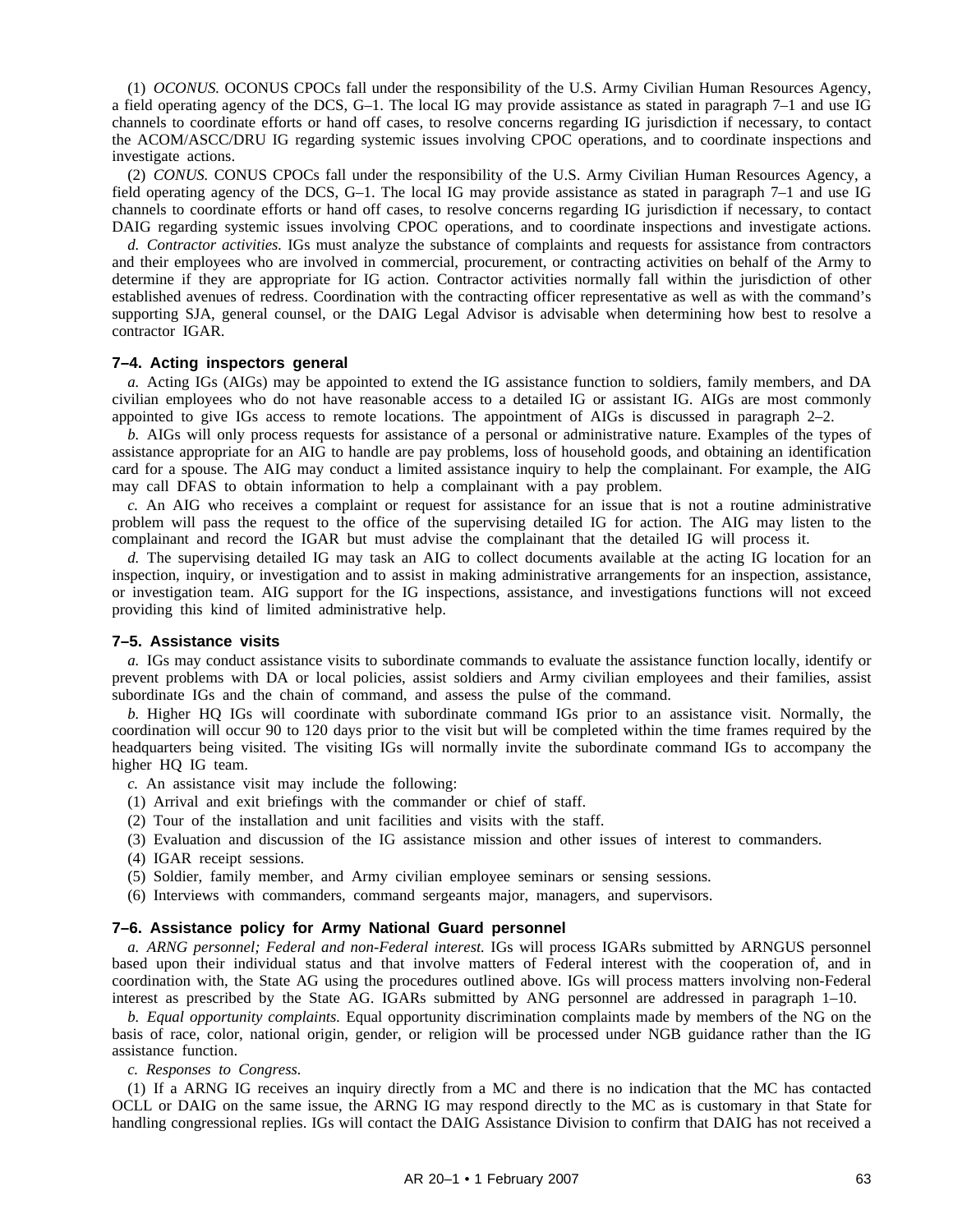parallel complaint from OCLL. If DAIG received a parallel complaint, the ARNG IG will provide DAIG with a copy of the response to the Member of Congress.

(2) When there is an indication that OCLL or DAIG has been contacted, the IG will forward the completed report through NGB to the DAIG Assistance Division.

*d. Responses to State officials.* If a State IG receives inquiries directly from the governor of their state and/or state representatives/senators, the State IG may respond directly to the state official as is customary in that state for handling state inquiries.

## **Chapter 8 The Inspector General Investigations Function**

## **8–1. Investigative factfinding processes**

*a.* Significant terms for the IG investigations function are defined in the glossary.

*b.* The IG investigations function encompasses two factfinding methodologies.

(1) An IG investigation is a factfinding examination by a detailed IG into allegations, issues, or adverse conditions to provide the directing authority a sound basis for decisions and actions. IG investigations address allegations of wrongdoing by an individual as authorized by the directing authority through the use of written directives.

(2) An investigative inquiry is the factfinding process followed by IGs to gather information needed to address allegations of impropriety against an individual that can accomplish the same objectives as an IG investigation. Command and State IGs normally use this investigative process when the involvement of the directing authority is not foreseen. This approach does not preclude directing authorities from directing an investigative inquiry. The command or State IG typically directs the investigative inquiry and provides recommendations to the commander or to subordinate commanders as appropriate. The investigative inquiry is the primary factfinding process used by IGs to address allegations of impropriety.

*(a)* An assistant IG may assist a detailed IG in the conduct of an investigation. Assistant IGs may participate in investigative inquiries within the limits prescribed at paragraphs 2–2*d* and 8–4 of this regulation. An acting IG may provide only limited administrative assistance.

*(b)* If a legal issue is involved, IGs will first contact their servicing SJA or Command Judge Advocate before seeking the advice of the DAIG Legal Advisor.

### **8–2. Duties of inspector general investigators**

*a.* IG investigators—

(1) Conduct IG investigations and investigative inquiries in accordance with the policy and procedures outlined in this regulation. For additional information, IGs may contact the DAIG Assistance or Investigations Division. IGs may refer questions pertaining to specific cases directed by TIG to the DAIG Assistance Division. TIGS also publishes a doctrinal guide that outlines procedures for implementing the investigative policies described in this chapter.

(2) Make or obtain conscious decisions on the disposition of all allegations and issues. IGs will not discard an allegation solely because it appears frivolous, unimportant, not relevant to matters under investigation, or is subsequently withdrawn by the complainant.

(3) Obtain evidence sufficient to determine that an allegation is either substantiated or not substantiated or an issue is founded or unfounded. The preponderance of credible evidence is the standard of proof IGs use to substantiate or not substantiate allegations. Preponderance is defined as superiority of weight and implies that the alleged impropriety probably occurred. Craft the wording of allegations carefully; a substantiated allegation must always represent an impropriety.

(4) Include in the ROI or ROII a complete, objective, and impartial presentation of all pertinent evidence gathered during the investigation/inquiry. The report, with its enclosures, will stand alone and be understandable to anyone who reads it (see para 8–7 for additional discussions of ROI/ROII).

(5) IGs do not recommend adverse action against an individual. IGs are factfinders who present the facts to the directing/approving authority in a ROI/ROII. The ROI/ROII will not contain recommendations for adverse action against an individual. However, administrative action to correct a mistake (for example, recovery of an improper TDY payment) may be part of an IG investigation recommendation. The IG may assist the directing authority by consulting with the SJA, USACIDC, Military Police Investigator (MPI), other staff activities, or subordinate commanders and present their recommendations to the directing authority.

*(a)* IG records will not be used as the basis for adverse actions unless approved by TIG (see para 3–3).

*(b)* The directing/approving authority must consider the possible adverse consequences of employing the ROI/ROII as the basis for an adverse action. An individual against whom adverse action is contemplated has due-process rights that may require the release of confidential testimony, personal information, and deliberative material (opinions,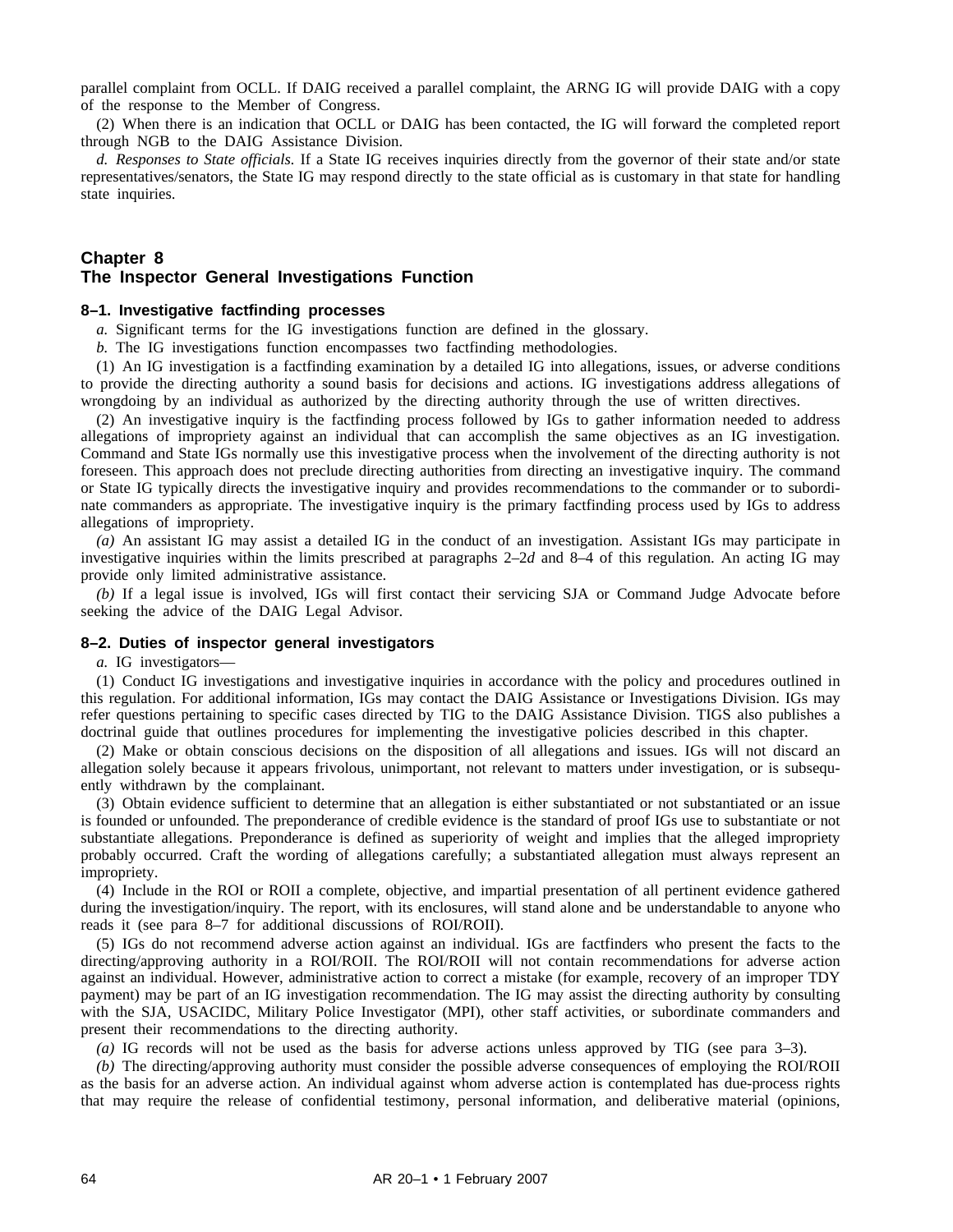conclusions, and recommendations of investigations). Such release might compromise the integrity of the IG System and IG ability to serve the commander as an impartial, confidential factfinder.

(6) Report systemic problems and personal misconduct discovered during investigative activities to the appropriate authority and follow up to ensure corrective action is taken.

*b.* In all investigative activities, IGs will be sensitive to actual and potential concerns that people have about keeping both the fact and extent of their involvement confidential (see paras 1–12 and 3–6).

*c.* IGs will close the case using the ROI/ROII format outlined in this regulation at paragraph 8–7. One of the IG recommendations will be to "close the case" or "turn the case over to a follow-on investigator" as appropriate.

#### **8–3. Jurisdiction**

*a.* IGs may investigate or conduct investigative inquiries into allegations of the following:

(1) Violations of policy, regulation, or law.

(2) Mismanagement, unethical behavior, fraud, or misconduct that, if true, may be of concern to the directing authority.

*b.* IGs will not normally investigate or conduct investigative inquiries when—

(1) The alleged impropriety is of a nature that, if substantiated, would likely constitute criminal misconduct. Many allegations of acts or omissions can theoretically be seen as criminal insofar as they could be phrased as a dereliction of duty, violation of a regulation, or conduct unbecoming an officer, but that fact does not necessarily preclude an IG investigation or inquiry. The directing authority may still direct the IG to conduct an investigation or inquiry. IGs will coordinate or consult with the appropriate legal advisor in cases of this nature and with USACIDC officials if appropriate.

(2) Substantiation of allegations appears certain at the outset of IG analysis of the IGAR and that certain adverse actions against individuals will occur. An example is the criminal allegation of assault that is punishable under the UCMJ (see paras 3–3 and 8–10 and AR 195–2, app b).

(3) The Army has an established means of redress (see para 4–4*j*).

(4) The chain of command decides to address the issues and allegations. If a subordinate commander has the ability to conduct a commander's investigation or inquiry, the IG will afford the subordinate commander the opportunity unless otherwise directed by the IG's commander and directing authority (see paras 8–3*l* and *m*).

(5) The allegations involve professional misconduct by an Army lawyer, military or civilian. IGs will refer such allegations through the DAIG Legal Advisor to the senior counsel (for example, the General Counsel of the Army, TJAG of the Army, the Command Counsel of the U.S. Army Material Command (AMC), or the Chief Counsel of the U.S. Army Corps of Engineers) having jurisdiction over the subject lawyer for disposition. If an allegation does not present credible evidence that raises a substantial doubt about the lawyer's honesty, trustworthiness, or fitness to practice law, then the DAIG Legal Advisor may, after consultation with the senior counsel of the lawyer concerned (or a designated representative), may recommend the action be returned to the initiating IG without investigation by the senior counsel involved. If credible evidence is presented, then the entire portion of the IG record that is relevant to the allegation against the lawyer will go to the senior counsel having jurisdiction over the subject lawyer. TIG or DTIG approval is not required. If the senior counsel intends to incorporate into the final report on these allegations any part of the IG record, then TIG or DTIG approval will be required.

(6) The allegations involve mismanagement by a member of the Judge Advocate Legal service serving in a supervisory capacity at the time of the alleged mismanagement. IGs will refer such allegations through the DAIG Legal Advisor to the Executive, OTJAG, for disposition under the provisions of AR 27–1. If a complaint is not credible, then the DAIG Legal Advisor, after consulting with the Executive, OTJAG, may recommend the action be returned to the initiating IG without investigation by the senior counsel involved. If a complaint is credible, then the entire portion of the IG record that is relevant to the allegation against the lawyer will go to the Executive, OTJAG. TIG or DTIG approval is not required. If the Executive, OTJAG, intends to incorporate into the final report on these allegations any part of the IG record, then TIG or DTIG approval is required.

*c.* The SA has authorized TIG to investigate all Army activities. Only the SA, Under Secretary of Army, CSA, VCSA, and TIG may direct DAIG investigations. Heads of HQDA agencies, commanders, and State AGs may request that TIG conduct an investigation, but they are not authorized to direct TIG to do so. In accordance with paragraph 1–4*b*(5), TIG may direct a command or State IG to conduct inquiries or investigations.

*d.* Commanders whose staffs include a detailed IG may direct IG investigations into activities within their command. Detailed IGs are authorized to inquire or investigate within their organizations and activities as specified by their directing authority and this regulation. IGs may conduct investigations and inquiries at tenant units belonging to other ACOMs/ASCCs/DRUs after coming to a mutual agreement between the IG and the tenant unit's ACOM/ASCC/DRU IG.

*e.* State AGs whose States have detailed IGs may direct IG investigations or inquiries into Federal activities within their States, to include both ARNG and ANG matters (see para 1–9).

*f.* IGs may investigate allegations against subordinate commands or commanders within the IG sphere of activity as directed by the IG's commander (directing authority). IGs will forward allegations against the IG's command or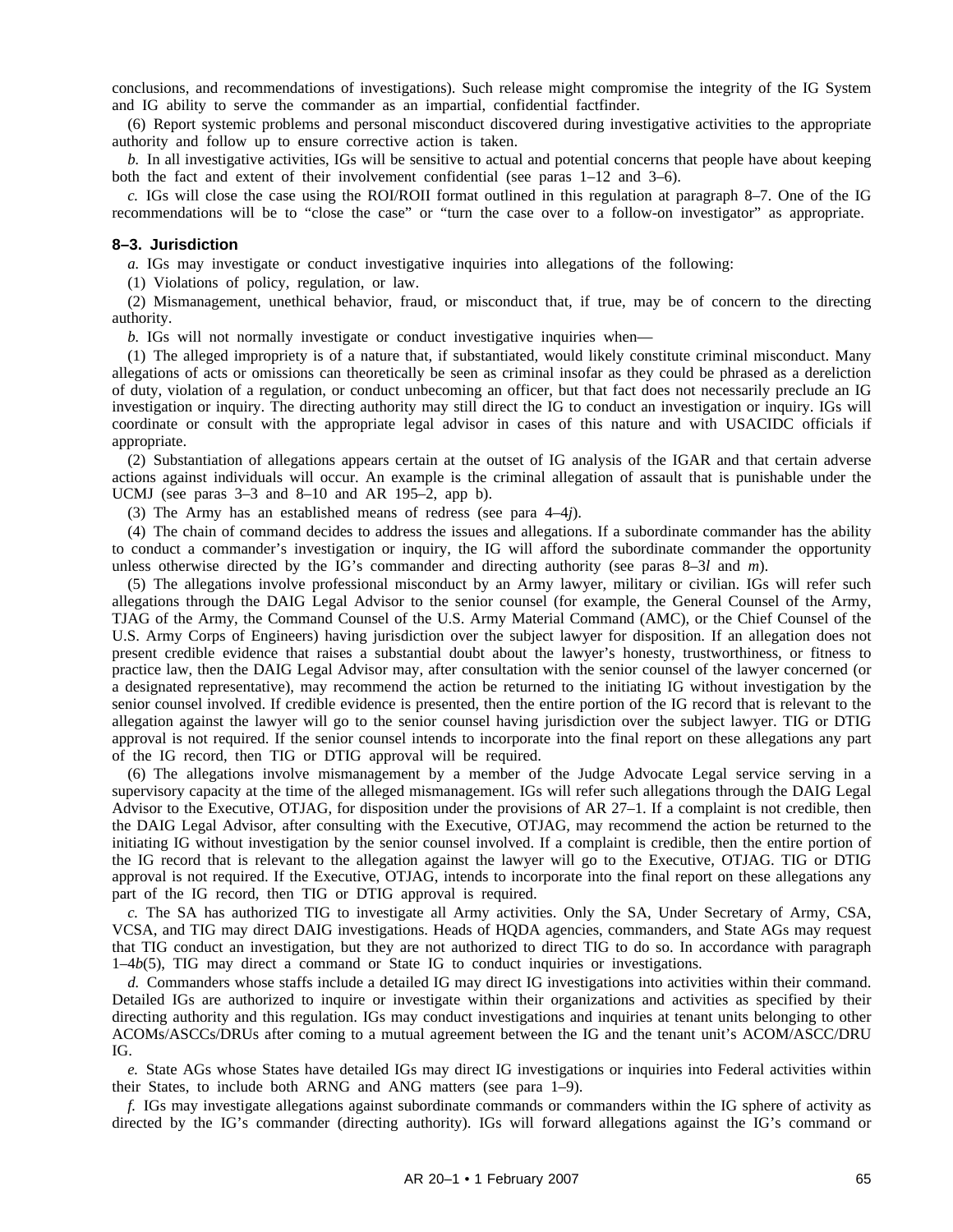commander to the next higher IG for disposition unless the commander is a general officer or senior civilian (see paras 8–3*i* and *j* for exceptions).

*g.* IGs will report to TIG (SAIG–AC) within 2 working days after receipt by confidential means any IGAR containing an allegation against a MSG, 1SG, SGM, CSM, or any Army officer in the grade of major through colonel that has resulted in the initiation of an IG investigation, investigative inquiry, or a command-directed action (for example, AR 15–6 investigation, Commander's Inquiry, UCMJ action, and so forth) (see paras 1–4*b*(5)(b) and 4–7*c*).

*h.* IGs will report by confidential means all allegations against IGs (uniformed and civilian) to the next higher echelon IG for appropriate action within 2 working days after receipt. IGs will forward an information copy of the report (with the IGAR, allegation, and the complaint attached) to both TIG (SAIG–AC) and the ACOM/ASCC/DRU IG concurrently with the report to the next higher echelon IG. TIG retains the authority to investigate the allegation under the provisions of paragraphs  $1-4a(12)$  and  $1-4a(15)(d)$ . Command and State IGs will notify TIG of any anticipated command or IG action before attempting to resolve the allegation. The nature of the allegations will determine which IG office or level of command will conduct the investigation. The ACOM/ASCC/DRU IG will consult with the DAIG Assistance Division to determine the best course of action to resolve the allegation and inform Assistance Division of the assessment and recommendations.

(1) TIG concurrence must be obtained for appropriate action (inquiry or investigation) to resolve these allegations before such actions are initiated.

(2) If the allegations involve violations of AR 20–1 or IG policy, the next higher IG, in coordination with the DAIG Assistance Division, will normally conduct the inquiry or investigation.

(3) If the allegation deals with misconduct or other non-IG related offenses, the command may relieve the IG for cause (or, in the case of a civilian IG, suspend the IG from his or her duties temporarily or remove the individual) and use other investigative methods (for example, AR 15–6 investigation) or administrative actions to determine the facts of the case after coordinating with the DAIG Assistance Division.

*i.* IGs will conduct investigations of allegations of improprieties by general officers, promotable colonels, and senior civilian employees of the Army as follows:

(1) Only the SA, Under Secretary of the Army, CSA, VCSA, and TIG may authorize or direct an IG inquiry or investigation into allegations of improprieties or misconduct by general officers, promotable colonels, and civilian employees of SES or equivalent grade or position. As a matter of Army policy, when such allegations are suspected against a senior official or found during an ongoing inquiry or investigation conducted by non-IG sources (for example, Commander's Inquiry, AR 15–6, or USACIDC), the commander or command concerned will halt the inquiry or investigation and report any and all such allegations directly to the DAIG Investigations Division for further action. As an exception, equal employment opportunity and Anti-Deficiency Act inquiries or investigations may continue even if they involve senior officials provided that DAIG has been notified.

(2) Commanders or IGs must forward directly to the DAIG Investigations Division by confidential means any and all allegations of impropriety or misconduct (including criminal allegations) against general officers (including ARNGUS, USAR, and retired general officers), promotable colonels, and senior civilians within 2 working days of receipt. IGs will not open an IGAR or conduct any fact finding into the nature of the allegations unless authorized by TIG, DTIG, or the Chief of the DAIG Investigations Division. Special Government employees are not considered to be "DA civilian employees of comparable grade or position" under this regulation; IGs handle complaints against special Government employees using normal IG procedures (see para 1–4*b*(5)(e)).

(3) IGs who receive allegations of impropriety against general officers and senior civilians may tell their commanders the general nature of the allegations and the identity of the persons against whom the allegations were made but will first contact the DAIG Investigations Division for advice. An open investigation may already exist, and DAIG may have already informed the commander. To help protect the complainant's confidentiality, do not reveal either the source or specific nature of the allegations. TIG will ensure commanders; ACOM/ASCC/DRU IGs; Chief, Army Reserve; and CNGB receive additional information as appropriate (see para 1–12).

(4) If the IG who receives the allegation works for the subject of the allegation, or if questions arise, the IG will contact the Chief of the DAIG Investigations Division for guidance. The intent of this procedure is to allow DAIG to notify the commander to avoid placing the IG in an ethical dilemma. See appendix C for additional information for procedures for investigations of allegations against senior officials.

(5) Address questions to The U.S. Army Inspector General Agency (ATTN: SAIG–IN), 2511 Jefferson Davis Highway, Suite 12800, Arlington, VA 22202–3912 or The Inspector General (ATTN: SAIG–ZXL), 2511 Jefferson Davis Highway, Suite 12600, Arlington, VA 22202–3912.

*j.* IGs will forward allegations against PMs or PEOs who are general officers or DA civilian employees of SES or equivalent grade to the DAIG Investigations Division in accordance with paragraph 8–3*i.* If allegations are made against the PM or PEO staff, the IG of the supporting LCMC will normally conduct the IG inquiry or IG investigation (see para  $1-4b(5)$ ). The PM or PEO will be told the general nature of the allegation and the identity of the individual against whom the allegation has been made. At the conclusion of the investigation, the PM or PEO may be informed of the results of the investigation or inquiry when appropriate. Final approval authority for the ROI or ROII remains with the directing authority.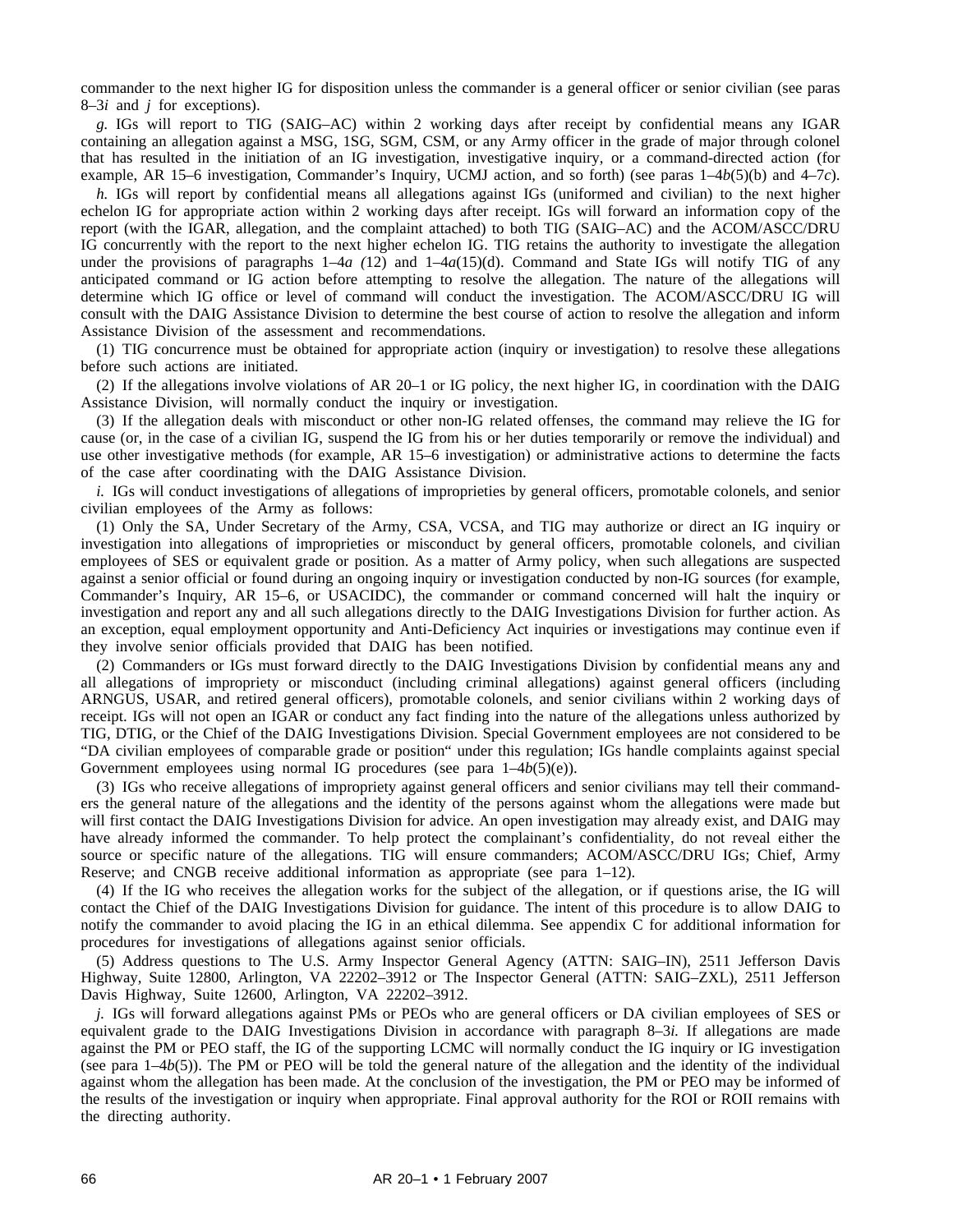*k.* IGs will forward allegations concerning whistleblower reprisal and/or improper mental health evaluation referrals through the ACOM/ASCC/DRU IG to the DAIG Assistance Division within 2 working days.

*l.* When an allegation is referred to a commander, the CID, the DA, or a non-DA agency, IGs will process the IGAR in accordance with the doctrine developed by TIGS in coordination with the DAIG Assistance Division. This written guidance is available from TIGS.

*m.* Directing authorities may, at any time, terminate an IG inquiry or investigation that they directed. When termination occurs, the IG conducting the inquiry or investigation will process the IGAR in accordance with procedural guidance outlined by the DAIG Assistance Division (SAIG–AC).

# **8–4. Conduct of inspector general investigations and investigative inquiries**

*a.* The IG investigations function includes IG investigations and IG investigative inquiries, which IGs commonly conduct to resolve allegations of individual wrongdoing. Detailed IGs conduct IG investigations, which are limited to the matters approved by the directing authority. Detailed IGs will actively lead IG investigations and will not permit assistant IGs who are assisting in the investigation to conduct the investigation alone and unsupervised. A detailed IG who allows an assistant IG to gather all the evidence and then reviews and approves the assistant IG's work is not actively involved with the investigation. IGs will write all IG reports of investigation and investigative inquiry in the IG investigations format addressed in paragraph 8–7. The decision to conduct IG investigations and investigative inquiries results from Step 2, Conduct IG preliminary analysis (see para 7–3*b*(2)).

*b.* An IG investigation is a formal factfinding process that incorporates the following procedures:

(1) Obtaining a written directive from the directing authority (see the glossary for the definition of directive and directing authority) and enclose it in the ROI. Normally, the detailed IG responsible for the investigation will obtain the directive from the directing authority.

(2) Orally notifying appropriate commanders or supervisors and the subjects or suspects of the investigation and inform them of the nature of the allegations. IGs will document the notifications and enclose them in the ROI. (3) Developing a written investigative plan that includes the following elements:

*(a)* Witness list that includes the complainant, subject-matter experts, and the subject/suspect.

*(b)* Interview sequence.

*(c)* Witness schedule.

*(d)* Interview format.

*(e)* Time and place of each interview.

*(f)* Questions.

(4) Gathering evidence and taking sworn and recorded testimony, complying with the PA and FOIA notices, and rendering rights warnings when required. The detailed IG must participate in these processes.

(5) Evaluating the evidence and write the ROI.

(6) Obtaining a written legal review of the ROI from the supporting judge advocate.

(7) The command or State IG gaining the approval of the ROI from the directing authority.

(8) Notifying the appropriate commanders or supervisors, complainant (only allegations directly pertaining to the complainant), and subjects or suspects of the approved results of the investigation in writing and enclose the notifications in the ROI/case.

*c.* The IG investigative inquiry is less formal than an IG investigation and is used when there is an allegation, issue, or adverse condition that does not warrant a full investigation. IGs will conduct the investigative inquiry in the same manner as an IG investigation (see para 8–4*b*) with the following exceptions:

(1) The command or State IG may direct the investigative inquiry.

(2) Witness statements and testimony are not required to be sworn and recorded. The use of interview guides is optional but recommended (especially for subjects and suspects) to ensure that due process is afforded and rights are protected.

(3) The directing authority or the command or State IG will approve the ROII (see para 8–7*c)*.

(4) The IG will document the actions outlined in paragraphs  $8-4b(6)$  and  $8-4c(1)$  through (3) and enclose them in the ROII.

*d.* If the allegation(s) in the IG investigation/investigative inquiry is substantiated, all Army IGs must formally notify the subject/suspect in writing as to the conclusions and inform that person on the procedures necessary to obtain copies of the ROI/ROII under FOIA.

*e.* The directing authority will approve all substantiated allegations that appear in a ROI/ROII to ensure that the IG's conclusions receive a responsible level of scrutiny.

*f.* Expanding the scope of an IG investigation or investigative inquiry, or adding additional allegations or individuals not originally addressed in the beginning of the investigation, requires approval of the directing authority or command or State IG who initially directed the action. If the IG discovers matters requiring investigative action that are totally unrelated to an ongoing IG investigation or inquiry, the IG will report them to the directing authority for appropriate action.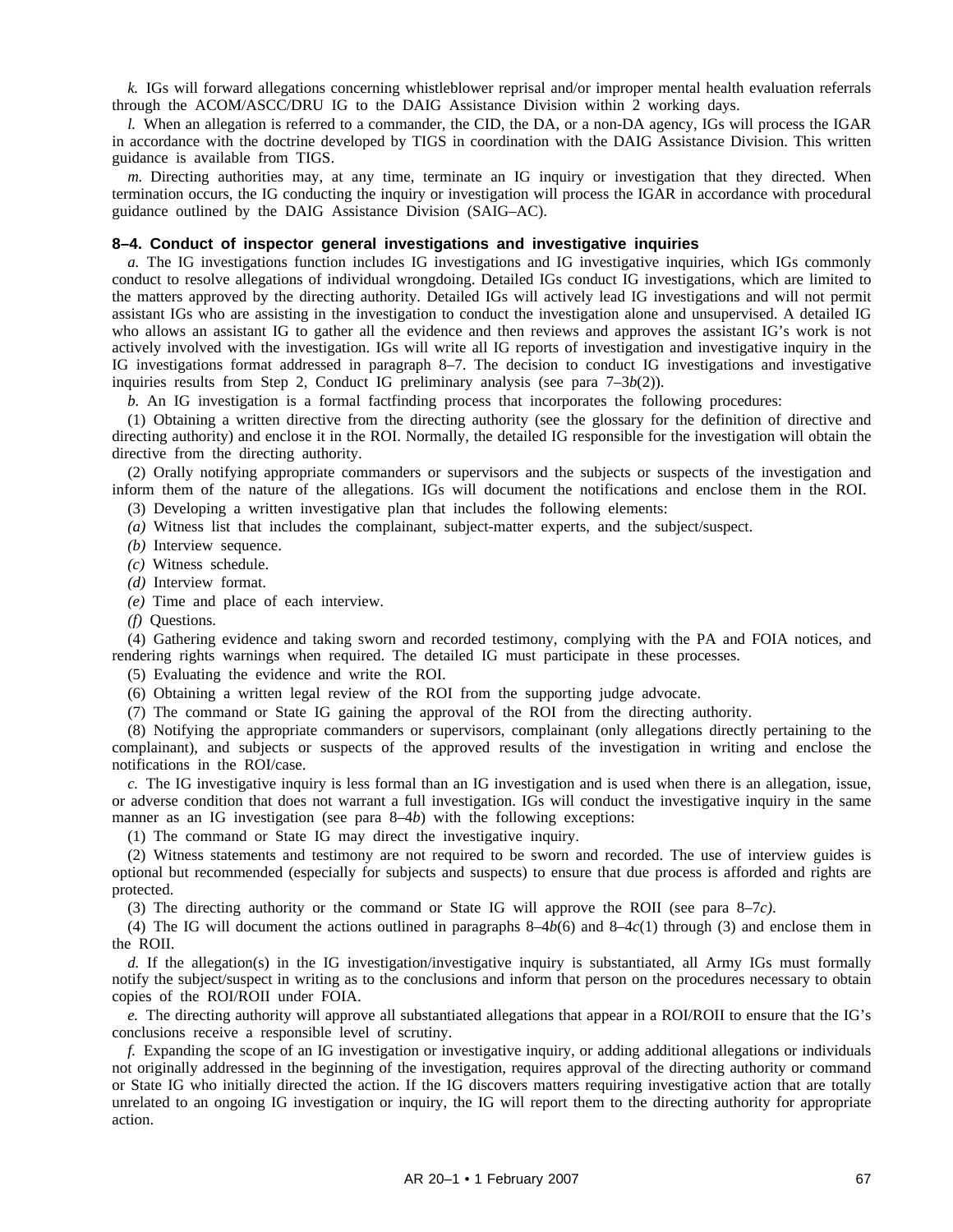*g.* In most IG investigations and investigative inquiries, IGs will obtain evidence from documents and witness interviews. IGs always seek the best available evidence through the collection of relevant documents and interviews with the best witnesses (first-hand witnesses). The best evidence from individuals is sworn and recorded testimony by persons with direct knowledge. Evidence of a lesser quality, such as memoranda of conversations, handwritten notes, unsworn statements, and second-hand information (hearsay) is also acceptable. The IG will weigh this type of evidence accordingly. IGs will not consider evidence that is privileged under the Manual for Courts Martial (MCM 2005), Military Rules of Evidence (MRE), as follows: communications between a lawyer and client (MRE 502), privileged communications with clergy (MRE 503), the husband-wife privilege (MRE 504), the political vote privilege (MRE 508), deliberations of courts and juries (MRE 509), and the psychotherapist-patient privilege (MRE 513). In addition, IGs will not use evidence derived from the illegal monitoring of electronic communications in violation of 18 USC 2511. Furthermore, IGs may not use in any IG inquiry or investigation evidence derived from other evidence procured in violation of 18 USC 2511 pursuant to 18 USC 2515.

*h.* IGs will use interview guides when conducting interviews as part of an IG investigation. The interview guides are also recommended for use during investigative inquiries. Interview guides are formal scripts used by IGs while conducting interviews; IGs will read these scripts verbatim during the interviews. The guides ensure technical correctness and that the IG addresses all relevant areas that all witnesses, subjects, and suspects must know as part of the IG interview process. Guides for conducting pretape briefings, read-ins, and read-outs are available in the appropriate doctrinal publications published by TIGS. The guides are designed specifically to address those elements necessary to due process based upon the person's status in the interview. The essential elements of these guides are—

(1) *Pretape briefing (part I).* The pretape briefing explains the investigative procedure, the IG investigator's role, the ground rules for the interview, and other administrative elements of the interview prior to starting.

(2) *Read-in (part II).* Use the appropriate interview guide depending upon each individual's status. Each interview guide differs slightly depending on the status of the person the IG is interviewing.

(3) *The questioning phase of the interview (part III).* This phase will be the major part of most interviews and consist of the questions relevant to the allegations.

(4) *The read-out (part IV).* The IG will read this script verbatim and conclude the interview.

*i.* Persons who provide testimony in IG investigations and inquiries and their counsel, if present, will not record their testimony by tape or any other means. The purpose of this restriction is to protect the confidentiality of the witnesses, subjects, and suspects to the maximum extent possible. After the IG investigation or investigative inquiry is completed and the directing authority has taken final action, witnesses, suspects, and subjects may obtain copies of their transcribed testimony by following the procedures in paragraph 3–7. Witnesses, suspects, subjects, and their counsel may read their transcribed testimony prior to completion of the investigation or investigative inquiry but may not retain a copy. This review is limited to an accuracy review of the recording and the transcription. Any efforts to clarify, modify, or add to testimony will take place only through a subsequent interview or in sworn, written statements at the discretion of the investigator.

*j.* To protect confidentiality of IG investigations and the rights, privacy, and reputations of all people involved, IGs will ask people with whom they speak during notifications and interviews not to disclose the matters under investigation or inquiry and not to discuss them with anyone except their own personal counsel if they consult one without permission of the IG. IGs will not withhold permission for defense counsels to interview witnesses about matters under investigation, but IGs will not provide defense counsels with the names of IG witnesses because of IG confidentiality requirements. Defense counsels must find these witnesses through their own procedures.

*k.* IGs will use only the investigative conclusions outlined below. These conclusions will contain the specific allegation(s) and issue (s) and state that the allegation or issue occurred (substantiated or founded respectively) or did not occur (not substantiated or unfounded respectively). These conclusions will establish the IG findings regarding violations by a specific individual of an established standard and will not be vague statements.

(1) The IG will use the conclusion of "substantiated" when a preponderance of credible evidence, as viewed by a reasonable person, exists to prove the allegation.

(2) The IG will use the conclusion of "not substantiated" when a preponderance of credible evidence, as viewed by a reasonable person, does not exist to support the allegation.

(3) IGs will not use conclusions such as, "The allegation was not substantiated, founded, or refuted" as a conclusion. (4) IGs will not use the terms "partially substantiated," "partially founded," "without merit," or "substantiated in part."

(5) Founded: The IG will render a conclusion for issues associated with the allegation(s) in the ROI that had merit or required resolution (see para 7–2*b*(7)).

(6) Unfounded: The IG will render a conclusion for issues associated with the allegation(s) in the ROI that lacked merit and did not require resolution (see para 7–2*b*(7)).

(7) Closed without findings: IGs will consider an allegation or issue as closed without findings when the inquiry or investigation is terminated prior to conclusion due to the following special circumstances:

*(a)* The allegation or issue relates to actions that are more than 3 years old. The IG will document the relevant time periods and close the case without findings.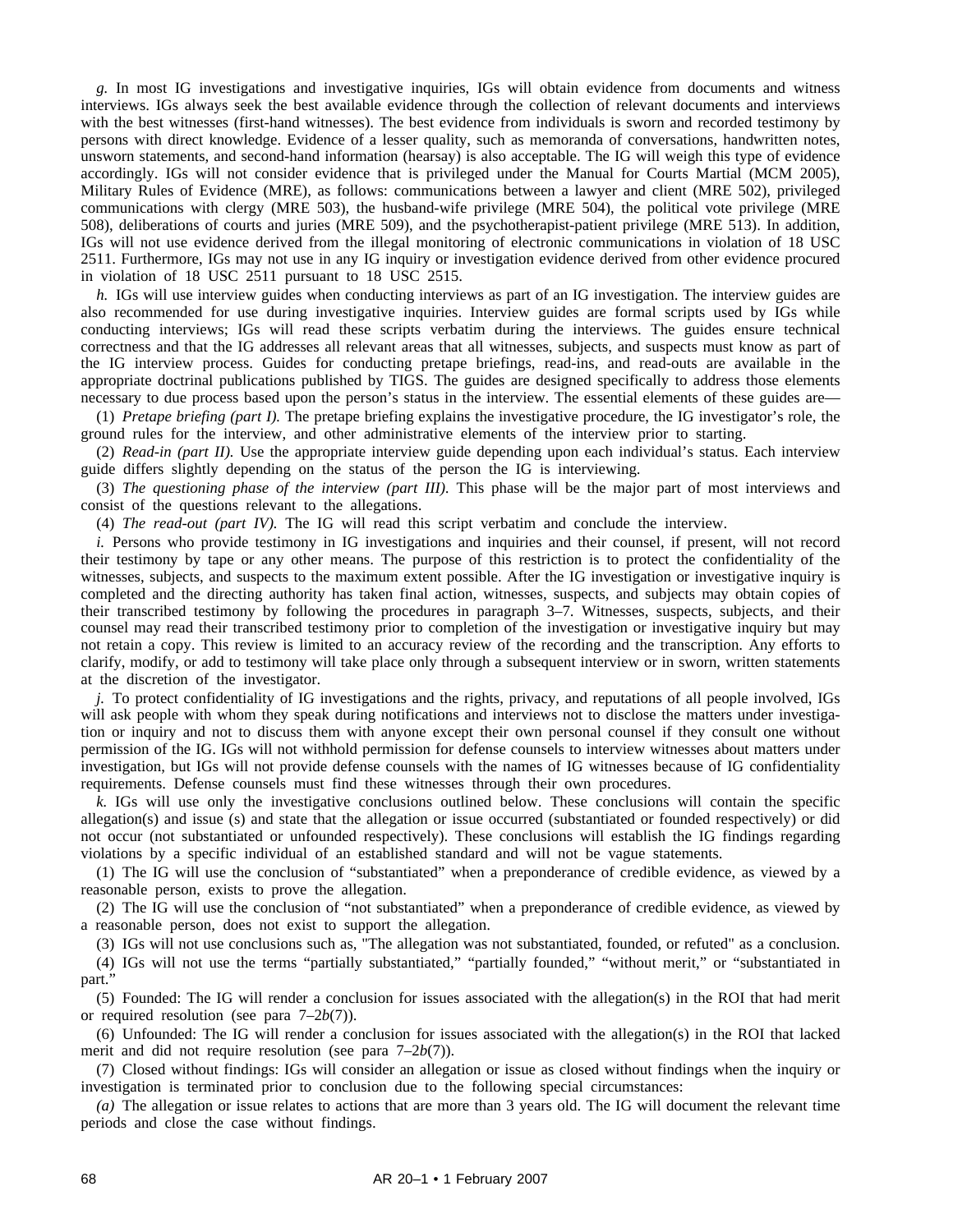*(b)* A legal process such as a court order or a settlement between the U.S. Government and a subject and/or complainant includes a requirement to terminate all ongoing inquiries or investigations. The IG will obtain a copy of the order or settlement, include it in the case file, and record the matter as closed without findings.

### **8–5. Discussion of rights**

*a.* A witness is a person who saw, heard, knows, or has something relevant to the issues under investigation and who is not a subject or suspect. A subject is a person against whom noncriminal allegation(s) have been made such as a violation of a local policy or regulation that is not punitive. A suspect is a person against whom criminal allegations have been made (the alleged acts are violations of punitive articles of the UCMJ, punitive sections of regulations, or other criminal laws). A person may also become a suspect as a result of incriminating information that arises during an investigation or interview or whenever the interviewer believes that the person committed a criminal offense. The appropriate rights warning for persons interviewed during an IG inquiry or investigation varies with their status. IGs will use DA Form 3881 (Rights Warning Procedure/Waiver Certificate) for suspect interviews and, in some cases, subject interviews.

*b.* DA personnel who are witnesses or subjects may not lawfully refuse to answer questions properly related to an IG inquiry or investigation unless answering the question will incriminate them, will involve certain privileged communications (see para 8–4), or will be in violation of their right to union representation as described in paragraph c below. However, if an investigator suspects that a soldier or DA civilian under questioning has committed a criminal offense, the investigator must advise that person of his or her rights under UCMJ, Art. 31, and Miranda v. Arizona (384 U.S. 436), as applicable. Soldiers or DA civilians who are suspected of having committed a criminal offense have the right to have a lawyer present (the lawyer can advise the suspect but not speak for the suspect), the right to remain silent during questioning related to the matter, and the right to terminate questioning. Accordingly, if soldiers or DA civilians invoke their rights after the IG properly advises them of their rights (or they fail to waive their rights), questioning will stop immediately, and the interview will terminate. Invoking one's rights and remaining silent does not constitute a failure to cooperate and cannot be the basis for any adverse or corrective action. The IG will not complete the read-out; the interview will simply end. Because the circumstances under which the IG may resume questioning are specific to facts, the investigator will consult with the local legal office before initiating further discussions with these individuals. (See UCMJ, Art. 31, and MRE 304 and MRE 305). When in doubt concerning these rules, the interviewer will consult with the servicing SJA or the DAIG Legal Advisor.

*c.* The following apply to union representation at interviews (see 5 USC 7114(a)(2)(B)).

(1) Army civilian employees who are in a bargaining unit represented by a labor organization that has been certified as the exclusive representative of that unit have the right to union representation at any investigative examination conducted by the agency if the employee reasonably believes the examination may result in disciplinary action against him or her and if the employee requests representation. In addition, the local union contract may provide for union representation even when the employee does not request it. IGs will know the contents of the local union contract or will coordinate with the local CPAC management-employee relations specialist.

(2) Although subjects and suspects are the most likely sources of such requests, witnesses may also make them. If a witness is otherwise entitled to representation as specified in subparagraph 8–5*c*(1), and the witness requests a union representative, IGs must allow a union representative to be present.

(3) The union representative may comment, speak, or make statements; he or she may not, however, assume control, disrupt the meeting, or answer for the interviewee. In determining whether a given representative is being disruptive or usurping control of the interview, the IG will apply a standard of "reasonableness." The union representative's presence is in addition to any right that the employee may have to a lawyer.

(4) If the employee requests and is entitled to union representation, the IG must take every reasonable step to ensure that the union has the opportunity to represent the employee at an investigation or investigative inquiry interview. Such steps will include granting extensions and, if necessary, notifying the union that the employee is having difficulty obtaining a representative. Only when the IG takes these steps may the interview proceed.

## **8–6. Unfavorable information**

During an IG investigation or inquiry, unfavorable information obtained about a suspect/subject may result in an unfavorable comment in the ROI/ROII. The individual has a right to know of the unfavorable information during the IG inquiry or investigation. The IG will orally notify the person concerned (notification) of the allegations and interview the subject or suspect before completing the IG inquiry or investigation. The IG will follow the oral notification with a written copy for inclusion in the ROI/ROII. The IG will provide the person an opportunity to comment on the unfavorable information during the interview process. The comment may be—

*a.* Presented orally, in person, and be sworn and recorded.

*b.* A suggestion to obtain the testimony of reasonably available witnesses the person desires to be heard.

*c.* Written statements, preferably sworn, made by the person or others who wish to make a statement on that person's behalf.

*d.* The suggestion to obtain or consider other evidence, documentary or physical, that the person wishes to present.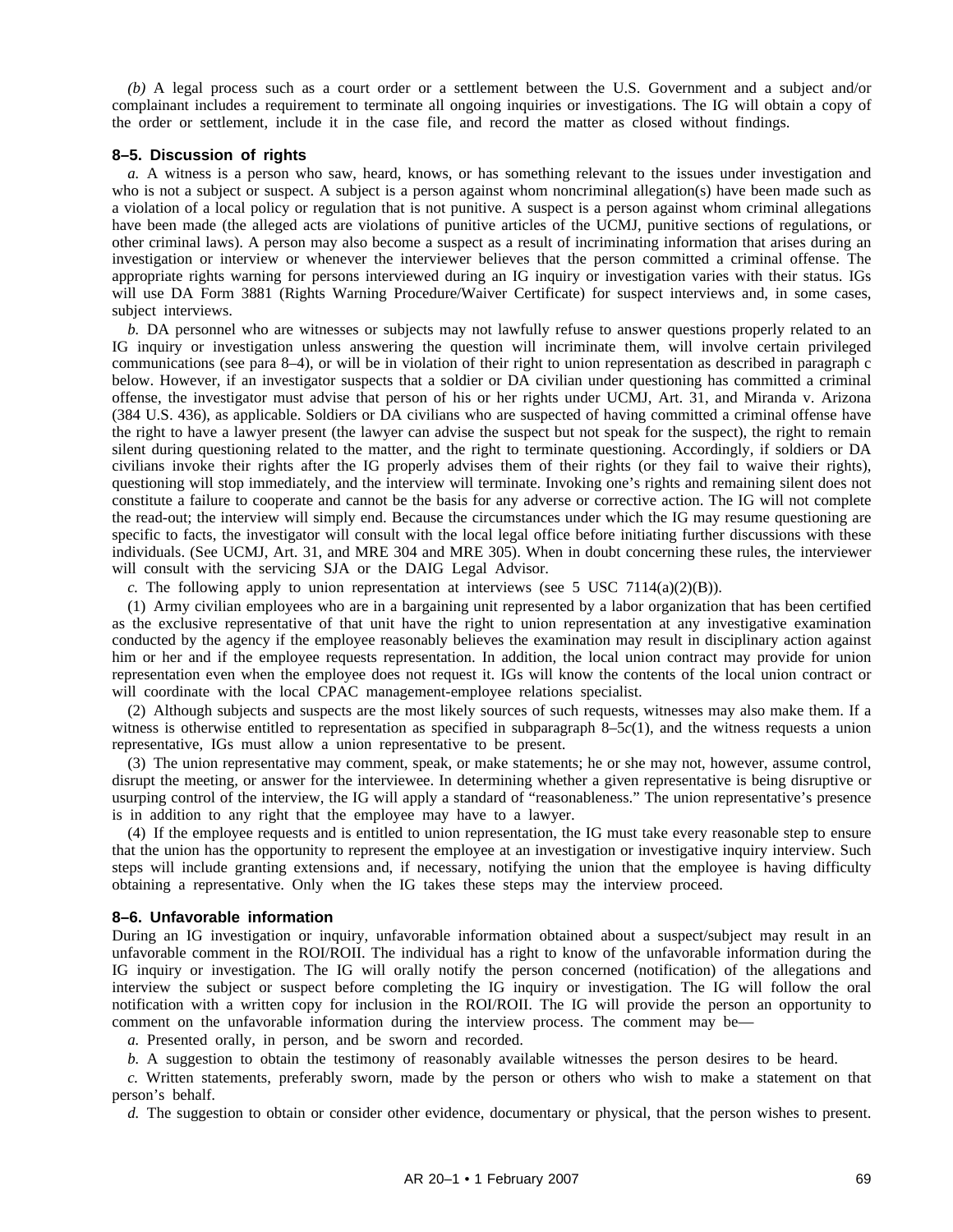## **8–7. Reports of Investigation and Investigative Inquiry**

*a. Preparation.* IGs will prepare a separate written report for each IG investigation or inquiry. IGs will complete the ROI or ROII as soon as practicable after completing the investigation or inquiry. An abbreviated ROI/ROII is acceptable as a cover document for a referred action that resulted in a command product such as an AR 15–6 investigation, Commander's Inquiry, and MP or CID report that thoroughly and completely resolved the allegations and issues in a given complaint. Refer to The Assistance and Investigations Guide for guidance on abbreviated ROI/ROII formats. IGs will include in the IG record copies of documents that the IG did not prepare such as the command products mentioned above that the IG considered to support any findings, conclusions, recommendations, or resolution actions. These non-IG products will become a part of the IG record subject to the provisions outlined in chapter 3.

*b. Format.* The format consists of—

(1) An executive summary (when necessary) that provides the names of suspects or subjects, the authority for the investigation, the relevant background to the case, a restatement of the allegation(s) or issue(s), key evidence, and a brief discussion or synopsis of each substantiated or unsubstantiated allegation and founded or unfounded issue.

(2) The main body of the ROI/ROII, which consists of—

*(a)* An introduction (optional), if the case is complex or has extensive background information that demands explanation.

*(b)* Consideration of allegations and issues in light of the relevant evidence—the complaint, the standard alleged to have been violated, any documentary evidence (including documentation of physical evidence), witness testimony and statements, subject/suspect testimony and statements, a discussion that concisely analyzes all of the evidence considered, and a clear conclusion of "substantiated" or "not substantiated" or "founded" or "unfounded." If the report addresses more than one allegation, the format is repeated until all allegations are addressed. For further guidance regarding examples and detailed discussions of these formats, contact TIGS.

### *c. Processing.*

(1) The command IG or State IG will—

*(a)* Review and approve the ROI/ROII and forward the report to the supporting judge advocate or command counsel for legal review. Legal reviews are required for all ROIs and ROIIs with substantiated findings and optional for reports addressing allegations that are not substantiated.

*(b)* Submit the ROI to the directing authority.

*(c)* Approve or disapprove the ROII in part or in its entirety and provide the commander (who is also normally the directing authority) with recommendations as appropriate (see para 8–2*c*). In addition, ROIIs with substantiated allegations must receive the commander's added approval to ensure that IG conclusions receive a responsible level of scrutiny (see para 8–4*e*).

(2) The directing authority will—

*(a)* Approve or disapprove the report in its entirety or approve it in part. The directing authority will sign the report and indicate approval or disapproval. Commanders may delegate approval and disapproval authority during their temporary absence. General officer commanders may permanently delegate approval and disapproval authority to a general officer deputy commander or a general officer chief of staff.

*(b)* Take action on the approved portions that are within the authority and responsibility of the directing authority. A record of the action taken will become a part of the original report and all copies.

(3) The IG will forward through IG channels to the next higher commander a ROI/ROII, or any portion of the ROI/ ROII, that requires action at levels above that of the directing authority complete with recommendations. Each higher commander will indicate approval or disapproval and take appropriate action on matters within their authority to affect. IGs will forward remaining matters through IG channels, with appropriate recommendations, to the next higher commander.

(4) When TIG directs the IG investigation/inquiry, the immediate commander of the IG who conducted the investigation will indicate concurrence or nonconcurrence of the investigation's conclusions. The IG will then forward the report through IG channels to TIG. As the directing authority and the IG office of record, TIG has final approval of the report. In these cases, TIG normally directs an investigative action and allows local IGs and their directing authority to decide if an IG investigation or investigative inquiry is appropriate. The local IG is best able to define and adjust the scope of the investigative action based upon the IG analysis of the issues and allegations and the evidence gathered.

## **8–8. Use of command products in IG investigations and investigative inquiries**

IGs may use command products as evidence to resolve allegations brought to the IG. Command products include, but are not limited to, commander's inquiries and formal and informal investigations conducted under the provisions of AR 15–6. IGs will not substitute command products for a ROI or ROII, which are required to substantiate or not substantiate allegations made to an IG. Instead, the IG must complete a ROI or ROII and consider the command product as a primary piece of evidence when completing the report. However, the IG does not have to accept the results of the command product and instead may make another determination in the report. If the IG makes a determination that contradicts the conclusion reached in the command product, the IG will obtain a legal review.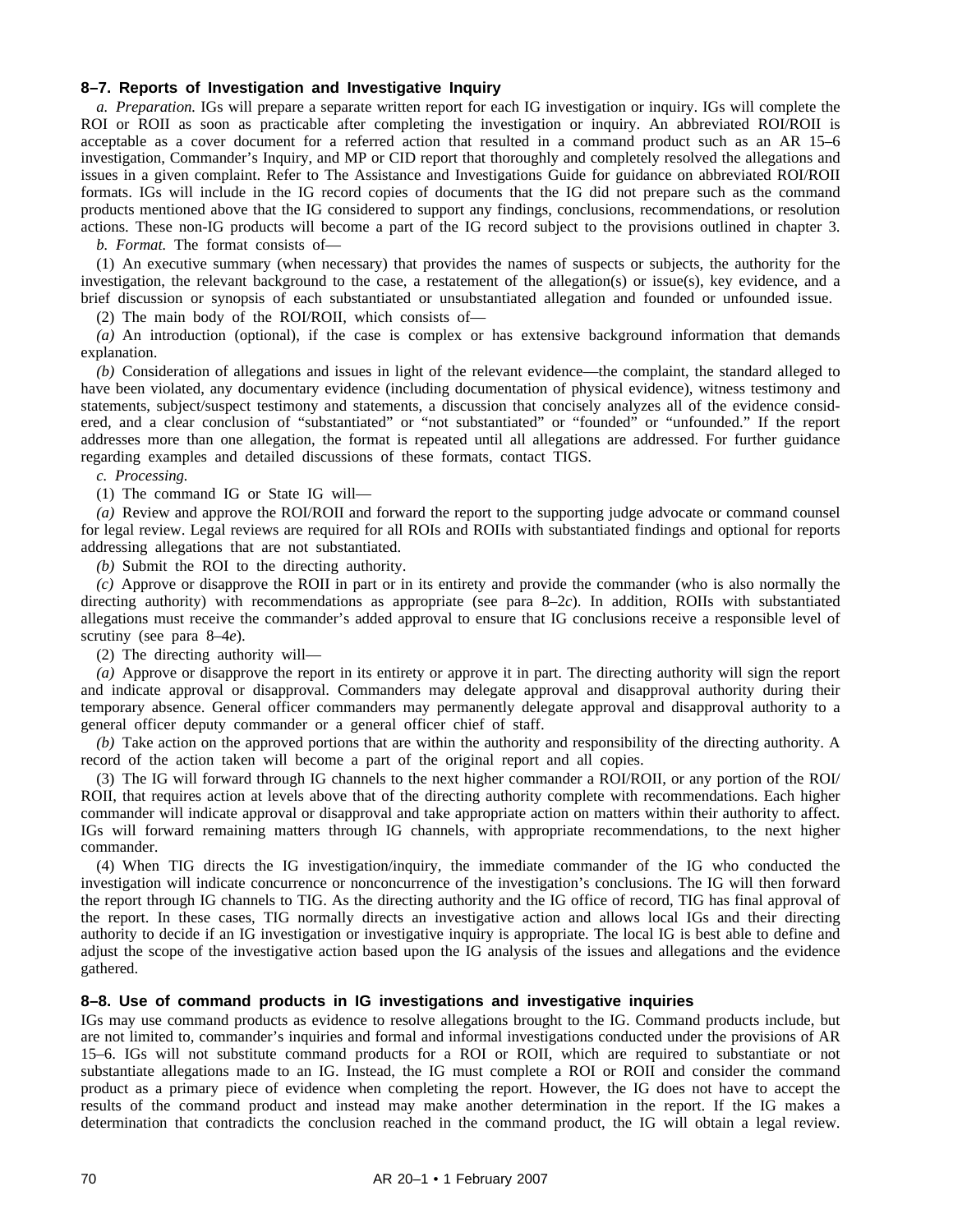Because the command product in question has already had a legal review, the IG must ensure that any decision that overrides previous legal advice receives a fresh legal examination.

## **8–9. Recording investigations into the inspector general electronic database**

IGs will enter ROIs and ROIIs into the IGARS electronic database using the procedures provided by TIGS in coordination with the DAIG Information Management and Resources Division (SAIG–IR). IGs will ensure that the summary of the case accurately addresses the allegations, facts, conclusions, findings, and recommendations. The electronic case file also will reflect the actions taken by the commander when appropriate.

## **8–10. Other special investigations**

In addition to the requirements and procedures discussed above, IGs will perform several other types of special investigations. Each is unique in some respects and is addressed below. All the special investigations require many of the same Army IG investigations procedures previously addressed, but each has its own special rules.

*a. Responses to the President or Congress.* An IG who receives a request directly from the President or an MC, or from the installation or activity congressional liaison office, will notify the DAIG Assistance Division expeditiously. (For ARNGUS IGs, see para 7–7*a).* If the command or activity's congressional liaison office receives a case on which the IG is currently working or has already completed an IG inquiry, the local IG must inform the tasking official that the IG will forward the response through IG channels to the DAIG Assistance Division. These cases are handled as IG cases. The DAIG Assistance Division is the office of record for these cases and will contact the OCLL or the White House Liaison Office (WHLO) to have the case transferred to the DAIG Assistance Division. Once the investigative inquiry is complete, the local IG will forward the ROI/ROII through the ACOM/ASCC/DRU IG to the DAIG Assistance Division, which will prepare the final response to the complainant on behalf of the President or to the MC and furnish copies to OCLL or WHLO and the IG office (or offices) that processed the case.

*b. DOD Hotline complaints.*

(1) IGs may answer DOD Hotline cases using assistance inquiries, investigative inquiries, or formal investigations as appropriate. DODI 7050.7 outlines the mandatory completion report used in responding to DOD.

(2) All agencies or commands that have received DOD Hotline referrals from DAIG must address corrective action in the completion report for any substantiated allegation or founded issue and submit progress reports to the DAIG Assistance Division when unable to meet the DAIG suspense.

(3) The DODIG responds initially to complainants and informs them that the case has been received and forwarded to DAIG. In addition, the DODIG explains that if complainants wish to know the findings, they must submit a FOIA request to the DODIG. Army IGs will not respond to complainants with any findings.

(4) With Hotline cases, two exceptions exist concerning the requirement to complete a ROII or ROI when substantiating or not substantiating an allegation.

*(a)* The first exception is when an IG office has received the same case as a Hotline case (identical in all ways) through other channels such as a congressional inquiry. In this case, the DOD Hotline completion report will most often suffice as the product produced by the IG office of inquiry if that office conducted either an assistance or investigative inquiry.

*(b)* The second exception applies when a DOD Hotline case is not a duplicate and is handled by the office of inquiry with an investigative inquiry; the office of inquiry need only prepare a DOD Hotline completion report. However, the office of inquiry must still gather and retain all documents that would otherwise be attached to—and forwarded with—an IG ROII.

*c. Soldier allegations of whistleblower reprisal.*

(1) 10 USC 1034, revised by The Strom Thurmond National Defense Authorization Act for Fiscal Year 1999 and effective 16 October 1998, extends authority to IGs within the military departments to grant whistleblower protection for reprisal allegations presented directly to them by service members. This law, implemented by DODD 7050.6, requires service IGs to investigate allegations of individuals taking, or threatening to take, unfavorable personnel actions or withholding, or threatening to withhold, favorable personnel action as reprisal against a member of the Armed Forces for making or preparing a protected communication. A protected communication is—

*(a)* Any lawful communication to an MC or an IG.

*(b)* A communication in which a member of the Armed Forces communicates information that the member reasonably believes provides evidence of a violation of law or regulation such as sexual harassment or unlawful discrimination, gross mismanagement, a gross waste of funds or other resources, an abuse of authority, or a substantial and specific danger to public health or safety when such a communication is made to any of the following:

*1.* An MC; an IG; or a member of a DOD audit, inspection, investigation, or law enforcement organization.

*2.* Any person or organization in the chain of command (see AR 600–20 for the definition of chain of command).

*3.* Any other person or organization designated in accordance with regulations or other established procedures to receive such communications (see the current version of DODD 7050.6 and associated instructions for any updates on protected communications).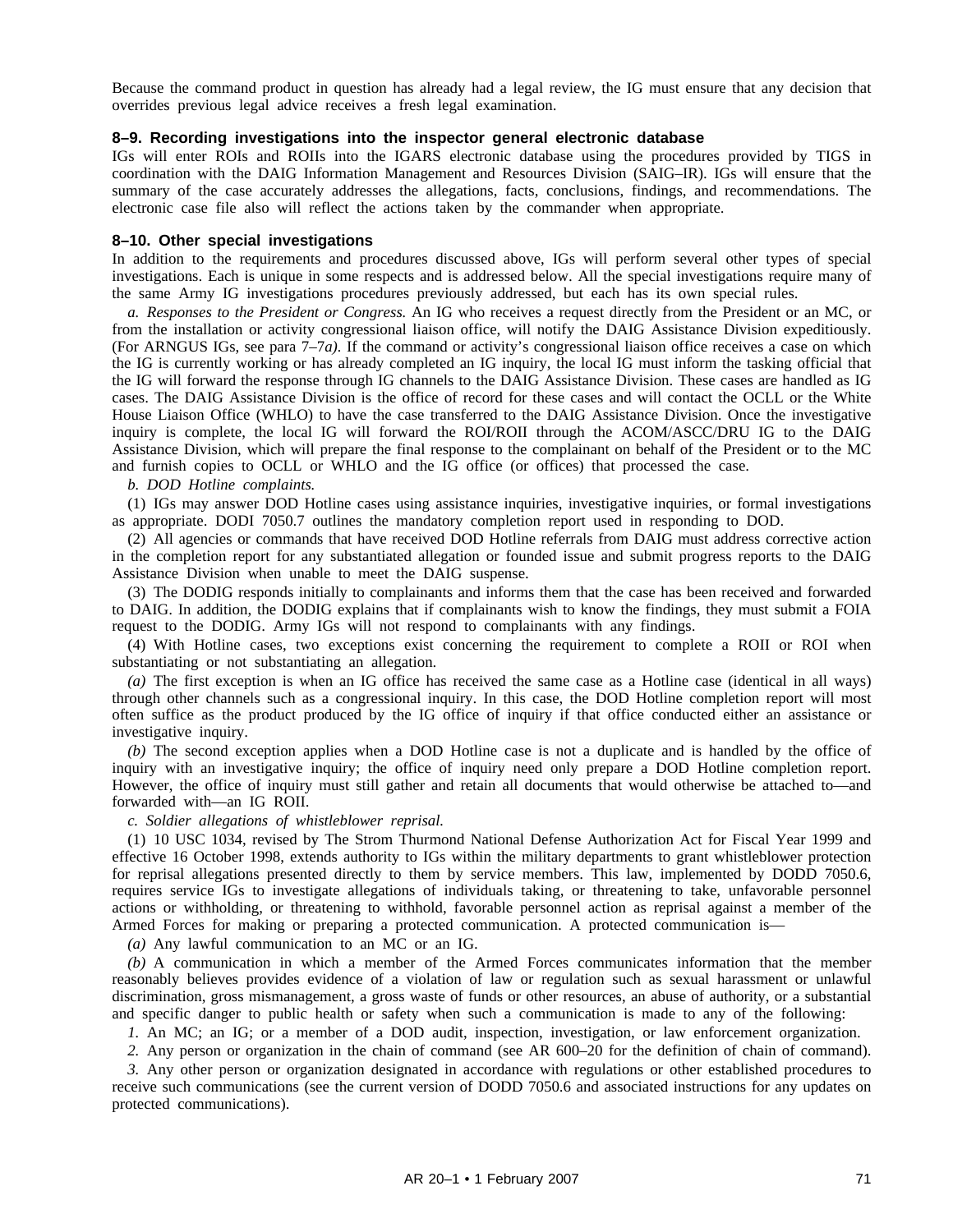*Note.* TIG has limited this authority to one level above that of the IG servicing the complainant, such as ACOMs, corps, armies, and so on.

(2) If a soldier presents a reprisal allegation that appears to meet the criteria outlined in 10 USC 1034, the IG who receives the allegation will advise the DAIG Assistance Division (SAIG–AC) within 2 working days. IGs serving below the ACOM/ASCC/DRU level will also inform the ACOM/ASCC/DRU IG about the reprisal allegation. To determine whether the allegation meets the criteria for whistleblower reprisal, the IG will conduct a Preliminary Inquiry (PI). Refer to The Assistance and Investigations Guide for the advisement and PI formats. The field IG will be prepared to discuss the timeliness of the allegation. An allegation of whistleblower reprisal may be untimely if the allegation is made more than 60 days after the soldier became aware of an adverse or unfavorable personnel action that he or she believes was taken in reprisal. The name, grade, social security number, unit assignment, address, and phone number of the soldier are required on the advisement. The IG will be prepared to respond to the following specific questions:

*(a)* What protected communications does the soldier claim that he or she made?

*(b)* To whom were they made?

*(c)* When were they made?

*(d)* What matters were addressed in the protected communication (that is, gross mismanagement, waste, public safety, abuse, and so forth)?

*(e)* What are the adverse or unfavorable personnel actions alleged by the soldier?

*(f)* When were the adverse or unfavorable personnel actions against the soldier taken or threatened?

*(g)* When did the soldier first become aware of the adverse or unfavorable personnel actions?

*(h)* Who are the responsible management officials alleged by the soldier to have taken or threatened to take the adverse or unfavorable personnel action? IGs must report allegations against senior Army officials (that is, promotable colonels, general officers, and SES employees) to the DAIG Investigations Division (SAIG–IN) within 2 days of receipt.

(3) On the basis of the results of the coordination between the DAIG Assistance Division and the IG receiving the complaint, the DAIG Assistance Division will forward a letter to the soldier formally acknowledging receipt of the complaint and will also advise the DODIG as required in 10 USC 1034. The DAIG Assistance Division will notify the DAIG Records Release Office upon DODIG approval of a whistleblower case. The Records Release Office will prepare a release to the complainant as required by DODD 7050.6.

(4) If, after completing the PI and coordinating with the DAIG Assistance Division, the IG determines that the soldier's allegations meet the criteria for coverage under the law, then the DAIG Assistance Division will direct the IG receiving the complaint to forward the case to either the ACOM/ASCC/DRU IG or to the DAIG Assistance Division for IGAP action or further tasking. Whistleblower reprisal investigations/investigative inquiries normally take place one level above the IG office that received the complaint. In some cases, and with coordination through the ACOM/ASCC/ DRU IG for DAIG approval, some IG offices that received the complaint may conduct the investigation. The ACOM/ ASCC/DRU IG will coordinate all notification and reporting requirements with the DAIG Assistance Division. If the allegation does not meet the criteria for whistleblower reprisal (for example, no PC, no unfavorable personnel action, or untimely), then the IG will submit a declination memorandum with the PI and forward it through the ACOM/ASCC/ DRU and the DAIG Assistance Division to the DODIG for approval. Refer to The Assistance and Investigations Guide for the declination format. Declinations approved by the DODIG will be coded as assistance in IGARS. The DAIG Assistance Division will maintain oversight on whistleblower cases involving non-senior officials.

(5) In accordance with DODD 7050.6, the DODIG is the final approving authority for cases involving allegations of whistleblower reprisal. The command or State IG who investigates the reprisal allegations will obtain a directive authorizing the investigation from his or her directing authority if a formal investigation is being conducted. If an investigative inquiry is being conducted, then the State or command IG may authorize the inquiry. The investigating IG will obtain the directing authority's concurrence or nonconcurrence with the conclusions and recommendations and will forward the ROI/ROII through IG channels to the DAIG Assistance Division. Each intermediate IG will review the ROI/ROII and obtain his or her commander's endorsement regarding the conclusion and recommendations. Refer to The Assistance and Investigations Guide for ROI/ROII formats.

*d. DA civilian employee, NAF, and DOD contractor allegations of whistleblower reprisal.*

(1) Requirements of 5 USC 2302(b)(8)) provide similar coverage to appropriated fund (DA civilian) employees as previously discussed above for members of the Armed Forces and NAF employees. Coverage to contractor employees is provided under 10 USC 2409(a). When a Government civilian employee presents to an IG an allegation of reprisal for protected disclosure, the IG must—

*(a)* Inform the appropriated fund civilian employee of the right to present the reprisal allegation to the OSC and advise appropriated fund employees that they may contact OSC directly. The IG will open an IGAR, code the request as assistance, and close the IGAR.

*(b)* Advise NAF employees of their right to submit reprisal complaints to the DODIG in accordance with DODD 1401.3. The IG may take the complaint from the NAF employee; however, the IG must forward the complaint to the DODIG. The IG will open an IGAR, code the request as assistance, and close the IGAR.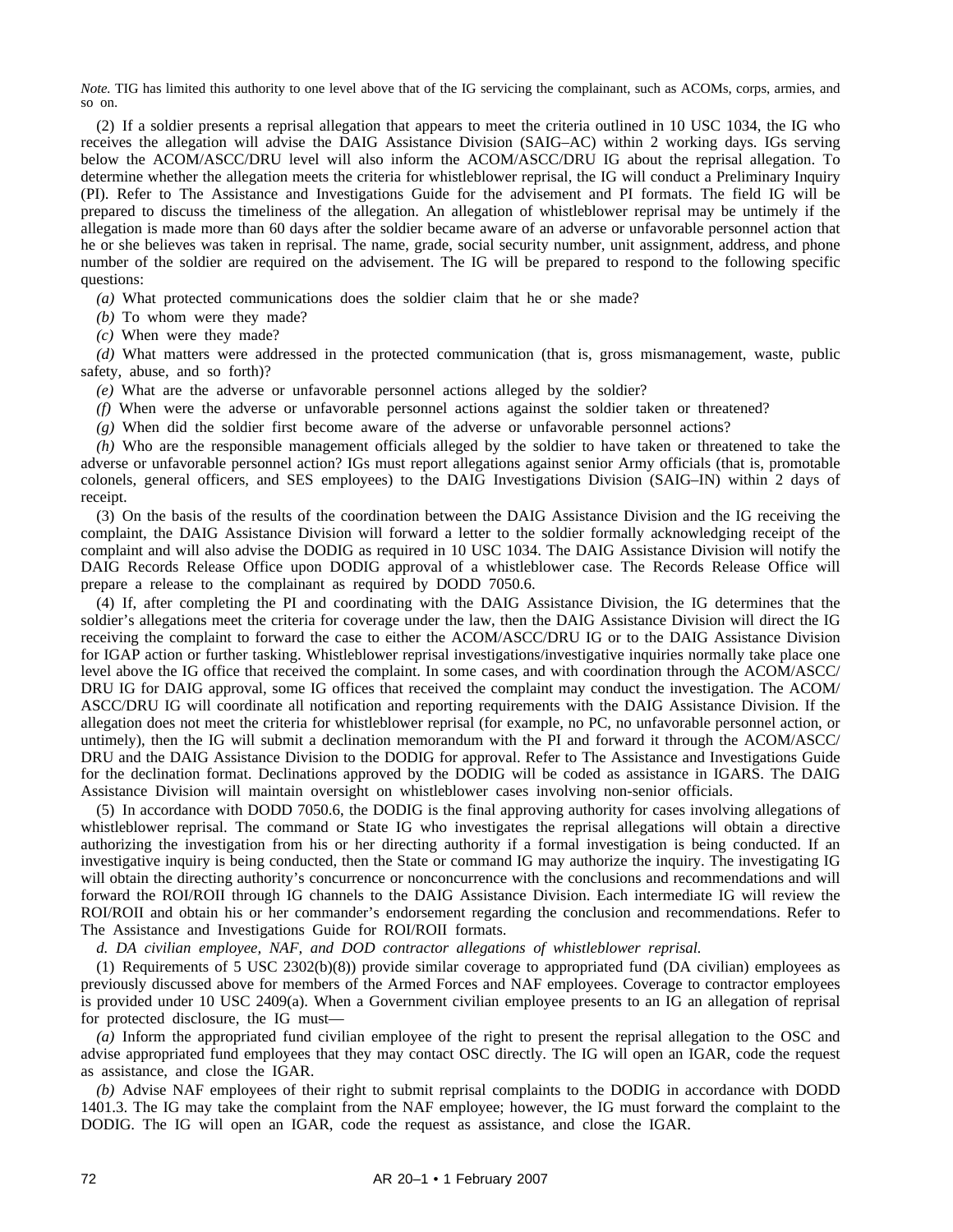*(c)* Inform contractor employees that the provisions of 10 USC 2409(a) govern their right to complain about reprisal. Advise contractor employees to contact the DODIG directly. The IG will open an IGAR, code the complaint as an assistance request, and close the IGAR.

(2) If the employee elects not to present a reprisal complaint to the OSC or the DODIG, but still wants to present the complaint to an IG, obtain that decision in writing and coordinate with the SJA and the commander to determine which type of IG action is appropriate. IGs are cautioned that the provisions of paragraph 4–4*k* may apply if the complainant elects not to present the complaint to the appropriate agency.

*e. Improper referral for mental health evaluation.*

(1) DODD 6490.1 and DODI 6490.4 establish and implement DOD policy, assign responsibility, and prescribe procedures for the referral, evaluation, treatment, and administrative management of soldiers who may require mental health evaluation, psychiatric hospitalization, or assessment for risk of potentially dangerous behavior. The directive prohibits improper referral as a punitive violation of UCMJ, Art. 92, and the instruction requires the Military Departments to notify the DODIG within 10 working days after receipt of an allegation(s) involving improper referral for a mental health evaluation (MHE) in violation of the directive.

(2) IGs receiving allegations of improper referral for MHE will notify the DAIG Assistance Division (either by fax or telephone) within 2 working days. This notification will include the name, grade, address or duty location, and phone number of the complainant; a synopsis of the specific allegation(s); any supporting data received by the IG; the name, grade, address, and phone number of the IG action officer; and any other information required during notification in accordance with DODI 6490.4.

(3) IGs must analyze all allegations of improper MHE referral for reprisal under the provisions of 10 USC 1034. If a possible violation of DODD 7050.6 cannot be ruled out after a review by DAIG, then DAIG will refer the allegations to the appropriate ACOM/ASCC/DRU IG to perform the IGAP (see 8–10*c(*4)).

*f. Reporting of substantiated violations of the Joint Ethics Regulation (DODD 5500.7–R) to installation/agency ethics counselors.* IGs will report substantiated violations of DODD 5500.7–R to DAIG and to their local installation/ command/agency ethics counselors. DAIG personnel will refer this information to the legal counsel or deputy legal counsel for transmission to the Deputy Army Ethics Counselor, Army Office of Government Counsel.

### **8–11. Coordination and cooperation**

*a.* Various directives and authority govern the coordination and cooperation among the OTIG; Security, Force Protection, and Law Enforcement Division (DAMO–ODL); DCS, G–3; and the USACIDC. A MOU among the above parties, dated 24 March 1988, and modified by a MOU addendum dated 7 July l992, expresses this coordination and cooperation.

(1) *Concept.*

*(a)* Applicable directives and regulations prescribe functions, authority, procedures, techniques, and the scope of investigations by IGs, provost marshals or security officers, and USACIDC personnel.

*(b)* IG investigations focus primarily on the collection and assessment of command, management, or leadership concerns as well as breaches of military professional ethics.

*(c)* USACIDC and MP investigations focus on criminal activity.

*(d)* Management weaknesses or systemic deficiencies may create a climate for crime or be the result of crime. Therefore, the same Army activity may require both IG and law enforcement investigations.

(2) *Policy.*

*(a)* TIG; the DCS, G–3; the Commander, USACIDC; and their designated representatives will mutually agree to a transfer of essential close-hold information concerning major or sensitive investigations conducted within their respective primary areas of responsibility.

*(b)* This policy will be followed at all levels. Exceptions can be those cases in which the SA or the CSA restricts the transfer of information.

(3) *Procedures.*

*(a)* Coordination among IGs, USACIDC, and the Provost Marshal will occur at the following levels:

*1.* Among OTIG; HQ, USACIDC; and DCS, G–3.

*2.* Among ACOM/ASCC/DRU IGs, provost marshals or security officers, and counterpart USACIDC elements.

*(b)* Transfer of investigative responsibility at any level will occur with the knowledge of the appropriate commander or chief of staff.

 $(c)$  Once any party referred to in 8–11*a*(2) has started an investigation (or has been directed to start an investigation) based upon a referral of allegations from another party to this policy, the agency conducting the investigation will provide a status or close-out report of its investigation, as appropriate, to the party that referred the allegations.

*(d)* Any investigative agency, with the knowledge and approval of the agency commander, may be used in support of an investigation conducted by another. Exceptions to the procedures above include the following:

*1. Criminal.* TIG and command and State IGs will ensure that information of a criminal nature developed as a subsidiary matter during their investigation will be protected and immediately provided to USACIDC personnel, a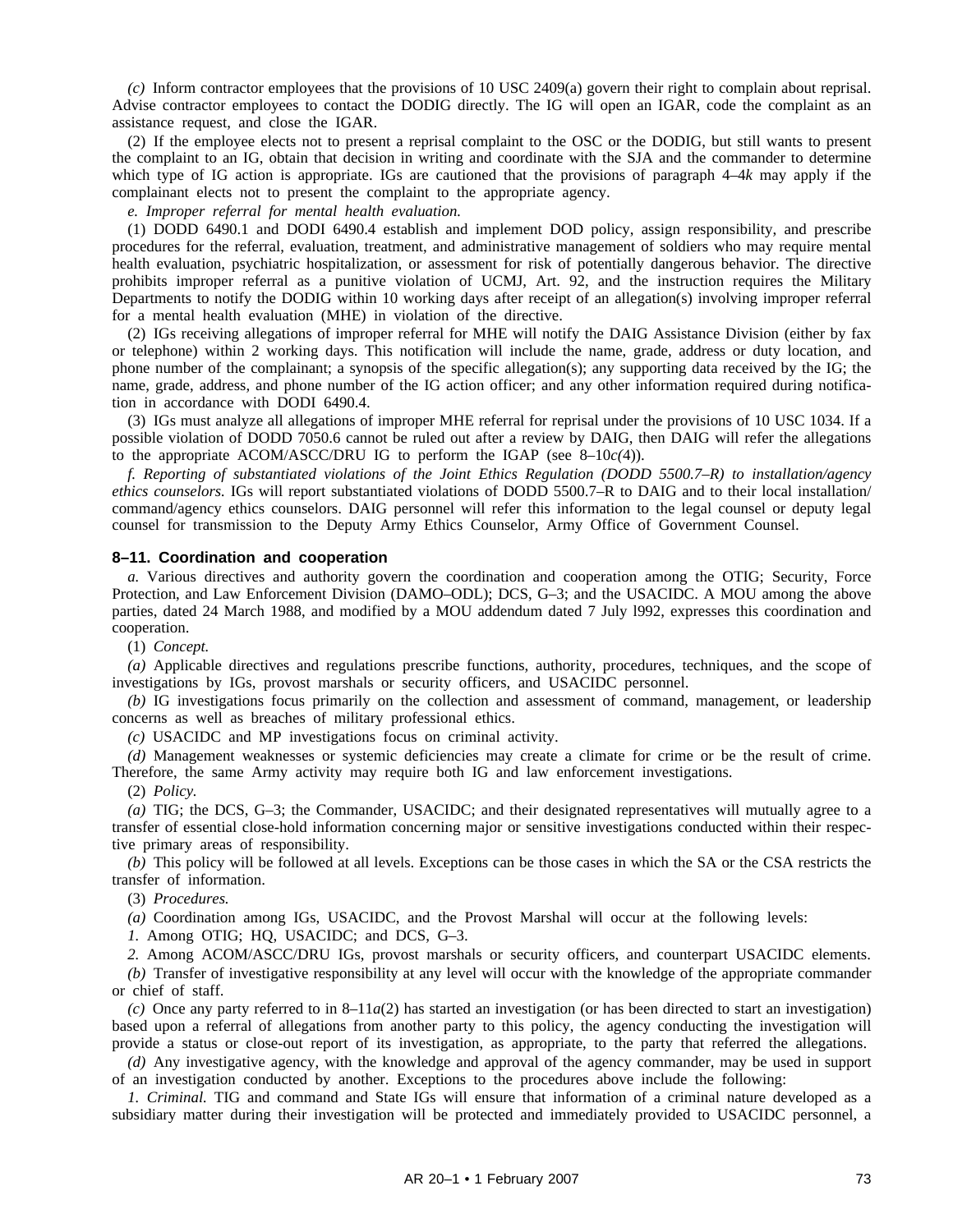provost marshal, or a security officer, whichever is appropriate. IGs will not release IG ROIs/ROIIs without approval of TIG.

*2. Noncriminal.* HQ, USACIDC, and commanders of USACIDC elements at all levels will provide to the IG noncriminal information developed during their investigations and related to the exercise of command or administration of the Army either during the USACIDC investigation or upon completion, whichever is appropriate.

*3. Exercise of command or administration.* Security, Force Protection, and Law Enforcement Division; DCS, G–3; and provost marshals or security officers at all levels will provide to the appropriate level IG noncriminal information developed during their investigations and related to the exercise of command or administration of the Army as soon as possible.

*(e)* The USACIDC will normally investigate those felony offenses listed in AR 195–2 and similar felony offenses under applicable laws that involve as subjects senior-level personnel (active-duty or retired general or flag officers, promotable colonels, or members of the SES or Executive Schedule personnel). USACIDC may investigate other offenses involving these personnel as subjects if the complexity of the incident so dictates.

*(f)* TIG and the Commander, USACIDC, will approve exceptions to this division of responsibility for the investigation of allegations against senior officials.

*(g)* USACIDC will report any and all allegations against senior officials to TIG within 2 working days by rapid and confidential means after receipt by any USACIDC element whether or not USACIDC exercises investigative responsibility. TIG will immediately report all allegations of misconduct by senior officials within the realm of USACIDC investigative responsibility and all allegations of fraud, regardless of investigative responsibility, to USACIDC.

*b.* Various directives and authority govern the cooperation between the OTIG and the Army General Counsel regarding the investigation and reporting of allegations of ethical violations. Among these documents is an MOA dated 9 April 2002 between these parties.

(1) TIG and IGs under TIG policy oversight will—

*(a)* Investigate ethics matters arising within the Army that are properly referred for investigation. Ethics counselors making such referrals are not considered third-party complainants.

*(b)* Coordinate with their supporting ethics counselor when conducting investigations that involve alleged violations of Federal ethics laws and regulations.

*(c)* Refer to USACIDC any such matters that involve suspected criminal violations, to include suspected violations of 18 USC 207/208 and 41 USC 423, and report all referrals to the Department of the Army Ethics Office.

*(d)* Coordinate with their supporting ethics counselor when conducting investigations that may result in referral to the Department of Justice or local U.S. Attorney's Office.

*(e)* In accordance with paragraph 3–7*b* of this regulation, coordinate with the DAIG Records Release Office and the supporting ethics counselor to provide final reports of investigation to the supporting ethics counselor that describe investigative matters required by the Office of Government Ethics for inclusion in the Army's annual ethics survey—as well as situations that have resulted or may result in violations of ethics laws and regulations—in order to enable the Department of Defense Standards of Conduct Office to develop, maintain, and publish a list of such circumstances and situations as required by 18 USC 206 and 5 CFR 2638.203(b)(5).

(2) The DAIG Legal Advisor will provide introductory ethics training for IGs to ensure that IGs handle ethicsrelated cases appropriately and will also provide annual and recurring ethics training to DAIG personnel.

(3) To heighten the ethical awareness of Army personnel, and to remain consistent with paragraph 1–7 of this regulation, DAIG will make available for possible publication, via the appropriate venue, abstracts of factual scenarios based upon finalized reports of investigation involving ethics violations by Army personnel.

*c.* Coordination and cooperation already exist within the Army IG system in the form of technical channels. Therefore, higher echelon IGs will always coordinate their visits with lower-echelon IGs as a matter of courtesy. Higher echelon IGs will never bypass a lower-echelon IG office and visit a subordinate command directly. Instead, the higher echelon IG office will coordinate such visits through the lower echelon IG office. This practice will further promote the exchange of information and trends among IGs of different command echelons and further strengthen technical channels within the Army IG System.

# **Chapter 9 The Role of Inspectors General in Full Spectrum Operations**

#### **9–1. Inspector general role**

The IG System was born during conflict and made its earliest contributions to the Army through training and maintaining readiness. Since its inception, the IG System has played a key role across the full spectrum of conflict from the Revolutionary War through the Global War on Terrorism (GWOT). As part of this IG System, all IGs serve as key assessment mechanisms that allow their commanders to make informed decisions when planning, preparing, and executing military operations. When the command is deployed or operating as a split command in more than one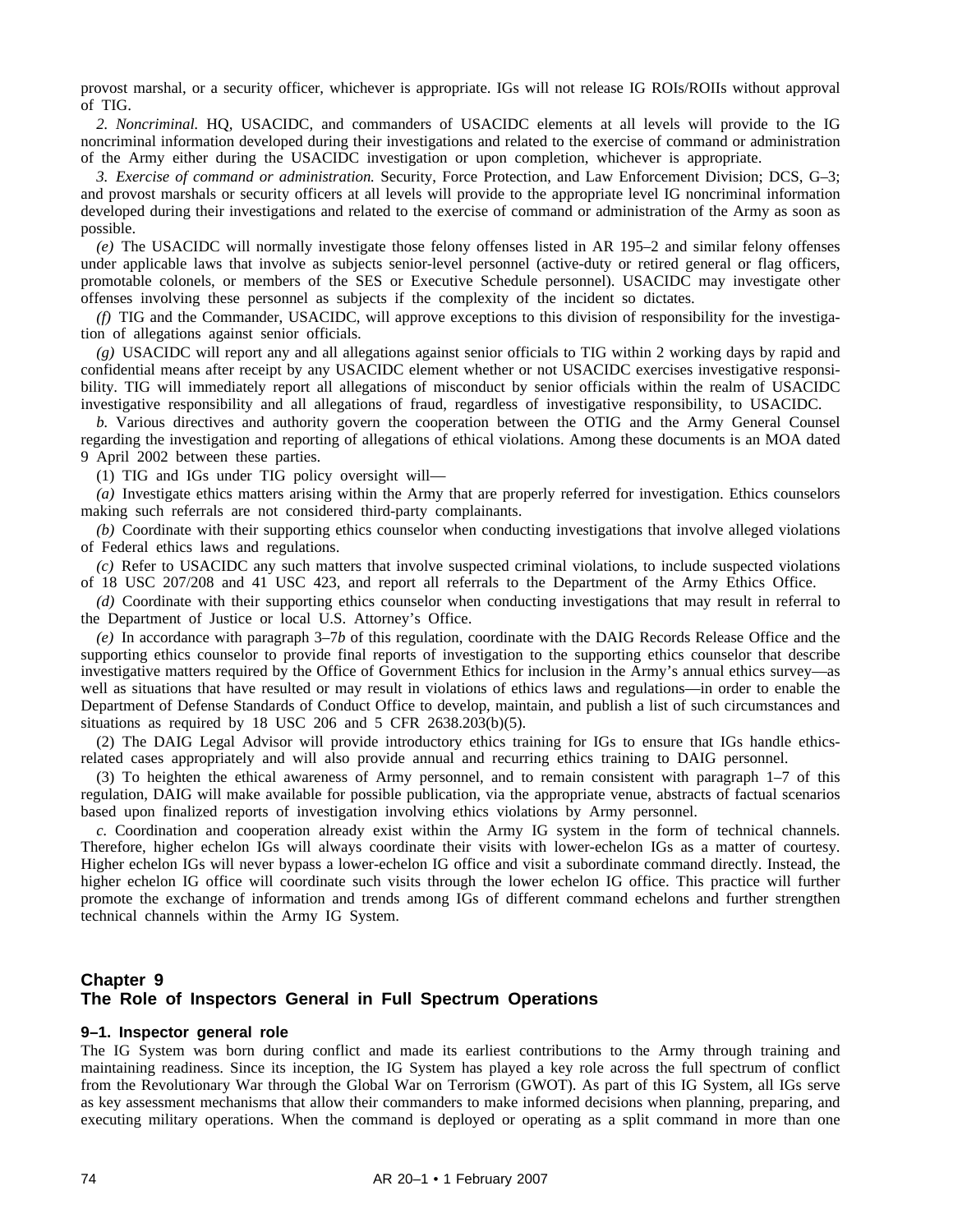location for either war or peacetime engagement operations, IGs have the same role as they do in peacetime extending the eyes, ears, voice, and conscience of the commander. The basic IG functions do not change; the IG will still serve the command's readiness by performing inspections, assistance, investigations, and teaching and training. However, priority of focus during military operations must remain on tasks and systems that directly relate to the command's readiness during all phases and types of military operations.

*a.* All IGs, whether in the theater of operations or in a supporting theater (CONUS and OCONUS), have a major operational mission. The IG role in military operations is not static. The command's mission and the phase of the war at the time dictate the specific role of the IG. IGs must become involved early in the commander's planning process and understand the commander's intent, concept of the operation, and key tasks that must be accomplished.

(1) As extensions of the eyes and ears of the commander, IGs in deploying units will focus on high-payoff issues that impact the unit's ability to mobilize rapidly, deploy, and sustain itself; to prepare for military operations; to conduct operations; to redeploy and to reintegrate; and to assist the command in reconstituting and preparing for the next mission. For example, deploying IGs can expect to work issues such as deployment readiness, combat training, force protection, supply and services efficiency, intelligence oversight, equipment and captured personnel handling, standards of discipline, and other soldier welfare issues.

(2) Supporting theater IGs generally focus on many of the same issues as deploying unit IGs. Mobilization, deployment, sustainment, preparation for combat, redeployment, pre-reintegration, and reconstitution are all issues of major concern. Traditionally, supporting IGs have also played major roles in reception, staging, onward movement, and integration of forces into the area of operations; theater-level supply and personnel replacement operations; redeployment operations; and other operational-level functions.

(3) Both deployed and supporting IGs will continue to work soldier morale and welfare issues, family issues, civilian employee or other civilian issues and concerns, and other issues consistent with the fundamental missions of the IG System.

(4) State and USAR IGs have a unique focus during both war and peacetime engagement operations. They must be prepared to assist with the deployment of NG and USAR units and with those nondeploying units. State and USAR IGs must also be capable of responding to increased activity from family members of deploying and nondeploying ARNG and USAR units as well as family members of personnel from all other active Army, Army Reserve, and ARNG units and units from other services.

*b.* The IG must have an in-depth understanding and appreciation of the mission, commander's intent, operational situation, key tasks, resources, and courses of action. This knowledge prepares the IG to answer soldier and leader concerns and to evaluate effectively and efficiently the execution of the command's mission.

*c.* An IG's ability to support the commander's operational contingency and deployment requirements will depend on prior planning and the IG serving as an integral part of the unit's mission planning and exercise process. The IG must ensure that the commander and coordinating staff understand and are familiar with the IG wartime role and the contributions the IG can make to the operational effort. The IG must develop and promote this understanding in peacetime through IG participation in training exercises with the commander and staff.

*d.* The IG operational planning effort provides critical input to the IG METL. Planning must incorporate flexibility, include provisions for full-service operations (the ability to perform all four IG functions), and be oriented toward contingency operations in a developing theater. Planning will consider mobilization, deployment, sustainment, combat or peacetime military engagement, redeployment, reintegration, and reconstitution as applicable.

*e.* Upon unit activations and deployments, nondeploying supporting IGs must be capable of providing IG support to residual units or activities and the families of deployed soldiers.

### **9–2. Organization**

The organization of the IG office will vary depending upon the status and location of the unit (that is, CONUS-based unit or forward deployed). IGs must consider both deployed and stay-behind capabilities in people and equipment. These considerations especially apply to IGs who serve both a tactical command and an installation. The IG will consider the following factors in the planning process:

*a.* Identify the proper table of organization and equipment (TOE) and TDA personnel combinations to retain flexibility for the deploying elements while maintaining adequate resources at home station to meet supporting IG operational requirements. If Army Reserve and ARNG units are assigned to the command for the operational mission, the IG office will request augmenting IGs to represent the unique requirements and issues concerning these components.

*b.* Identify individual mobilization augmentees and IRR IG staffing needs. IGs will identify individual mobilization augmentee personnel by name.

*c.* Determine training requirements for RC IG personnel identified upon activation.

*d.* Consider appointing and training acting IGs to cover remote locations or dramatic increases in unit strength. *e.* Organize to support modular deployments by deploying IG teams to support a subordinate unit on extended deployment.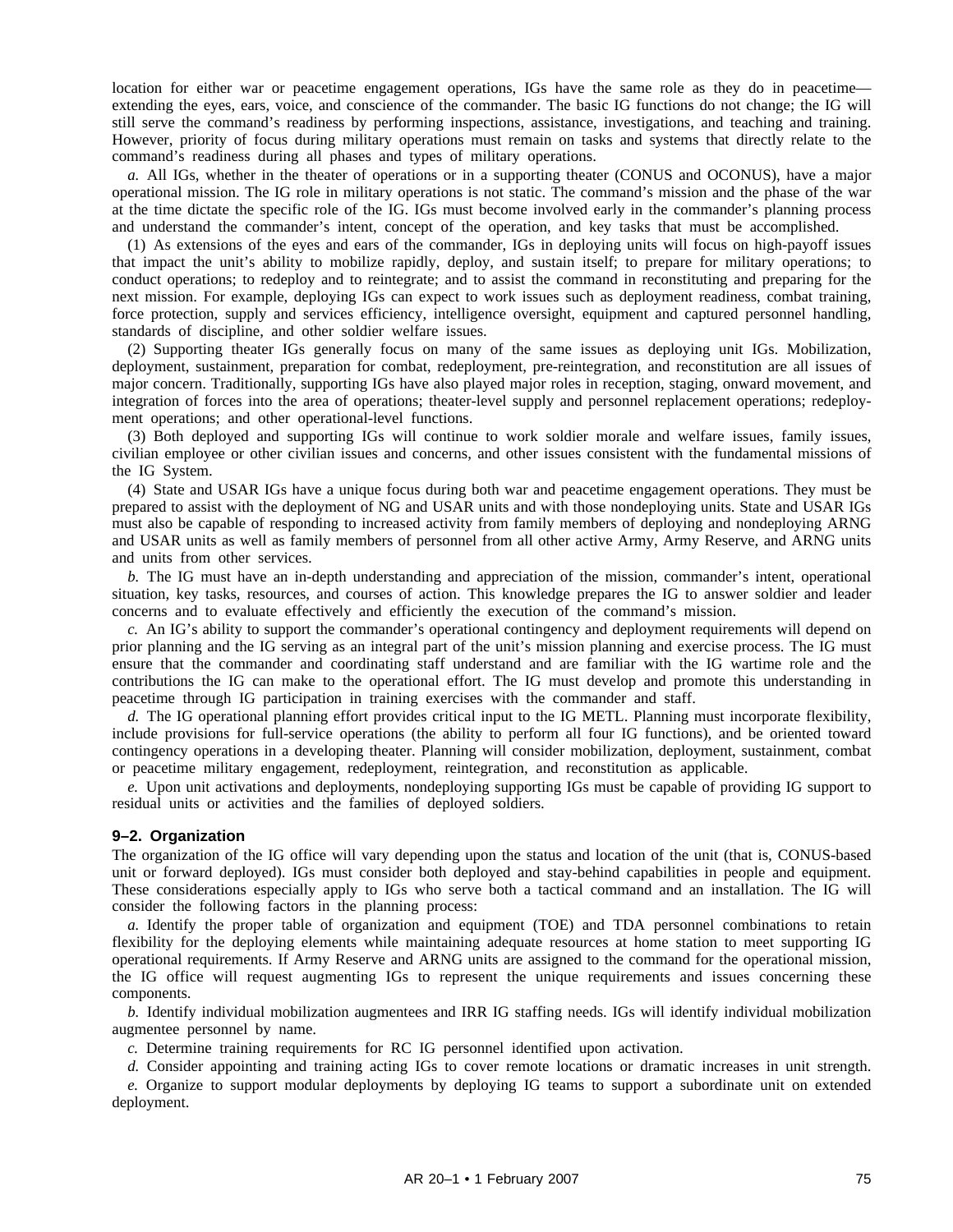*f.* Determine the method of coverage in the theater of operations where units may be widely dispersed. Indicate the methodology in the operations plan/operations order.

*g.* Determine the IG operations bases required at home station, staging bases, and deployed locations, to include the command posts from which the IG will operate.

#### **9–3. Resources**

*a. Equipment.* The IG must conduct a periodic review of equipment authorization documents to ensure that adequate deployment equipment is available such as tactical vehicles, tents, camouflage netting, field telephones, tactical computers, radios, and so on. IGNET electronic data hardware and software considerations, as well as supporting communications requirements, are a part of IG contingency planning. Planning considerations must include both deploying and supporting IG requirements. IGNET and reach-back communications connectivity is vital to deployed IG mission accomplishment. Deploying IGs must also ensure that they have active IGNET accounts as well as contact information for the DAIG IRMD so that DAIG may interface with the deployed unit's G–6/J–6 concerning connectivity and other technical problems.

*b. Personnel.* The IG must conduct manpower reviews of MTOEs and TDAs to ensure that adequate provisions are in place for workload increases to support deployed and wartime efforts. Coordinate all MTOE and TDA changes and actions with the force structure analyst in the DAIG Operations and Support Division (SAIG–OP). Training requirements for personnel selected to serve as IGs during wartime will be the same as those specified in paragraphs 2–3 and 5–4. IGs must sustain their ability to perform all four IG functions in peacetime in order to conduct a full-service operation when deployed. TIGS may assist in sustainment training and provide training materials as required.

*c. Publications.* Access to regulatory and policy standards contained in departmental and command publications is essential to performing all four IG functions. IGs must include this requirement in deployment and contingency planning. Some hard-copy documents will be necessary, but access to publications through electronic connectivity (such as the Internet) or the use of electronic-based systems (such as CD–ROMs) is an important consideration.

#### **9–4. Staff estimates**

IGs are essential staff members in all scenarios during both peacetime and wartime operations. IG involvement in the military decisionmaking process (MDMP) from the receipt of the mission to the production of the order is continuous. The IG will have a clear understanding of the higher headquarters' order, the command's mission, and the commander's intent. The IG must ensure that the commander's expectations of the IG's role and functions are addressed early in the mission-analysis process. Once the IG understands the mission and the commander's intent, the IG is in a position to formulate or plan detailed mission requirements. This process will include anticipated IG actions (inspections, assistance, investigations, and teaching and training) during each phase of the operation such as mobilization, deployment, sustainment, redeployment, reintegration, and reconstitution. IGs must coordinate all IG estimates, annexes, and input to the MDMP with the local G–1, who has coordination staff responsibility for the IG.

#### **9–5. Functions**

*a. Inspections. Inspections are the most direct way an IG can influence the command's mission readiness.* As units prepare for war, previously unscheduled inspections and unannounced inspections often occur. IGs must prepare to verify organizational readiness and identify mobilization issues for resolution. IGs may find themselves performing a mix of special inspections of systemic issues and general inspections of units. Either the tactical situation or the commander's need for timely feedback to make critical decisions may cause the IG to compress the IG inspections process (see chap 6). If the IG must conduct a general, compliance-oriented inspection of a unit, the IG will exercise great care with the results since many of the findings will involve local issues from the inspected command that require some attribution to resolve (for example, the name of a supply sergeant who needs additional training in order to enhance a unit's readiness). The IG will have to involve TIG in these cases when breaching confidentiality becomes an issue (see par 1–12). Generally, the commander will furnish broad guidance concerning key issues. IGs will ultimately determine IG inspection topics by the unit's mission, the commander's intent, and the operational environment. To be effective, the IG must include only those high-payoff issues in the inspection plan that the commander approves. IGs must use technical channels to share the results of inspection trends and findings within and without the command. The following topics represent the type and diversity of operational issues to consider:

- (1) Personnel or equipment readiness.
- (2) Processing for overseas movement.
- (3) Casualty affairs.
- (4) Mobilization or deployment operations.
- (5) Unit combat readiness or effectiveness.
- (6) Post mobilization or precombat training.
- (7) Ammunition resupply operations.
- (8) Combat feeding.
- (9) Enemy prisoner of war and detainee processing and procedures.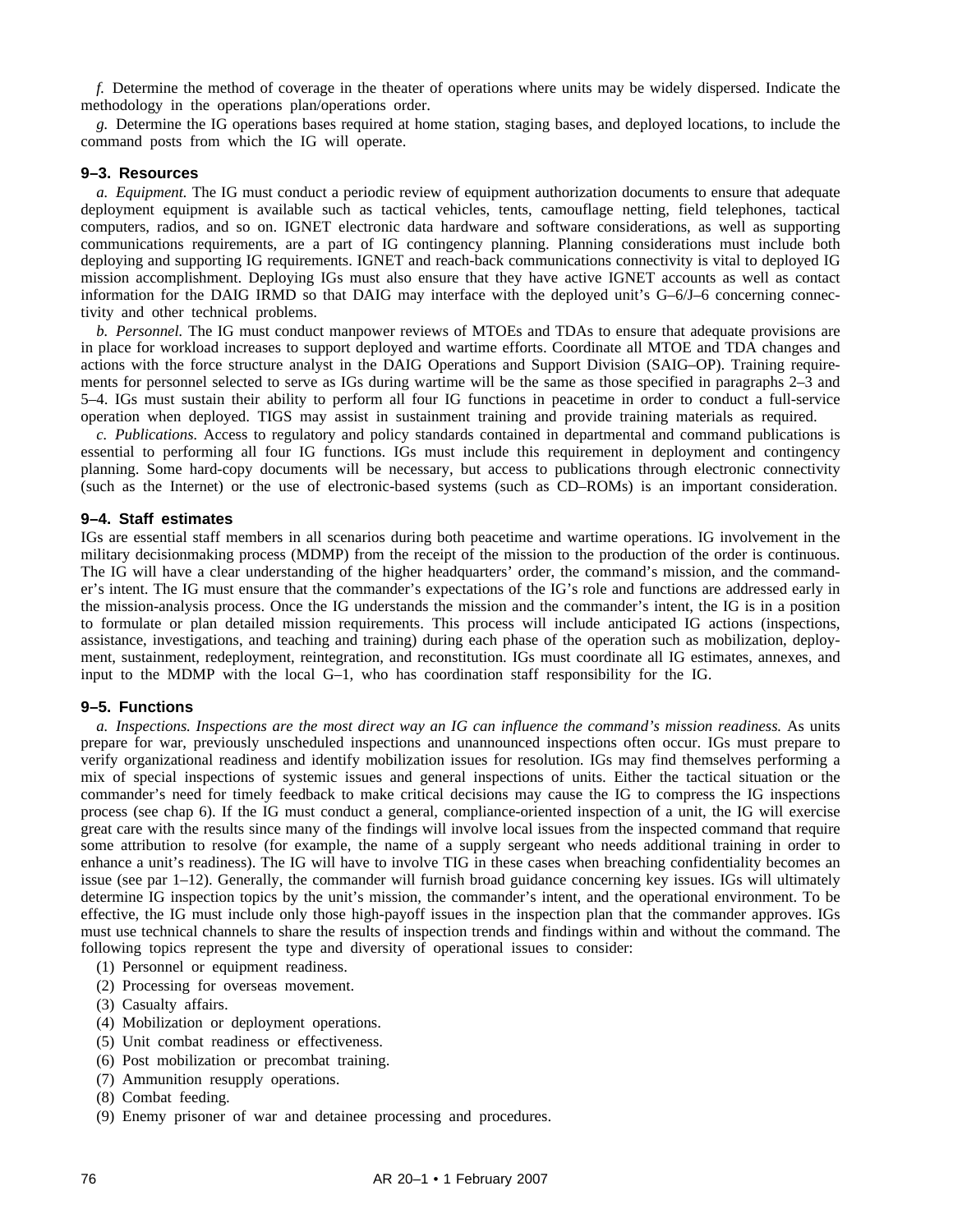- (10) Graves registration.
- (11) Mail services.
- (12) Ports of debarkation processing.
- (13) Reintegration.
- (14) Reconstitution.
- (15) Family assistance planning and execution.
- (16) Replacement system.
- (17) War trophies or contraband.
- (18) Accountability and serviceability of returning equipment.
- (19) Information management and information operations.
- (20) Operations security.
- (21) Force protection and safety.

*b. Assistance.* Both deployed and supporting IGs can expect increases in requests for information and assistance. Historically, assistance cases have represented the majority of the deployed IG workload. A thorough analysis of each phase of the operational spectrum will provide insights into the nature of the requests that IGs can expect. IG technical channels and increased flexibility are essential to responsive support to commanders, soldiers, and other interested parties. Whenever possible, the deployed IG must forward inquiries initiated outside the theater of operations to the appropriate IG for resolution. For example, an IGAR concerning a USAR issue that the deployed IG cannot resolve in theater will go to the IG, USARC for subsequent referral to the appropriate RRC IG office, division IG office, and so on. Typical requests for assistance include—

- (1) Early return of family members.
- (2) Emergency leave procedures.
- (3) Nonsupport of family members.

(4) USAR and ARNG family support issues (ID card, health care, post exchange and commissary privileges, and so on).

- (5) USAR and ARNG soldier entitlements (pay, promotion, and so on).
- (6) Shipment or storage of household goods.
- (7) Family care plans.
- (8) Information requests from members of the indigenous population.
- (9) Awards and decorations issues.
- (10) Postmobilization medical care for USAR and ARNG soldiers.

*c. Investigations.* The IG investigations function during military operations differs little from peacetime investigations. Investigations conducted while deployed are more difficult to complete because of the limited access to the commander, time and distance factors, and a generally greater reliance upon technical-channel support from other IGs who may also be deployed. Records-release policies for IG records such as ROIs do not change during military operations.

*d. Teaching and training.* IGs have traditionally been the bridge that spans the gap of experience. The time-sensitive need for teaching and training soldiers at all levels on fundamental tasks essential to mission success is an inherent IG function. As extensions of the eyes and ears of the commander, the IG will view the teaching and training function as a key factor in a unit's ultimate success and therefore plan its inclusion as a fundamental portion of all other IG activities. Especially important in this process is the IG ability to acquire and understand rapidly the changing regulatory and policy standards inherent during major operations. The IG will know and understand information management operations and help to coordinate these requirements with the command information resource manager, functional proponents, and IGs operating in split locations.

*e. Law of War violations.* IGs will receive reports of law of war violations and process them in accordance with the provisions of DODD 5100.77 (see para  $1-4b(5)(i)$ ). The law of war is that part of international law that regulates the conduct of armed hostilities.

(1) *Initial reports.* A reportable incident is a possible, suspected, or alleged violation of the law of war. An IG who becomes aware of a reportable incident must—

*(a)* Report the incident as soon as possible to the commander (directing authority) for action. The Law of War Program requires the commander to submit a report of any reportable incident through command channels by the most expeditious means available to the responsible COCOM commander.

*(b)* Inform the next higher echelon IG with a concurrent report to TIG (ATTN: SAIG–AC) by confidential means and within 2 working days after receipt.

(2) *Preliminary analysis.* IGs who receive IGARs involving alleged violations of the law of war, whether committed by or against U.S. or enemy personnel, are to ensure prompt referral of the allegation to the appropriate agency or conduct IG factfinding when appropriately directed. The IG will coordinate closely with the command's SJA in determining a recommended course of action to investigate and resolve IGARs containing a law-of-war violation. Investigative assets from USACIDC, or other services' criminal investigation offices, have the primary responsibility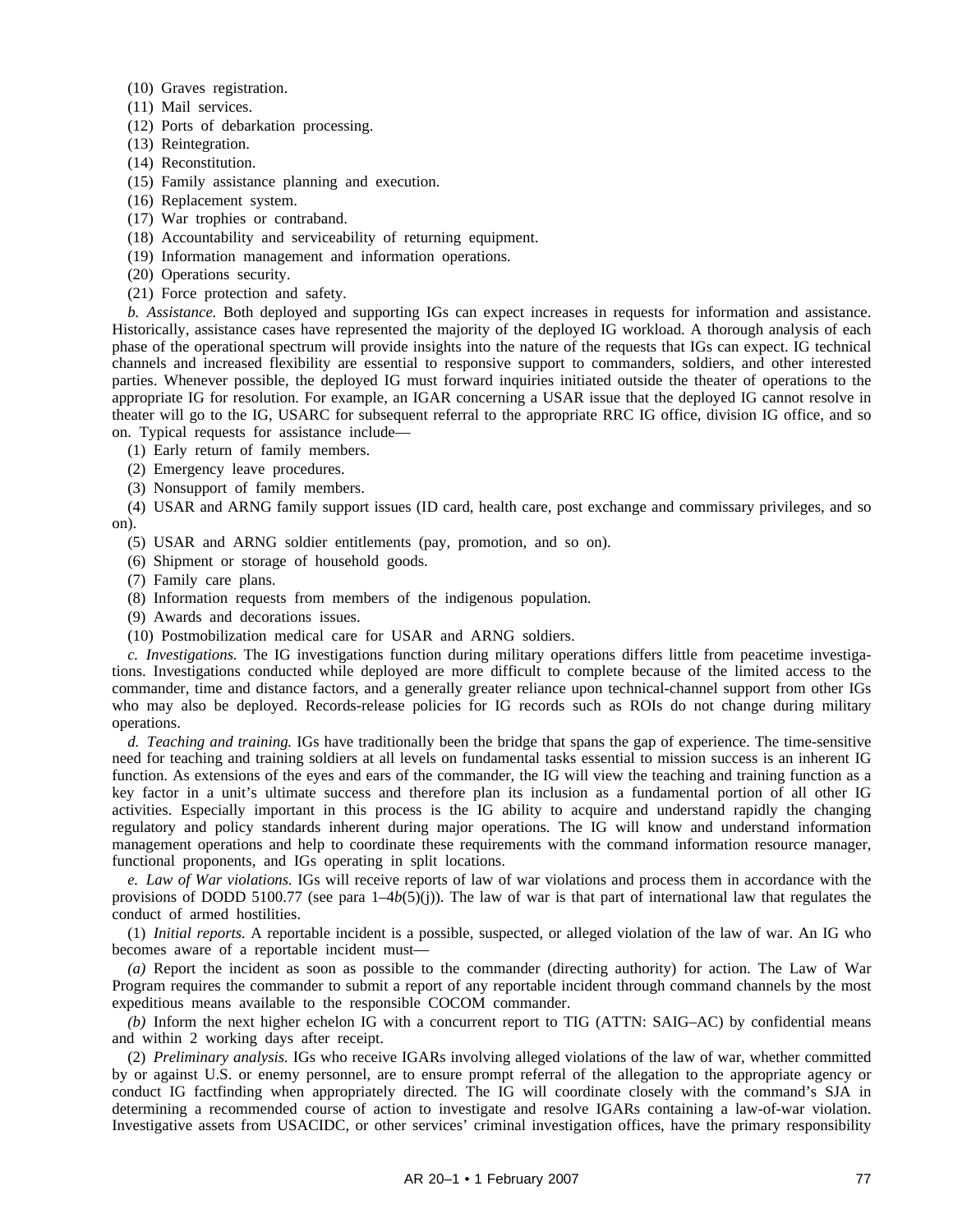for investigating suspected, alleged, or possible war crimes. For minor offenses, the commander's organic investigative assets and legal support can investigate using AR 15–6 or commander's inquiry procedures or an IG investigation/ investigative inquiry.

## **9–6. Exercises**

Realistic training scenarios provide an excellent tool to determine how to operate in all types of environments. As with any staff element, IGs must participate as full-fledged members of the staff in all command post exercises, field training exercises, Combat Training Center rotations, and mobilization/deployment readiness and certification exercises. Command IGs will not perform non-IG duties such as liaison officer, rear command post commander, or detachment NCO in charge during training exercises that would detract from their wartime mission or compromise their ability to remain fair and impartial. During these exercises IGs will include concurrent, split operations training involving the home station IG office in order to practice reach-back procedures and other techniques normally used during operational deployments. IGs will routinely publish IG-related instructions in their organization's exercise operational plans and orders.

# **Chapter 10 The Role of Inspectors General in Joint Operations**

## **10–1. Joint and expeditionary mindset**

Recent history has shown that the Army will fight and win this Nation's wars jointly with our sister services. The current GWOT demands that the Army be a campaign-quality expeditionary force that can deploy quickly anywhere in the world and fight as a joint team. As a result, Army IGs must stand prepared to support their commands and commanders not only in an Army-pure environment but in a joint environment as well. The most likely scenario for an Army IG office becoming a joint IG office is as part of a Joint Task Force (JTF). The commander of one of the nine unified COCOMs may appoint either an Army division or corps headquarters as a JTF for a specific contingency operation. When an Army headquarters becomes a JTF, the IG office in turn becomes a joint IG office. The same basic IG functions will apply, but the IG office must adapt to include IGs from the other services represented in the JTF and adhere to emerging joint IG policy as promulgated by the DODIG.

## **10–2. The role of the inspector general in joint military operations**

Army IGs must fully understand the basic precepts of joint operations as outlined in Joint Publication (JP) 3–0 and the steps for establishing, deploying, and redeploying a JTF as outlined in Chairman of the Joint Chiefs of Staff Manual (CJCSM) 3500.05. By understanding the nature and complexity of joint operations, the Army IG will be able to adapt more readily to the unique demands and needs of supporting a commander who is now responsible for various units from other services and, possibly, from foreign nations. The IG will still serve the newly appointed JTF commander as that commander's eyes, ears, voice, and conscience but within the guidelines of established joint IG policy as promulgated by the DODIG. The same considerations for operations in a deployed environment as outlined in chapter 9 apply. However, the Army IG System as outlined in this regulation will no longer apply unless dealing strictly with Army issues from subordinate, Army-pure commands or if joint IG policy has been withdrawn or not established. If joint IG policy is not in effect, the IG will adhere to the Army IG System as outlined in this regulation to support the JTF commander. However, the IG must be familiar with the policies and procedures of the other services' IG systems in order to apply those systems appropriately to personnel from those respective services. For example, the joint IG office, although formed around the core of an Army IG office, will use Air Force IG procedures to investigate allegations of impropriety leveled against a member of the Air Force. A trained Air Force IG will normally augment the JTF IG office and will be the one who conducts the investigation.

## **10–3. The transition from the Army to the joint environment**

The moment an Army IG office becomes a JTF IG office, the command IG must—

*a. Organize the IG office to support a joint command.* The IG must consider the nature and scope of the IG support required to serve the JTF both in the area of operations and at home station. The JMD will dictate the size of the forward-deployed IG section, so the command IG must tailor that section carefully to ensure the section can cover all the required IG functions in the theater of operations such as inspections, assistance, and investigations. The IG must consider the JTF's task organization when requesting IG augmentation from the other services. The JTF office must represent the mix of services that comprise the JTF. If the JTF contains Army, Air Force, and Navy personnel, then the IG office must request at least one trained IG from the Air Force and one trained IG from the Navy to serve in the JTF IG office. These trained IGs from the other services may have to employ their respective services' IG systems in certain instances depending upon the situation. Joint IG policy may not cover every eventuality. If the JTF is combined and includes allied forces from foreign nations, the command IG will request IG representation from those foreign commands as necessary. Lastly, the command IG must consider the size and capabilities of the IG section that remains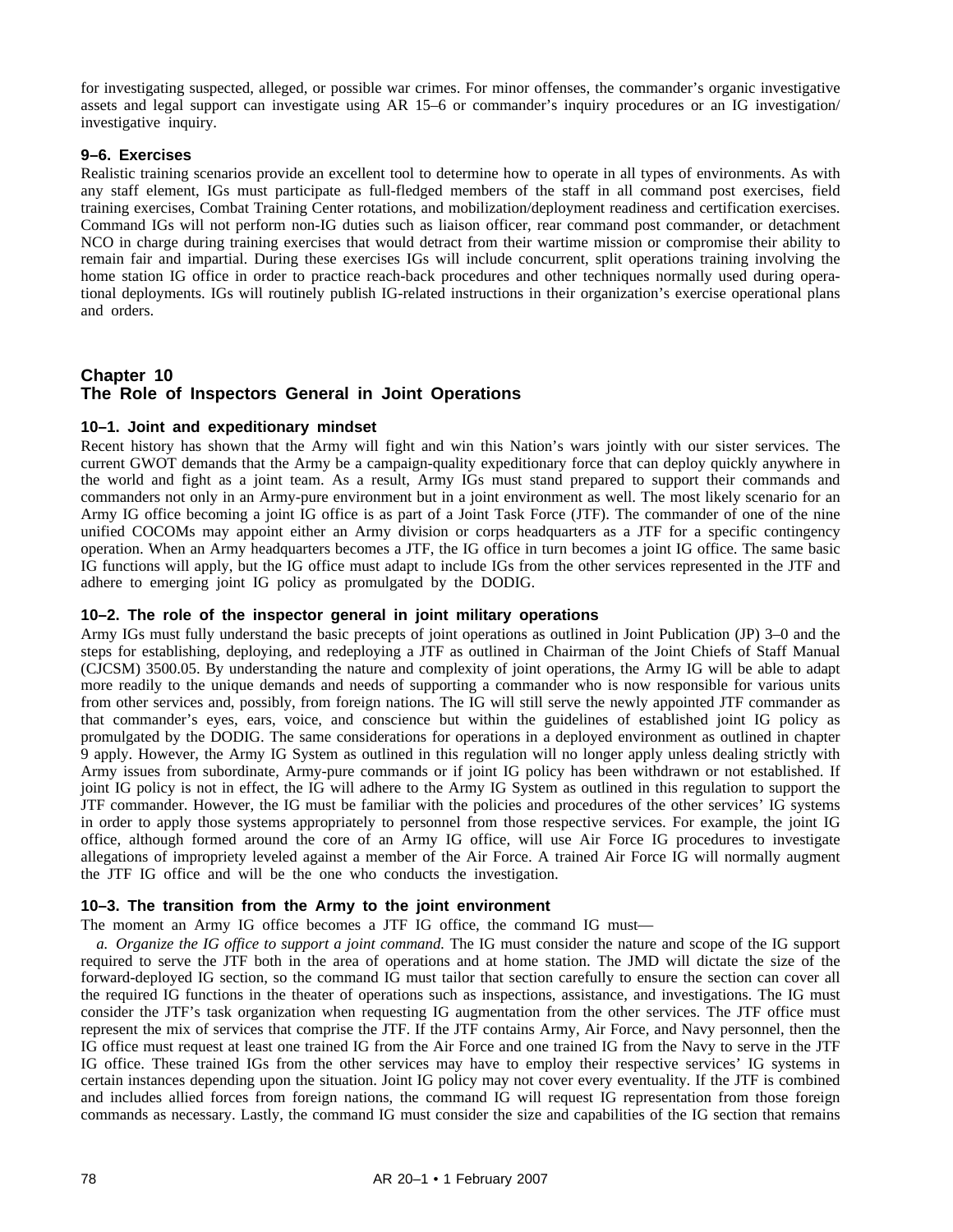at home station to support the residual, nondeployed units; other mobilizing and deploying units; and family members. This rear-detachment IG section or office must be capable of supporting the rear-detachment commander while offering the forward-deployed IG section or office a reach-back capability for addressing and resolving issues and problems that the deployed JTF IG section cannot resolve in the theater of operations. Multiservice IG technical channels will prove critical in this regard.

*b. Address immediate transition considerations.* The newly designated JTF IG office must immediately consider four things when transitioning from an Army-pure IG office to a joint IG office.

(1) *AR 20–1 does not apply to all services in the joint environment.* The IG office must use established joint IG policy. However, AR 20–1 will still apply to Army-pure situations and issues as necessary, and the IG office will continue to enter Army IGARs into the IGARS database. The JTF IG office may also continue to consult DAIG directly for guidance and support.

(2) *AR 1–201 does not apply to all services in the joint environment.* However, the JTF IG will assist the commander in adapting the OIP to the JTF. The units from other services will continue to adhere to their respective inspection programs, so the IG must recommend to the JTF commander how best to integrate those varying inspections into a joint program that will ensure continual readiness assessments within the JTF while the task force is mobilizing, deploying, and executing the assigned contingency operation.

(3) *The command lines have changed.* The IG must define the new command lines established by the assignment of the JTF. The JTF will now report to the COCOM commander that established the JTF; in turn, the JTF IG office must remain responsive to the COCOM IG office and interact with that office based upon joint IG policy or established COCOM policies. The JTF IG must identify routine reports and information requirements that feed into reports required from the COCOM IG by the commander. The JTF, while reporting directly to the COCOM commander, may also continue to maintain a relationship with the JTF's previous Army headquarters, which may be a corps headquarters or an ACOM. The same principle applies to the JTF IG office and the previous Army headquarters' IG office.

(4) *The JTF IG must establish connectivity with the COCOM IG and JTF subordinate IG offices.* Connectivity is essential to creating joint IG technical channels within and without the JTF. The JTF IG must actively establish communications by any necessary means with the subordinate JTF IG offices and the COCOM IG office to ensure smooth communications and the rapid transmittal of issues and allegations. The JTF IG must coordinate with the COCOM IG before establishing connectivity or communicating directly with service-level IG offices other than DAIG.

## **10–4. Working with combatant command inspector general offices**

JTF IGs will normally work with the COCOM IG directly on all joint and JTF-related IG matters. Specific IG policies implemented by the COCOM commander will also apply to the JTF IG and the JTF in general. The JTF IG office will remain responsive to the COCOM IG and comply with the provisions of joint IG policy as appropriate. If joint IG policy has been withdrawn or is not in effect, then the JTF IG will adhere to the IG guidelines established by the COCOM IG office.

# **Chapter 11 Information Management**

### **11–1. Inspector General Worldwide Network**

*a.* The IGNET is an automated information network that supports IG case data collection, data analysis, communications, and administrative requirements of IGs worldwide. The network consists of individual local area networks (LANs) located at IG offices interconnected across the DOD wide area network (WAN) infrastructure or across switched telephone connections (dial-up by modem) connected to either the Network Operations Center with USAIGA; the Continuity of Operations Plan site at headquarters, FORSCOM; or one of the three regional server farms located in Hawaii, Germany, and Korea.

*b.* Only school-trained Army IGs are authorized to have access to IGNET and the IGARS database. The only exceptions are office and administrative support staff (graduation from TIGS is not required) (see para 2–2*g*) and approved, TIGS-trained ANG IGs serving in multiservice headquarters (see para 1–10*f*). School-trained Army IGs serving in non-Army IG offices (such as a COCOM IG office) may receive access to IGNET upon request but not the IGARS database.

### **11–2. Purpose**

The purpose of the IGNET is to provide an automated network infrastructure to support IGs worldwide to—

*a.* Enable the collection, consolidation, and electronic interchange of IG case data at local sites, ACOMs/ASCCs/ DRUs, and DAIG using IGARS.

*b.* Facilitate communications between IGs and other agencies primarily by e-mail or internal connectivity based on the Intranet World Wide Web. In selected instances, use video telephones and application sharing with document collaboration.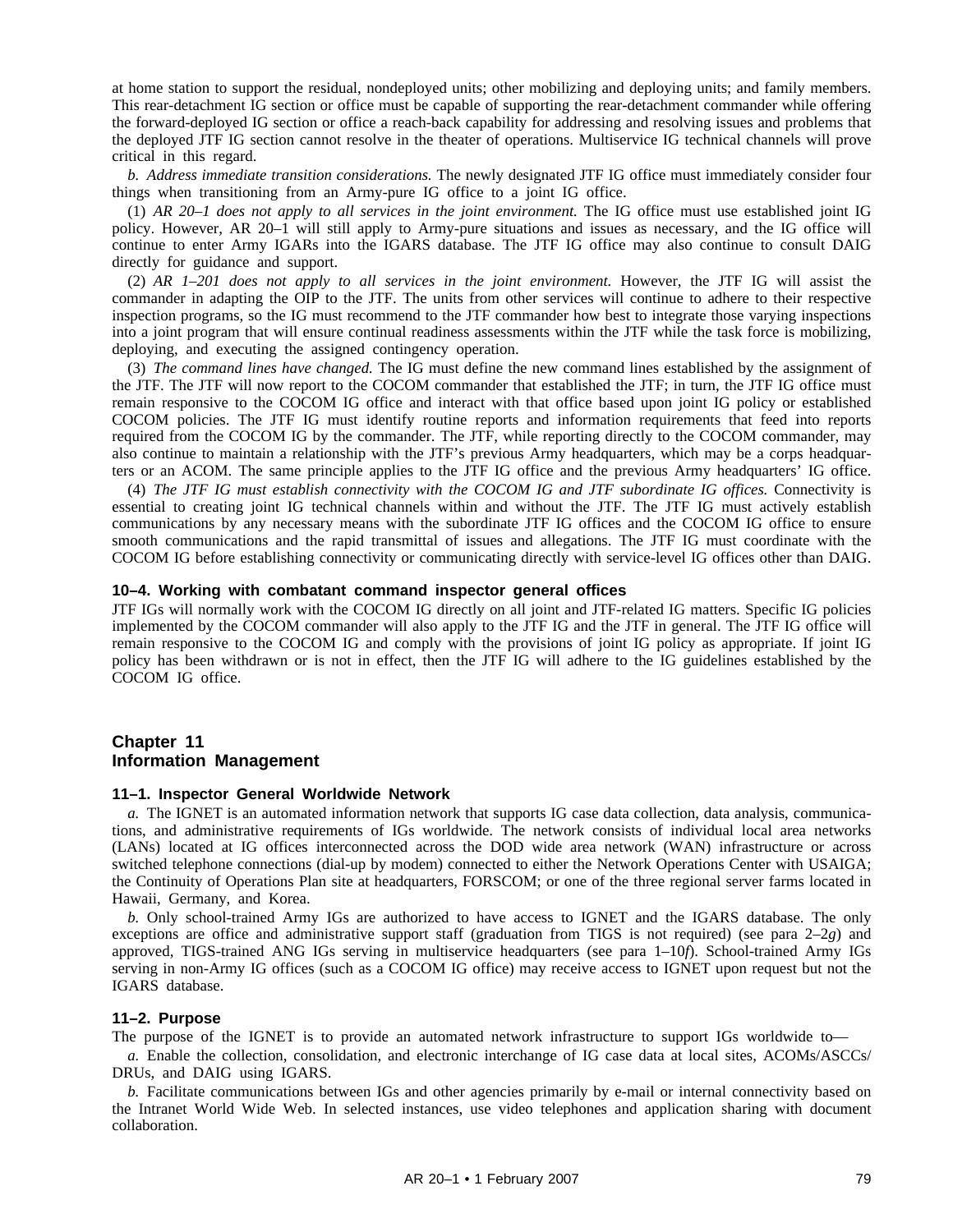*c.* Provide baseline office automation, administrative, and training software support through commercial off-the-shelf (COTS) and Government-developed software.

## **11–3. Inspector General Worldwide Network operations and responsibilities**

*a. Information Resource Management Division.*

(1) *Program management.* The Chief, IRMD is the PM IGNET responsible for the operation, maintenance, management, and security of the IGNET. PM IGNET responsibilities include preparation and submission of program budget input to the program objective memorandum (POM) process to ensure that the program is adequately funded. PM IGNET maintains an IGNET architecture plan and manages configuration control of the IGNET. PM IGNET ensures IGNET compliance with Army automation policy and the Army Enterprise Architecture, compatibility with Defense Message System migration, and adherence to open architecture standards.

(2) *Network operations/administration.* IRMD personnel provide centralized IGNET operations and management internal to DAIG and in support of command and State IG sites. The DAIG IGNET network administrator will coordinate with the local DOIM responsible for providing WAN or dial-up connectivity for local IG sites on the configuring and installing of all IGNET hardware and software.

(3) *Database management.* The IGNET database administrator is responsible for the administration, maintenance, and management of all centralized IG databases.

(4) *Help desk.* The DAIG IRMD will maintain a technical help desk to support IGNET customers worldwide. The help desk will be manned during normal duty hours Monday through Friday (0730 to 1630 eastern standard time) and will provide on-call support from 1630 to 2000 eastern standard time.

(5) *Software maintenance.*

*(a) IGNET software maintenance.* PM IGNET is responsible for the maintenance and modernization of IG developed software consistent with the IGNET architecture plan. All problem reports and system change requests will be submitted to the PM IGNET.

*(b) IGNET-provided COTS software.* The IGNET PM will modernize/upgrade IGNET-provided COTS software as required to maintain IGNET configuration and architecture.

*(c) Local unique software or locally provided COTS software.* The PM IGNET may approve the installation and use of locally provided software on IGNET servers and IGNET workstations. PM IGNET will approve no software for use on the IGNET system unless it passes PM IGNET's evaluation testing for compatibility. PM IGNET will not authorize the installation of COTS software unless it is in license compliance.

*(d) Hardware maintenance.* IGNET-provided hardware covered under warranty will be serviced in accordance with warranty provisions. IGNET-provided hardware that is out of warranty and has a remaining lifecycle will be repaired or replaced at the discretion of the PM IGNET based on technical and lifecycle cost considerations.

*(e) Intranet services.* PM IGNET is responsible for maintaining and operating IG Intranet services in accordance with guidance from the DAIG IRMD (contact the DAIG IRMD for further guidance regarding IGNET security).

*(f) Network security.* PM IGNET has overall responsibility for security of the IGNET. The IGNET security officer will be responsible for ensuring that security procedures and protocols governing network operations are developed and issued; establishing procedures to control access and connectivity to the network; preparing and distributing instructions, guidance, and standing operating procedures concerning network security; reviewing threats and vulnerabilities related to the network; reporting to the information systems security officer any suspicion of attempted or actual unauthorized entry to the network; evaluating planned changes to the network in terms of security; and assisting with the preparation of accreditation documents for IGNET operations within DAIG.

*(g) Network connectivity.* PM IGNET is the approval authority for IGNET site connectivity configurations. PM IGNET will maintain configuration control and security consistent with the IGNET architecture plan. Because the local DOIM has the responsibility for installation, maintenance, and operation of the post network infrastructure, PM IGNET will ensure that IG network connectivity configuration and installation is always coordinated with the local DOIM. To ensure compatibility between IGNET and ACOM/ASCC/DRU automation architectures, PM IGNET will coordinate IGNET architecture modernization with the ACOM/ASCC/DRU Information Management Staff Office to ensure that IGNET connectivity supports future system configuration requirements.

*(h) Classified networks.* The Army's primary classified networks for sending, receiving, and researching classified information via email and the World Wide Web are the Secret Internet Protocol Router Network and the Joint World Wide Intelligence Communications System. IGs must post classified IG information on these networks.

*b. Command and State IG Office.*

(1) *Information assurance security officer.* The IASO will be designated as an IT–III in accordance with AR 25–2, paragraph 4–14a(3). No grade restriction exists, but the IASO will be a U.S. citizen with no less than a completed national agency check (NAC) or, if a civilian, a NAC with credit check and written inquiries. In accordance with AR 25–2, paragraph 4–3, all individuals appointed as IASOs must successfully complete an information assurance security certification course equivalent to the duties assigned to them. A copy of the training certificate must go to PM IGNET. As part of IASO routine duties, the IASO will—

*(a)* Ensure that all users meet the requirements for clearances, authorizations, need-to-know requirements, and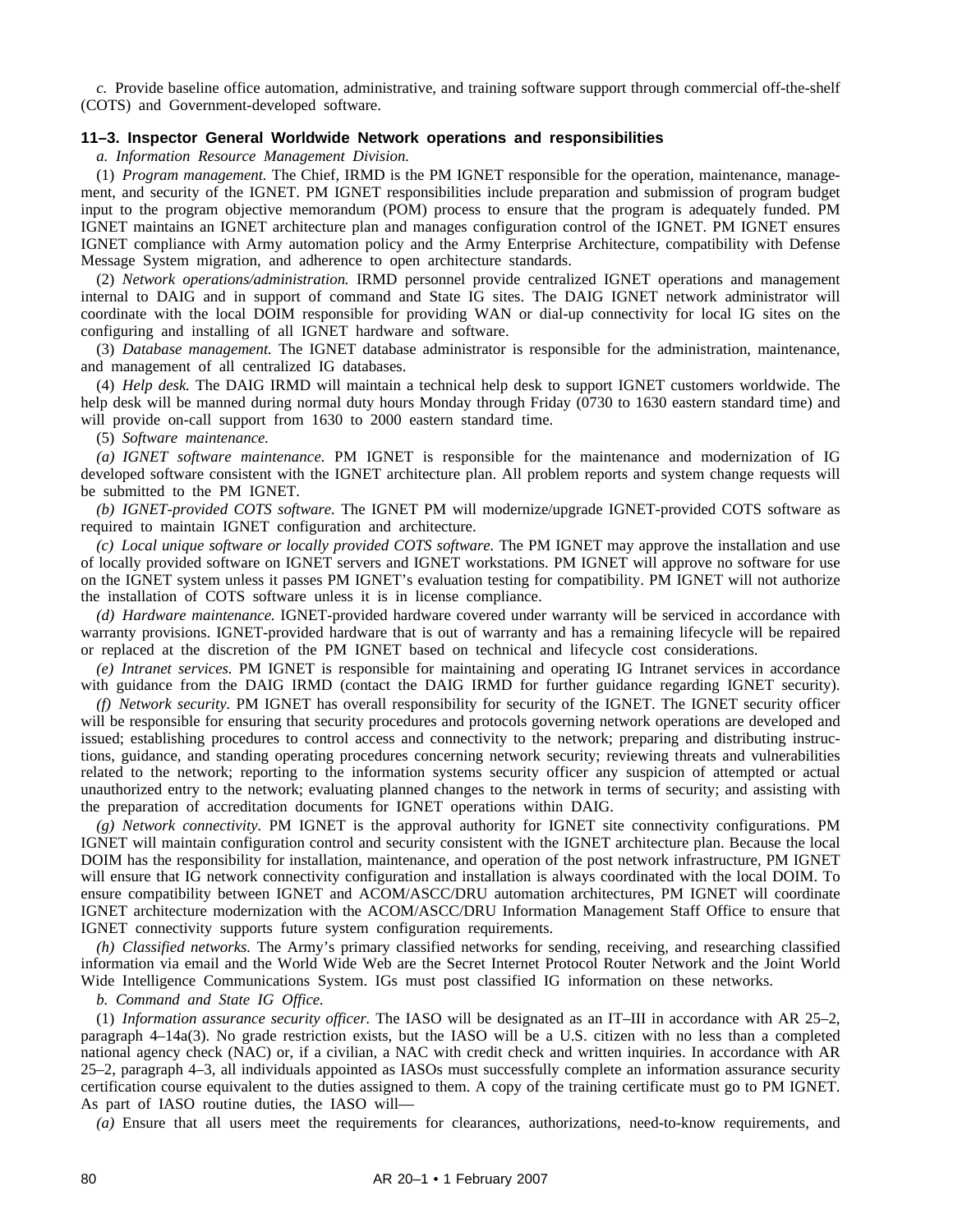security responsibilities before submitting the IGNET User Request Forms to the IGNET information assurance manager (IAM)/information assurance program manager (IAPM). Because IGNET contains sensitive information, all users must have at least a completed or initiated NAC.

*(b)* Disseminate and ensure the implementation of Army, DOIM, and DAIG IA policy and guidance.

*(c)* Ensure that all users have received training on IGNET and annual information assurance awareness training. IGNET training is part of the curriculum at TIGS, but those individuals who have not attended the school will receive training from the IASO.

*(d)* Assist the installation IAM/IAPM on the implementation and reporting of Information Assurance Vulnerability Management.

*(e)* Inform the IGNET IAM of the IG work-station configuration prior to changing it. This information is necessary to ensure that IGNET will continue to work with the new configuration such as upgrading an operating system from Windows 2000 to Windows XP.

*(f)* Ensure that all information systems (user work stations) within the IASO area of responsibility are accredited.

*(g)* Report security violations and incidents to the installation IAM/IAPM. If the violation or incident involves IGNET, report the event to the IGNET IAM/IAPM as well.

(2) *Hardware maintenance.* IGs are responsible for coordinating hardware maintenance. Hardware used in the IG office may come from PM IGNET and/or a locally provided automation equipment source. In all cases, when the hardware is in warranty, the IG will coordinate directly with the warranty service provider in accordance with the warranty's provisions. When hardware is no longer in warranty and is not covered under commandwide tier III or other local maintenance contracts, the IG will coordinate with the IGNET help desk for support. When commandwide tier III maintenance support contracts or local DOIM installationwide maintenance contracts are in effect, the IG will coordinate with the local DOIM as appropriate. IGs will obtain diagnostic support by contacting their local DOIM or the IGNET help desk.

(3) *Intranet services.* IGs may establish an Intranet homepage on the IRMD-maintained Intranet server to share information with other IGs (contact the DAIG IRMD for further guidance). IGs can also establish a separate homepage on a command- or DOIM-maintained World Wide Web server to provide common-use unrestricted information. Command and State IGs will not implement a separate World Wide Web server on any IGNET server or user workstation.

#### *c. DOIM.*

(1) The DOIM is responsible for providing and supporting the installationwide network infrastructure to which IGNET connects. This infrastructure includes the physical network cable wiring. The DOIM is not responsible to provide any IGNET-specific equipment. For the purpose of this chapter, DOIM is used inclusively for the functionally responsible office that provides DOIM-like services and management. For example, not all installations/agencies have DOIMs but instead may have an IMD, G–6, and so forth.

(2) The DOIM must coordinate with PM IGNET whenever the DOIM makes changes to the installation network infrastructure, operating system, or hardware that affect the connectivity or functionality of IGNET systems.

### **11–4. Security**

*a.* The protection of sensitive IG data processed on the IGNET is essential to the integrity of the IG system. The security of IGNET includes physical security of automatic data processing (ADP) equipment, data security, and information security. The IGNET architecture is designed conceptually to use common communications channels whenever possible. WAN connectivity across installation networks requires that specific IGNET hardware and software implementation is coordinated with the local supporting DOIM to ensure the protection of IG data while allowing the complete functioning of the IGNET WAN.

*b.* Physical security is mainly concerned with ensuring that—

(1) Servers and computers that process or store IG data are physically secured within IG offices by the local DOIM with a support agreement in place or in an access-controlled room space or equipment closets.

(2) Access to IG software, hardware, data, and information is limited to IGs, personnel supervised by IGs, and members of the local DOIM. This limited access does not preclude admitting personnel who have signed a nondisclosure statement to perform hardware or software support maintenance on warranty. When non-IG personnel perform such maintenance, an IG will observe them.

(3) WAN connectivity will occur by connecting the IG work stations to the installation work stations. PM IGNET may also coordinate the installation of additional security measures such as firewall software and encryption hardware/ software as necessary to meet specific site or IGNET requirements. PM IGNET retains exclusive configuration control of IGNET-provided routers or other IGNET security devices. Implementation of the router or any other security enhancement will be coordinated with the DOIM to ensure compatibility with local network infrastructure. Local DOIMs may introduce additional security systems to protect installation network infrastructure but must not block IGNET connectivity. PM IGNET and the local DOIM will coordinate feasible configurations and technical implementations to avoid compromising IGNET functionality or security.

(4) Many installation networks are migrating to virtual LAN or similar technologies. These emerging technologies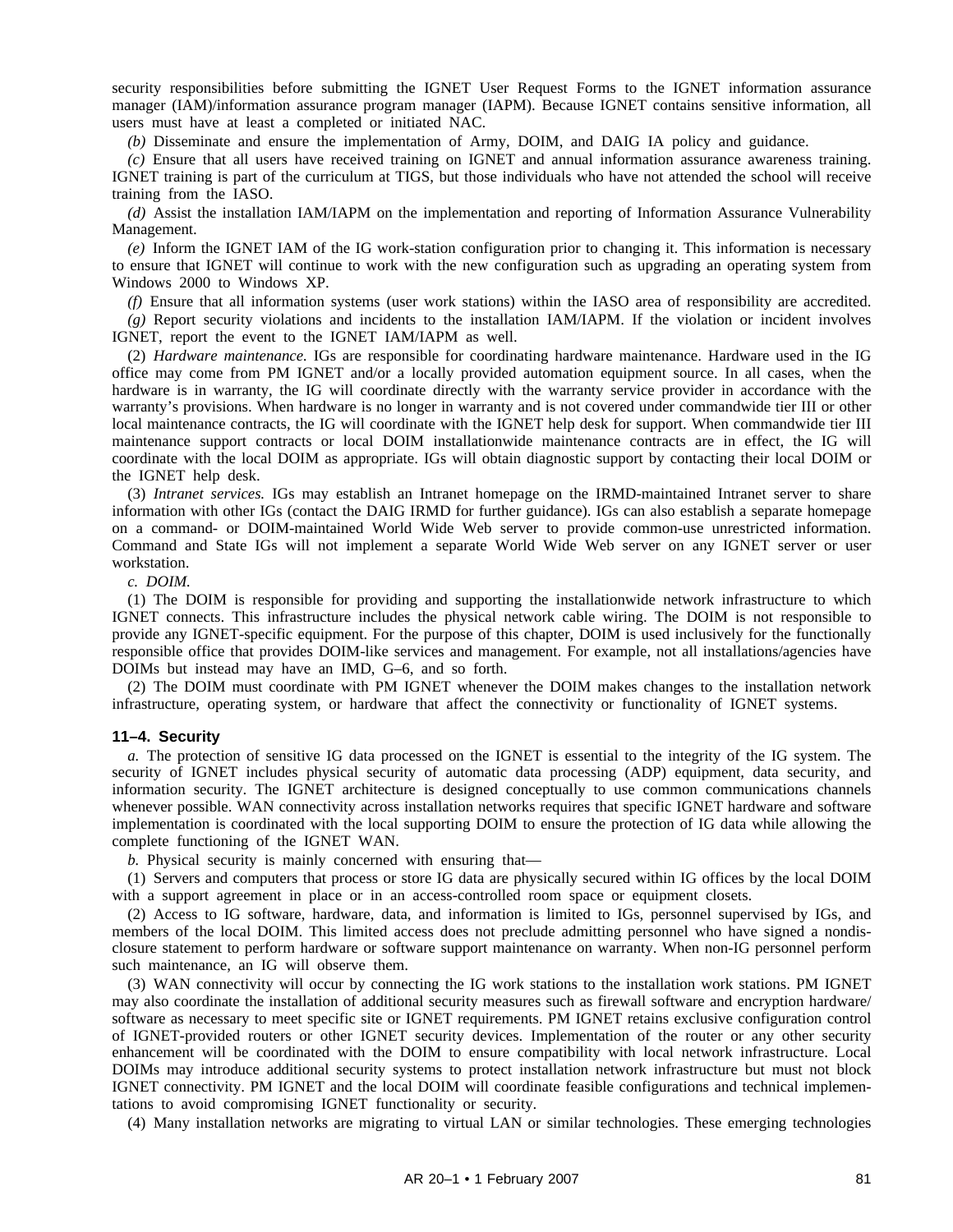provide significant operational benefits to the local DOIM in allowing centralized LAN management, maintenance, and security. They also introduce internal operational security concerns regarding potential non-IG access to IG data. When IGNET WAN connectivity must operate across a virtual LAN, the DOIM and PM IGNET will coordinate and approve a configuration and procedures to secure IG data and information.

(5) PM IGNET will configure IGNET sites that require dial-up connectivity due to the unavailability of WAN connectivity and coordinate with the supporting DOIM for appropriate switched telephone lines.

(6) Fax modems will not be installed in IGNET servers or workstations without PM IGNET approval of the configuration and implementation. Unapproved installations of fax modems create possible backdoor entry points for intrusion into IGNET and installation networks.

*c.* Data and information security considerations include the following:

(1) AR 380–5 and AR 25–2 are the governing regulations for security (contact the DAIG IRMD for additional IGNET operational security guidance).

(2) Only IG offices will have access to the IGNET system. Only designated IGs in these offices will have access to automated IG records or data.

(3) The IGNET is an accredited FOUO system that processes sensitive but unclassified information. Its level of criticality is Group III–Mission Impaired. TIG is the designated approving authority for IGNET accreditation. The certifying official for IGNET accreditation is the Chief, IRMD.

(4) Classified data will not be entered into IGNET. A classified IGNET system does not exist; however, IGs can process classified data on approved classified systems.

(5) IGs will ensure that IG data stored in portable computers are afforded the same confidentiality and protection as other IG records.

(6) IGs will handle all magnetic data storage media containing IG data in accordance with the IGNET security procedures whenever these media are replaced, repaired, or disposed (contact the DAIG IRMD for further guidance).

### **11–5. Enhancements**

*a.* IGs will not change IGNET hardware or software configurations without PM IGNET approval, to include the introduction of command-unique or COTS software that might be incompatible with, or damaging to, the IGNET system. When approved, all non-IGNET software must be maintained in accordance with its appropriate license provisions.

*b.* IGs will request specific hardware and software requirements to meet their specific IG mission from PM IGNET. IGs must coordinate with the local DOIM for lifecycle information technology equipment upgrades and replacements and notify PM IGNET of any hardware and software changes.

# **Chapter 12 Department of Defense Inspector General Semiannual Report to the Congress**

### **12–1. Semiannual report requirements**

TIG is required by 5A USC 3 and DODI 7750.6 to submit to the DODIG semiannual reports summarizing the significant activities of Army inspectors and their efforts to curb fraud, waste, and mismanagement.

## **12–2. Semiannual report submission timelines**

TIG must submit the semiannual reports to the DODIG not later than 15 April and 15 October for the 6-month periods ending 30 March and 30 September (with the exception of the U.S. Army Audit Agency, which uses cutoff dates of 31 March and 30 September). TIG is responsible for consolidating the inspection information for the total Army.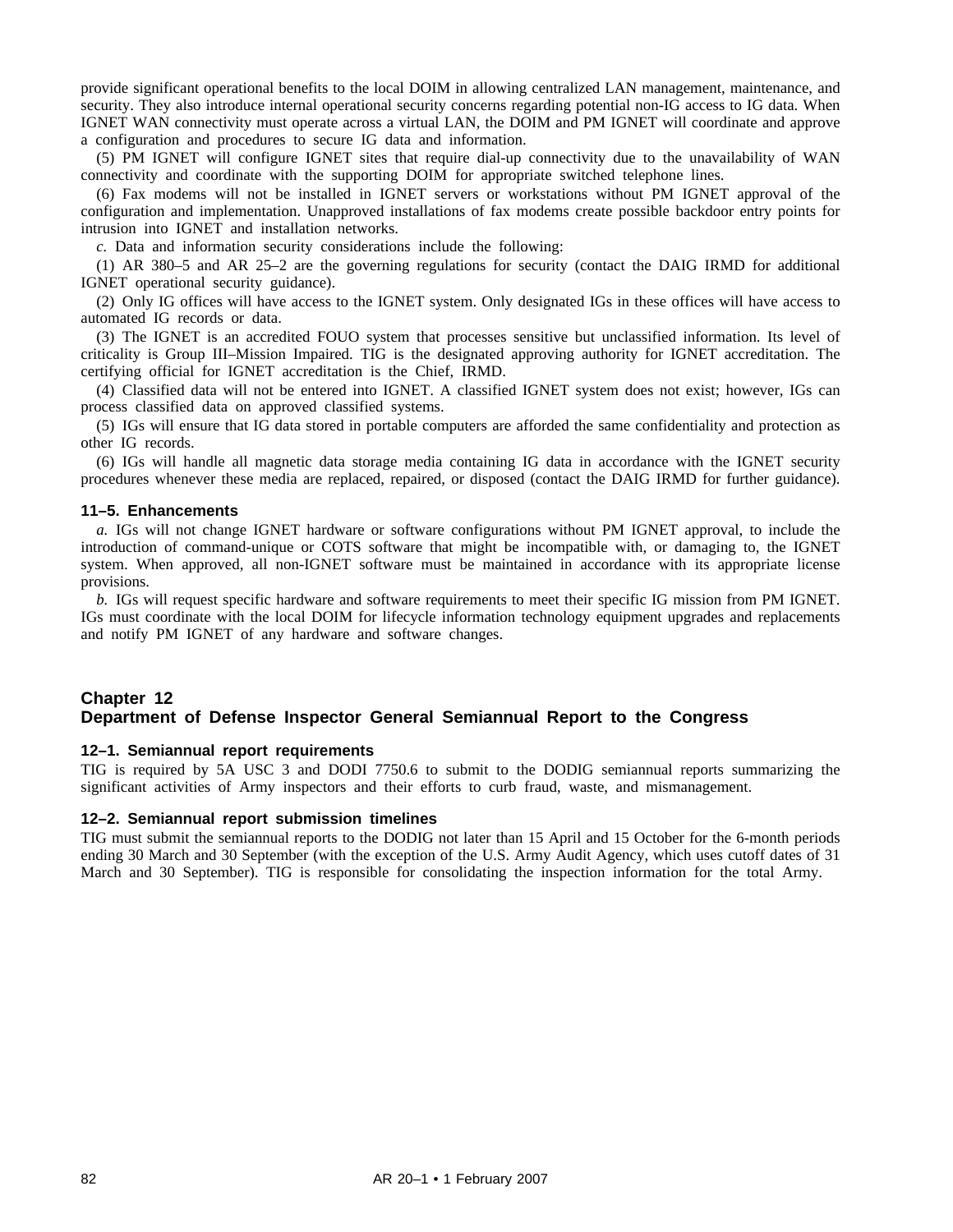# **Appendix A References**

**Section I Required Publications**

# **AR 1–201**

Army Inspection Policy. (Cited in paras 2–6, 6–2, 6–3, 6–6, 10–3.)

# **AR 381–10**

U.S. Army Intelligence Activities. (Cited in paras 1–4, chap 6.)

## **Section II Related Publications**

A related publication is a source of additional information. The user does not have to read a related publication to understand this regulation. Department of Defense publications are available at http://www.dtic.mil/whs/directives. NGR publications are available at http://www.ngbpdc.ngb.army.mil/publications. U.S. Code is available at http:// www.gpoaccess.gov/uscode.

# **AR 1–20**

Legislative Liaison

**AR 10–87** Major Army Commands in the Continental United States

**AR 11–2** Management Control

**AR 11–7** Internal Review and Audit Compliance Program

**AR 15–6** Procedures for Investigating Officers and Boards of Officers

**AR 15–180** Army Discharge Review Board

# **AR 15–185**

Army Board for Correction of Military Records

**AR 25–1**

Army Knowledge Management and Information Technology Management

**AR 25–2** Information Assurance

**AR 25–55** The Department of the Army Freedom of Information Act Program

# **AR 25–400–2**

The Army Records Information Management System (ARIMS)

# **AR 27–1**

Legal Services, Judge Advocate Legal Services

**AR 27–26** Legal Services: Rules of Professional Conduct for Lawyers

**AR 27–10** Military Justice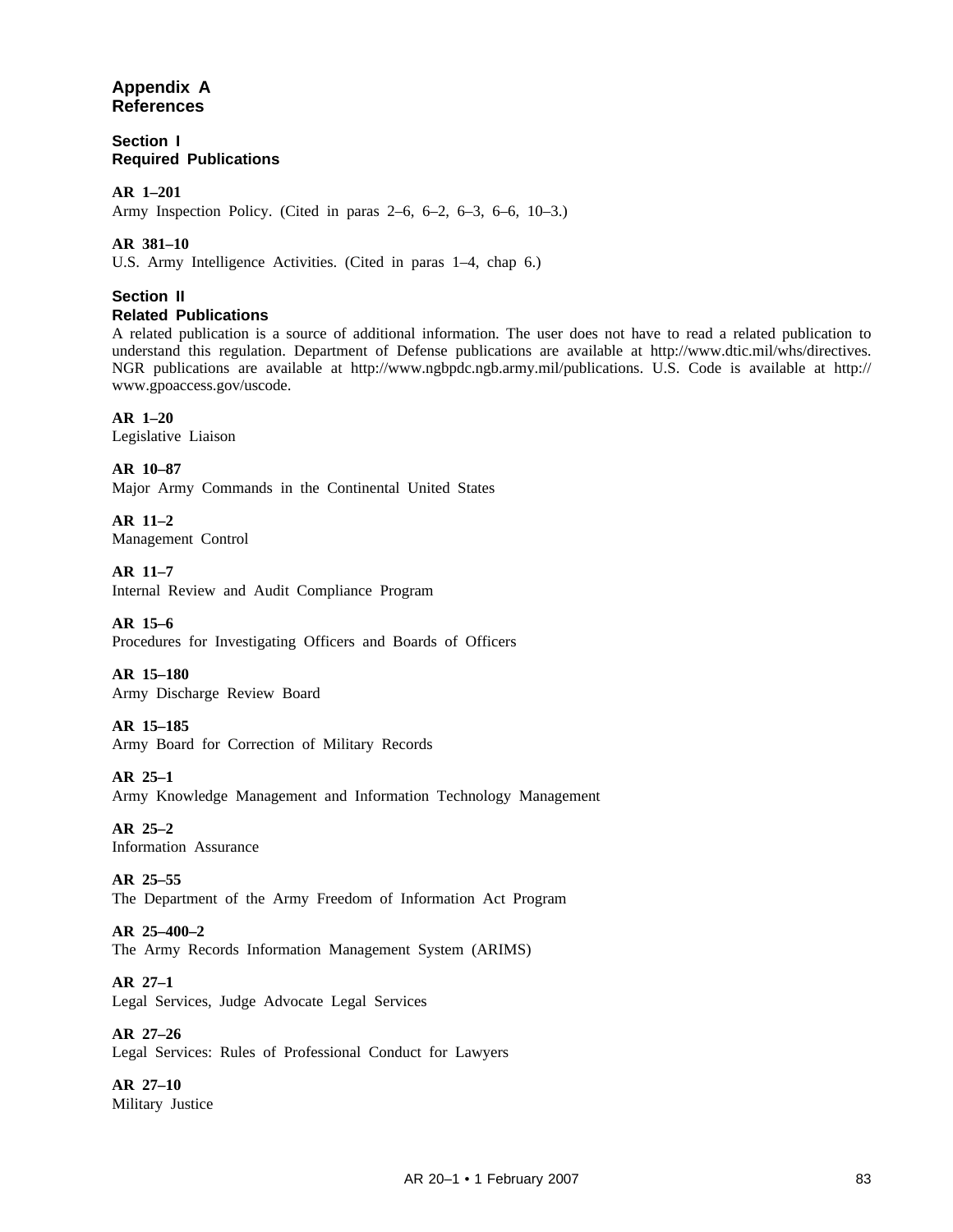**AR 27–20** Claims

**AR 27–40** Litigation

**AR 36–2** Audit Reports and Followup

**AR 40–66** Medical Record Administration and Health Care Documentation

**AR 50–5** Chemical Surety

**AR 50–6** Nuclear and Chemical Weapons and Materiel, Chemical Surety

**AR 50–7** Army Reactor Program

**AR 71–32** Force Development and Documentation-Consolidated Policies

**AR 140–10** Assignments, Attachments, Details, and Transfers

**AR 190–30** Military Police Investigations

**AR 190–54** Security of Nuclear Reactors and Special Nuclear Materials

**AR 190–59** Chemical Agent Security Program

**AR 195–2** Criminal Investigation Activities

**AR 220–5** Designation, Classification, and Change in Status of Units

**AR 340–21** The Army Privacy Program

**AR 350–1** Army Training and Leader Development

**AR 380–5** Department of the Army Information Security Program

**AR 380–381** Special Access Programs (SAPs) and Sensitive Activities

**AR 385–10** The Army Safety Program

**AR 385–61** The Army Chemical Agents Safety Program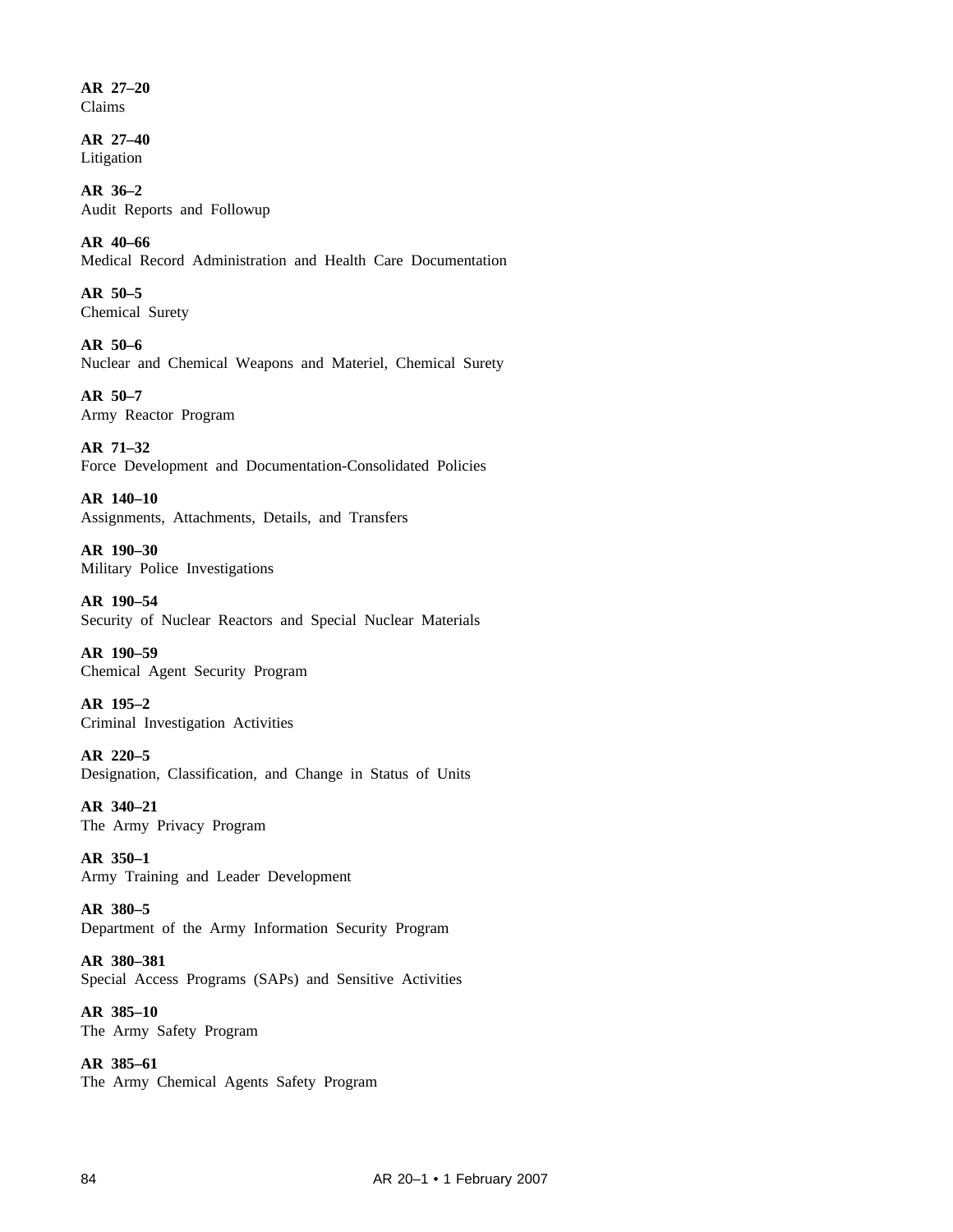**AR 530–1** Operations Security (OPSEC)

**AR 570–4** Manpower Management

**AR 600–8–2** Suspension of Favorable Personnel Actions (Flags)

**AR 600–8–19** Enlisted Promotions and Reductions

**AR 600–8–24** Officer Transfers and Discharges

**AR 600–8–29** Officer Promotions

**AR 600–8–104** Military Personnel Information Management/Records

**AR 600–9** The Army Weight Control Program

**AR 600–15** Indebtedness of Military Personnel

**AR 600–20** Army Command Policy

**AR 600–37** Unfavorable Information

**AR 600–85** Army Substance Abuse Program (ASAP)

**AR 601–10** Management and Mobilization of Retired Soldiers of the Army

**AR 601–280** Army Retention Program

**AR 608–99** Family Support, Child Custody, and Paternity

**AR 614–30** Overseas Service

**AR 614–100** Officers Assignment Policies, Details and Transfers

**AR 614–200** Enlisted Assignments and Utilization Management

**AR 623–3** Evaluation Reporting System

**AR 635–200** Active Duty Enlisted Administrative Separations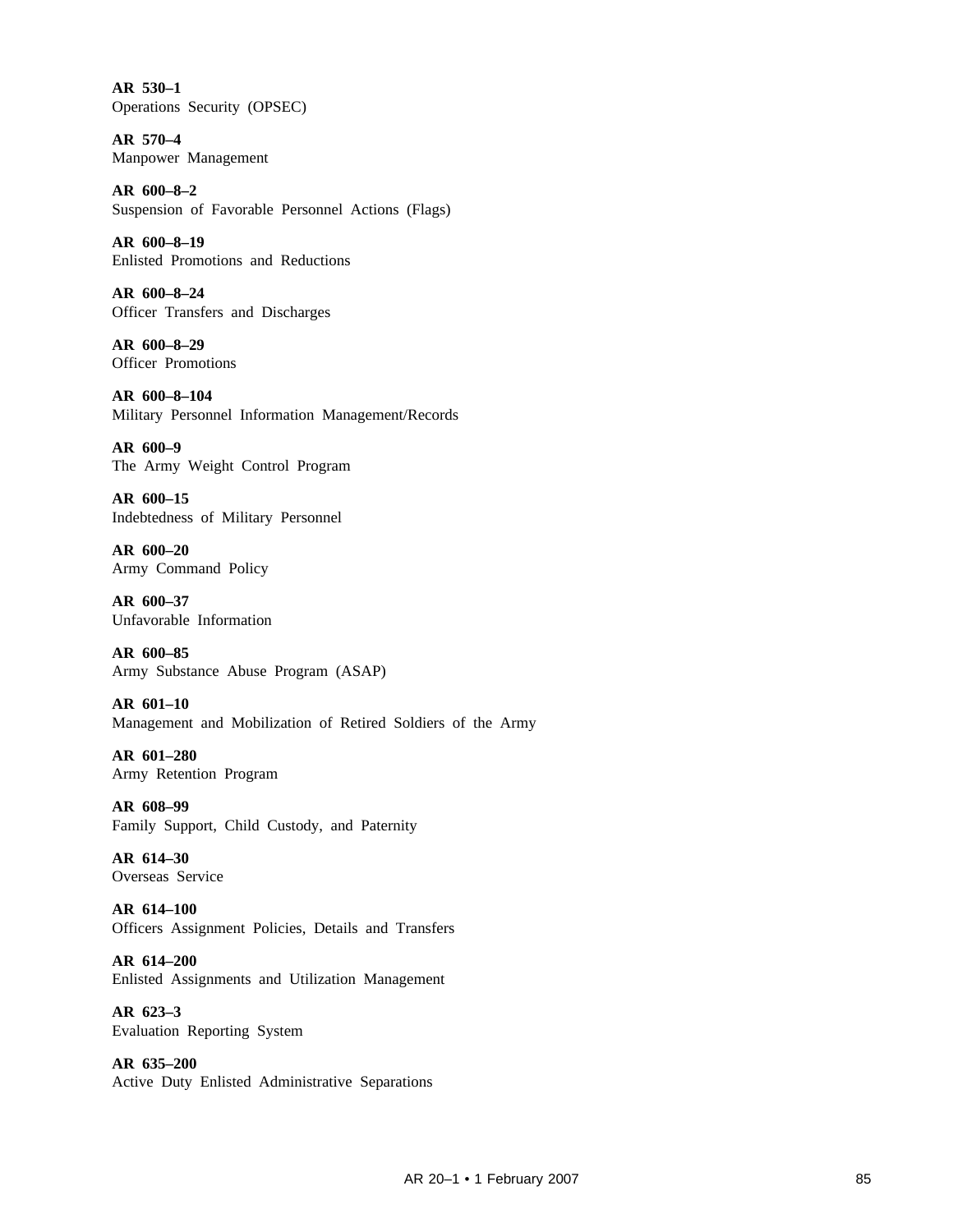**AR 670–1** Wear and Appearance of Army Uniforms and Insignia

**AR 690–600** Equal Employment Opportunity Discrimination Complaints

**AR 690–700**

Personnel Relations and Services (General). (Available by order from the Army Publishing Directorate at http:// www.apd.army.mil.)

**AR 735–5** Policies and Procedures for Property Accountability

**DA Pam 25–30** Consolidated Index of Army Publications and Blank Forms

**DA Pam 385–61** Toxic Chemical Agent Safety Standards

**DA PAM 500–5–1** Individual Augmentation Management

**DA Pam 600–69** Unit Climate Profile, Commander's Handbook

**FM 3–0 Operations** 

**FM 7–0** Training the Force

**FM 7–1** Battle Focused Training

**FM 71–100** Division Operations

**FM 100–15** Corps Operations

**MRE 304** Confessions and admissions (Available at http://www.jag.navy.mil)

**MRE 305** Warnings about rights (Available at http://www.jag.navy.mil)

**MRE 502** Lawyer–client privilege (Available at http://www.jag.navy.mil)

**MRE 503** Communications to clergy (Available at http://www.jag.navy.mil)

**MRE 504** Husband–wife privilege (Available at http://www.jag.navy.mil)

**MRE 508** Political vote (Available at http://www.jag.navy.mil)

**MRE 509** Deliberations of courts and juries (Available at http://www.jag.navy.mil)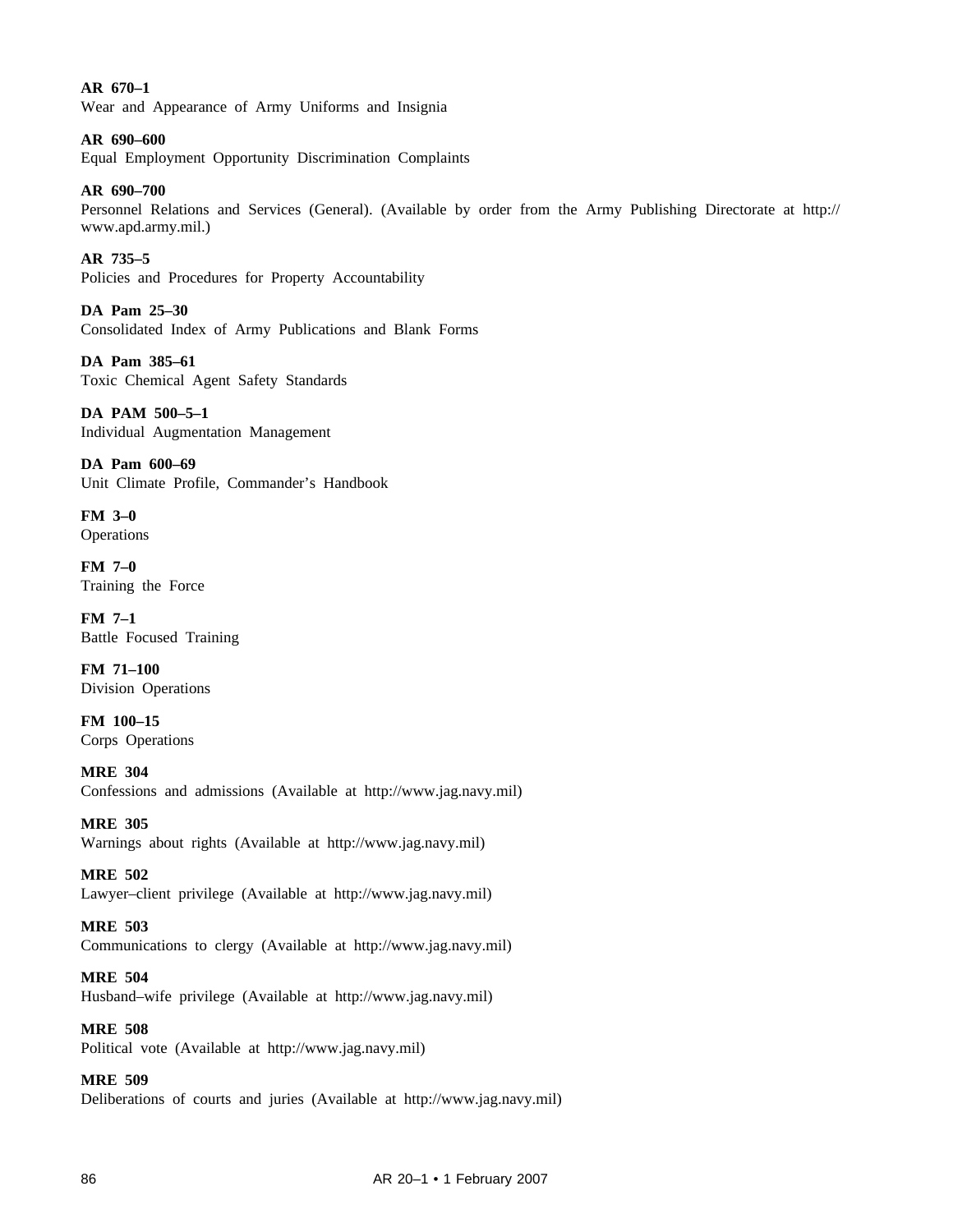**MRE 513** Psychotherapist–patient privilege (Available at http://www.jag.navy.mil)

**NGR 10–2** State Area Command, Army National Guard

**NGR 20–10/ANGI 14–101** Inspector General Intelligence Oversight Procedures

## **NGR (AR) 600–5**

The Active Guard/Reserve (AGR) Program, Title 32, Full-time National Guard Duty (FTNGD)

**NGR (AR) 600–21**

Equal Opportunity Program in the Army National Guard

**NGR 600–22** National Guard Military Discrimination Complaint System

**NGR 600–23** Nondiscrimination in Federally Assisted Programs

**NGR (AR) 600–100** Commissioned Officers—Federal Recognition and Related Personnel Actions

**NGR 635–101** Efficiency and Physical Fitness Boards

**CJCSI 1301.01C** Individual Augmentation Procedures. (Available at http://www.dtic.mil/cjcs\_directives/cjcs/instructions.htm.)

**CJCSM 3500.05A** Joint Task Force Headquarters Master Training Guide. (Available at http://www.dtic.mil/cjcs\_directives/cjcs/ manuals.htm.)

**DOD 1400.25–M** Department of Defense Civilian Personnel Manaul (CPM)

**DOD 5240.1–R** Procedures Governing the Activities of DOD Intelligence Components that Affect United States Persons

**DOD 5400.7–R** DOD Freedom of Information Act Program

**DOD 5500.7–R** Joint Ethics Regulation (JER)

**DODD 1401.3** Reprisal Protection for Nonappropriated Fund Instrumentality Employees/Applicants

**DODD 2311.01E** DOD Law of War Program

**DODD 5106.01** Inspector General of the Department of Defense

**DODD 5106.04** Combatant Commands Inspectors General

**DODD 5405.2** Release of Official Information in Litigation and Testimony by DOD Personnel as Witnesses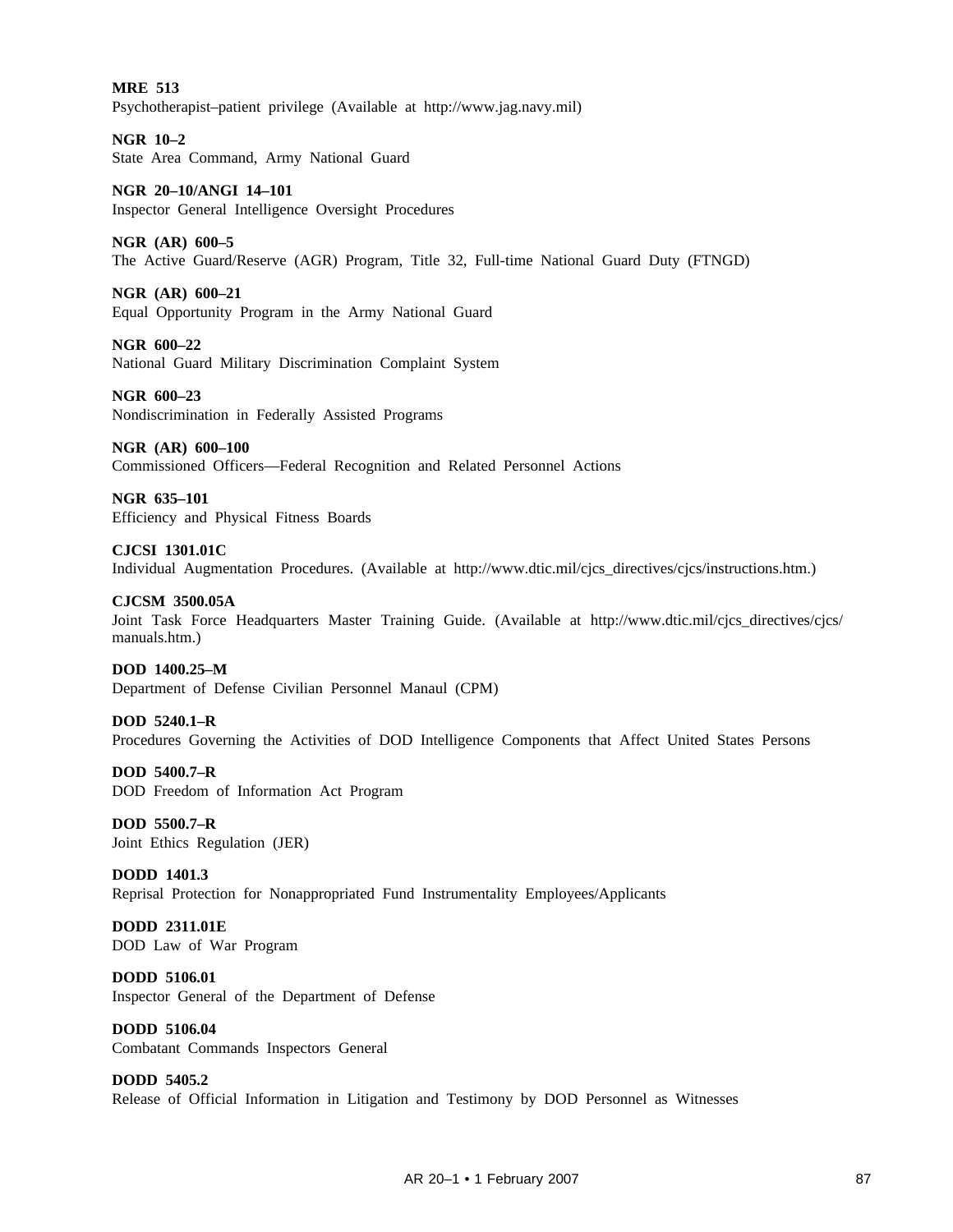**DODD 5500.7** Standards of Conduct

**DODD 5505.06** Investigations of Allegations Against Senior Officials of the Department of Defense

# **DODD 6490.1**

Mental Health Evaluations of Members of the Armed Forces

# **DODD 7050.1**

Defense Hotline Program

**DODD 7050.6** Military Whistleblower Protection

**DODI 5210.63** DOD Procedures for Security of Nuclear Reactors and Special Nuclear Materials (SNM)

**DODI 6490.4** Requirements for Mental Health Evaluations of Members of the Armed Forces

**DODI 7050.7** Defense Hotline Procedures

# **DODI 7750.6**

Information Requirements for the Semiannual Report to the Congress

### **JP 3–0**

Joint Operations. (Available at http://www.dtic.mil/doctrine/jpoperationsseriespubs.htm.)

### **The Inspector General School**

The Assistance and Investigations Guide. (Available at http://tigs-online.ignet.army.mil/tigu\_online/references.htm.)

### **EO 12333**

United States Intelligence Activities. (Available at http://www.archives.gov/federal-register/executive-orders/.)

## **P.L. 104–191**

Health Insurance Portability and Accountability Act of 1996. (Available at http://www.archives.gov/federal-register/ laws/.)

# **UCMJ, Article 15**

Commanding officers non-judicial punishment. (Available at http://www.au.af.mil/au/awc/awcgate/ucmj.htm.)

### **UCMJ, Article 28**

Detail or employment of reports and interpreters. (Available at http://www.au.af.mil/au/awc/awcgate/ucmj.htm.)

### **UCMJ, Article 32**

Investigation. (Available at http://www.au.af.mil/au/awc/awcgate/ucmj.htm.)

### **UCMJ, Article 92**

Failure to obey order and regulation. (Available at http://www.au.af.mil/au/awc/awcgate/ucmj.htm.)

## **UCMJ, Article 107**

False official statements. (Available at http://www.au.af.mil/au/awc/awcgate/ucmj.htm.)

### **5 CFR 2638.203(b)(5)**

Duties of the designated agency ethics official. (Available from http://ecfr.gpoaccess.gov/.)

### **29 CFR 1614**

Federal Sector Equal Employment Opportunity. (Available from http://ecfr.gpoaccess.gov/.)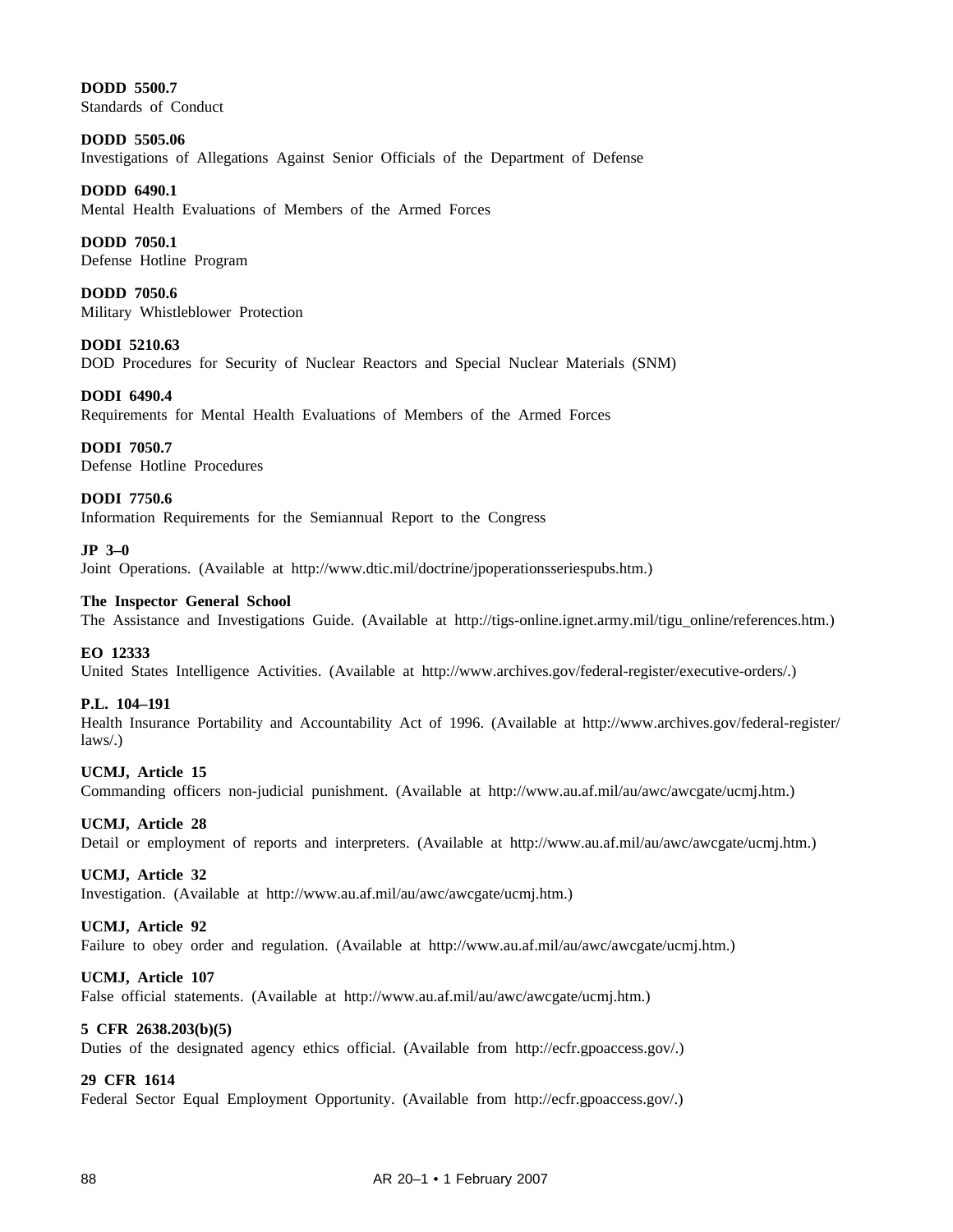## **32 CFR 97**

Release of Official Information in Litigation and Testimony by DOD Personnel as Witnesses. (Available from http:// ecfr.gpoaccess.gov/.)

## **340 U.S. 462**

United States ex rel. Touhy v. Ragen. (Available at htt://www.supreme.justia.com/us.)

**384 U.S. 436**

Miranda v. Arizona. (Available at http://www.supreme.justia.com/us.)

**5A USC 3** Inspector General Act of 1978

**5 USC 552** Public information; agency rules, opinions, orders, records, and proceedings

**5 USC 2301** Merit system principles

**5 USC 2302** Prohibited personnel practices

**5 USC 7114** Representation rights and duties

**5 USC Chapter 77** Appeals

**10 USC 1034** Protected communications; prohibition of retaliatory personnel actions

**10 USC 1587** Employees of nonappropriated fund instrumentalities: reprisals

**10 USC 3014** Office of the Secretary of the Army

**10 USC 3020** Inspector General

**10 USC 3065** Assignment and detail: officers assigned or detailed to basic and special branches

**10 USC 10149** Ready Reserve: continuous screening

**18 USC 207** Restrictions on former officers, employees, and elected officials of the executive and legislative branches

**18 USC 208** Acts affecting a personal financial interest

**18 USC 2511** Interception and disclosure of wire, oral, or electronic communications prohibited

**32 USC 105** Inspection

**32 USC 315** Detail of regular members of Army and Air Force to duty with National Guard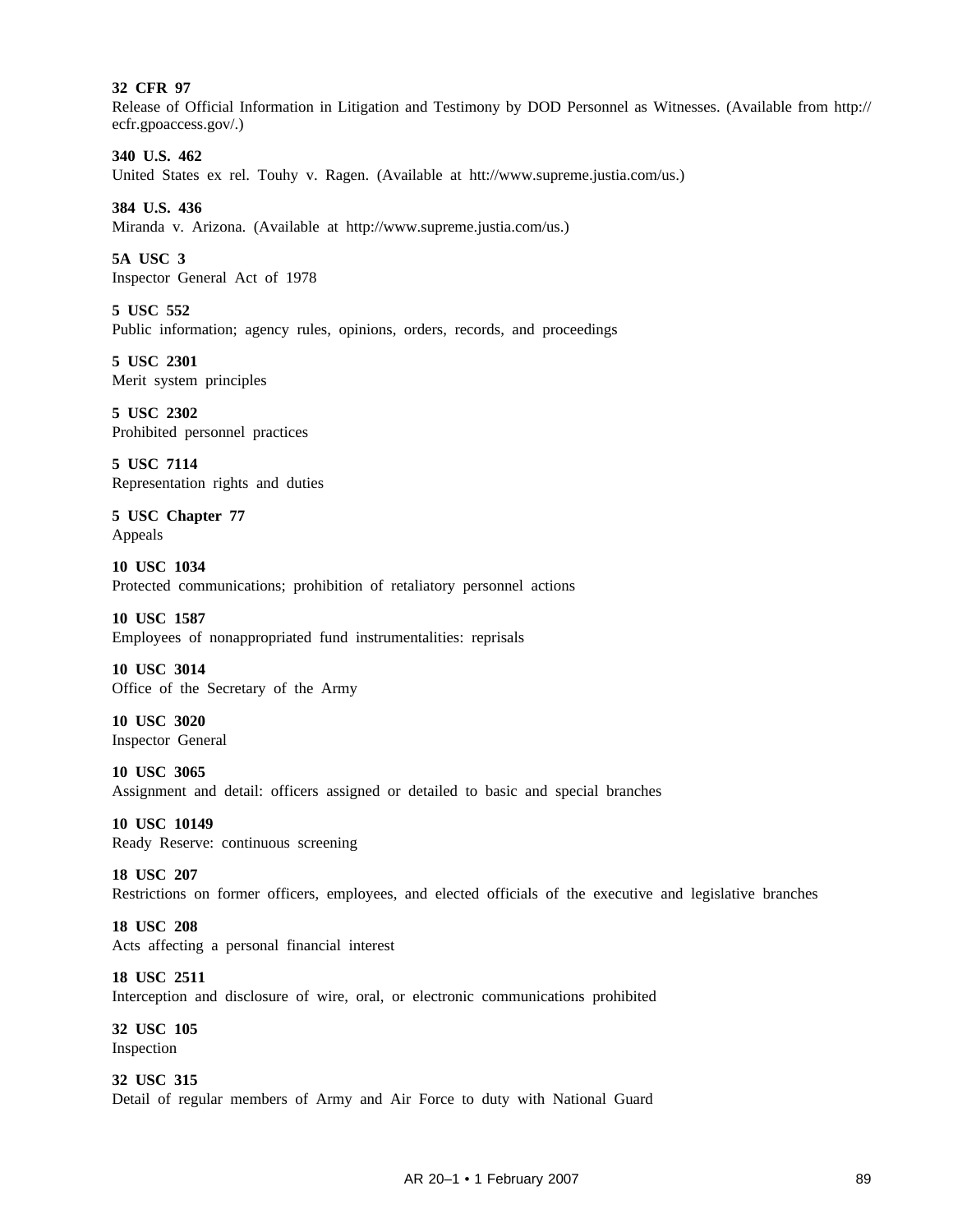## **41 USC 423**

Restrictions on disclosing and obtaining contractor bid or proposal information or source selection information

### **Section III Prescribed Forms**

The following forms are available on the APD Web site (http://www.apd.army.mil) unless otherwise stated.

### **DA Form 1559**

Inspector General Action Request. (Prescribed in paras 4–2, 4–11, 7–2.)

### **DA Form 5097**

The Inspector General Oath. (Prescribed in para 2–5.)

### **DA Form 5097–1**

Inspector General Oath (Non-IG). (Prescribed in para 2–5.)

#### **DA Form 5097–2**

Inspector General Oath (Acting IG). (Prescribed in para 2–5.)

#### **DA Form 7433**

Privacy Act Information Release Statement. (Prescribed in para 4–2.)

**Section IV Referenced Forms**

**DA Form 11–2** Management Control Evaluation Certification Statement

**DA Form 3881** Rights Warning Procedure/Waiver Certificate

**DA Form 4187** Personnel Action

# **Appendix B Nomination Procedures**

HRC nominates detailed IGs, assistant IGs, or temporary assistant IGs for more than 180 days for active Army assignments either as a result of the requisition process or the identification of a local nominee by the commander. HRC–St. Louis nominates detailed IGs or assistant IGs for USAR AGR assignments as a result of the requisition process.

## **B–1. Local nomination**

When a local nomination is made, the requisitioning authority will send a nomination memorandum to HRC. The memorandums will be forwarded to HRC as follows:

*a.* Memorandums for soldiers in the grades of promotable staff sergeant through MSG will be addressed to HRC, ATTN: AHRC–EPC–G, 2641 Eisenhower Avenue, Alexandria, VA 22331.

*b.* Memorandums for soldiers in the grade of promotable MSG and SGM will be addressed to HRC, ATTN: AHRC–EPS, 2642 Eisenhower Avenue, Alexandria, VA 22331.

*c.* Memorandums for commissioned officers and warrant officers will be addressed to HRC, ATTN: AHRC–OPD–P, 200 Stovall Street, Alexandria, VA 22332.

## **B–2. Information for local nomination**

A local nomination memorandum will contain the following information:

*a.* Name, grade, social security number, MOS, or specialty code and branch of nominee.

*b.* Unit and position for which nominated, TDA paragraph and line number, or temporary position and length of TDY assignment.

*c.* Identification of incumbent if any.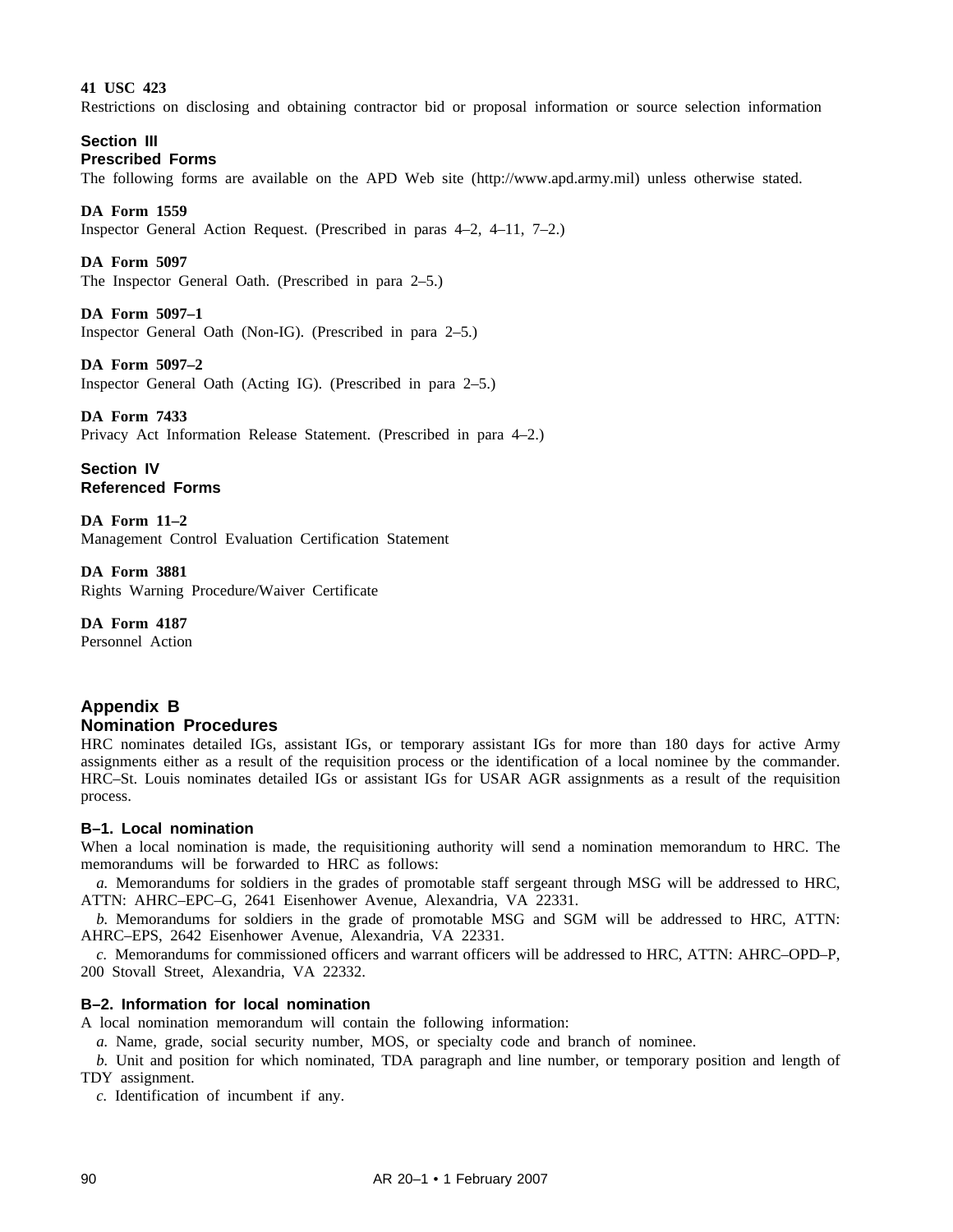*d.* Point of contact.

## **B–3. Procedure for preparing nomination packets**

HRC uses the same procedures to develop all nomination packets. HRC will prepare and forward to the DAIG Operations and Support Division (The Inspector General, ATTN: SAIG–OP, 1700 Army Pentagon, Washington, DC 20310–1700) a nomination packet that includes the items listed in paragraph B-3*a* through B-3*h*, below. For locally nominated IGs, the nominating command will prepare the packet and forward it directly to the DAIG Operations and Support Division. DAIG Operations and Support Division will in turn contact HRC telephonically to gain concurrence for the nomination and include that concurrence on a memorandum for record inside the nomination packet (the requisitioning authority must still forward the initial nomination memorandum to HRC as outline in paragraph B-1, above). When TIG acts on the nomination, the DAIG Operations and Support Division will notify HRC and the command and will authorize direct coordination with TIGS for a school allocation. The nomination packet will include—

*a.* An official DA photograph that is no more than 2 years old. If the nominee was promoted less than 6 months before the nomination for IG duty, the DA photograph at the nominee's previous grade is acceptable. If promoted more than 6 months prior to the nomination, a photograph at the new grade is required.

- *b.* Copies of the officer evaluation report/noncommissioned officer evaluations reports for the last 10 years.
- *c.* A memorandum signed by the commander if the nomination is local.

*d.* Current height and weight data. If the nominee does not meet the height and weight standards as outlined in AR 600–9, a body-fat analysis sheet executed within the last 30 days is required as well.

- *e.* Physical profile.
- *f.* Current Army Physical Fitness Test indicating pass or fail.
- *g.* Officer record brief (for officers only).
- *h.* Enlisted record brief (NCOs only).

### **B–4. Assignments of Reserve Component soldiers**

*a.* For assignment of a USAR soldier as a detailed IG, assistant IG, or temporary assistant IG, the nomination packet will be sent to the IG, USARC through the IG, FORSCOM to The Inspector General (ATTN: SAIG–OP), 1700 Army Pentagon, Washington, DC 20310–1700. Nominations will be forwarded through the chain of command with recommendations (see paras 2–9 and 2–10 for individual mobilization augmentee/IRR soldier nominations).

*b.* For all uniformed ARNGUS personnel, the nomination packet will be sent through the Chief, National Guard Bureau (ATTN: NGB–IG), 2500 Army Pentagon, Washington, DC 20310–2500 to The Inspector General (ATTN: SAIG–OP) 1700 Army Pentagon, Washington, DC 20310–1700.

*c.* For U.S. Army Special Operations Command (USASOC) RC soldiers, nomination packets will be sent through the U.S. Army Civil Affairs and Psychological Operations Command (ATTN: AOCP–IG) and USASOC (ATTN: AOIG), Fort Bragg, NC 28307–5200, through the Office of the Inspector General, U.S. Army Reserve Command, 1410 Deshler Street SW, Fort McPherson, GA 30330, to The Inspector General (ATTN: SAIG–OP), 1700 Army Pentagon, Washington, DC 20310–1700. Both USAR and AGR ARNGUS nomination packets will contain the same information as in paragraph B–3.

## **B–5. Security clearance requirements**

All personnel nominated for IG duty must possess a valid security clearance at the secret level. Persons nominated for IG positions in the DAIG Intelligence Oversight Division and the U.S. Army Intelligence and Security Command must possess or be able to obtain a Top Secret security clearance based on a Single-Scope Background Investigation. Assignment to the division constitutes agreement to undergo random Counterintelligence Scope Polygraph examination.

# **Appendix C Procedures for Investigations of Allegations of Impropriety Against Senior Officials**

## **C–1. Information reported to Department of the Army Inspector General**

An Army organization or activity will report all allegations of impropriety received by any means, to include criminal allegations, made against senior Army officials, wherever assigned, to the DAIG Investigations Division within 2 working days of discovery or receipt. The report will include the following information:

- *a.* Name of the senior official involved.
- *b.* Rank or grade and duty position of the senior official.
- *c.* Organization and location of the senior official.
- *d.* Synopsis of the allegations and data received.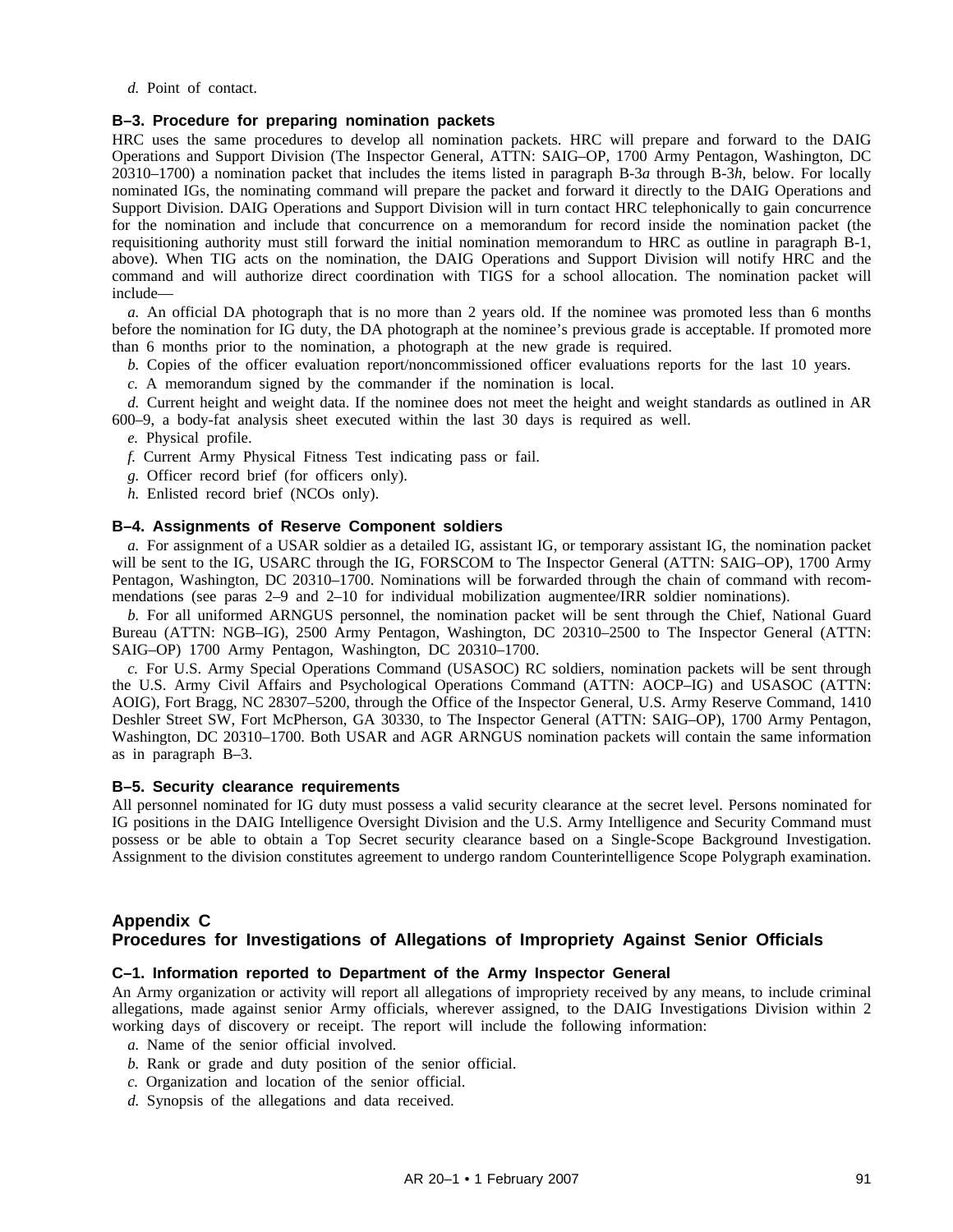*e.* Names and duty positions of persons receiving the allegations.

### **C–2. Report to senior leadership of the Army organization**

The notification may be a copy of a report sent to the senior leadership of the Army organization if the information in paragraphs C–1*a* through *e*is included.

# **Appendix D Army Management Control Evaluation Checklist**

## **D–1. Function**

The management control function covered by this checklist is IG operations.

### **D–2. Purpose**

The purpose of this checklist is to assist assessable unit managers and management control administrators in evaluating the key management controls identified below. This checklist is not intended to address all controls.

### **D–3. Instructions**

Answers must be based on the actual testing of key management controls (for example, document analysis, direct observation, sampling, and simulation). Answers that indicate deficiencies must be explained and corrective action indicated in supporting documentation. These controls must be formally evaluated at least once every 5 years. Certification that this evaluation has been conducted must be accomplished on DA Form 11–2.

## **D–4. Test questions**

*a. Training.*

(1) Have all detailed and assistant IGs and temporary assistant IGs serving longer than 180 days completed TIGS?

(2) Is a training program in place that ensures that a detailed IG trains acting IGs?

(3) Are procedures in place to ensure that all personnel assigned IG duties are properly trained and utilized?

(4) Are procedures in place to ensure that administrative support employees are not performing IG functions? *b. Inspections.*

(1) Are IG inspections planned and integrated into the unit's OIP?

(2) Are IG inspections oriented toward systemic issues and designed to determine the root causes of any noted problems or deficiencies?

(3) Is the IG teaching and training function used as part of the inspections process?

(4) Are the results of IG inspections provided as feedback to all affected personnel and organizations?

(5) Are IG inspectors provided sufficient train-up time for all inspections?

(6) If required, are inspection teams augmented with subject-matter experts?

(7) Are technical inspections (as applicable) conducted in accordance with applicable regulations and within the required time frame?

(8) Are procedures in place to ensure that followup is conducted?

*c. Intelligence oversight.*

(1) Has the IG identified all intelligence organizations subject to intelligence oversight inspection by the command?

(2) Is intelligence oversight included as part of the command's OIP?

(3) Are procedures in place for determining if intelligence and supporting SJA personnel of organizations understand and comply with the procedures in AR 381–10?

(4) Are procedures in place for determining if all intelligence personnel are trained in intelligence oversight upon initial assignment and periodically thereafter?

(5) Are questionable activities and Federal crimes committed by intelligence personnel reported as required under AR 381–10?

(6) Are procedures in place to ensure that followup is conducted?

*d. Investigations.*

(1) Are procedures in place to ensure that all IG investigations and inquiries are performed in accordance with applicable regulations and with proper authority?

(2) Are allegations against any senior official (general officer or SES) forwarded to the DAIG Investigations Division in accordance with established standards?

(3) Are allegations against officers in the grades of major to colonel and NCOs in the grades of MSG, 1SG, SGM, and CSM forwarded to the DAIG Assistance Division within established standards?

(4) Are the procedures outlined in AR 20–1 followed during the course of an investigation or inquiry?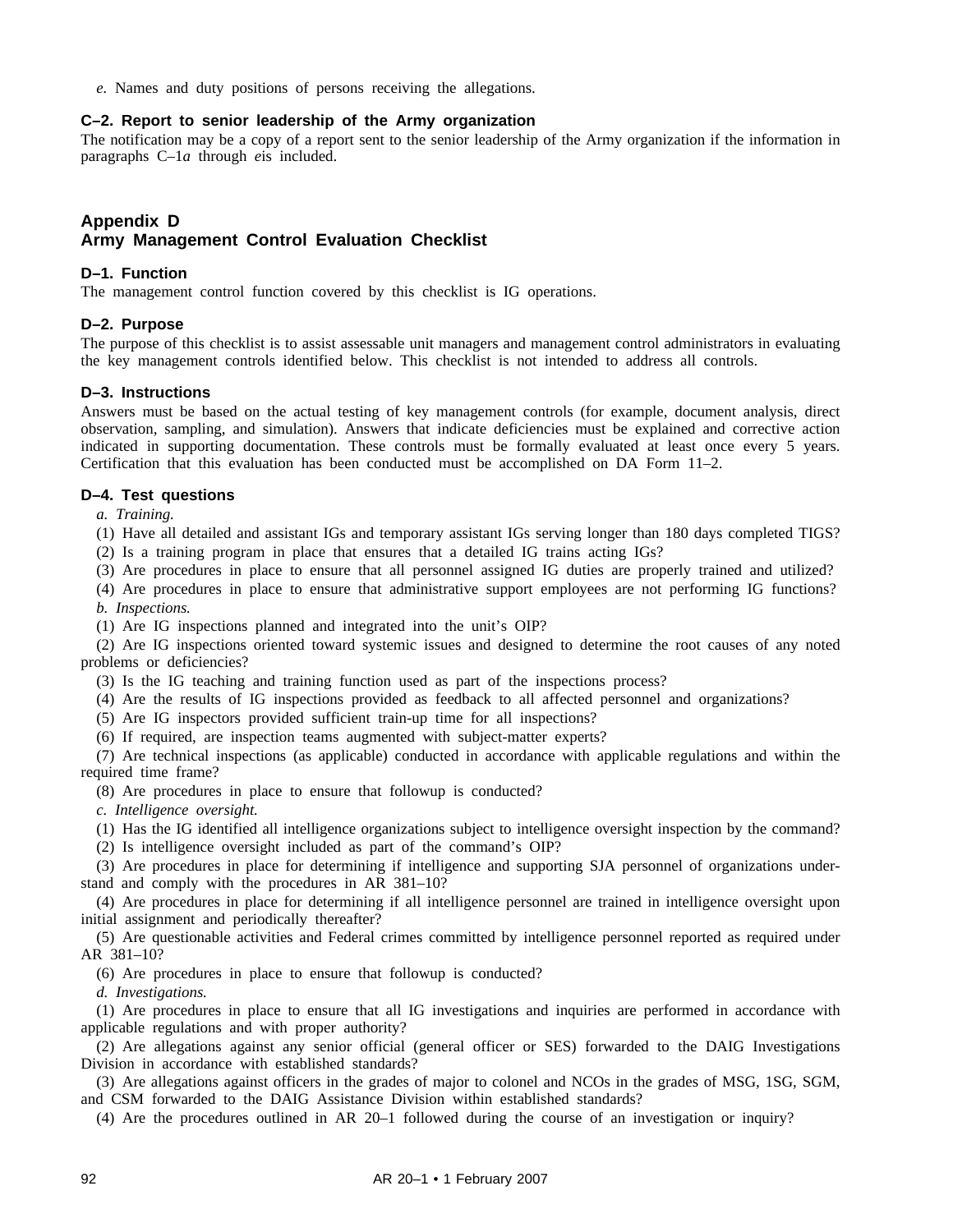(5) Are all pieces of evidence and other information collected properly marked and safeguarded?

(6) When necessary, are individuals advised of their rights and afforded due process?

(7) Are all ROIs or ROIIs prepared and distributed in accordance with AR 20–1?

(8) Is a written legal review provided by SJA on all investigations and inquiries?

(9) Is a directive for investigation obtained when required?

(10) Are all notifications made as outlined in AR 20–1 and The Assistance and Investigations Guide?

(11) Does the organization complete whistleblower reprisal investigations in accordance with DODD 7050.6?

(12) Does the organization comply with DODD 6490.1 when conducting inquiries into allegations concerning mental health evaluations?

*e. Assistance.*

(1) Is the IG teaching and training function used with the IG assistance function?

(2) Are requests for assistance that fall under another agency's purview referred as appropriate?

(3) Are requests for assistance analyzed to identify any systemic issues or trends?

(4) Are procedures in place to ensure that IGs followup on assistance requests?

*f. Information resources.*

(1) Is automation equipment properly accounted for and operational?

(2) Has correct information been provided to the DAIG IRMD with regard to local IG automation resources?

(3) Is all required data from investigations and assistance cases entered into the IGARS database?

(4) Are procedures in place to ensure that IGNET security (both physical and data) is maintained?

(5) Are procedures in place to safeguard and protect IG files and information?

(6) Are IG files and documents properly marked, stored, and destroyed in accordance with applicable regulations? *g. Legal.*

(1) Are IG records released under the FOIA or FOUO as authorized (applies to DAIG only)?

(2) Are all FOIA requests received by field IG offices transferred to the DAIG Records Release Office for action?

### **D–5. Supersession**

This checklist replaces the checklist previously published in AR 20–1 dated 29 March 2002.

### **D–6. Comments**

Submit comments to make this checklist a better tool for evaluating management controls to The Inspector General (ATTN: SAIG–OP), 1700 Pentagon, Washington, DC 20310–1700.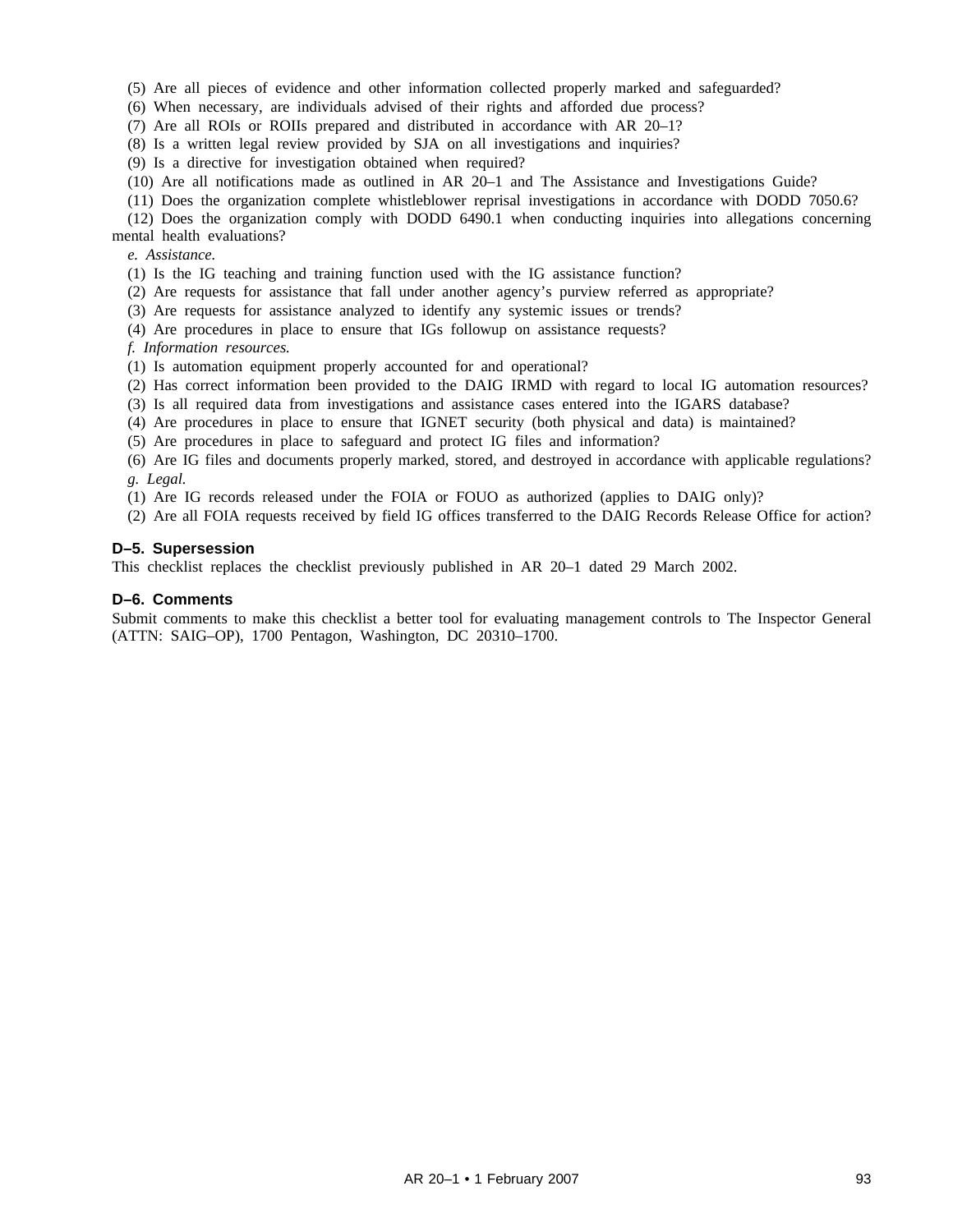# **Glossary**

**Section I Abbreviations**

**ACOM** Army Command

**ADP** automatic data processing

**AG** Adjutant General

**AGR** Active Guard Reserve

**AIG** Acting IG

**AMC** Army Materiel Command

**ANG** Air National Guard

**AR** Army regulation

**ARNG** Army National Guard

**ARNGUS** Army National Guard of the United States

**ASA(I&E)** Assistant Secretary of the Army (Installations and Environment)

**ASCC** Army Service Component Command

**ASI** additional skill identifier

**BSI** biological surety inspection

**CFR** Code of Federal Regulations

**CID** Criminal Investigation Division

**CNGB** Chief, National Guard Bureau

**COCOM** combatant command

**CONUS** continental United States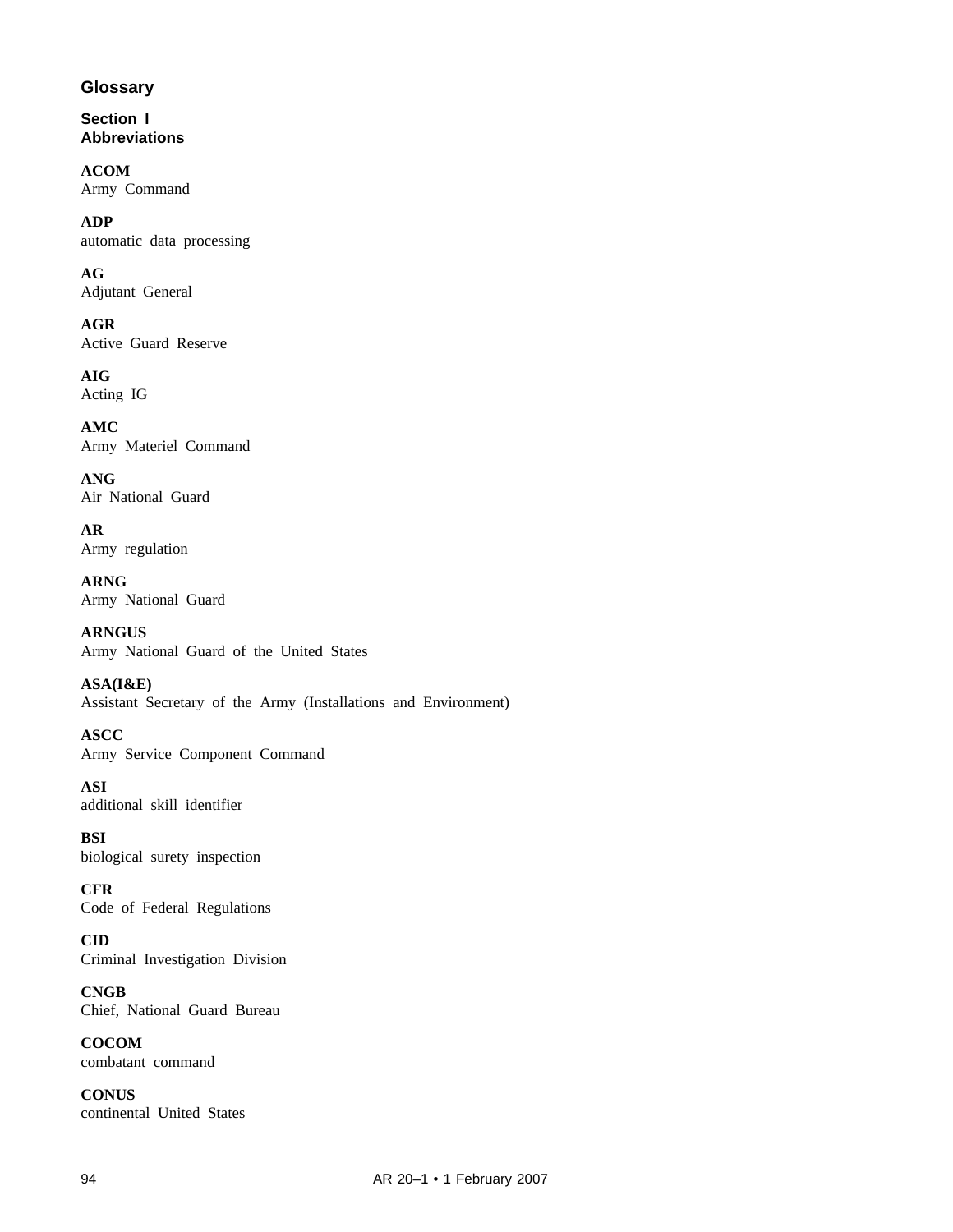**COTS** commercial off-the-shelf

**CPAC** civilian personnel advisory center

**CPOC** civilian personnel operations center

**CSA** Chief of Staff, U.S. Army

**CSI** chemical surety inspection

**CSM** command sergeant major

**CW 2, CW3** Chief warrant 2, 3

**CWM** chemical warfare material

**CWO** chief warrant officer

**DA** Department of the Army

**DAC** Department of the Army civilian

**DAIG** Department of the Army Inspector General

**DASA–ESOH** Deputy Assistant Secretary of the Army–Environment, Safety and Occupational Health

**DCS, G–3** Deputy Chief of Staff, G–3

**DFAS** Defense Finance and Accounting Service

**DOD** Department of Defense

**DODD** Department of Defense directive

**DODI** Department of Defense instruction

**DODIG** Department of Defense Inspector General

**DOIM** director of information management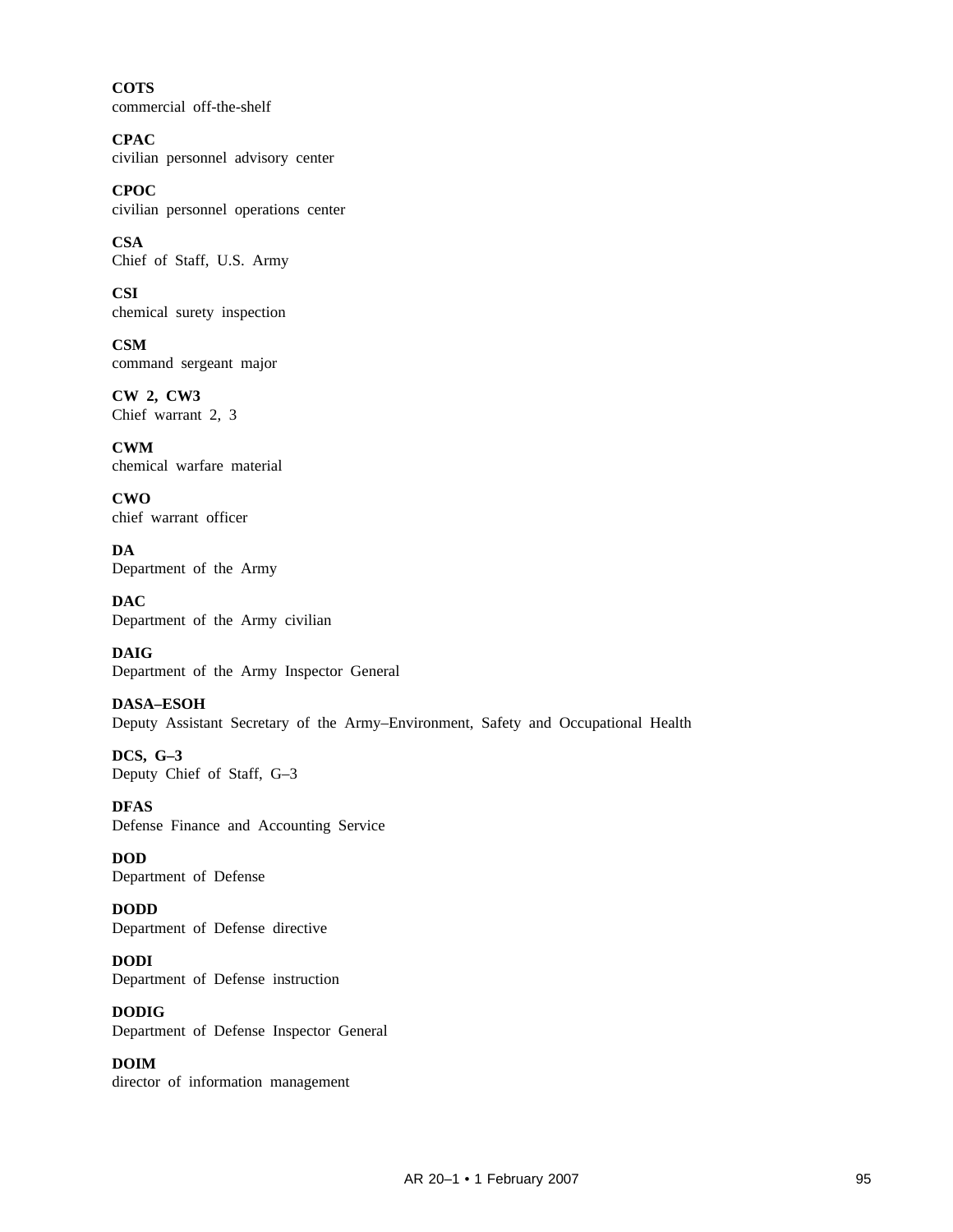**DRU** Direct Reporting Unit

**DTIG** Deputy, The Inspector General

**EEO** equal employment opportunity

**EO** executive order

**1SG** first sergeant

**FOIA** Freedom of Information Act

**FORSCOM** Forces Command

**FOUO** For Official Use Only

**GAO** Government Accountability Office

**GS** General Schedule

**GWOT** Global War on Terrorism

**HQ** headquarters

**HRC** Human Resources Command

**IA** individual augmentee

**IAM** information assurance manager

**IAPM** information assurance program manager

**IASO** information assurance security officer

**IG** inspector general

**IGAP** inspector general action process

**IGAR** inspector general action request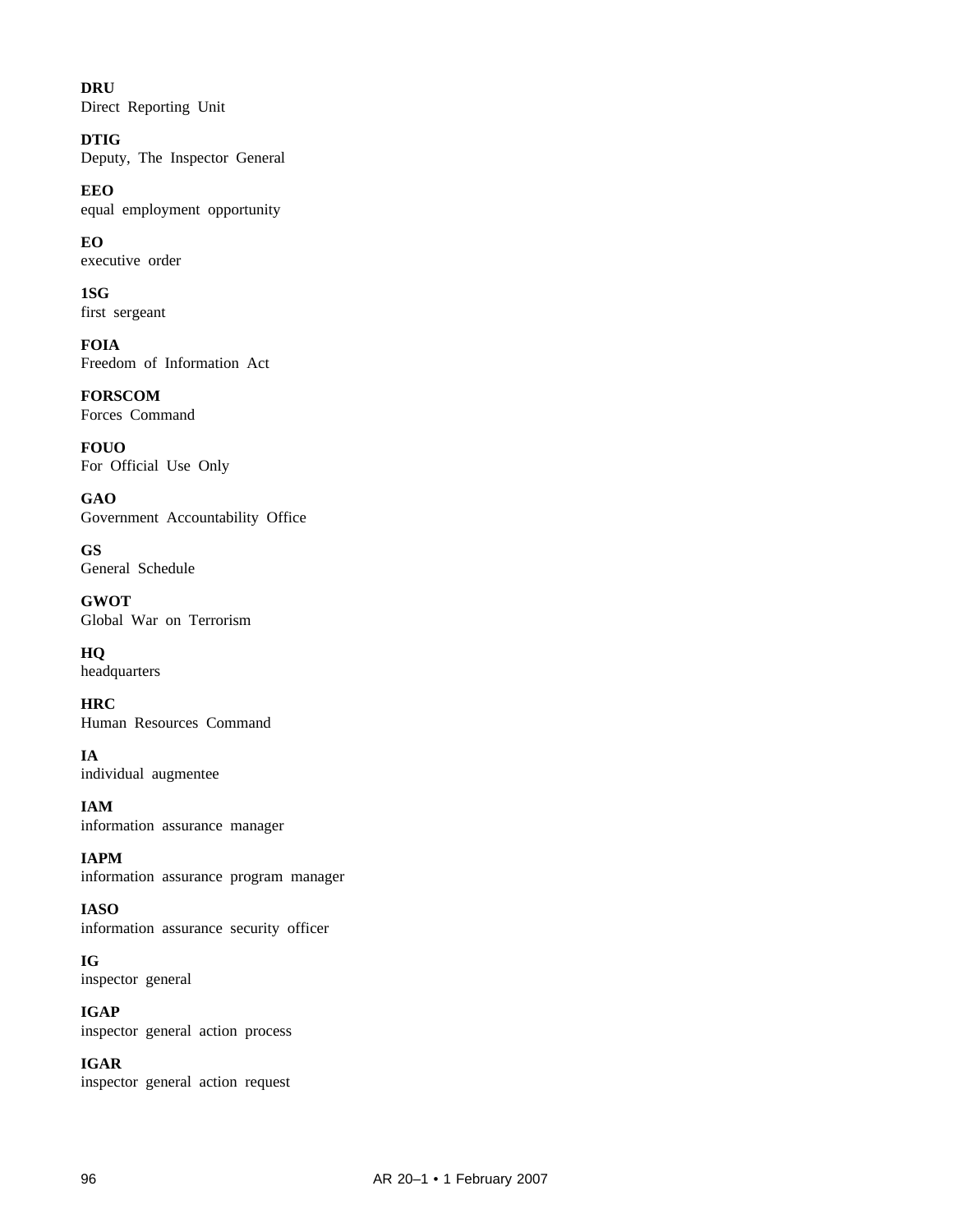**IGARS** Inspector General Action Request System

**IGNET** Inspector General Worldwide Network

**IGPA** inspector general preliminary analysis

**IMCOM** Installation Management Command

**IMD** information management directorate

**IO** intelligence oversight

**IOD** Intelligence Oversight Division

**IPR** in-process review

**IRAC** Internal review and audit compliance

**IRMD** Information Resource Management Division

**IRR** Individual Ready Reserve

**JMD** joint manning document

**JP** joint publication

**JTF** Joint Task Force

**LAA** legal assistance attorney

**LAN** Local area network

**LCMC** Lifecycle Management Command

**MC** Member of Congress

**M-day** mobilization day

**MDMP** military decision-making process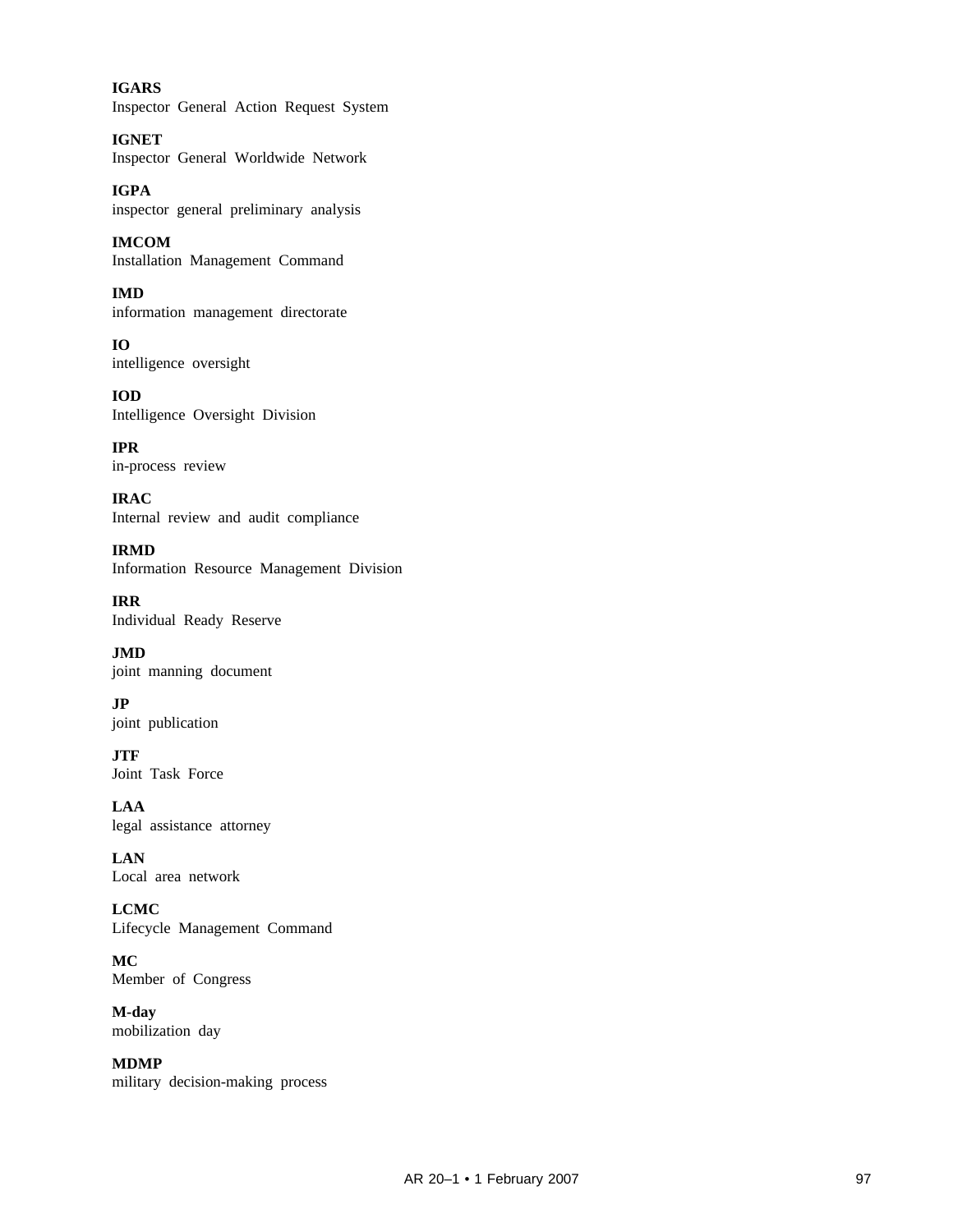**METL** mission essential task list

**MHE** mental health evaluation

**MOA** memorandum of agreement

**MOS** military occupational specialty

**MOU** memorandum of understanding

**MP** military police

**MPI** military police investigator

**MRE** Military Rules of Evidence

**MSC** major subordinate command

**MSG** master sergeant

**MTOE** modification table of organization and equipment

**NAC** National agency check

**NAF** nonappropriated fund

**NCO** noncommissioned officer

**NG** National Guard of the States

**NGB** National Guard Bureau

**NGR** National Guard regulation

**OAP** Organizational Assessment Program

**OCLL** Office of the Chief of Legislative Liaison

**OCONUS** outside continental United States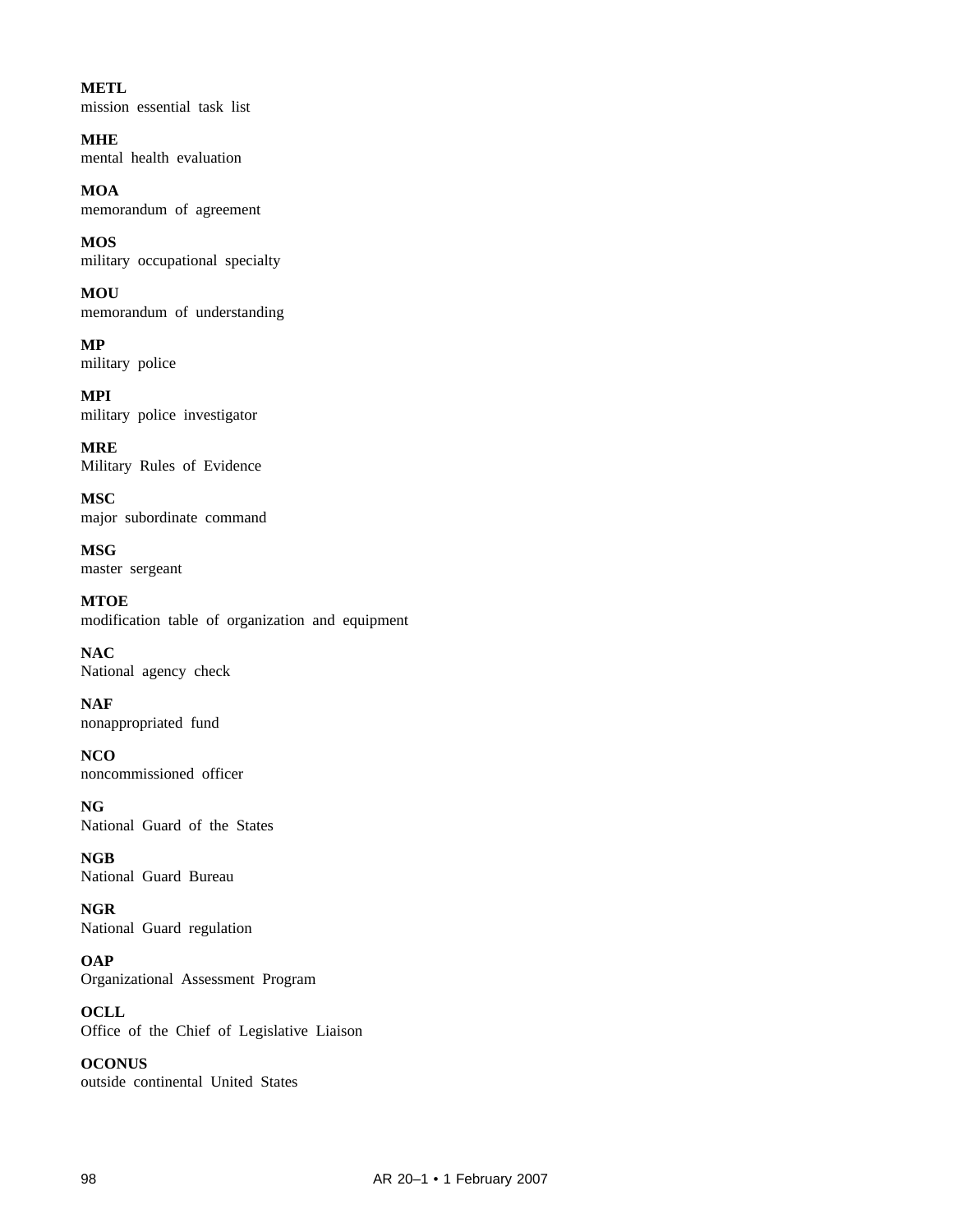**OIP** Organizational Inspection Program

**OSC** Office of Special Counsel

**OSJA** Office of the Staff Judge Advocate

**OTIG** Office of The Inspector General

**OTJAG** Office of the Judge Advocate General

**PA** Privacy Act

**PAO** public affairs officer

**PI** preliminary inquiry

**PEO** program executive officer

**PM** program manager

**RC** Reserve Component

**ROI** report of investigation

**ROII** report of investigative inquiry

**RRC** regional readiness command

**SA** Secretary of the Army

**SAP** Special Access Program

**SES** senior executive service

**SGM** sergeant major

**SJA** staff judge advocate

**SQI** special qualification identifier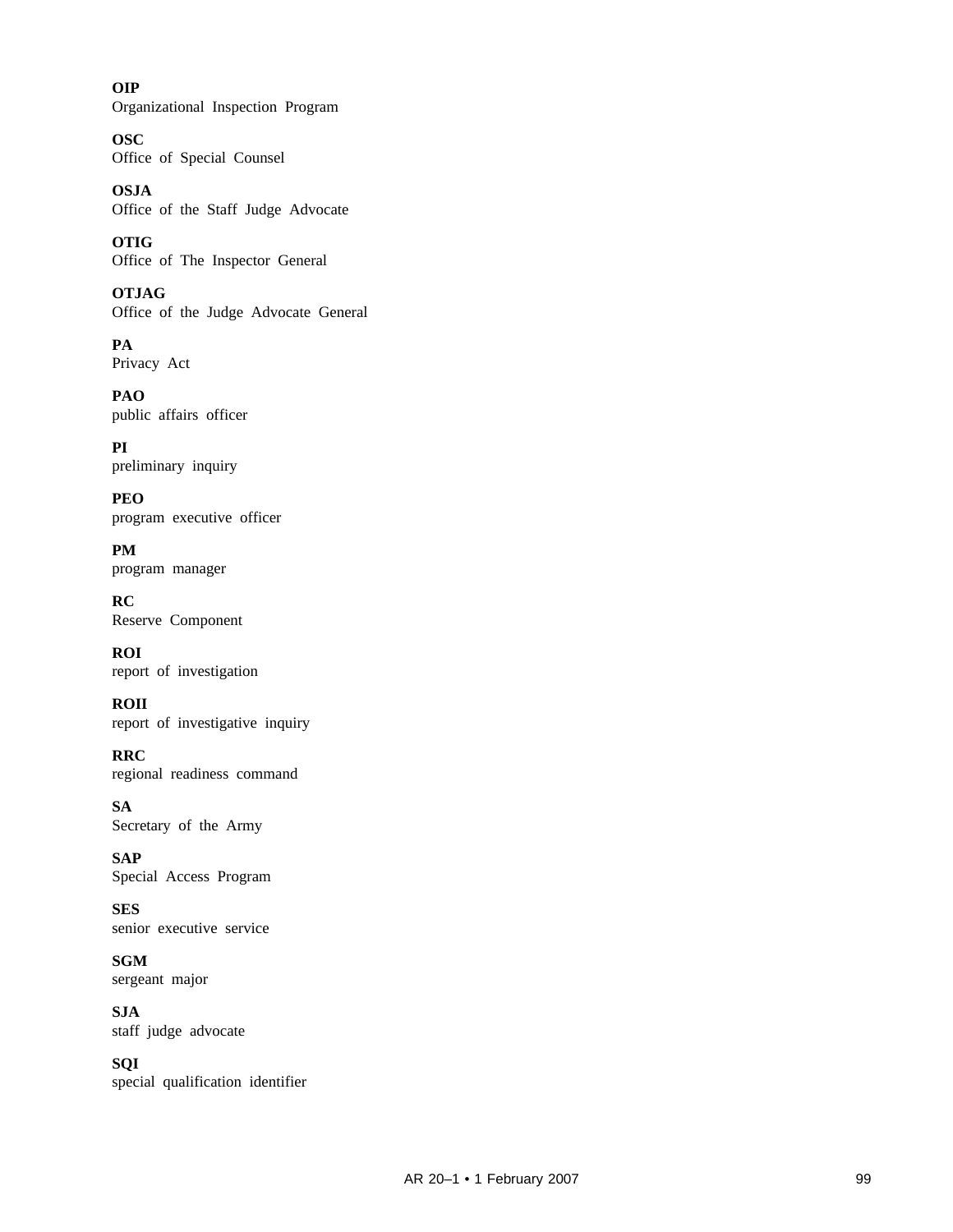**TAG** The Adjutant General

**TDA** tables of distribution and allowances

**TDS** trial defense service

**TDY** temporary duty

**TIG** The Inspector General

**TIGS** The Inspector General School

**TJAG** The Judge Advocate General

**TPU** troop program unit

**UCMJ** Uniform Code of Military Justice

**USACIDC** U.S. Army Criminal Investigation Command

**USAIGA** U .S. Army Inspector General Agency

**USANCA** U.S. Army Nuclear and Chemical Agency

**USAR** U.S. Army Reserve

**USARC** U.S. Army Reserve Command

**USASOC** U.S. Army Special Operations Command

**USC** United States Code

**USPFO** United States Property and Fiscal Officer

**VCSA** Vice Chief of Staff, U.S. Army

**WAN** wide area network

**WHLO** White House Liaison Office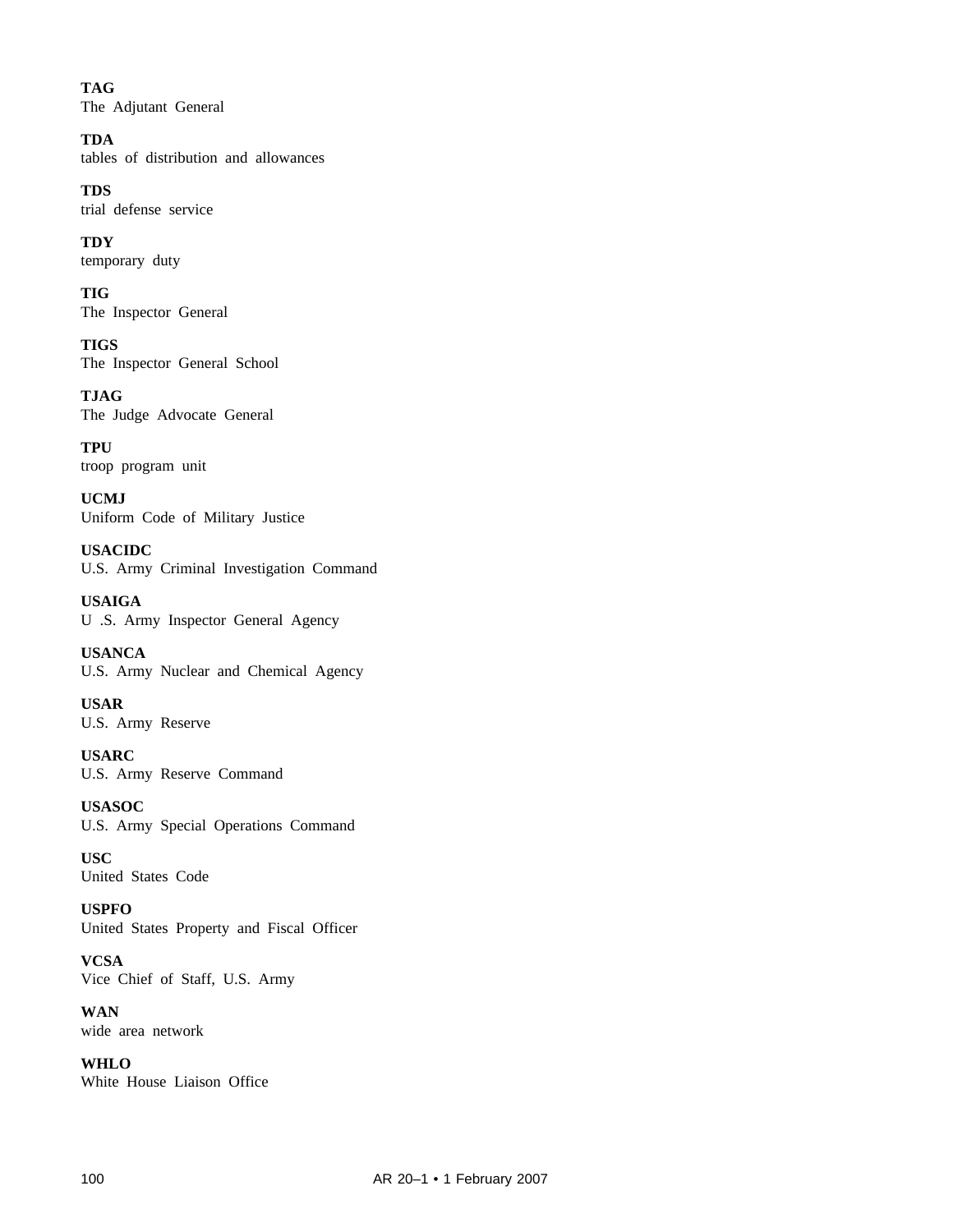# **WIAS** Worldwide Individual Augmentee System

**WO** warrant officer

**Section II Terms**

# **Abuse**

Intentional or improper use of Government resources. Examples include misuse of grade, position, or authority or misuse of resources such as tools, vehicles, or copying machines.

# **Action memorandum**

An internal, administrative decision memorandum to the directing authority used in conjunction with the directive that authorizes an IG investigation. It provides a summary of the complaint, known facts, and issues, and defines the scope and limits of the investigation into the allegations specified in the memorandum.

# **Adverse action**

Any personnel action, administrative or judicial, that takes away an entitlement, results in an entry or document added to the affected person's official personnel records that boards or superiors could consider negative, or permits the affected person to rebut or appeal the action. "Personnel action" includes actions defined in 5 USC 2302 and 10 USC 1587 as well as in DODD 7050.6. E1.1.7. Adverse action includes "unfavorable information" as described in AR 600–37; Uniform Code of Military Justice action; or, with regard to civilian employees, "disciplinary action" pursuant to AR 690–700. Other actions include a promotion; a transfer or reassignment; a performance evaluation; a decision on pay, benefits, awards, or training; referral for mental health evaluations under DODD 6490.1; and any other significant change in duties or responsibilities inconsistent with the military or civilian member's rank or grade. A commander or supervisor desiring to take such action against an individual based on an IG document requires TIG release of that document.

# **Allegation**

An allegation is a statement or assertion of wrongdoing by an individual formulated by the IG. An allegation normally contains four essential elements: who, improperly, did or failed to do what, in violation of an established standard. The IG refines allegations based upon evidence gathered during the course of an investigation or inquiry.

# **Army senior leadership concerns**

Topics in which senior leaders have expressed interest or concern to TIG. These are issues for which IGs should be aware and, as appropriate, include in their inspections. These issues will be updated in IG publications.

# **Assistance inquiry**

An informal factfinding process used to address or respond to a complaint involving a request for help, information, or issues and not allegations of impropriety or wrongdoing.

# **Audit**

The independent appraisal activity within the Army for the review of financial, accounting, and other operations as a basis for protective and constructive service to command and management at all levels.

# **Chemical Agent**

A chemical substance listed in AR 50–6, appendix B, intended for use in military operations to kill, seriously injure, or incapacitate a person through its physiological properties. Excluded from consideration are industrial chemicals, riot control agents, chemical herbicides, smoke, and flame.

# **Chemical management evaluation**

An evaluation to determine the adequacy of support, technical guidance, and command guidance and to identify management, systemic, or functional problem areas in the Army Chemical Surety Program at any level.

# **Chemical surety inspection**

Inspection of chemical surety organizations in the Army to determine their capability to accomplish assigned chemical missions in a safe and secure environment through examination of the following functional areas: mission operations,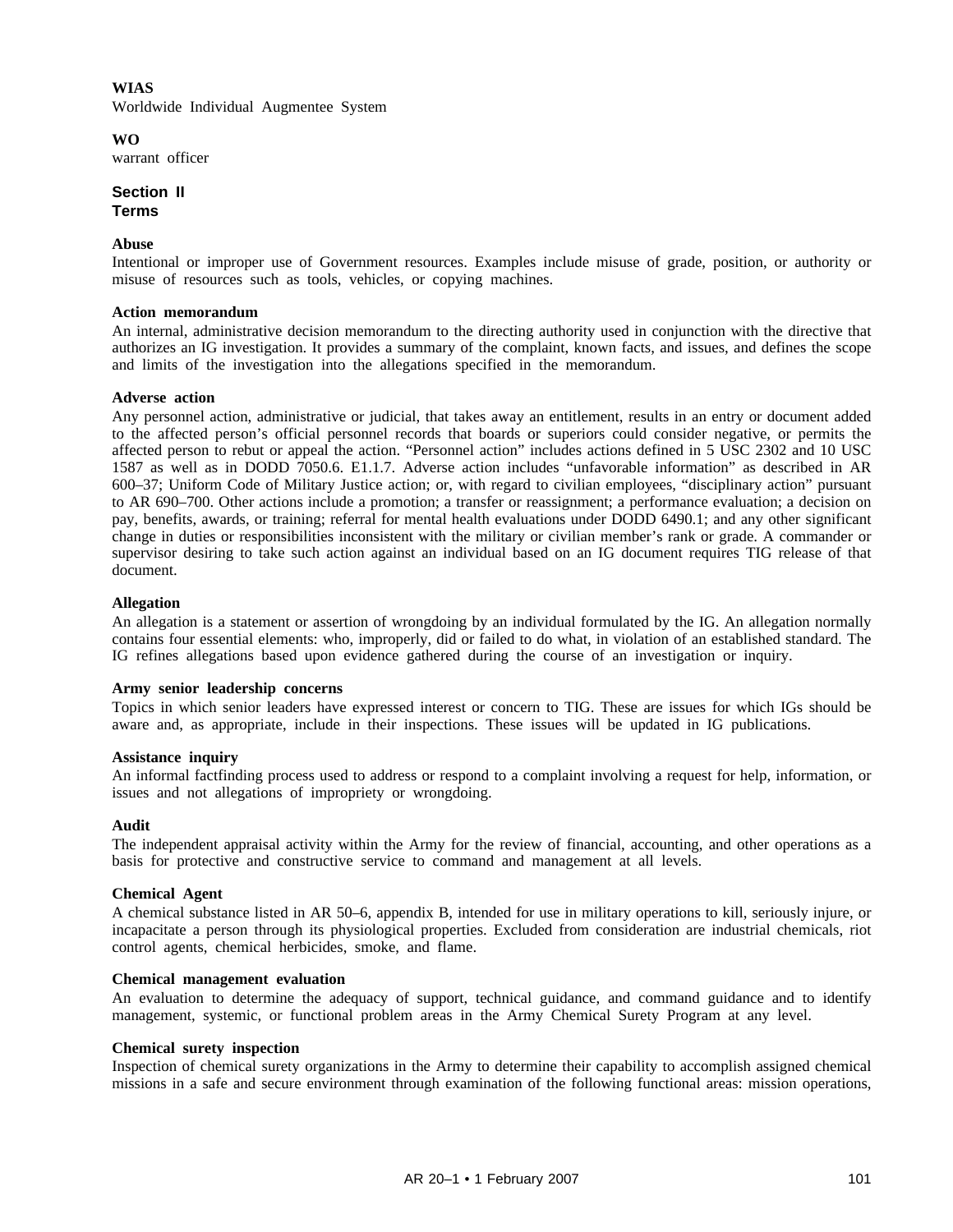safety, security, surety management, and accident and incident control. The USAIGA or the ACOM/ASCC/DRU IG offices conducts these inspections.

## **Chemical Surety Program Inspection**

A chemical surety inspection (CSI) or a limited scope surety inspection of an organization with a chemical surety mission.

# **Chemical Warfare Material (CWM) Response**

Munitions responses and other responses to address the chemical safety, explosive safety when applicable, human health, or environmental risks presented by chemical-agent-filled munitions and chemical agents in other than munitions configurations (see Munitions Response).

### **Closed Without Findings**

An inquiry or investigation into an allegation of impropriety is terminated (or closed without findings) prior to conclusion due to time (older than 3 years), a court order or Government settlement, or referral to another command or agency as part of a larger systemic issue.

# **Command IG**

The senior, detailed IG of a MTOE or TDA organization of the active Army or USAR. The command IG works directly for the commander, who is normally a commanding general, installation commander, or director of an organization.

## **Complainant**

Any person or organization submitting an IGAR. The person can be a soldier, family member, member of another Service, Government employee, or member of the general public. The organization can be any public or private entity.

#### **Complaint**

An expression of dissatisfaction or discontent with a process or system such as leave policies or the pay system.

## **Corrective action**

Any action deemed necessary to rectify a violation or deficiency or to provide redress, to include changes in regulations or practices, administrative or disciplinary action against offending personnel, or referral to responsible officials or agencies for appropriate remedial action.

# **DAIG**

Used when combining the OTIG and the USAIGA.

## **Directing authority**

An Army official who has authority to direct an IG investigation or inspection. At DA, directing authorities are the SA, Undersecretary of the Army, CSA, VCSA, and TIG. Commanders or directors who are authorized detailed IGs on their staffs may direct IG investigations and IG inspections within their commands. A directing authority may delegate his or her directing and approval authority, in writing, to a deputy commander. SA, USofA, CSA, VCSA, and TIG may direct IG investigations and IG inspections within subordinate commands as necessary. Although command and State IGs may direct IG investigative inquiries, they are not considered directing authorities. When a rear detachment or rear unit commander is appointed in accordance with AR 220–5, paragraph 2–5, that commander becomes a directing authority for the rear-area IG.

#### **Directive**

A directive authorizes an IG investigation or IG inspection and represents the investigator's authority to investigate specific allegations and the inspector's authority to conduct an IG inspection.

#### **Federal interest**

As used in this regulation, the term means those areas in which the Federal Government has legitimate concern. By definition, if the matter is not of Federal interest, it is a matter of State interest. In the abstract, the role of the active Army IG in ARNG matters is relatively simple. If the issue is of Federal interest, the active Army IG may inspect, investigate, or assist. If the issue is not a matter of Federal interest, the active Army IG cannot act. Application of the simple contact principle is not so easy. Lines of demarcation cannot be drawn, so IGs must examine each case independently to determine if the matter is of Federal interest. The authority of the active IG to act in ARNG matters is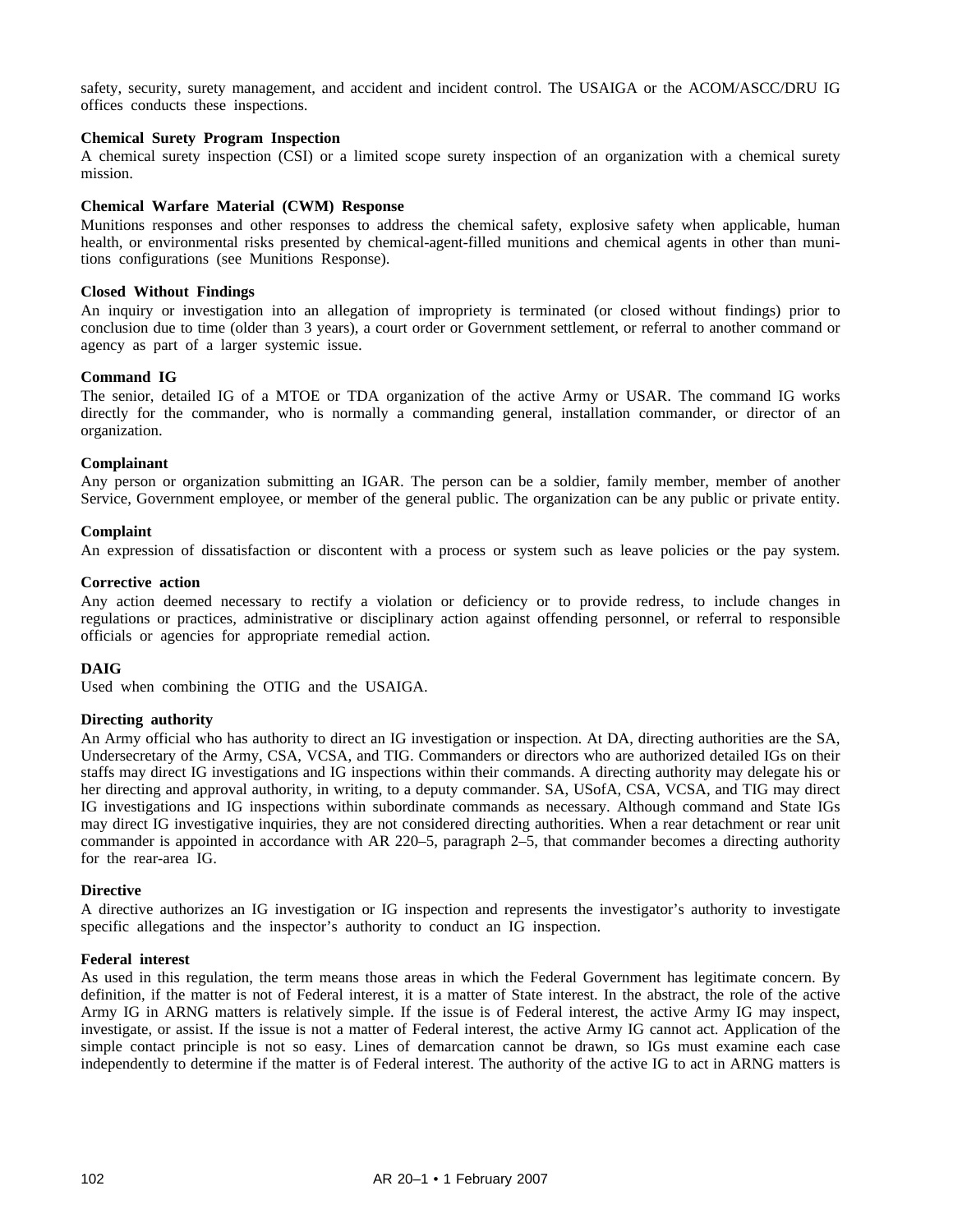very broad but not without limitations. All questions of Federal versus State interest will be discussed with the SJA office.

*a.* Under regulations prescribed by the SA, the SA may have an inspection conducted by IGs or, if necessary, by any other commissioned officers of the Regular Army detailed for that purpose, to determine whether—

- (1) The amount and condition of property held by the ARNG are satisfactory;
- (2) The ARNG is organized as provided in this title;
- (3) The members of the ARNG meet prescribed physical and other qualifications;

(4) The ARNG and its organization are properly uniformed, armed, and equipped and are being trained and instructed for active duty in the field, or for coast defense;

- (5) ARNG records are being kept in accordance with this title; and
- (6) The accounts and records of each USPFO and property are maintained.

*b.* Based on the above, the following are included within the area of Federal interest: the organization, training, operations, supply, procurement, and fiscal matters connected with ARNG; examination of material prepared relevant to the returns and reports State AGs are required to make to the SA; activities that, if true, would be a basis for withdrawal of Federal recognition; and exercise of the command function although generally a matter of State interest. These include, but are not limited to, substandard performance of duty and moral or professional dereliction. (For further guidance, contact the Chief, National Guard Bureau (ATTN: NGB–IG), Suite 1 1600, 1411 Jefferson Davis Highway, Arlington, VA 22202–3259.)

## **Followup inspection**

An inspection of the action taken to correct deficiencies found during a previous inspection. Its aim is to assess whether the corrective action is effective and complete; is producing the desired results; is not causing new problems; and is economical, efficient, practical, and feasible.

## **Founded**

One of two final dispositions for an IG issue to be used when the IG's inquiry into the complaint determined that the problem had merit and required resolution.

## **Fraud**

Any intentional deception designed to deprive the United States unlawfully of something of value or to secure from the United States for an individual a benefit, privilege, allowance, or consideration to which he or she is not entitled. Such practices include, but are not limited to, the offer, payment, or acceptance of bribes or gratuities; making false statements; submitting false claims; using false weights or measures; evading or corrupting inspectors or other officials; deceit either by suppressing the truth or misrepresenting material fact; adulterating or substituting materials; falsifying records and books or accounts; arranging for secret profits, kickbacks, or commissions; and conspiring to use any of these devices. The term also includes conflict of interest cases, criminal irregularities, and the unauthorized disclosure of official information relating to procurement and disposal matters.

#### **General inspection**

A comprehensive inspection focused on the overall economy, efficiency, discipline, morale, or readiness aspects of a unit, organization, or activity. The objective of a general inspection is to produce a comprehensive picture of the unit's status at that time. This type of inspection is compliance-oriented by nature.

#### **Handoff**

An administrative procedure that transfers a verified finding that is beyond the authority or ability of the inspecting command to change from one command or agency IG to another command or agency. The finding is verified once the directing authority approves it.

#### **IG assistance function**

The process of receiving, inquiring into, and responding to complaints and requests for information or help that are presented or referred to an IG. IGs provide assistance on an area basis so that complainants can go to the nearest IG for help.

# **IG inquiry**

An assistance inquiry or investigative inquiry conducted by an IG (see assistance inquiry and investigative inquiry).

### **IG inspection**

An inspection conducted by a detailed IG that focuses on the identification of problems, the determination of their root causes, the development of possible solutions, and the assignment of responsibilities for correcting the problems. IGs normally conduct special inspections of systemic issues that affect a particular functional area such as logistics, personnel, maintenance, training, etc. The IG's commander approves the scope and content of all IG inspections. IGs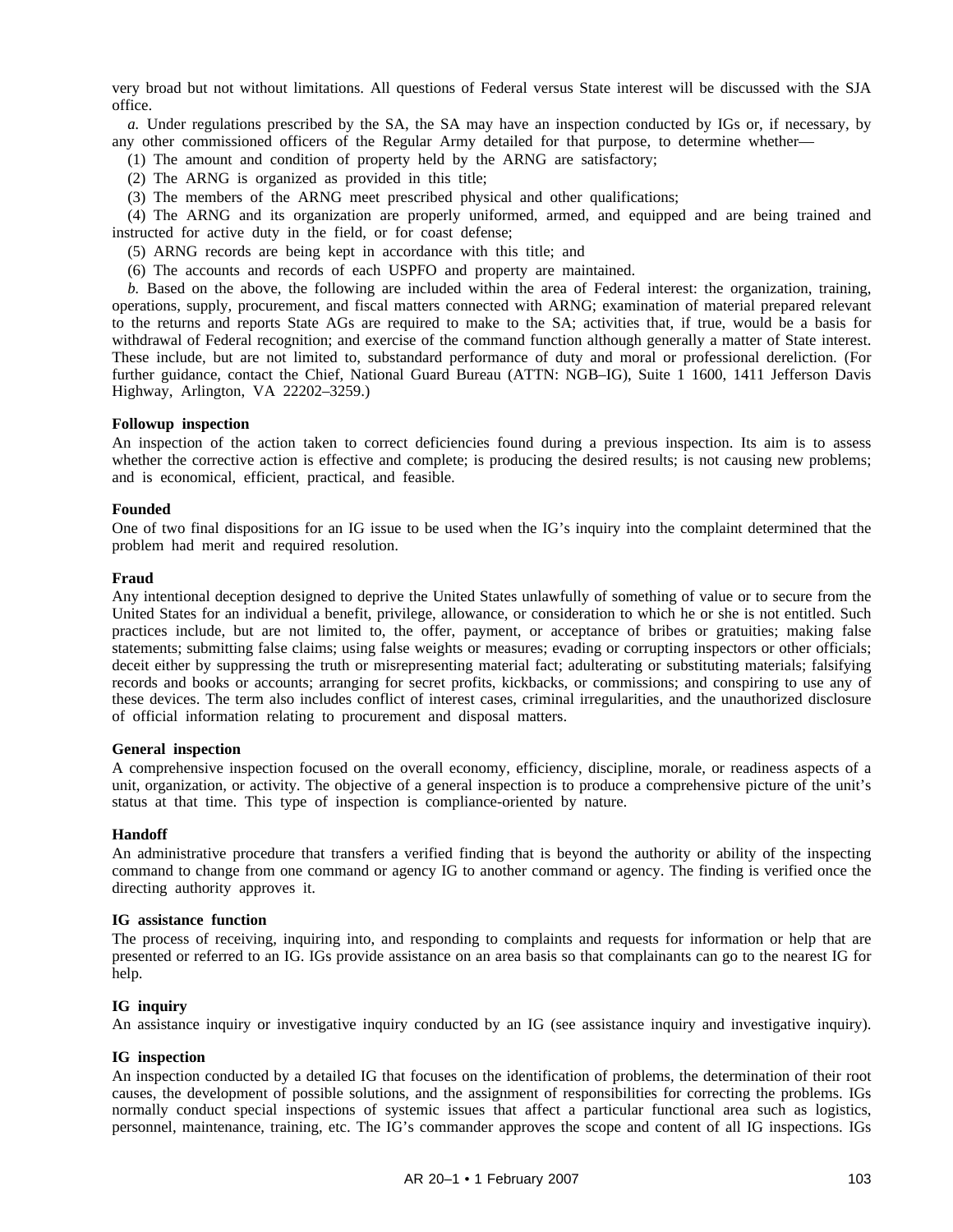generally do not perform compliance-oriented general inspections of units, organizations, and activities but instead defer those inspections to commanders in accordance with AR 1–201.

# **IG inspections function**

The process of developing and implementing IG inspection programs, conducting IG inspections, and providing oversight of the OIP and intelligence activities.

# **IG investigation**

A factfinding examination by a detailed IG into allegations, issues, or adverse conditions to provide the directing authority a sound basis for decisions and actions. IG investigations normally address allegations of wrongdoing by an individual and are authorized by written directives. The conduct of IG investigations involves the systematic collection and examination of documents and sworn, recorded testimony and may incorporate physical evidence. IGs report the results using the ROI format addressed in chapter 8 of this regulation.

# **IG investigations function**

The process of receiving, examining, and responding to allegations, issues, or adverse conditions presented or referred to an IG. The investigations function encompasses IG investigations and IG investigative inquiries.

## **IG office of inquiry**

The IG office that actually works a case. The office of inquiry is not always the office of record; in such cases, the office of inquiry will forward to the office of record the completed IG product (assistance inquiry, ROI, etc.) for final disposition by the office of record, to include making final notifications.

## **IG office of record**

The IG office in which the IGAR originated. This office is responsible for the final disposition of the case (or cases), to include data entry into IGARS and making final notifications. For every IGAR, there can be only one IG office of record although more than one IG office may maintain a copy of the record. When the IGAR or IG record falls within more than one commander's sphere of activity, the IG office of record is the highest level IG office that assumes responsibility for the IGAR even though the higher echelon IG may ask or direct the lower command level IG to work the IGAR or assist in the resolution process as the office of inquiry. In these cases, the office of record will receive and use the office of inquiry's final product to close the case. Except for TIG, IGs referring IGARs to IG offices at higher, lower, or adjacent levels for resolution should request, but cannot direct, that the other IG office serve as the IG office of record.

#### **Individual augmentee**

An unfunded, temporary duty position identifiend on a supported Combatant Command's Joint Manning Document (JMD) to augment staff operations during contingency missions.

## **Information management plan**

The basic document used to identify information requirement initiatives in the sustaining base environment. Useroriginated information requirement initiatives are validated within the user's parent ACOM/ASCC/DRU IMP.

#### **Initiator**

The actual source of the IGAR for entry on DA Form 1559. Normally, the complainant is also the initiator of an IGAR. However, a third party such as a relative of the complainant may be the initiator.

## **Inspector General Action Request**

A complaint, allegation, or request for information or help presented or referred to an IG. An IGAR may be submitted in person, over the telephone, in writing, by e-mail, or through a DOD Hotline referral.

# **Inspector General Action Request System (IGARS)**

Subsystem of IGNET that provides an automated means of recording, storing, and analyzing data pertaining to IG casework.

#### **Inspector General Personnel System**

Subsystem of IGNET that stores and retrieves selected information on personnel assigned to the IG corps.

## **Inspector general records**

Any written, recorded, or electronic media information gathered and produced by an IG. These include, but are not limited to, any correspondence or documents received from a witness or a person requesting assistance; IG reports of inspection, inquiry, and investigation; IGNET or other computer ADP files or data; and DA Form 1559 when entries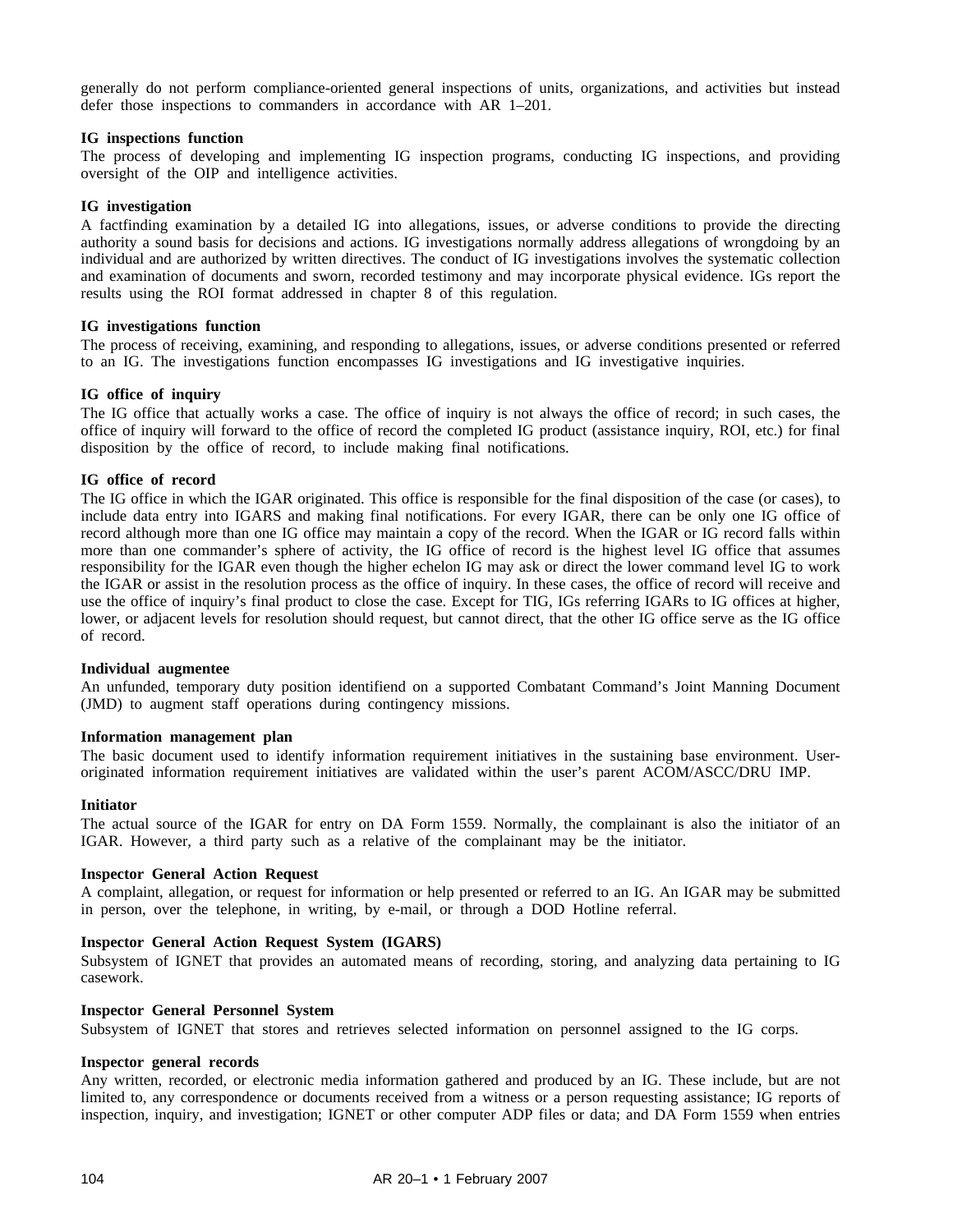are made on either side. IG records may contain documents that an IG did not prepare. (See the definition of personal notes below.)

## **Inspector general referral**

An administrative procedure in which an IG office refers a case to another IG office while retaining office of record status (meaning that the IG office receiving the referral is the office of inquiry); these types of referrals may only occur within a vertical echelon of command such as ACOM to corps to division. An IG office may refer a case horizontally to another echelon of command (such as from one ACOM echelon of command to another) but only with full office of record status for the gaining IG office. In all cases, the gaining IG office must agree to accept the case.

## **Inspector general system**

The four Army IG functions as executed by all Army IGs over whom TIG has policy oversight and certification authority. IGs work for their respective commanders but must adhere to IG policy as established and promulgated by TIG.

## **Inspector general technical channels**

Relationship among IGs throughout the Army. Connotes a confidential channel for passing IG information.

## **Inspector General Worldwide Network (IGNET)**

An information management system designed to support IG data collection, analysis, communication, and administrative requirements. The IGNET database uses both manual and automated techniques to record selected data generated as a result of IG activities. This data is processed to produce management information products at each IG office.

## **Investigative inquiry**

A factfinding examination by an IG into allegations, issues, or adverse conditions. The investigative inquiry is the factfinding process followed by IGs to gather information needed to address allegations of impropriety against an individual that do not require a formal investigation. The process for an investigative inquiry is addressed in chapter 8 of this regulation.

#### **Issue**

A complaint, request for information, or request for assistance to the IG that does not list a who as the violator of a standard or policy.

#### **Law of War**

That part of international law that regulates the conduct of armed hostilities. The law of war encompasses all international law for the conduct of hostilities binding on the United States or its individual citizens, including treaties and international agreements to which the United States is a party, and applicable customary international law.

#### **Legacy**

Existing and currently in place hardware platforms with their associated software.

#### **Machine room**

Any physical room space where centralized computers and peripheral devices are located to support network operations. Typically, the room is physically separate and secure with dedicated climate control and power.

#### **Mismanagement**

A collective term covering acts of waste and abuse. Extravagant, careless, or needless expenditure of Government funds or the consumption or misuse of Government property or resources resulting from deficient practices, systems, controls, or decisions. Also includes abuse of authority or similar actions that do not involve criminal fraud.

### **Munitions Response**

Response actions that include investigation, removal actions, and remedial actions to address the explosives safety, human health, or environmental risks presented by unexploded ordnance, DMM, or munitions constituents or to support a determination that no removal or remedial action is required.

## **Not substantiated**

Conclusion drawn by an IG at the close of an investigative inquiry or investigation when the preponderance of credible information suggests that the subject/suspect did not do what was alleged in the allegation.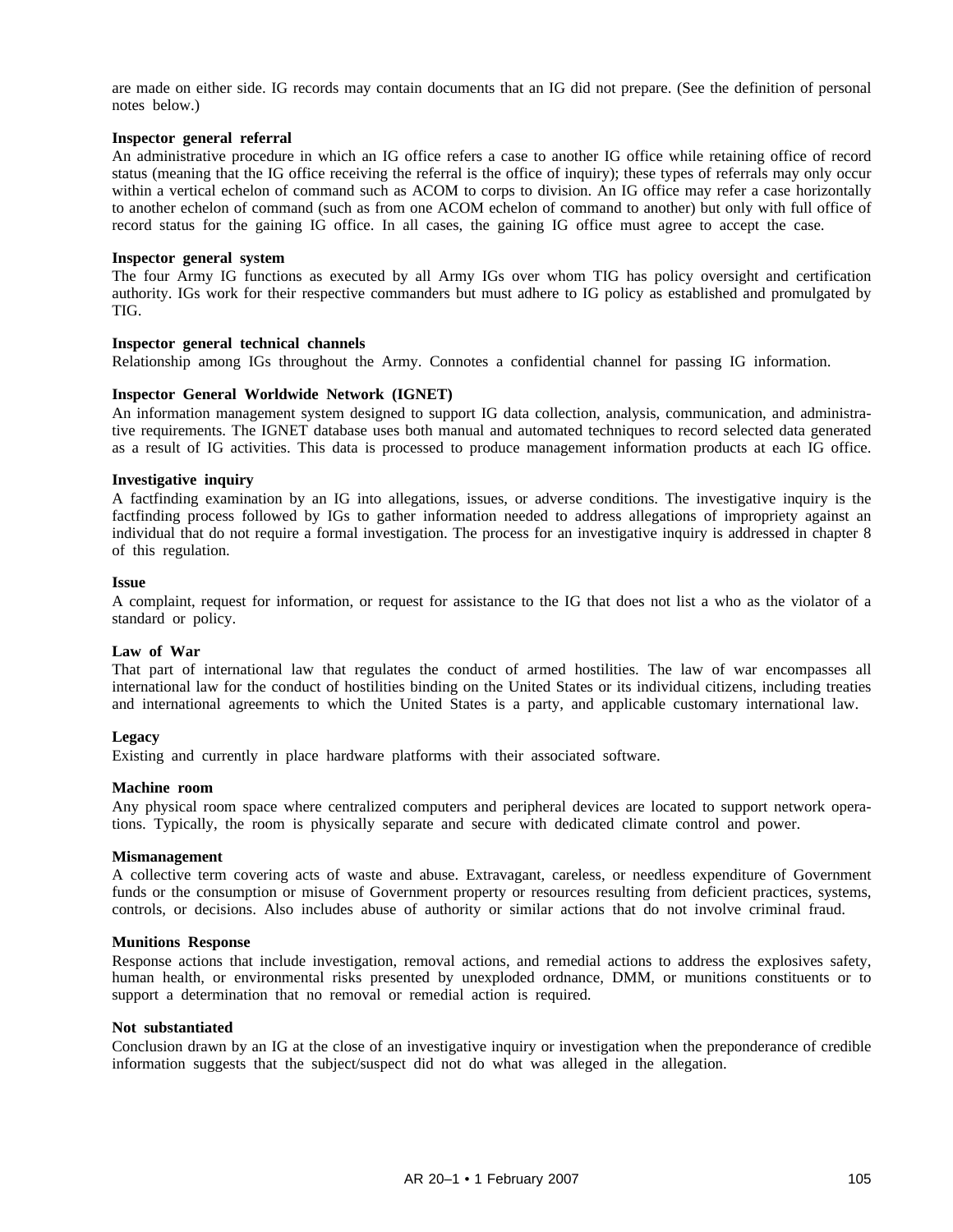# **Nuclear Management Evaluations**

An evaluation to determine the adequacy of support, technical, and command guidance and to identify management, systemic, or functional problem areas in the Army Nuclear Surety Program at any level.

#### **Nuclear Surety Program Inspection**

Any of several types of nuclear-capable unit inspections, including Defense Nuclear Surety Inspections (DNSI), Joint Nuclear Surety Inspection (JNSI), nuclear surety inspection (NSI), Reactor Facility Inspections (RFI), surveillance inspections (SI), and limited-scope surety inspections (LSSI).

#### **Personal notes**

Records or notes created or used by IGs that are not a part of IG records. Personal notes have these characteristics: created solely for an individual's personal convenience, used solely as a memory jogger by the writer only, disposed of at the writer's option, maintained separately from an official agency file, and not circulated or shared with other IGs. Personal notes are not subject to release under the FOIA. (See AR 25–55.) Email correspondence, whether transmitted on IGNET or not, are not personal notes and may be released under FOIA.

## **Predecisional**

Internal advice and recommendations, as contrasted with factual matters, pertaining to an agency's decisionmaking process.

## **Program manager**

Individual chartered by the SA who reports directly to the Program Executive Officer, who in turn reports to the Army Acquisition Executive.

# **Protected communication**

*a.* For service members—

(1) Any lawful communication to a Member of Congress or an IG.

(2) A communication in which a member of the Armed Forces communicates information that the member reasonably believes provides evidence of a violation of law or regulation, including sexual harassment or unlawful discrimination, gross mismanagement, a gross waste of funds or other resources, an abuse of authority, or a substantial and specific danger to public health or safety when such a communication is made to any of the following:

*(a)* A Member of Congress; an IG; or a member of a DOD audit, inspection, investigation, or law enforcement organization.

*(b)* Any person or organization in the chain of command.

*(c)* Any other person or organization designated under Component regulations or other established administrative procedures (that is, EO advisor, safety officer, and so on) to receive such communications.

*b.* For appropriated fund civilians, any disclosure to the Special Counsel, or to the Inspector General of an agency or another employee designated by the head of the agency to receive such disclosures of information which the employee or applicant reasonably believes evidences—

(1) A violation of any law, rule, or regulation.

(2) Mismanagement, a gross waste of funds, an abuse of authority, or a substantial and specific danger to public health or safety (see 10 USC 2302).

*c.* For nonappropriated fund (NAF) employees, a protected communication is a disclosure by such an employee or applicant to any civilian employee or member of the armed forces designated by law or by the Secretary of Defense to receive disclosures of information which the employee or applicant reasonably believes evidences—

(1) A violation of any law, rule, or regulation.

(2) Mismanagement, a gross waste of funds, an abuse of authority, or a substantial and specific danger to public health or safety (see 10 USC 1587).

#### **Reclama**

A request to have a finding reviewed for validity. The receiver or the subject/suspect of the finding disputes the validity of the finding or conclusion and seeks to have it overturned. The receiver or the subject/suspect provides actual facts and/or an interpretation of regulatory requirements in the reclama to challenge the finding.

## **Report of Investigation**

A written report used by IGs to address allegations, issues, or adverse conditions to provide the directing authority a sound basis for decisions. The directing authority approves the ROI. The ROI format is addressed at chapter 8 of this regulation. IGs who investigate or inquire into issues and adverse conditions may use these same formats.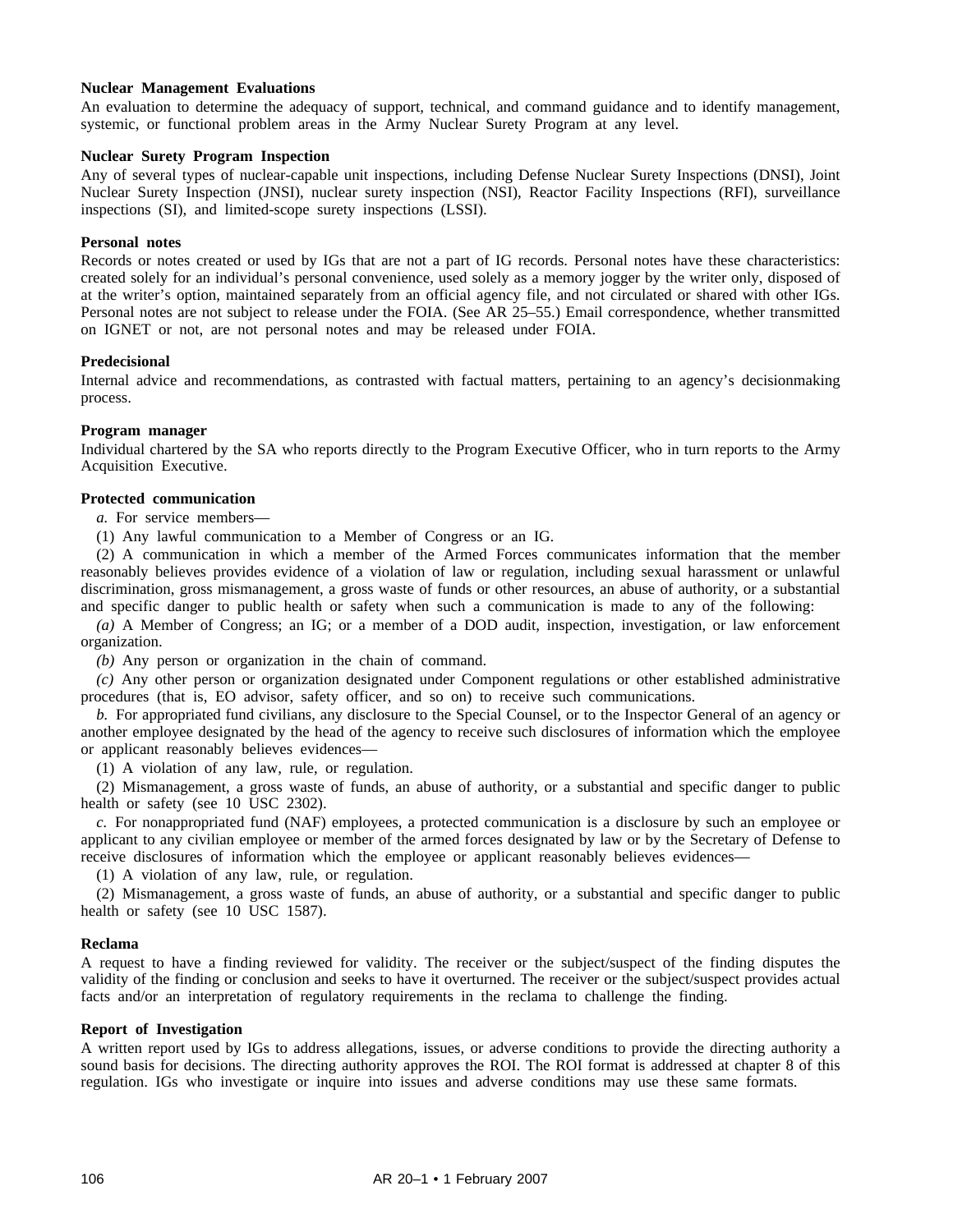# **Report of Investigative Inquiry**

A written report used by IGs to address allegations, issues, or adverse conditions to provide the directing authority, command, or State IG a sound basis for decisions. The directing authority or command or State IG approves the ROII. The ROII format is addressed at chapter 8 of this regulation.

#### **Root Cause**

The reason why something was deficient or why a unit or individual was unable to comply with established standards. Identifying the root cause of a problem is an integral part of all IG inspections and forms the basis for recommendations that will solve the problem.

# **SAIG**

Office symbol for OTIG and USAIGA.

## **Senior official**

Includes general officers (Active Army and Reserve Components), colonels selected for promotion to brigadier general, retired general officers, and current or former civilian employees of the Department of the Army SES or equal positions and comparable political appointees.

## **Sensing session**

A group interview conducted by IGs to gather information from specific individuals based upon grade, gender, race, and other criteria established by the IG. IGs use sensing sessions as an information-gathering domain for all IG functions, especially for the IG inspections function.

## **Special inspection**

An inspection of a function or set of functions that focuses on a specific problem area or topic rather than on a unit. Its scope is limited and specifically defined.

## **Special subjects for inspection**

Specific areas within the Army community that Army senior leaders have identified as having Army-wide systemic implications. Also, issues into which TIG has designated IGs to inquire. These topics are updated in IG publications. TIG may require feedback from IGs in the field.

# **State Adjutant General**

Includes TAG of a State, the Commonwealth of Puerto Rico, or territory who is the senior National Guard officer and a State official whose authority is recognized in Federal law. The State, territory, or commonwealth governor appoints TAGs with the exceptions of South Carolina (where they are elected in a general election) and in Vermont (where the State legislature elects them). The senior National Guard officer in the District of Columbia, the Commanding General, is appointed by the President and serves in a role similar to that of a TAG.

#### **State IG**

The active Army senior detailed IG (normally a colonel or lieutenant colonel) of a State, commonwealth, territory, or District of Columbia. The State IG normally works directly for the State AG; in addition, the CNGB is the State IG's senior rater. All States do not have active Army State IGs.

#### **State interest**

The limited number of activities from which active Army IGs are prevented from inspecting, investigating, or assisting. (See Federal interest.) An example of a State interest is the funds derived from the rental of armory facilities for public or private use.

#### **Substantiated**

Conclusion drawn by an IG at the close of an investigative inquiry or investigation when the preponderance of credible information suggests that the subject/suspect actually did what was alleged in the allegation.

#### **Systemic issue**

Situation evidenced by a failure, through a pattern of non-compliance, of an established process or system to function as designed and which does not entail an allegation of impropriety against an individual. The functional system may suffer from various problems at several command echelons, which means that the problems are beyond the ability of local commanders to solve. IGs inspect these systemic issues after problems arise at several levels within the command in order to identify the disruptions in the system (these disruptions, or "clogs," in the system normally become the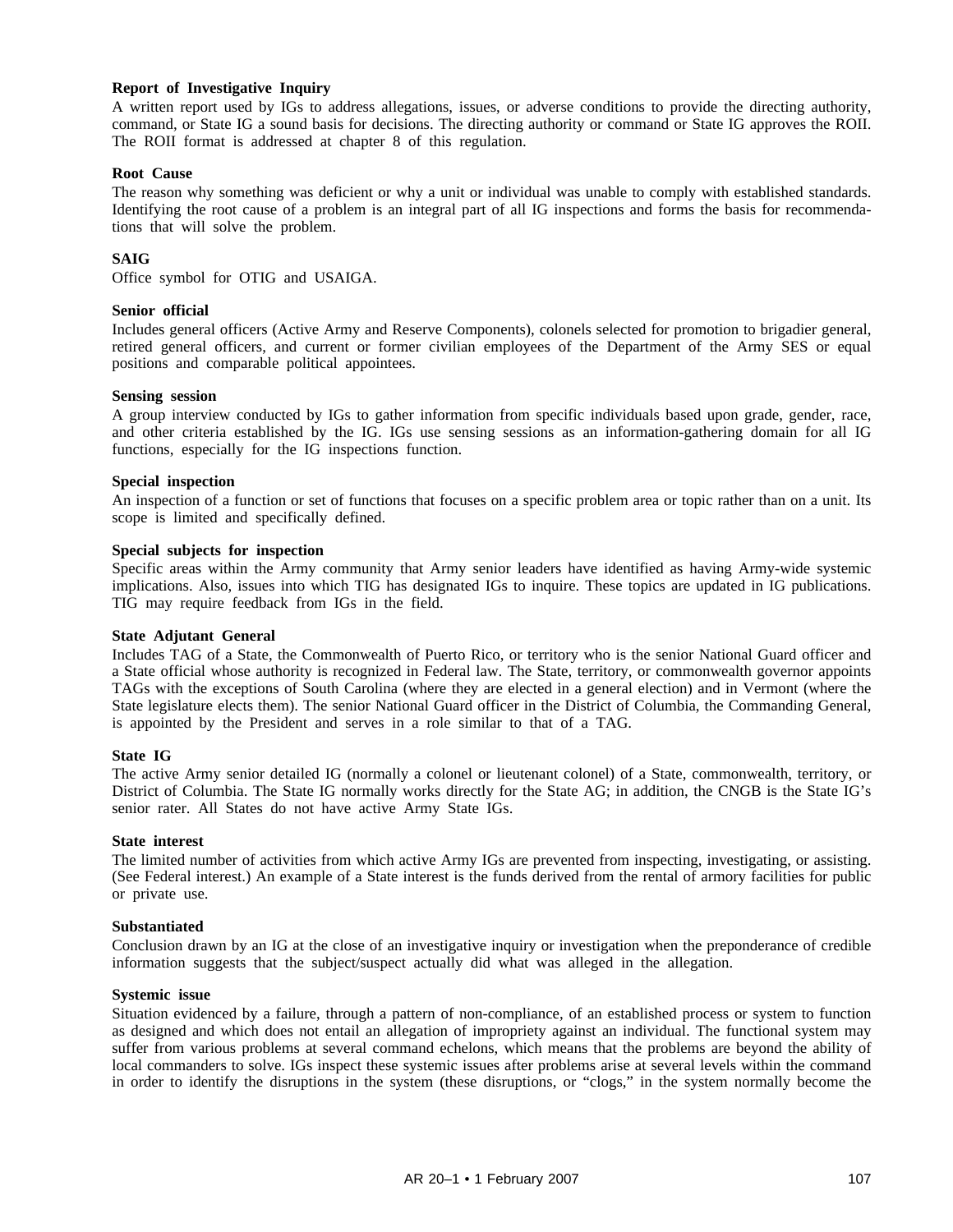inspection objectives); determine the root causes of those disruptions; and recommend solutions that, when implemented, will resolve the disruptions and allow the system to flow smoothly once more.

# **Tier III**

Contractor maintenance support

# **Triangle of confidentiality**

A triangle formed by the complainant, IG, and the IG's commander. The triangle signifies the IG's responsibility to protect the identity of the complainant to the greatest extent possible while serving as the extension of the commander. The triangle does not imply that the IG will make total disclosure of all sources of information or that the IG can make total disclosure to all parties involved in the triangle. The intent behind the triangle is three-fold: to protect privacy, maintain confidence in the IG System, and minimize the risk of reprisal action.

# **Unfavorable information**

Any credible, derogatory information that may reflect on an individual's character, integrity, trustworthiness, or reliability.

## **Unfounded**

One of two final dispositions for an IG issue to be used when the IG's inquiry into the complaint yields no evidence that a problem existed for the IG to resolve.

# **V–LAN (Virtual LAN)**

A switched network that is logically segmented by functions, project teams, or applications without regard to the physical location of the users. Each switch port can be assigned to a V–LAN. Ports assigned to a given V–LAN share broadcasts. Ports not assigned to the V–LAN cannot share those broadcasts.

# **Warrant officer**

Commissioned warrant officers and warrant officers without commissions.

## **Waste**

The extravagant, careless, or needless expenditure of Government funds, or the consumption of Government property that results from deficient practices, systems, controls, or decisions. The term also includes improper practices not involving prosecutable fraud.

# **World Wide Web**

A computer network of interlinked stations, services, communications, and so forth.

#### **World Wide Web based**

An application or implementation of hardware or software that is compatible with the defined communications protocols and data transmission formats required to transmit data across the Web.

# **Section III**

## **Special Abbreviations and Terms**

This section contains no entries.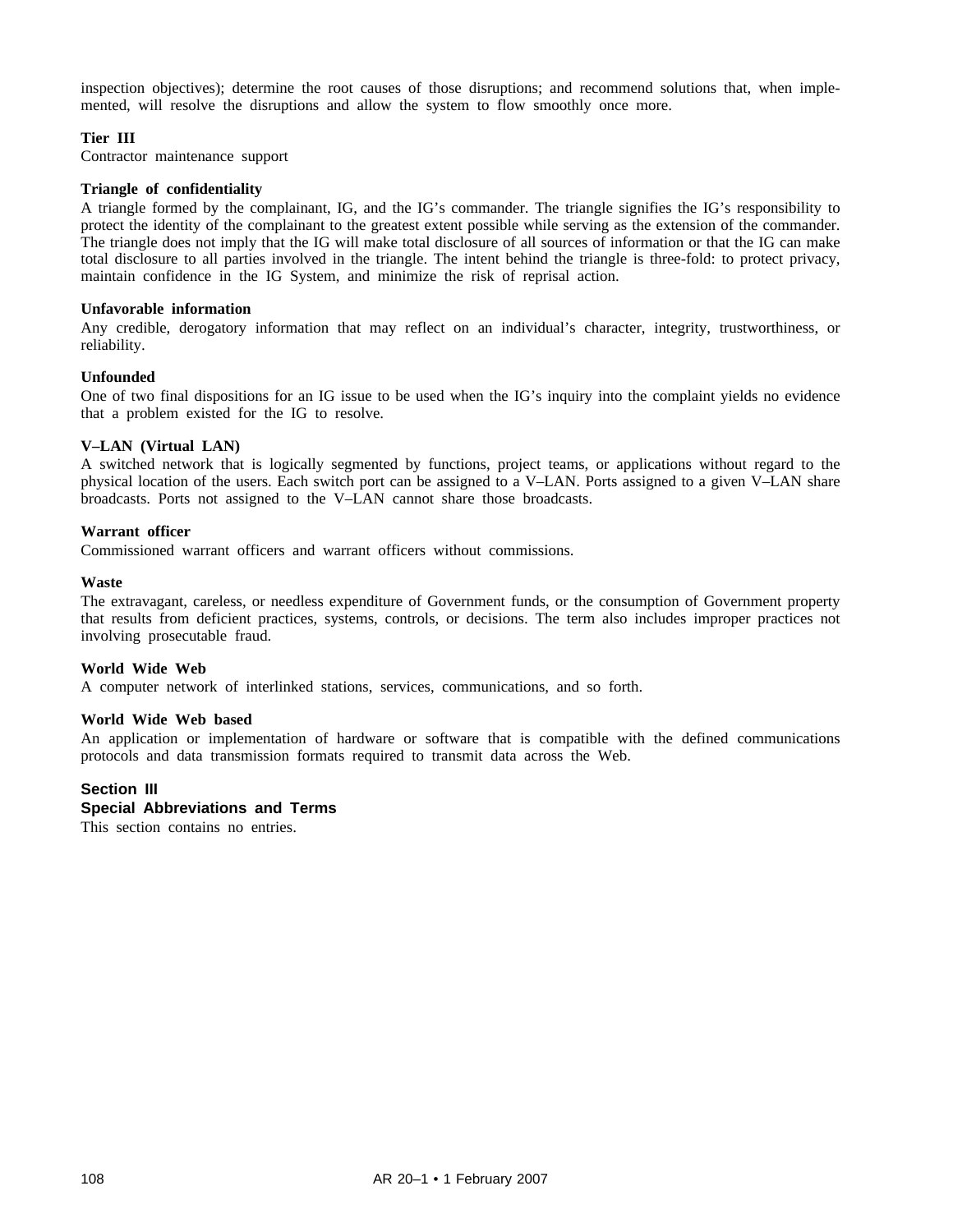**UNCLASSIFIED PIN 000296–000**